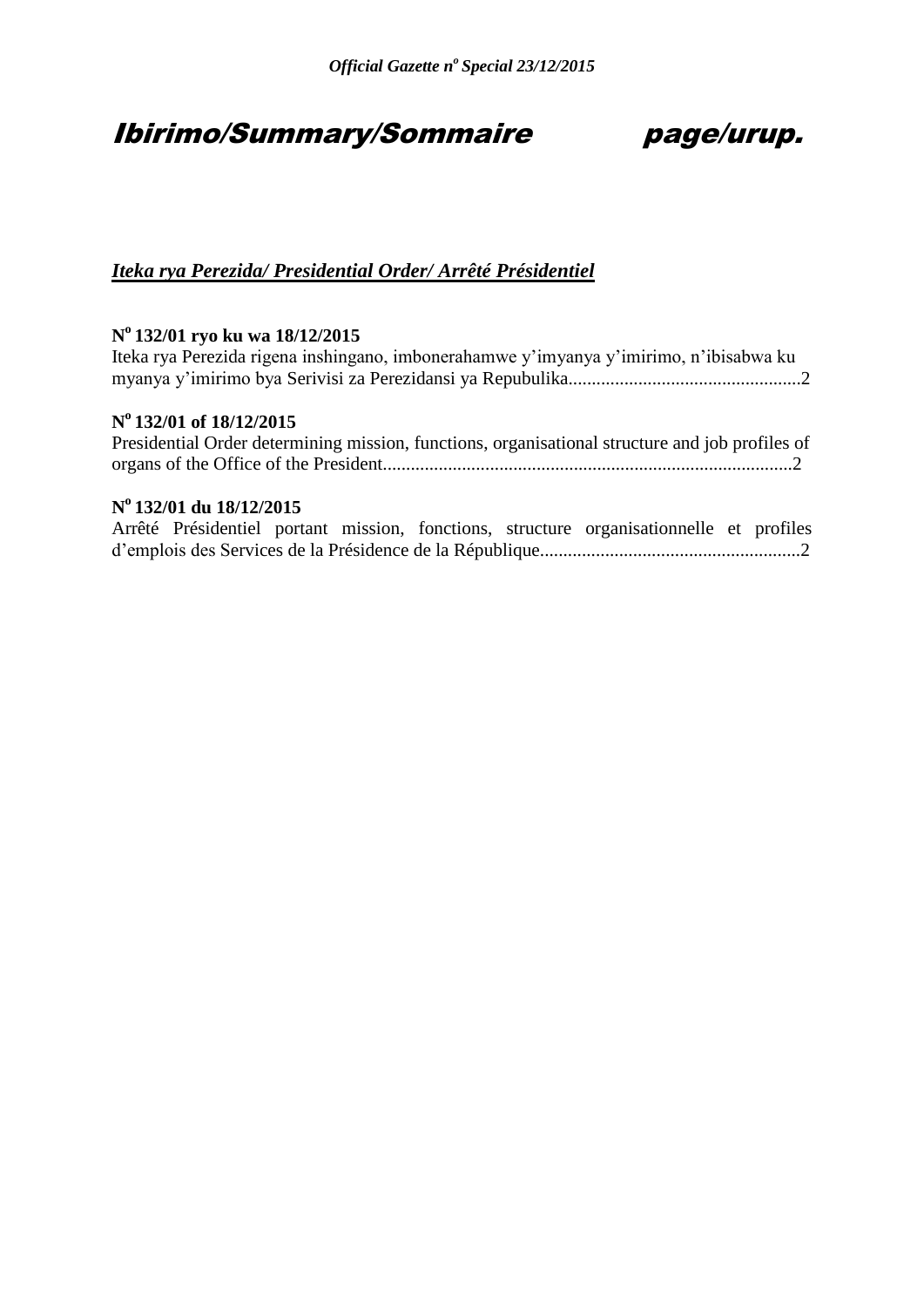**ITEKA RYA PEREZIDA N<sup>o</sup> 132/01 RYO KU WA PRESIDENTIAL ORDER N<sup>o</sup>132/01 OF ARRETE PRESIDENTIEL N<sup>o</sup> 132/01 DU**  18/12/2015 RIGENA INSHINGANO, 18/12/2015<br> **IMBONERAHAMWE** Y'IMYANYA FUNCTIONS. **IMBONERAHAMWE Y'IMIRIMO, N'IBISABWA KU MYANYA STRUCTURE AND JOB PROFILES OF ORGANISATIONNELLE ET PROFILES Y'IMIRIMO BYA SERIVISI ZA PEREZIDANSI ORGANS OF THE OFFICE OF THE D'EMPLOIS DES SERVICES DE LA YA REPUBULIKA 18/12/2015 DETERMINING MISSION, ORGANISATIONAL FONCTIONS. PRESIDENT 18/12/2015 PORTANT MISSION, STRUCTURE PRESIDENCE DE LA REPUBLIQUE** 

#### **ISHAKIRO**

#### **TABLE OF CONTENTS**

#### **TABLE DES MATIERES**

| Ingingo ya mbere: Icyo iri teka rigamije                                                | <b>Article One: Purpose of this Order</b>                                  | Article premier: Objet du présent arrêté                           |
|-----------------------------------------------------------------------------------------|----------------------------------------------------------------------------|--------------------------------------------------------------------|
| Ingingo ya 2: Inshingano                                                                | <b>Article 2: Mission and functions</b>                                    | <b>Article 2: Mission et fonctions</b>                             |
| Ingingo<br>Imbonerahamwe y'imyanya<br>ya 3:<br>y'imirimo n'ibisabwa ku myanya y'imirimo | Article 3: Organizational structure and job<br>profiles                    | Article 3 : Structure organisationnelle et profils<br>d'emplois    |
| Ingingo ya 4 Abashinzwe kubahiriza iri teka                                             | Article 4: Authorities responsible for the<br>implementation of this Order | Article 4 : Autorités chargées de l'exécution du<br>présent arrêté |
| Ingingo ya 5: Ivanwaho ry'ingingo zinyuranyije<br>n'iri teka                            | <b>Article 5: Repealing provision</b>                                      | <b>Article 5: Disposition abrogatoire</b>                          |
| Ingingo ya 6: Igihe iteka ritangira gukurikizwa                                         | <b>Article 6: Commencement</b>                                             | Article 6: Entrée en vigueur                                       |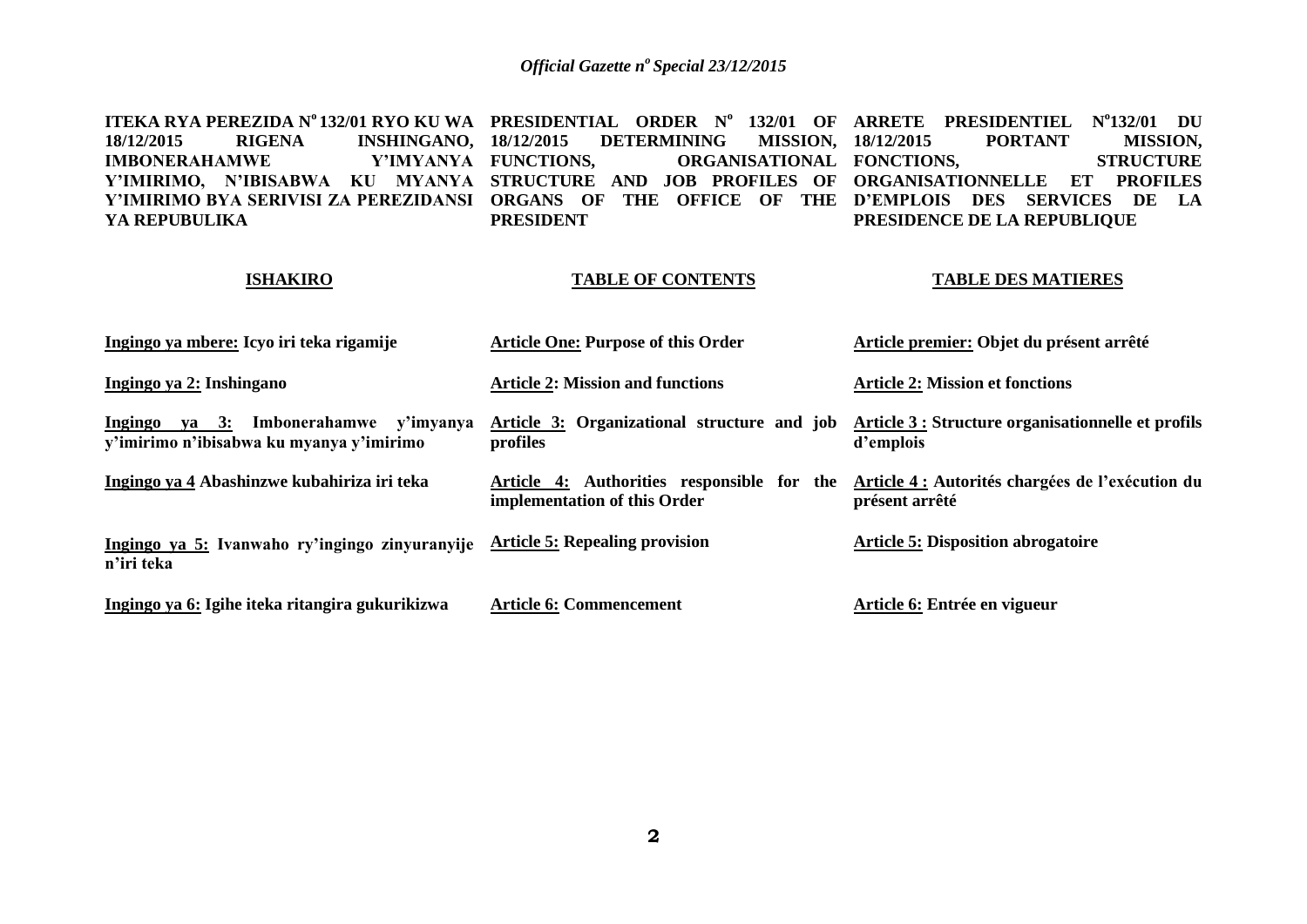| ITEKA RYA PEREZIDA Nº132/01 RYO KU PRESIDENTIAL<br><b>RIGENA</b><br>WA18/12/2015<br><b>INSHINGANO,</b><br><b>IMBONERAHAMWE</b><br>Y'IMYANYA FUNCTIONS,<br>Y'IMIRIMO, N'IBISABWA KU MYANYA<br>Y'IMIRIMO BYA SERIVISI ZA PEREZIDANSI<br>YA REPUBULIKA | $N^0$ 132/01<br><b>ORDER</b><br>OF<br>18/12/2015<br><b>DETERMINING</b><br><b>MISSION,</b><br><b>ORGANISATIONAL</b><br>STRUCTURE AND JOB PROFILES OF<br>THE OFFICE OF THE<br><b>ORGANS OF</b><br><b>PRESIDENT</b>           | ARRETE PRESIDENTIEL Nº132/01<br>DU<br>18/12/2015<br><b>PORTANT</b><br><b>MISSION,</b><br>FONCTIONS,<br><b>STRUCTURE</b><br><b>ORGANISATIONNELLE</b><br>ET<br><b>PROFILES</b><br><b>SERVICES</b><br><b>D'EMPLOIS</b><br><b>DES</b><br>DE<br>LA<br>PRESIDENCE DE LA REPUBLIQUE |  |  |
|-----------------------------------------------------------------------------------------------------------------------------------------------------------------------------------------------------------------------------------------------------|----------------------------------------------------------------------------------------------------------------------------------------------------------------------------------------------------------------------------|------------------------------------------------------------------------------------------------------------------------------------------------------------------------------------------------------------------------------------------------------------------------------|--|--|
| <b>Twebwe, KAGAME Paul,</b><br>Perezida wa Repubulika;                                                                                                                                                                                              | We, KAGAME Paul,<br>President of the Republic;                                                                                                                                                                             | <b>Nous, KAGAME Paul,</b><br>Président de la République;                                                                                                                                                                                                                     |  |  |
| Ashingiye ku Itegeko Nshinga rya Repubulika y'u<br>Rwanda ryo kuwa 04 Kamena 2003 nk'uko<br>ryavuguruwe kugeza ubu, cyane cyane mu ngingo<br>zaryo, iya 112, iya 113, iya 121 n'iya 201;                                                            | Pursuant to the Constitution of the Republic of<br>Rwanda of 04 June 2003 as amended to date,<br>especially in Articles 112, 113, 121 and 201;                                                                             | Vu la Constitution de la République du Rwanda<br>du 04 juin 2003, telle que révisée à ce jour,<br>spécialement en ses articles 112, 113, 121 et 201;                                                                                                                         |  |  |
| Asubiye ku Iteka rya Perezida nº 01/01 ryo ku wa<br>09/02/2012 rigena inshingano, imbonerahamwe<br>n'incamake y'imyanya y'imirimo bya Serivisi za<br>Perezidansi ya Repubulika;                                                                     | Having reviewed the Presidential Order $n^{\circ}$ 01/01<br>of 09/02/2012 determining the mission, functions,<br>organizational structure and summary of job<br>positions of the Organs of the Office of the<br>President; | Revu l'Arrêté Présidentiel nº 01/01 du 09/02/2012<br>portant<br>mission,<br>fonctions,<br>structure<br>organisationnelle et synthèse des emplois des<br>Services de la Présidence de la République;                                                                          |  |  |
| <b>Bisabwe</b><br>Minisitiri<br>w'Abakozi<br>na<br>ba<br>Leta<br>n'Umurimo;                                                                                                                                                                         | On proposal by the Minister of Public Service and<br>Labour;                                                                                                                                                               | Sur proposition du Ministre de la Fonction<br>Publique et du Travail;                                                                                                                                                                                                        |  |  |
| Inama y'Abaminisitiri yateranye ku wa 29/07/2014<br>imaze kubisuzuma no kubyemeza;                                                                                                                                                                  | After consideration and approval by the Cabinet,<br>in its session of $29/07/2014$ ;                                                                                                                                       | Après examen et adoption par le Conseil des<br>Ministres en sa séance du 29/07/2014;                                                                                                                                                                                         |  |  |
| TWATEGETSE KANDI DUTEGETSE:                                                                                                                                                                                                                         | <b>HAVE ORDERED AND HEREBY ORDERS:</b>                                                                                                                                                                                     | <b>AVONS ARRETE ET ARRETONS:</b>                                                                                                                                                                                                                                             |  |  |
| Ingingo ya mbere: Icyo iri teka rigamije                                                                                                                                                                                                            | <b>Article One: Purpose of this Order</b>                                                                                                                                                                                  | Article premier: Objet du présent arrêté                                                                                                                                                                                                                                     |  |  |
| inshingano, imbonerahamwe<br>Iri<br>teka<br>rigena<br>y'imirimo, n'ibisabwa ku myanya<br>y'imyanya                                                                                                                                                  | This<br>Order<br>determines<br>mission,<br>functions,                                                                                                                                                                      | Le présent arrêté porte mission, fonctions,                                                                                                                                                                                                                                  |  |  |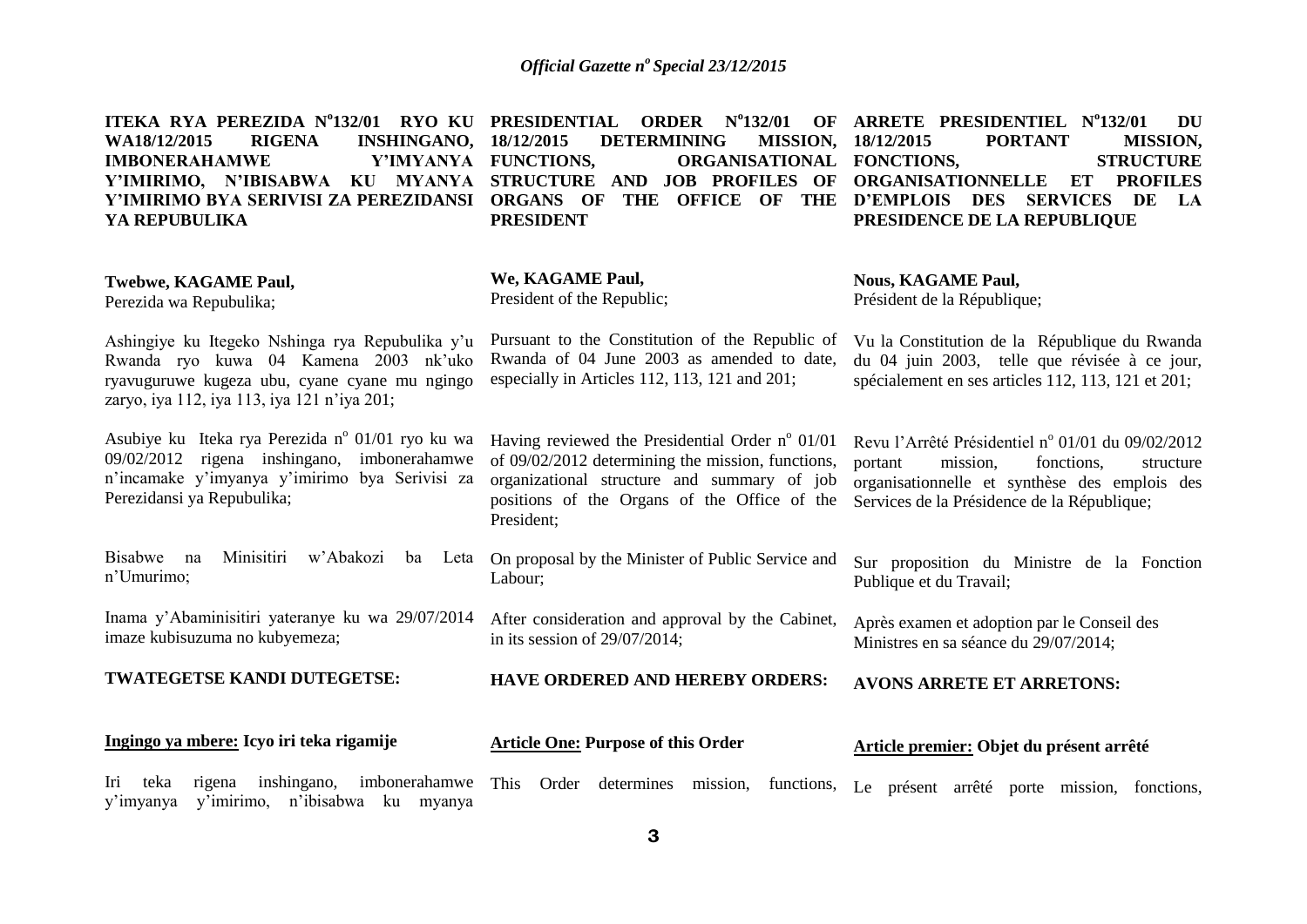y'imirimo bya serivisi za Perezidansi ya Repubulika.

#### **Ingingo ya 2: Inshingano**

Nk'Urwego rukuru mu Gihugu, kandi ruzirikana intumbero y'Abanyarwanda ijyanye n'impinduka nziza n'iterambere mu mibereho yabo, serivisi za Perezidansi ya Repubulika zifite inshingano rusange zo gukurikirana politiki zishyirwaho na Guverinoma no kugenzura imikorere y'inzego z'ingenzi z'Igihugu mu rwego rwo guharanira ubumwe bw'abanyarwanda, ubwigenge n'ubusugire bw'Igihugu, iterambere mu by'ubukungu n'imibereho, imiyoborere myiza, umucyo mu itangwa rya serivisi nziza, kubahana no kuzuza neza inshingano.

By'umwihariko, inzego z'imirimo za Perezidansi ya Repubulika zifite inshingano zikurikira:

1° Guteza imbere no gushimangira isura y'Igihugu n'imikoranire n'izindi nzego zibinyujije mu:

- a. gutanga umurongo ngenderwaho mu bintu byose bijyanye na porotokole ya Leta n'imikoranire n'izindi nzego;
- b. kwemeza burundu amasezerano mpuzamahanga anyuranye;
- c. kugenzura itangwa ry'inyandiko zihesha

organisational structure and job profiles of organs of the Office of the President.

#### **Article 2: Mission and functions**

As the highest institution of the Country, and mindful of the aspirations of the Rwandan people for positive change and improved quality of life, the Office of the President shall have the general mission to strive to lead the Government policy making process and supervise the functioning of key national institutions in order to guarantee national unity, independence and territorial integrity, socio-economic development, good governance, performance and quality of services with transparency, respect and accountability.

Specifically, the Office of the President shall be

1° Developing and strengthening the State image

a. giving the political conception and orientation in all matters concerning the state protocol, public relations and

b. ratification of international treaties,

c. supervision of getting diplomatic documents

and public relations awareness through:

conventions and agreements;

responsible for:

awareness;

structure organisationnelle et profiles d'emplois des services de la Présidence de la République.

#### **Article 2: Mission et fonctions**

En tant que la plus haute Institution du Pays, et consciente des aspirations du peuple rwandais vers un changement positif et une meilleure qualité de vie, les services de la Présidence de la République ont pour mission générale la coordination du processus de formulation des politiques du Gouvernement et la supervision du fonctionnement des principales institutions nationales afin de garantir l'unité nationale, l'indépendance et l'intégrité territoriale, le développement socio-économique, la bonne gouvernance, la performance et la qualité des services rendus avec transparence, le respect et le sens de responsabilité.

Plus particulièrement, les services de la Présidence de la République sont chargés de:

1° Développer et renforcer l'image de l'Etat et les relations publiques à travers:

- a. la conception et l'orientation sur les politiques en toutes matières concernant le Protocole de l'Etat et les relations publiques;
- b. la ratification des traités, conventions et accords internationaux;
- c. la supervision de l'obtention des documents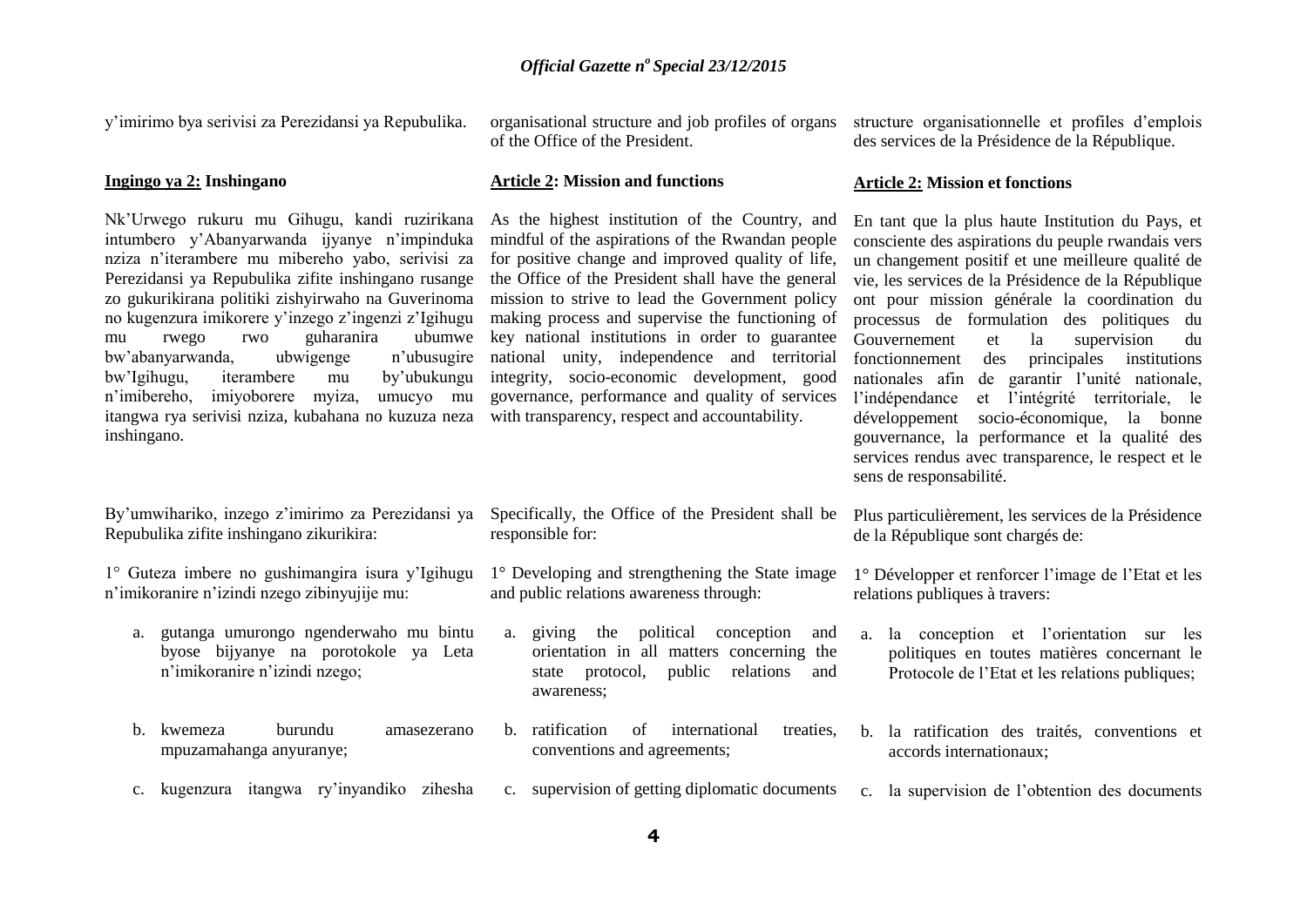uburenganzira abahagararira ibihugu byabo mu Rwanda n'abahagararira imiryango mpuzamahanga cyangwa iyo mu Karere ikorera mu Rwanda n'uburyo bahabwa serivisi;

2° Kugenzura uko politiki za Guverinoma zishyirwa mu bikorwa, n'ibijyanye no gushaka no gucunga umutungo w'Igihugu zibinyujije mu:

- a. gushyiraho no gukurikirana ko politiki za Leta, politiki n'ingamba bireba inzego z'imirimo bishyirwa mu bikorwa neza;
- b. gutanga umurongo ngenderwaho mu ishyirwaho rya politiki za Leta;
- c. guhuriza hamwe gahunda z'ivugurura rya Guverinoma;
- d. kugenzura no gukurikirana imikorere n'umusaruro by'inzego za Leta;
- e. kugenzura uko umutungo wa Leta ukoreshwa muri politiki na gahunda za Guverinoma hagamijwe ko ukoreshwa neza.
- 3° Kugenzura imikorere y'Inzego ibinyujije mu:
	- a. gushyiraho uburyo buhoraho bwo kugenzura no gusuzuma imikorere mu nzego zose za Leta hagamijwe umusaruro wo ku rwego rwo hejuru;

and the services to diplomatic and consular chiefs of foreign missions as well as for the representatives of the regional and international organizations accredited in Rwanda;

2° Overseeing the Government Policies mapping and State resources mobilization and its management through:

- a. development of and monitoring proper implementation of Government's policies, Sector Policies and Strategies;
- b. orientations for the elaboration of public policies;
- c. coordination of the Government reform programs;
- d. monitoring and follow-up of the performance of the State Institutions;
- e. supervision of the resources mobilization for the Government policies and programmes in ensuring their rational utilization.
- 3° Overseeing the functioning of Institutions through:
	- a. ensuring the establishment of continuous control and evaluation systems in all institutions for high standards of efficiency;

diplomatiques et des services consulaires aux chefs des missions diplomatiques et consulaires étrangères ainsi que des représentants des organisations régionales et Internationales accréditées au Rwanda;

2° Superviser la mise en exécution des politiques du Gouvernement, la mobilisation et la gestion des ressources de l'Etat à travers:

- a. le développement et le suivi de la bonne exécution des politiques du Gouvernement et des politiques et stratégies sectorielles;
- b. les orientations dans l'élaboration des politiques publiques;
- c. la coordination des programmes de réforme du Gouvernement
- d. la supervision et le suivi de la performance des institutions de l'Etat;
- e. la supervision de la mobilisation des ressources pour les politiques et les programmes du Gouvernement en vue d'assurer leur utilisation rationnelle.

3° Superviser le fonctionnement des institutions à travers:

a. la mise en place d'un système continu de contrôle et d'évaluation dans toutes les Institutions en vue d'assurer le haut niveau d'efficacité;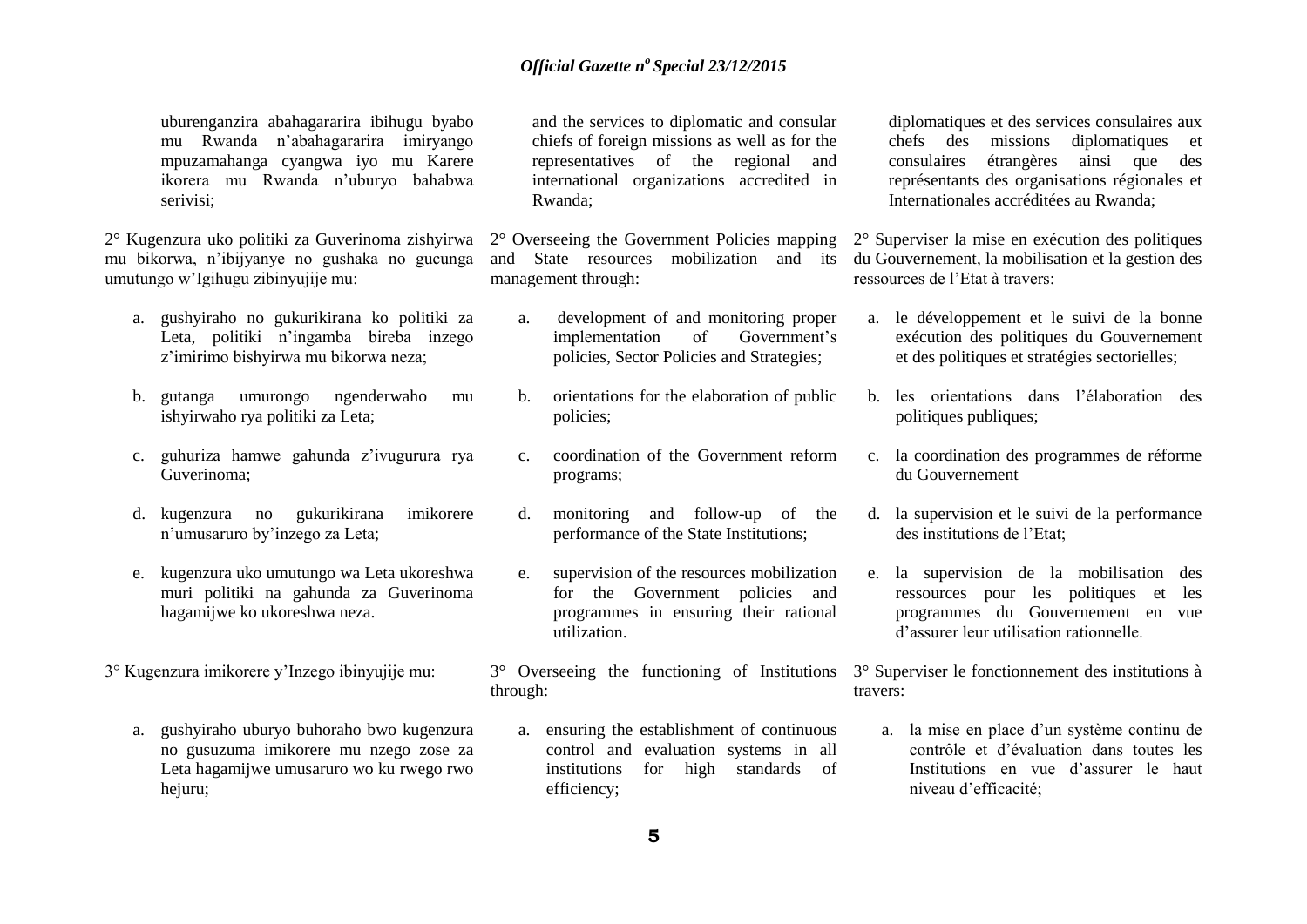- b. guteza imbere umuco wo gukorera hamwe no kuzuzanya hagati y'inzego zinyuranye z'Igihugu ku ngamba runaka cyangwa ku birebana n'imikorere;
- c. gutanga umurongo ngenderwaho kuri politiki na gahunda zihariye zigomba gushyirwa mu bikorwa n'inzego zirebererwa na Perezidansi ya Repubulika;
- d. kugenzura imikorere n'imicungire by'inzego n'ibigo birebererwa na Perezidansi ya Repubulika mu rwego rwo gushyiraho uburyo bunoze mu mikorere n'imicungire myiza ya gahunda ziba zihuriweho n'inzego zinyuranye.

#### **Ingingo ya 3: Imbonerahamwe y'imyanya y'imirimo n'ibisabwa ku myanya y'imirimo**

Imbonerahamwe y'imyanya y'imirimo n'ibisabwa ku myanya y'imirimo bya Serivisi za Perezidansi ya Repubulika biri ku mugereka wa I n'uwa II y'iri teka.

#### **Ingingo ya 4: Abashinzwe kubahiriza iri teka**

Minisitiri w'Intebe, Minisitiri muri Peresidansi ya Repubulika, Minisitiri w'Abakozi ba Leta n'Umurimo na Minisitiri w'Imari n'Igenamigambi basabwe kubahiriza iri teka.

- b. promotion of a culture of cooperation and institutional inter-relationship between national institutions on specific strategies or on specific organizational challenges;
- c. orientations on specific policies and programs to be implemented by the institutions under supervision of the Presidency;
- d. supervision of the functioning and management of bodies and agencies under the Office of the President in ensuring cost effectiveness and management of cross-cutting programs.

#### **Article 3: Organizational structure and job profiles**

The organizational structure and job profiles of Organs of the Office of the President are respectively in annex I and II of this Order.

#### **Article 4: Authorities responsible for the implementation of this Order**

The Prime Minister, the Minister in the President's Office, the Minister of Public Service and Labour and the Minister of Finance and Economic Planning are entrusted with the implementation of this Order.

- b. la promotion d'une culture de travail en équipe et de coopération entre les différentes institutions nationales sur les stratégies spécifiques ou sur des défis organisationnels;
- c. les orientations sur les politiques et programmes spécifiques à mettre en œuvre par les institutions sous la tutelle de la Présidence;
- d. la supervision du fonctionnement et de la gestion des institutions sous la tutelle de la Présidence de la République en vue d'assurer la rentabilité et la gestion des programmes multisectoriels.

#### **Article 3 : Structure organisationnelle et profils d'emplois**

La structure organisationnelle et les profils d'emplois des services de la Présidence sont respectivement aux annexes I et II du présent arrêté.

#### **Article 4: Autorités chargées de l'exécution du présent arrêté**

Le Premier Ministre, le Ministre à la Présidence, le Ministre de la Fonction Publique et du Travail et le Ministre des Finances et de la Planification Economique sont chargés de l'exécution du présent arrêté.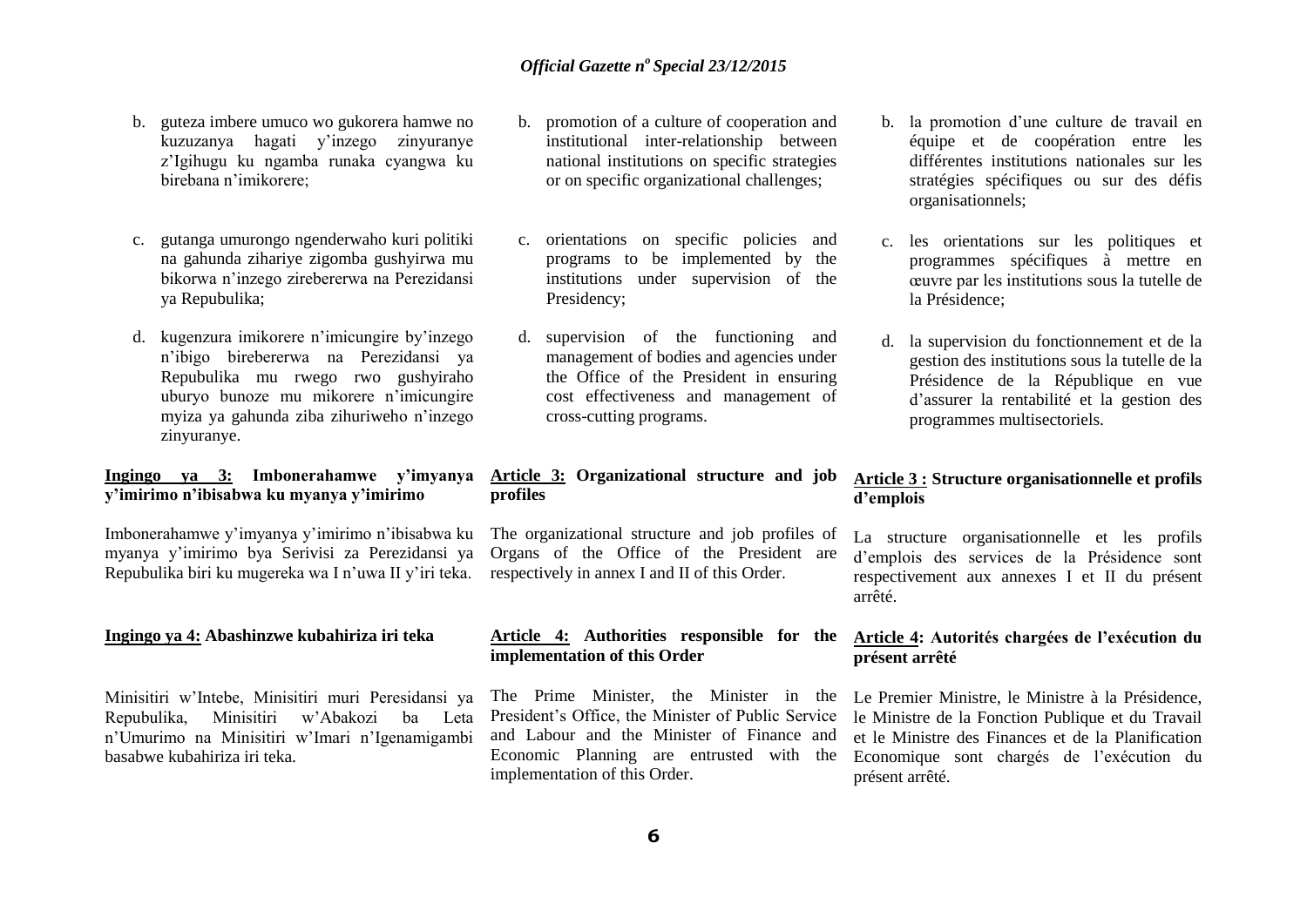| n'iri teka |  |  | Ingingo ya 5: Ivanwaho ry'ingingo zinyuranyije Article 5: Repealing provision                         |  |  |  |  | <b>Article 5: Disposition abrogatoire</b> |             |
|------------|--|--|-------------------------------------------------------------------------------------------------------|--|--|--|--|-------------------------------------------|-------------|
| Ingingo    |  |  | zose z'amateka abanziriza iri kandi All prior provisions contrary to this Order are Toutes les autres |  |  |  |  | dispositions                              | antérieures |

zinyuranyije na ryo zivanyweho.

#### **Ingingo ya 6: Igihe iteka ritangira gukurikizwa**

Iri teka ritangira gukurikizwa ku munsi ritangarijweho mu Igazeti ya Leta ya Repubulika y'u Rwanda. Agaciro karyo gahera ku wa 29/07/2014.

Kigali, ku wa **18/12/2015** 

**(sé) KAGAME Paul**  Perezida wa Repubulika hereby repealed.

#### **Article 6: Commencement**

Kigali, on **18/12/2015** 

This Order shall come into force on the date of its publication in the Official Gazette of the Republic of Rwanda. It shall take effect as of 29/07/2014.

> **(sé) KAGAME Paul**  President of the Republic

contraires au présent arrêté sont abrogées.

#### **Article 6: Entrée en vigueur**

Le présent arrêté entre en vigueur le jour de sa publication au Journal Officiel de la République du Rwanda. Il sort ses effets à partir du 29/07/2014.

#### Kigali, le **18/12/2015**

**(sé) KAGAME Paul**  Président de la République

**(sé) MUREKEZI Anastase** Premier Ministre

**Vu et scellé du Sceau de la République:**

**(sé) MUREKEZI Anastase**  Minisitiri w'Intebe

**Bibonywe kandi bishyizweho Ikirango cya Repubulika:**

**(sé) BUSINGYE Johnston** Minisitiri w'Ubutabera/Intumwa Nkuru ya Leta

**(sé) MUREKEZI Anastase** Prime Minister

**Seen and sealed with the Seal of the Republic:**

**(sé) BUSINGYE Johnston** Minister of Justice/Attorney General

**(sé) BUSINGYE Johnston** Ministre de la Justice/Garde des Sceaux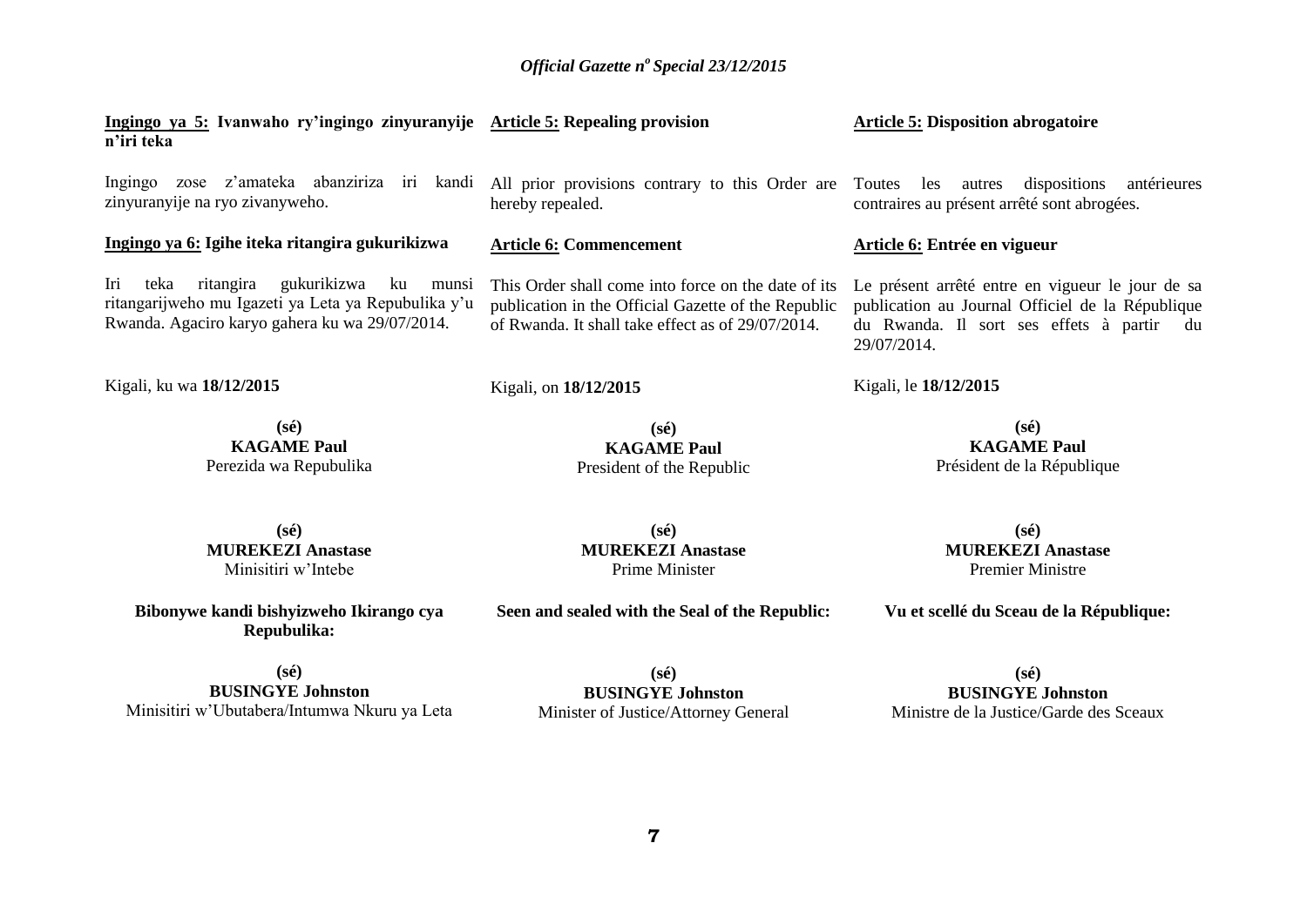UMUGEREKA WA I W' ITEKA RYA ANNEX I TO PRESIDENTIAL ORDER ANNEXE I A L'ARRETE PRESIDENTIEL **PEREZIDA N<sup>o</sup> 132/01 RYO KU WA N o 132/01 OF 18/12/2015 DETERMINING N o 132/01 DU 18/12/2015 PORTANT MISSION, 18/12/2015 RIGENA INSHINGANO, MISSION, FUNCTIONS, ORGANISATIONAL FONCTIONS, STRUCTURE IMBONERAHAMWE** Y'IMIRIMO, N'IBISABWA **MYANYA Y'IMIRIMO BYA SERIVISI PRESIDENT ZA PEREZIDANSI YA REPUBULIKA STRUCTURE AND JOB PROFILES OF ORGANISATIONNELLE ET PROFILES ORGANS OF THE OFFICE OF THE D'EMPLOIS DES SERVICES DE LA PRESIDENCE DE LA REPUBLIQUE**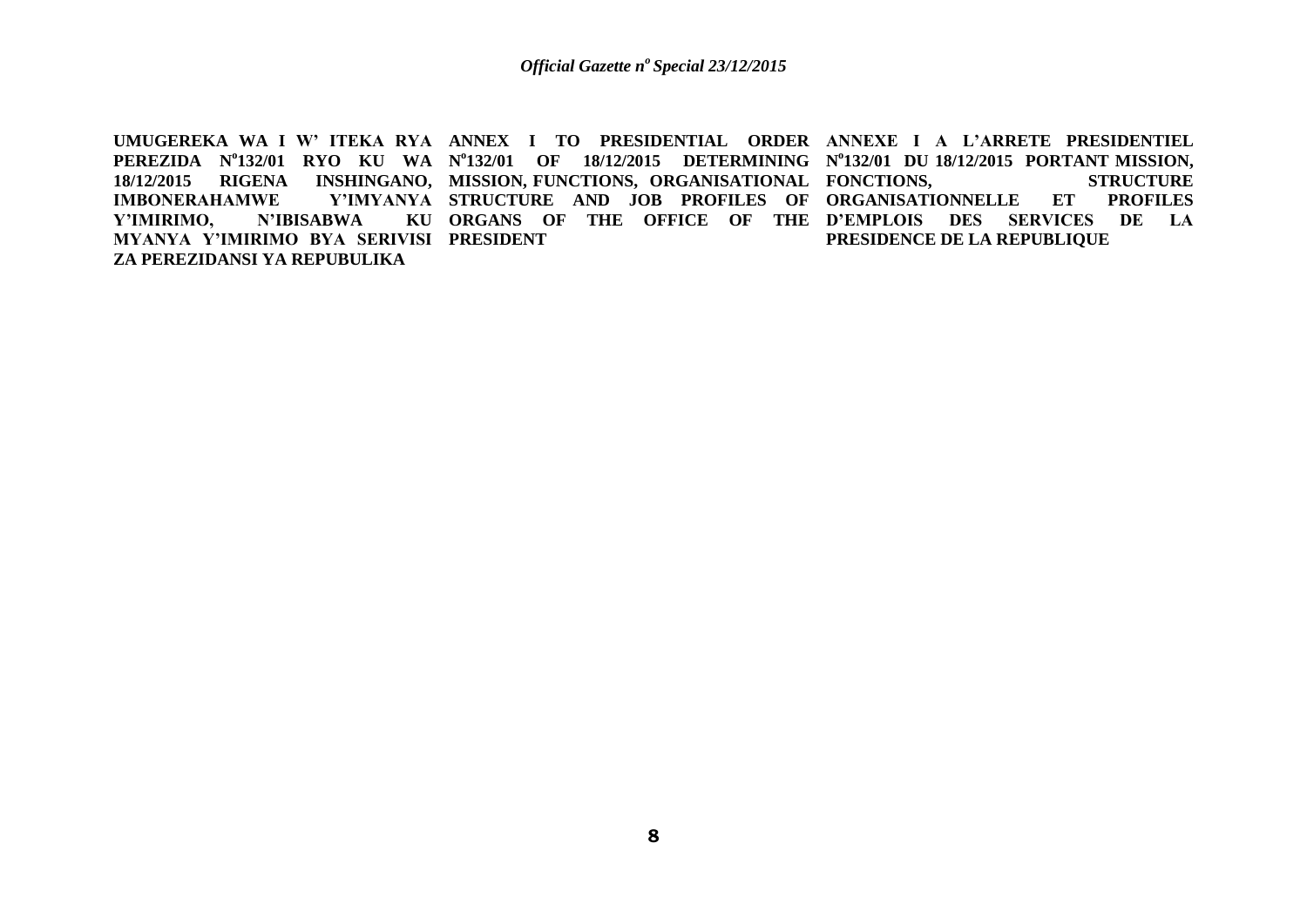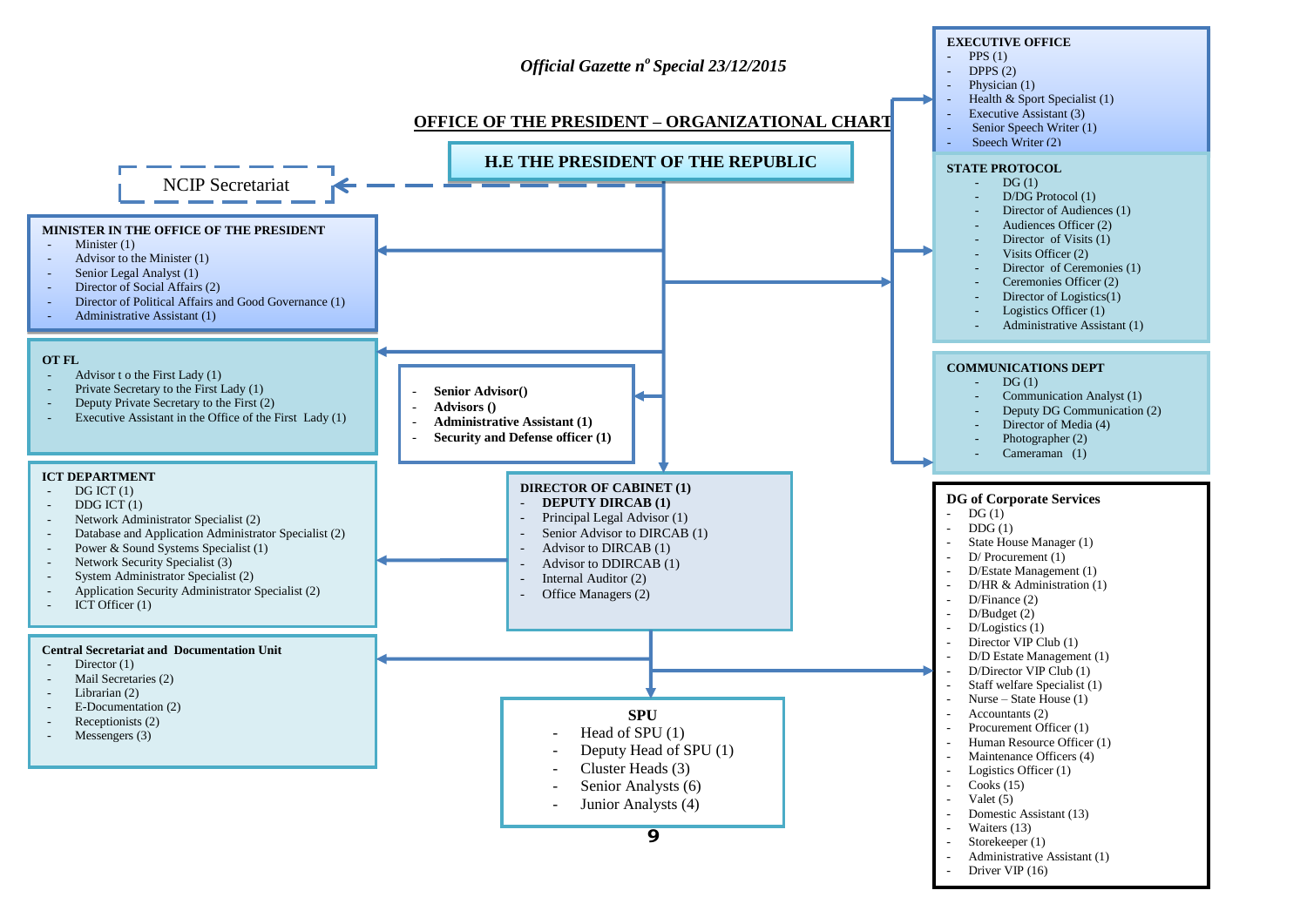**imbonerahamwe** v'imyanya **n'ibisabwa ku myanya y'imirimo bya serivisi President za Perezidansi ya Repubulika** 

**Bibonywe kugira ngo bishyirwe ku mugereka Seen to be annexed to Presidential Order Vu pour être annexé à l'Arrêté Présidentiel**  w'Iteka rya Perezida nº 132/01 ryo ku wa nº132/01 of 18/12/2015 determining mission, nº132/01 du 18/12/2015 portant mission, fonctions, **18/12/2015 rigena inshingano, functions, organisational structure and job structure organisationnelle et profiles d'emplois profiles of organs of the Office of the des Services de la Présidence de la République** 

**Kigali, ku wa 18/12/2015** 

**Kigali, on 18/12/2015** 

**Kigali, le 18/12/2015** 

**(sé) KAGAME Paul** Perezida wa Repubulika

**(sé) KAGAME Paul** President of the Republic

**(sé) KAGAME Paul** Président de la République

**(sé) MUREKEZI Anastase**  Minisitiri w'Intebe

**Bibonywe kandi bishyizweho Ikirango cya Repubulika:**

**(sé) MUREKEZI Anastase**  Prime Minister

**Seen and sealed with the Seal of the Republic:**

**(sé) MUREKEZI Anastase**  Premier Ministre

**Vu et scellé du Sceau de la République :**

**(sé) BUSINGYE Johnston** Minisitiri w'Ubutabera/Intumwa Nkuru ya Leta

**(sé) BUSINGYE Johnston** Minister of Justice/Attorney General

**(sé) BUSINGYE Johnston** Ministre de la Justice/Garde des Sceaux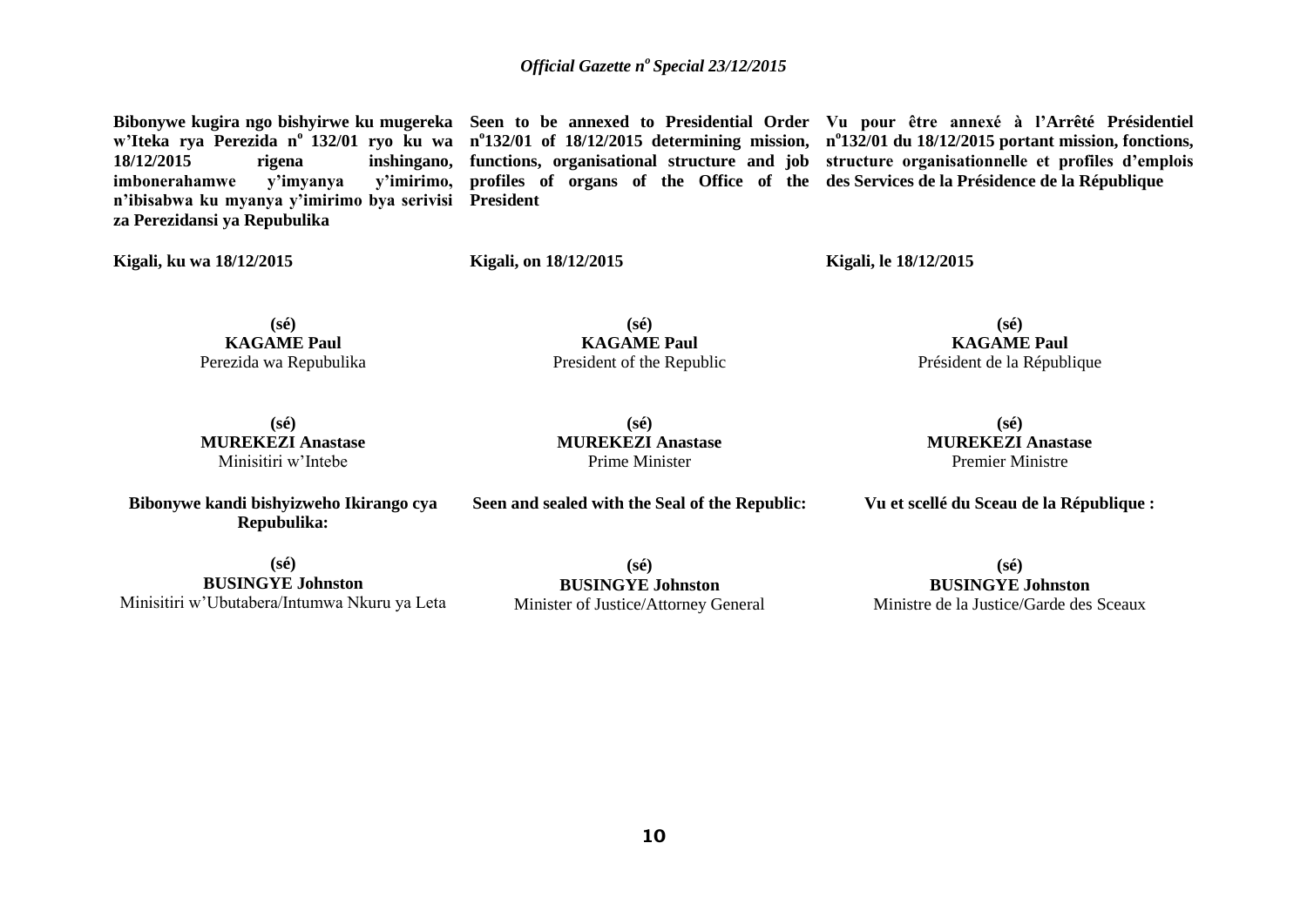UMUGEREKA WA II W' ITEKA RYA ANNEX II TO PRESIDENTIAL ORDER ANNEXE II A L'ARRETE PRESIDENTIEL **PEREZIDA N<sup>o</sup> 132/01 RYO KU WA N o** 18/12/2015 RIGENA INSHINGANO, MISSION,FUNCTIONS, ORGANISATIONAL FONCTIONS, STRUCTURE **IMBONERAHAMWE** Y'IMIRIMO, N'IBISABWA **MYANYA Y'IMIRIMO BYA SERIVISI PRESIDENT ZA PEREZIDANSI YA REPUBULIKA**  132/01 **OF 18/12/2015 DETERMINING** N°132/01 DU 18/12/2015 PORTANT MISSION, **STRUCTURE AND JOB PROFILES OF ORGANISATIONNELLE ET PROFILES ORGANS OF THE OFFICE OF THE D'EMPLOIS DES SERVICES DE LA PRESIDENCE DE LA REPUBLIQUE**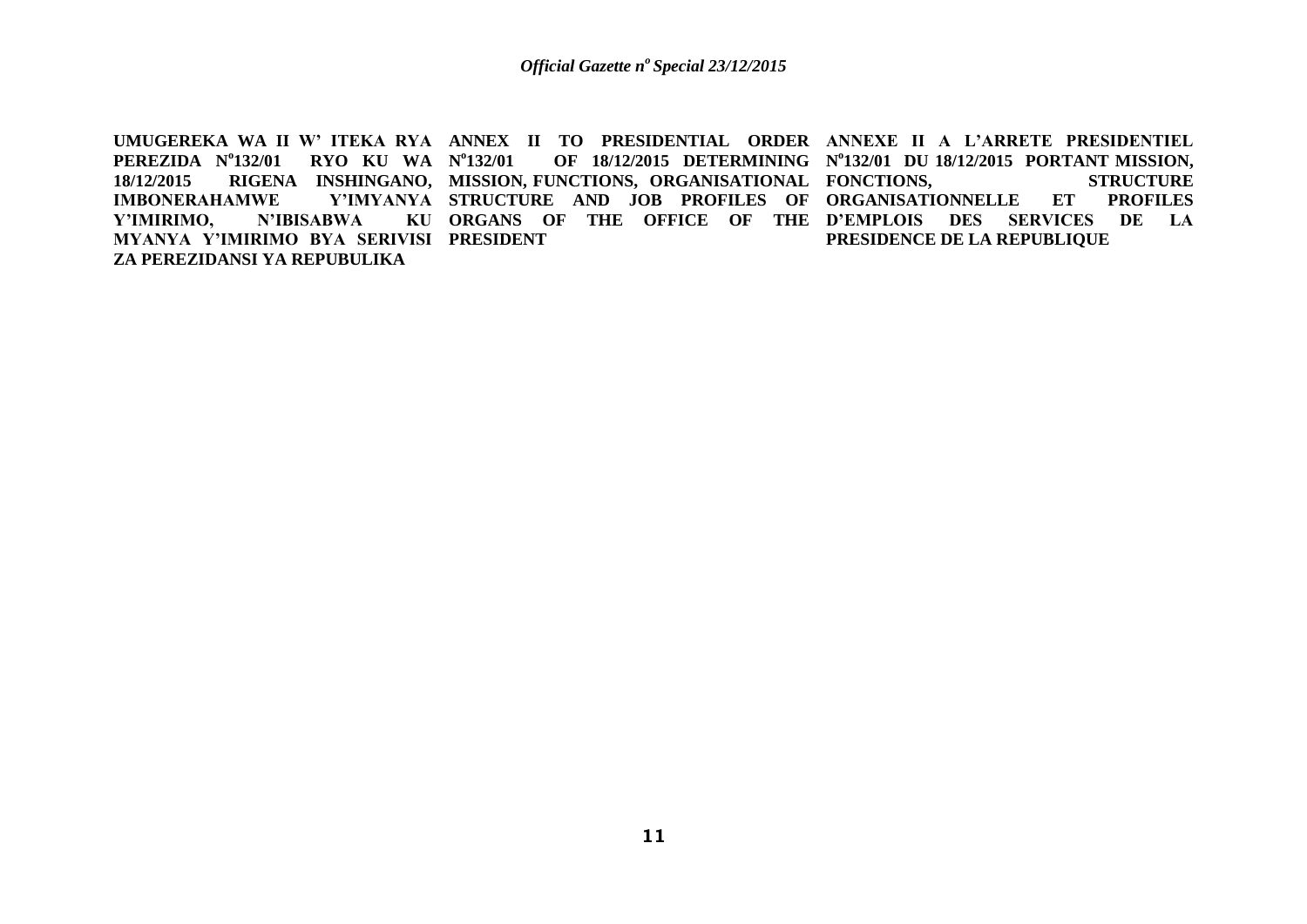### **OFFICE OF THE PRESIDENT JOB PROFILES**

| <b>Administrative</b><br>Unit     | <b>Job Title</b>                            | Title of job position linked<br>with the job            | Required qualification, Experience and<br><b>Profiles</b>                                                                                                                                                                                                                                                                                                                                                                                                                                                                                                                                                | <b>Number of</b><br>proposed Job<br><b>Positions</b> |
|-----------------------------------|---------------------------------------------|---------------------------------------------------------|----------------------------------------------------------------------------------------------------------------------------------------------------------------------------------------------------------------------------------------------------------------------------------------------------------------------------------------------------------------------------------------------------------------------------------------------------------------------------------------------------------------------------------------------------------------------------------------------------------|------------------------------------------------------|
| Office of the<br><b>President</b> | <b>H.E</b> The President<br>of the Republic | <b>H.E The President</b>                                | <b>Elective Mandate</b>                                                                                                                                                                                                                                                                                                                                                                                                                                                                                                                                                                                  |                                                      |
|                                   | Senior Advisor                              | Senior Advisor to H.E The<br>President                  | Political Appointee                                                                                                                                                                                                                                                                                                                                                                                                                                                                                                                                                                                      |                                                      |
|                                   | Advisor                                     | Advisor to H.E The President                            | Political Appointee                                                                                                                                                                                                                                                                                                                                                                                                                                                                                                                                                                                      |                                                      |
|                                   | Administrative<br>Assistant                 | Administrative Assistant to<br><b>H.E The President</b> | A1 in Secretariat Studies, Office<br>Management Or A0 in Secretariat Studies,<br>Office Management, Public Administration,<br>Administrative Sciences, Management,<br>Sociology, Social Work, Law<br><b>Key technical skills and knowledge</b><br>required:<br>- Office Management Skills;<br>- Excellent Communication, Organizational,<br>Interpersonal Skills;<br>- Computer knowledge (Work Processing,<br>Power Point and Internet)<br>- Analytical and problem solving skills;<br>-Time management skills;<br>- Fluent in Kinyarwanda, English and/ or<br>French; knowledge of all is an advantage |                                                      |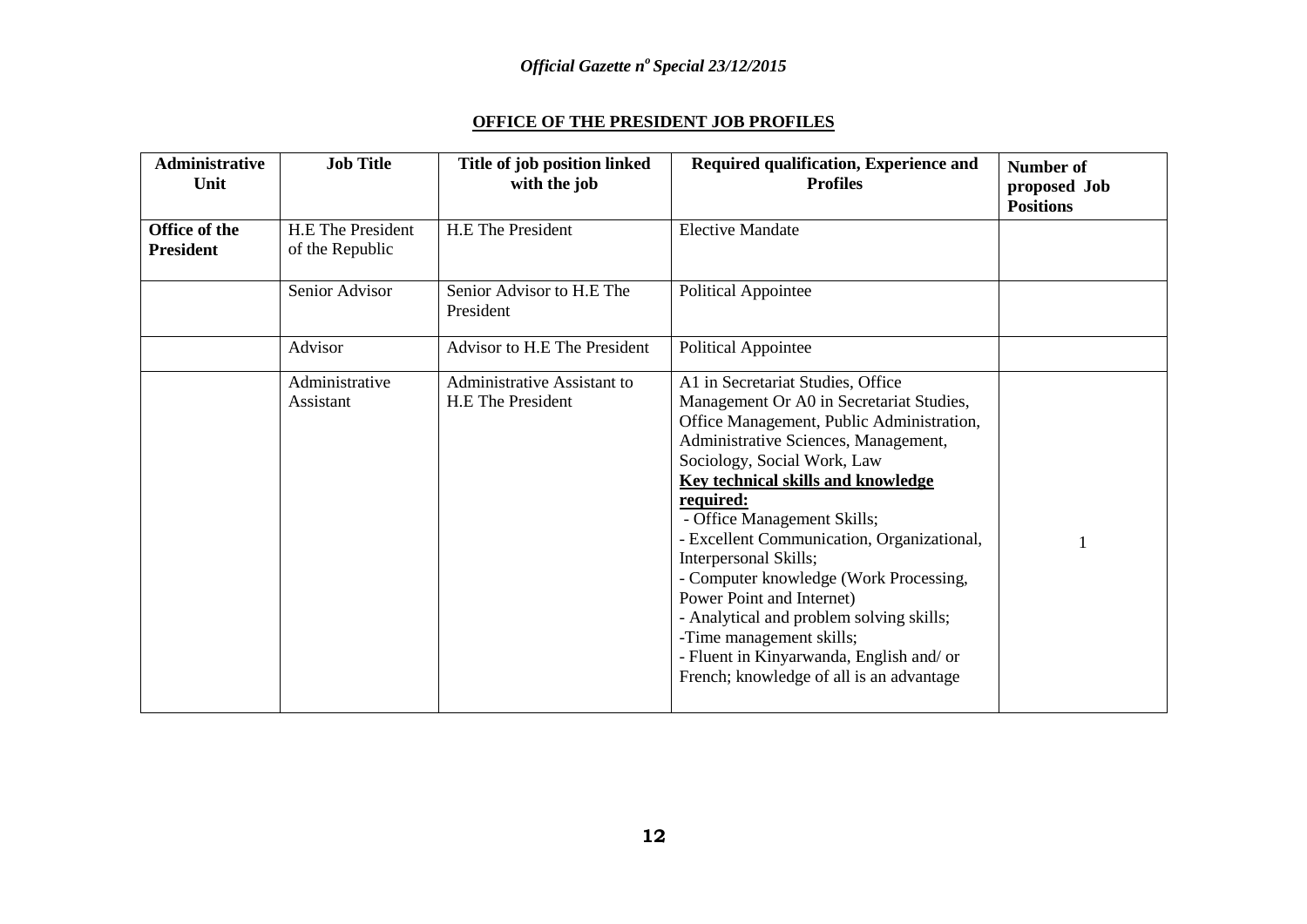|                         | Deputy Principal<br>Private Secretary | Secretary to H.E The<br>President                                               | Political Appointee                                                                                                                                                                                                                                                                                                                                                                                                                                                                                                                                                                                                                                                                 | 2              |
|-------------------------|---------------------------------------|---------------------------------------------------------------------------------|-------------------------------------------------------------------------------------------------------------------------------------------------------------------------------------------------------------------------------------------------------------------------------------------------------------------------------------------------------------------------------------------------------------------------------------------------------------------------------------------------------------------------------------------------------------------------------------------------------------------------------------------------------------------------------------|----------------|
| <b>Executive Office</b> | Principal Private<br>Secretary        | Principal Private Secretary to<br>H.E The President<br>Deputy Principal Private | <b>Political Appointee</b>                                                                                                                                                                                                                                                                                                                                                                                                                                                                                                                                                                                                                                                          |                |
|                         |                                       | <b>S/Total</b>                                                                  |                                                                                                                                                                                                                                                                                                                                                                                                                                                                                                                                                                                                                                                                                     | $\overline{2}$ |
|                         | Defence                               |                                                                                 | Administration or Equivalent.<br><b>Key technical skills and knowledge</b><br><b>required:</b> - Extensive knowledge and<br>understanding of the Rwandan Security; -<br>Good knowledge of government policy on<br>National and International Security; -<br>Knowledge of the Rwandan Security sector<br>policies and issues; - High analytical skills; -<br>Report writing and presentation skills; -<br>Knowledge in Office management; -<br>Excellent communication, organisation and<br>interpersonal skills; - Time management<br>skills; - Organizational skills; - Computer<br>skills; - Fluent in Kinyarwanda, English<br>and/or French, knowledge of all is an<br>advantage |                |
|                         | Security and                          | Security and Defence Officer                                                    | A0 in Military Studies, Police                                                                                                                                                                                                                                                                                                                                                                                                                                                                                                                                                                                                                                                      |                |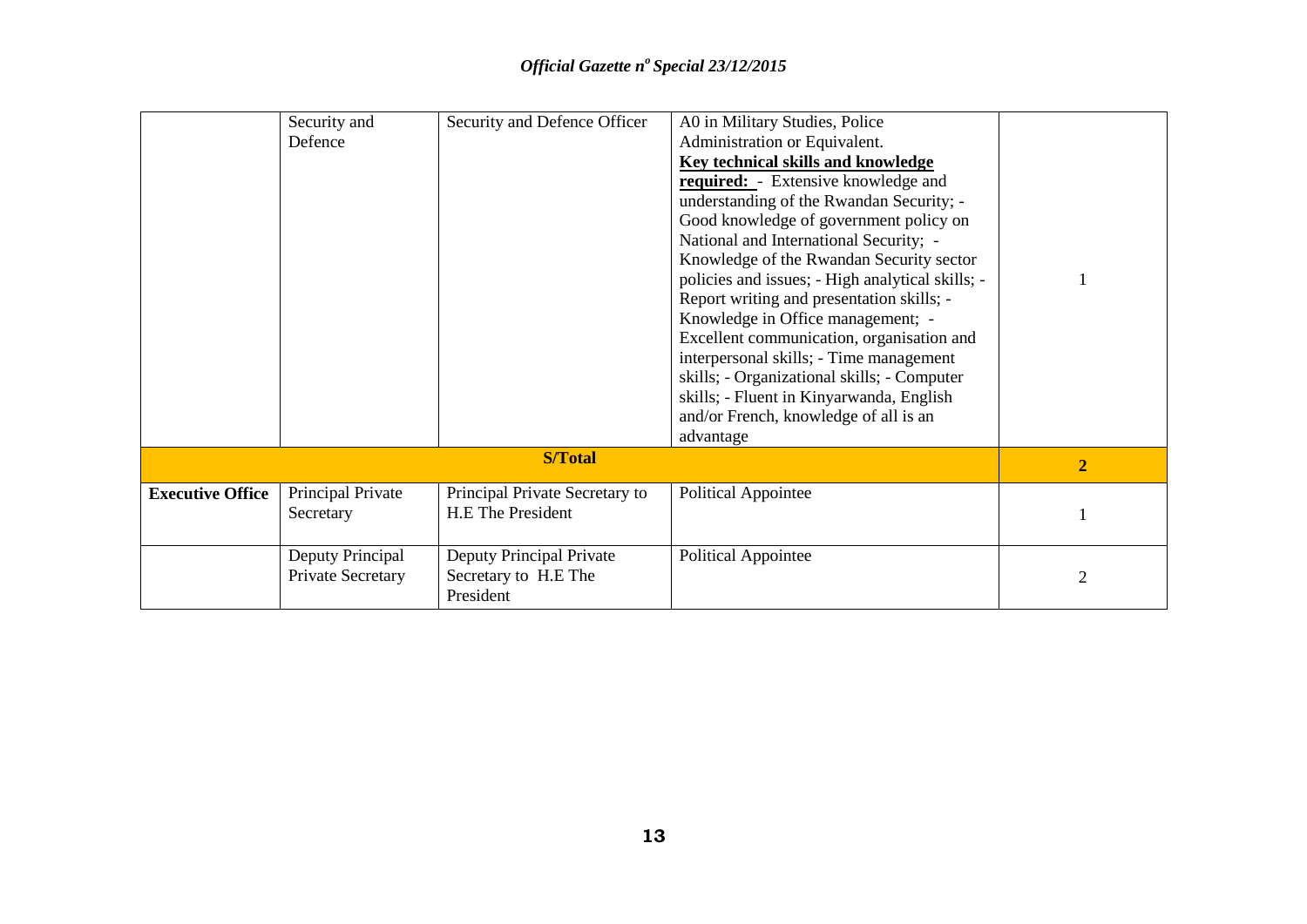| Physician | Personal Physician to the | Physician                                  |  |
|-----------|---------------------------|--------------------------------------------|--|
|           | President                 | Key technical skills and knowledge:        |  |
|           |                           | - Detailed knowledge of Pharmaceutical     |  |
|           |                           | drugs;                                     |  |
|           |                           | - Extensive understanding and knowledge of |  |
|           |                           | the use of Pharmaceutical drugs;           |  |
|           |                           | - Knowledge in administrative management,  |  |
|           |                           | - Excellent knowledge in research of       |  |
|           |                           | Pharmaceutical drugs;                      |  |
|           |                           | - Excellent interpersonal skills;          |  |
|           |                           | - Excellent communication skills;          |  |
|           |                           | - Decision making skills;                  |  |
|           |                           | - Time management skills;                  |  |
|           |                           | - Organizational skills;                   |  |
|           |                           | - Planning and coordination skills;        |  |
|           |                           | - Writing and reporting skills;            |  |
|           |                           | - High analytical thinking;                |  |
|           |                           | - Computer skills;                         |  |
|           |                           | - Fluent in Kinyarwanda, English and/or    |  |
|           |                           | French. knowledge of all is an advantage   |  |
|           |                           |                                            |  |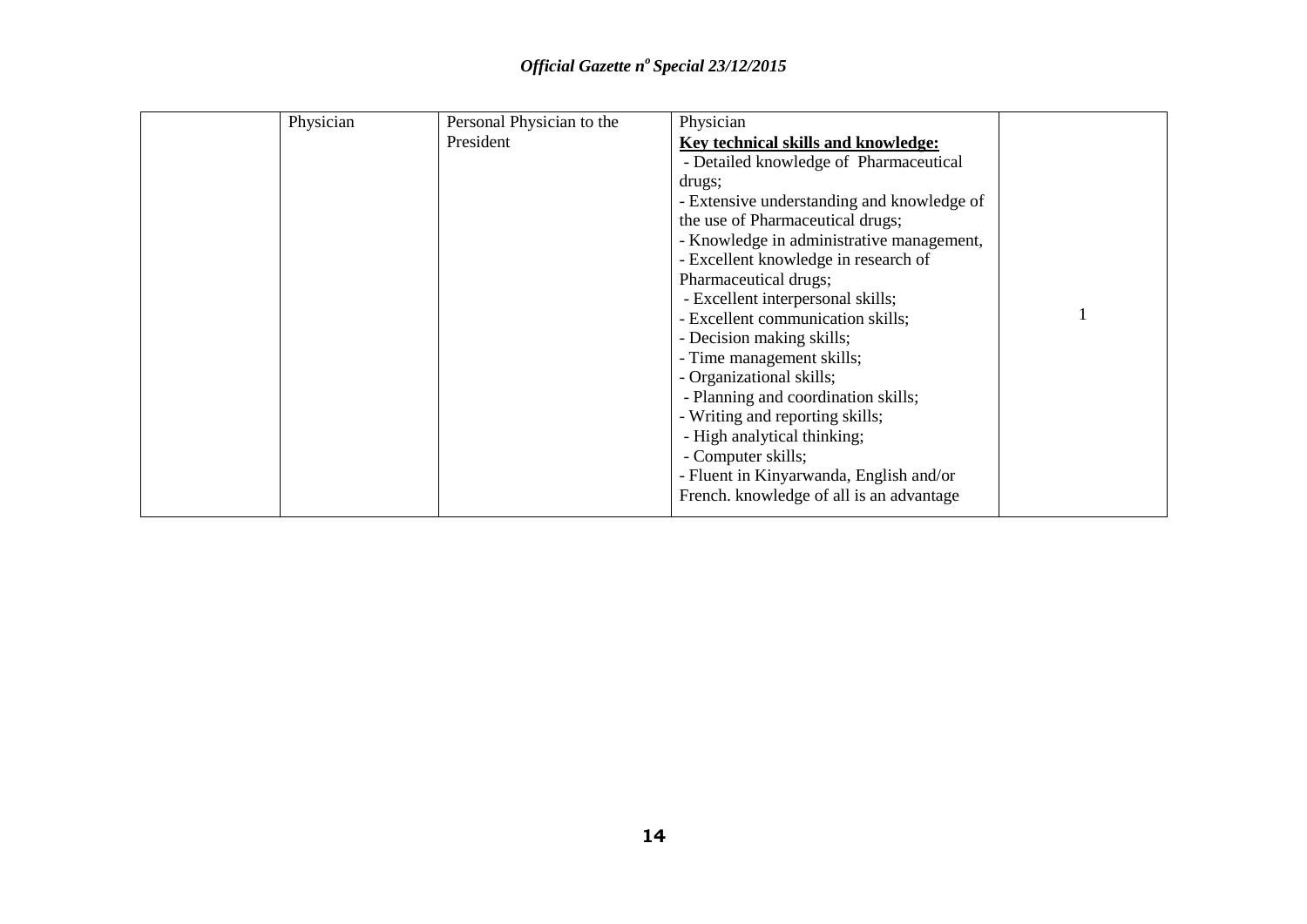| Health and Sport | <b>Health and Sport Specialist</b> | A0 in Physical Education, Health Sports,       |  |
|------------------|------------------------------------|------------------------------------------------|--|
|                  |                                    | Physiotherapy with 5 years of working          |  |
|                  |                                    | experience; Or Master's Degree or              |  |
|                  |                                    | Equivalent in Physical Education, Health       |  |
|                  |                                    | Sports, Physiotherapy with 3 years of          |  |
|                  |                                    | working experience.                            |  |
|                  |                                    | Key technical skills and knowledge: -          |  |
|                  |                                    | Detailed knowledge of sport;- Knowledge in     |  |
|                  |                                    | administrative management, - Excellent         |  |
|                  |                                    | interpersonal skills; - Excellent              |  |
|                  |                                    | communication skills; Decision making          |  |
|                  |                                    | skills; - Time management skills; -            |  |
|                  |                                    | Organizational skills; - Planning and          |  |
|                  |                                    | coordination skills; - Writing and reporting   |  |
|                  |                                    | skills; - High analytical thinking; - Computer |  |
|                  |                                    | skills; - Fluent in Kinyarwanda, English       |  |
|                  |                                    | and/or French knowledge of all is an           |  |
|                  |                                    | advantage                                      |  |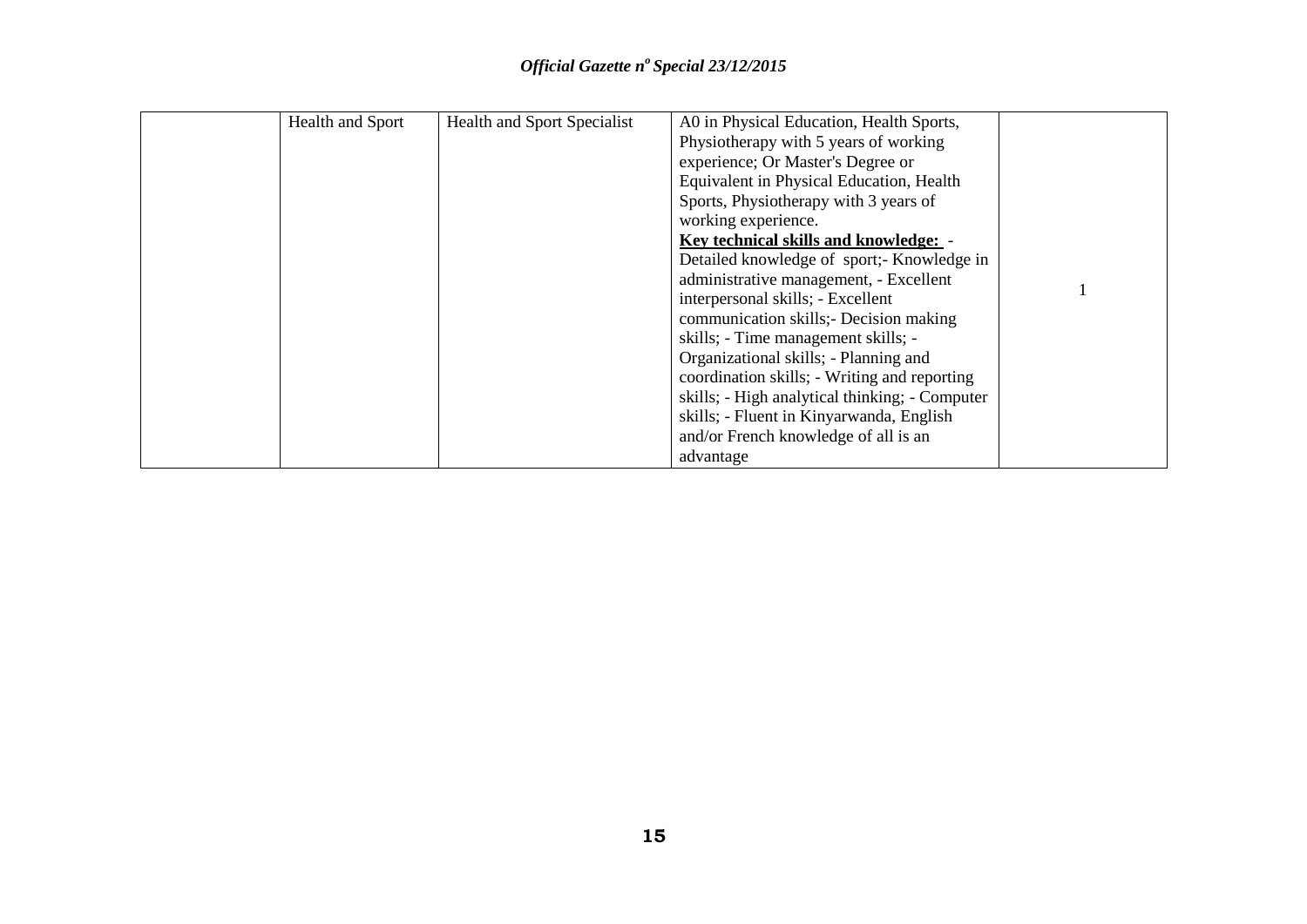| <b>Executive Assistant</b> | <b>Executive Assistant</b> | A0 in Public Administration, Secretariat    |   |
|----------------------------|----------------------------|---------------------------------------------|---|
|                            |                            | Studies, Administrative Sciences,           |   |
|                            |                            | Management, Office Management with 3        |   |
|                            |                            | years of working experience; Or Master's    |   |
|                            |                            | Degree or Equivalent in Public              |   |
|                            |                            | Administration, Administrative Sciences,    |   |
|                            |                            | Secretariat Studies, Management, Office     |   |
|                            |                            | Management with 1 year of working           |   |
|                            |                            | experience.                                 |   |
|                            |                            | Key technical skills and knowledge          |   |
|                            |                            | <b>required:</b> - Knowledge in Office      | 3 |
|                            |                            | management; - Knowledge of customer care    |   |
|                            |                            | satisfaction; - Excellent communication,    |   |
|                            |                            | organisation and interpersonal skills; -    |   |
|                            |                            | Computer knowledge (Word processing,        |   |
|                            |                            | Power Point and Internet); - Time           |   |
|                            |                            | management skills; - Analytical and         |   |
|                            |                            | problem solving; - Fluent in Kinyarwanda,   |   |
|                            |                            | English and/ or French; knowledge of all is |   |
|                            |                            | an advantage                                |   |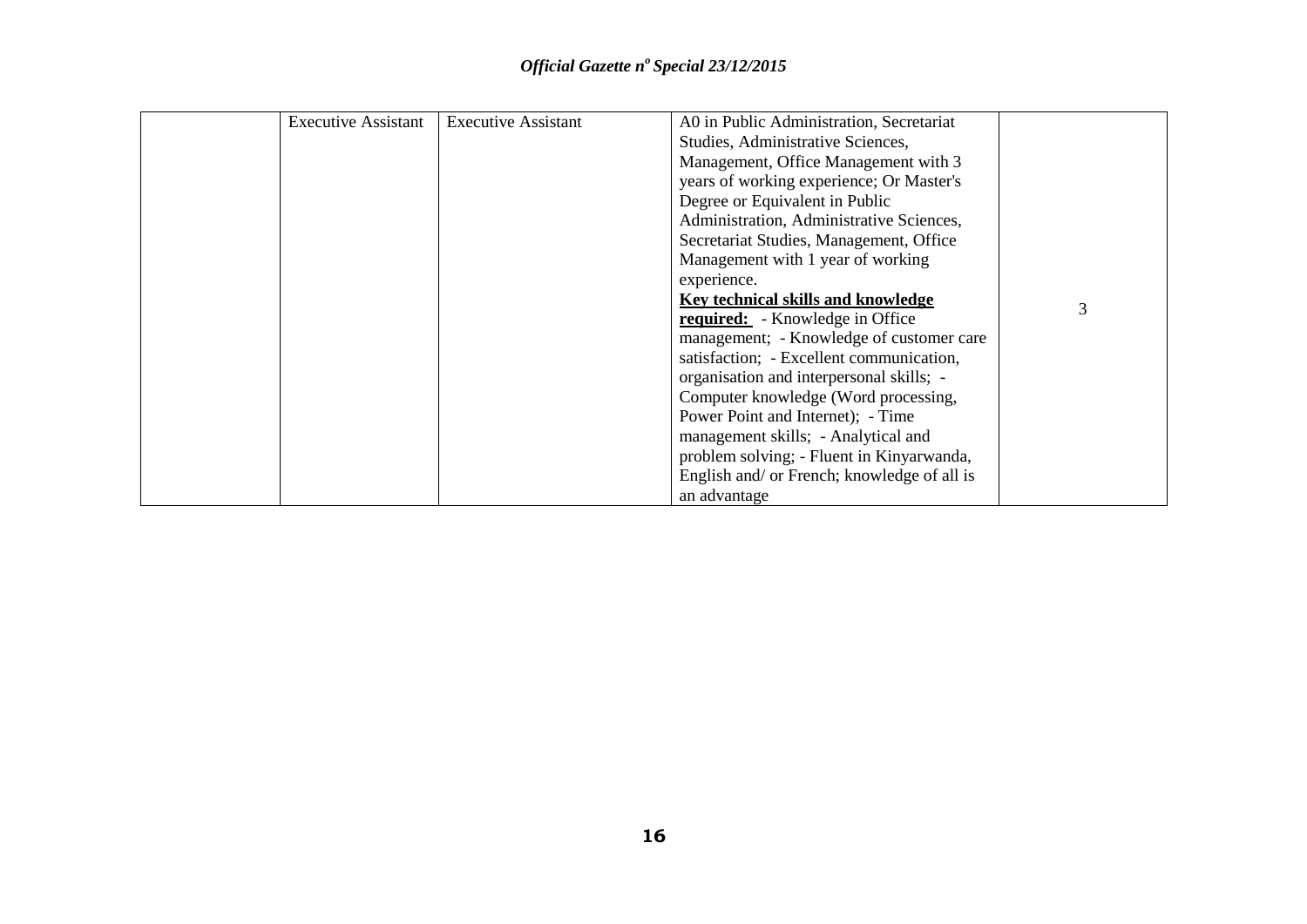| Speech Writer | Senior Speech Writer | A0 in Journalism, Communication, ,               |  |
|---------------|----------------------|--------------------------------------------------|--|
|               |                      | Linguistics and Literature, International        |  |
|               |                      | Relations with 7 years of working                |  |
|               |                      | experience; or Master's Degree or Equivalent     |  |
|               |                      | in Journalism, Communication, Linguistics        |  |
|               |                      | and Literature, International Relations, with    |  |
|               |                      | 5 years of working experience.                   |  |
|               |                      | Key technical skills and knowledge               |  |
|               |                      | <b>required:</b> - Excellent communication       |  |
|               |                      | skills both orally and in writing; - Excellent   |  |
|               |                      | interpersonal skills; - Report writing and       |  |
|               |                      | presentation skills; - Computer skills; -        |  |
|               |                      | Creativity and initiative; Planning and          |  |
|               |                      | Coordination skills; - Good organisational       |  |
|               |                      | and time-management skills; - Team working       |  |
|               |                      | skills; - Effective public relations and public  |  |
|               |                      | speaking skills; - Interviewing skills; - Fluent |  |
|               |                      | in Kinyarwanda, English and French;              |  |
|               |                      | knowledge of all is an advantage                 |  |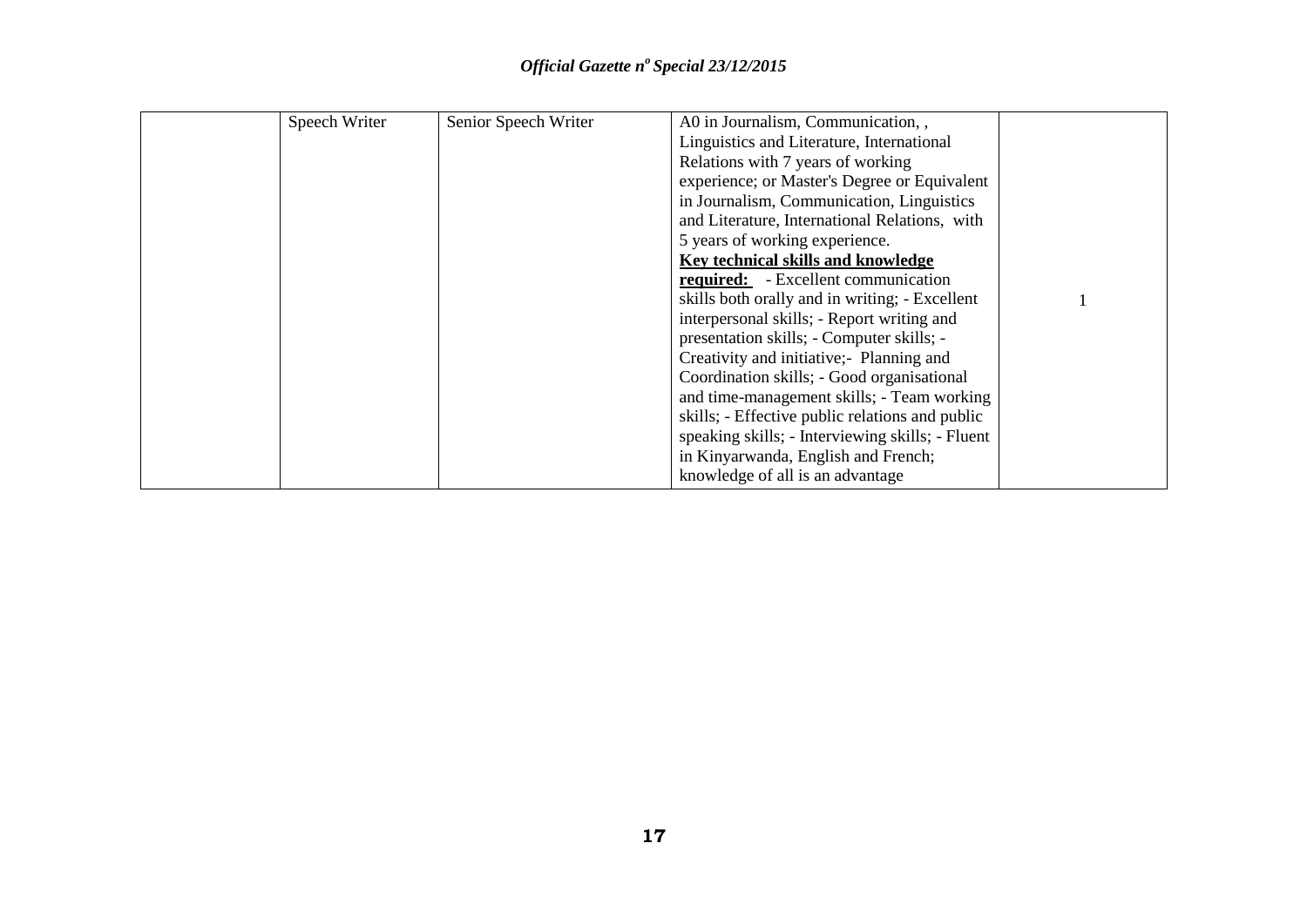| Speech Writer | Speech Writer  | A0 in Journalism, Communication, ,<br>Linguistics and Literature, International<br>Relations, with 7 years of working<br>experience; Or Master's Degree or<br>Equivalent in Journalism, Communication,<br>Linguistics and Literature, International<br>Relations, with 5 years of working<br>experience.<br><b>Key technical skills and knowledge</b><br><b>required:</b> - Excellent communication<br>skills both orally and in writing; - Excellent<br>interpersonal skills; - Report writing and<br>presentation skills; - Computer skills; -<br>Creativity and initiative; Planning and<br>Coordination skills; - Good organisational<br>and time-management skills; - Team working<br>skills; - Effective public relations and public<br>speaking skills; - Interviewing skills; - Fluent<br>in Kinyarwanda, English and French;<br>knowledge of all is an advantage |    |
|---------------|----------------|---------------------------------------------------------------------------------------------------------------------------------------------------------------------------------------------------------------------------------------------------------------------------------------------------------------------------------------------------------------------------------------------------------------------------------------------------------------------------------------------------------------------------------------------------------------------------------------------------------------------------------------------------------------------------------------------------------------------------------------------------------------------------------------------------------------------------------------------------------------------------|----|
|               | <b>S/Total</b> |                                                                                                                                                                                                                                                                                                                                                                                                                                                                                                                                                                                                                                                                                                                                                                                                                                                                           | 11 |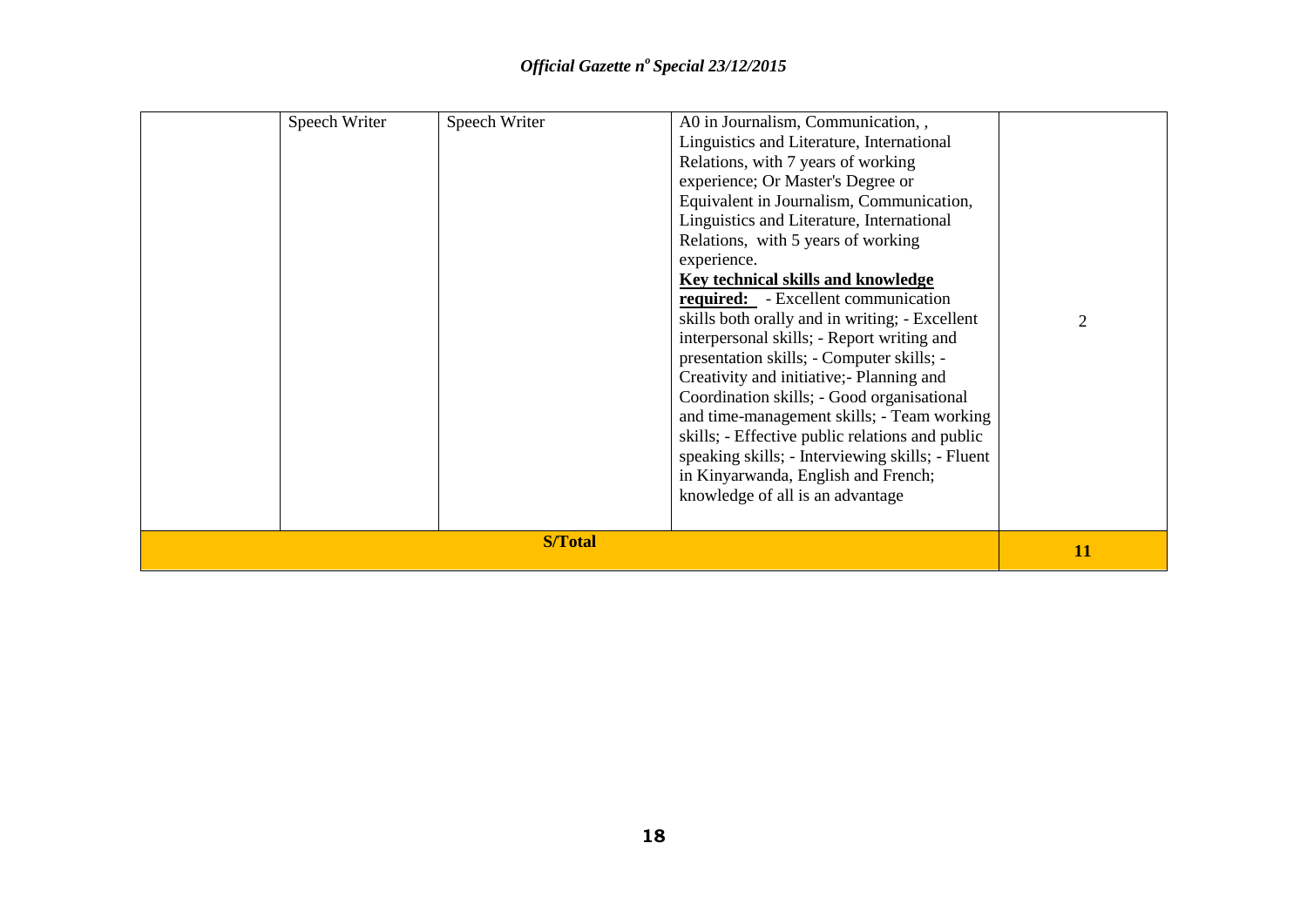| <b>State Protocol</b> | Director General | Director General of State | A0 in International Relations, Political     |  |
|-----------------------|------------------|---------------------------|----------------------------------------------|--|
|                       |                  | Protocol                  | Science, Law, Communication, with 5 years    |  |
|                       |                  |                           | of working experience; Or Master's Degree    |  |
|                       |                  |                           | or Equivalent in International Relations,    |  |
|                       |                  |                           | Political Science, Law, Communication, with  |  |
|                       |                  |                           | 3 years of working experience.               |  |
|                       |                  |                           | Key technical skills and knowledge           |  |
|                       |                  |                           | <b>required:</b> - Knowledge of working with |  |
|                       |                  |                           | high Officials; Events Management Skills;-   |  |
|                       |                  |                           | Diplomatic Skills; - Excellent               |  |
|                       |                  |                           | communication skills both orally and in      |  |
|                       |                  |                           | writing; - Report writing and presentation   |  |
|                       |                  |                           | skills;- Planning and Coordination skills;-  |  |
|                       |                  |                           | Hospitality skills; - Computer skills; -     |  |
|                       |                  |                           | Creativity and initiative; - Good            |  |
|                       |                  |                           | organisational and time-management skills; - |  |
|                       |                  |                           | Team working skills; - Effective public      |  |
|                       |                  |                           | relations and public speaking skills; -      |  |
|                       |                  |                           | Interviewing skills; - Fluent in             |  |
|                       |                  |                           | Kinyarwanda, English and/or French;          |  |
|                       |                  |                           | knowledge of all is an advantage             |  |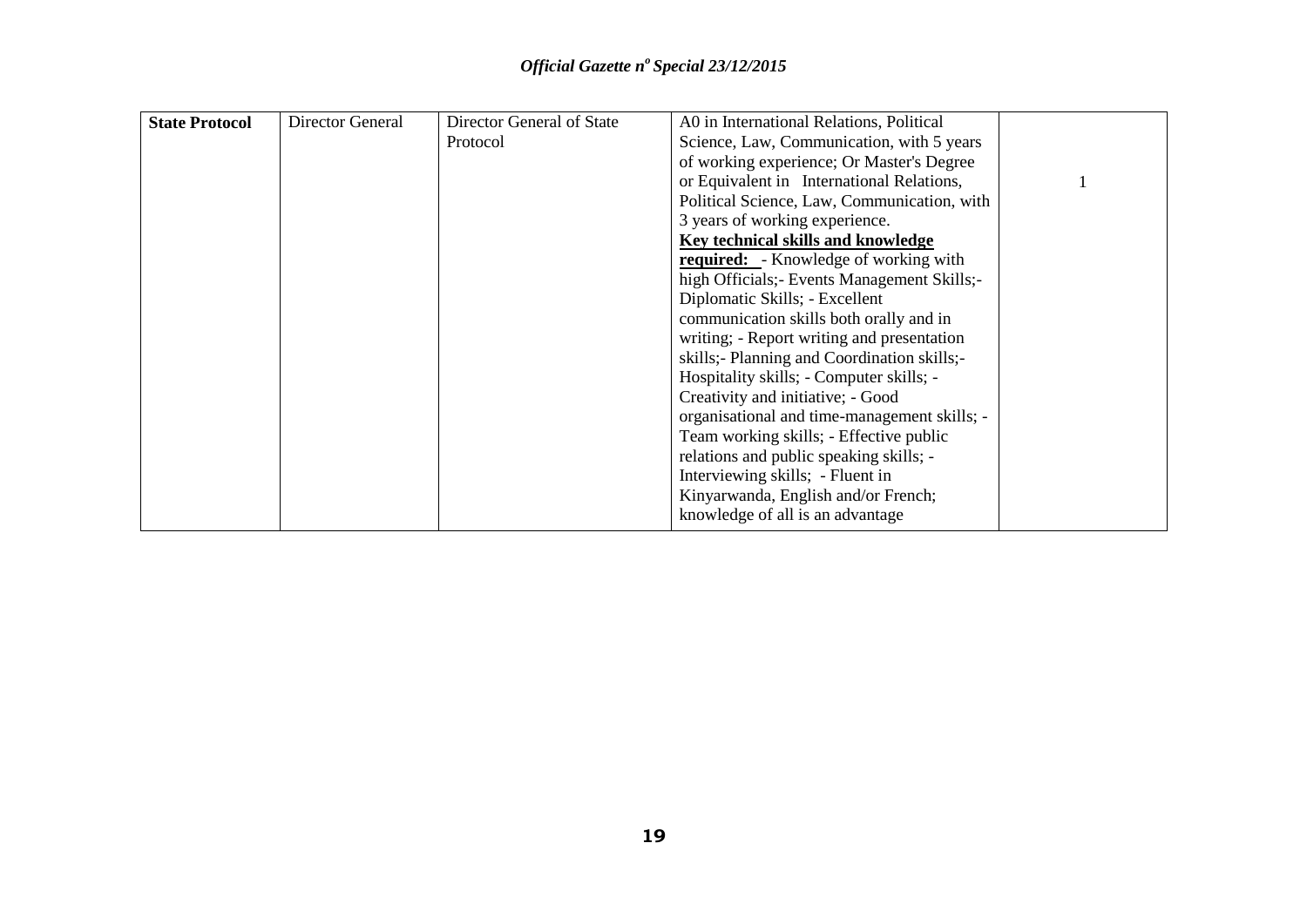| Deputy Director  | Deputy Director General of | A0 in International Relations, Political      |  |
|------------------|----------------------------|-----------------------------------------------|--|
| General of State | <b>State Protocol</b>      | Science, Law, Communication, with 5 years     |  |
| Protocol         |                            | of working experience; Or Master's Degree     |  |
|                  |                            | or Equivalent in International Relations,     |  |
|                  |                            | Political Science, Law, Communication, with   |  |
|                  |                            | 3 years of working experience.                |  |
|                  |                            | Key technical skills and knowledge            |  |
|                  |                            | <b>required:</b> - Knowledge of working with  |  |
|                  |                            | high Officials; Events Management Skills;     |  |
|                  |                            | Diplomatic Skills; - Excellent                |  |
|                  |                            | communication skills both orally and in       |  |
|                  |                            | writing; - Report writing and presentation    |  |
|                  |                            | skills; - Planning and Coordination skills; - |  |
|                  |                            | Computer skills; - Hospitality skills; -      |  |
|                  |                            | Creativity and initiative; - Good             |  |
|                  |                            | organisational and time-management skills; -  |  |
|                  |                            | Team working skills; - Effective public       |  |
|                  |                            | relations and public speaking skills; -       |  |
|                  |                            | Interviewing skills; - Fluent in Kinyarwanda, |  |
|                  |                            | English and/or French; knowledge of all is    |  |
|                  |                            | an advantage                                  |  |
|                  |                            |                                               |  |
|                  |                            |                                               |  |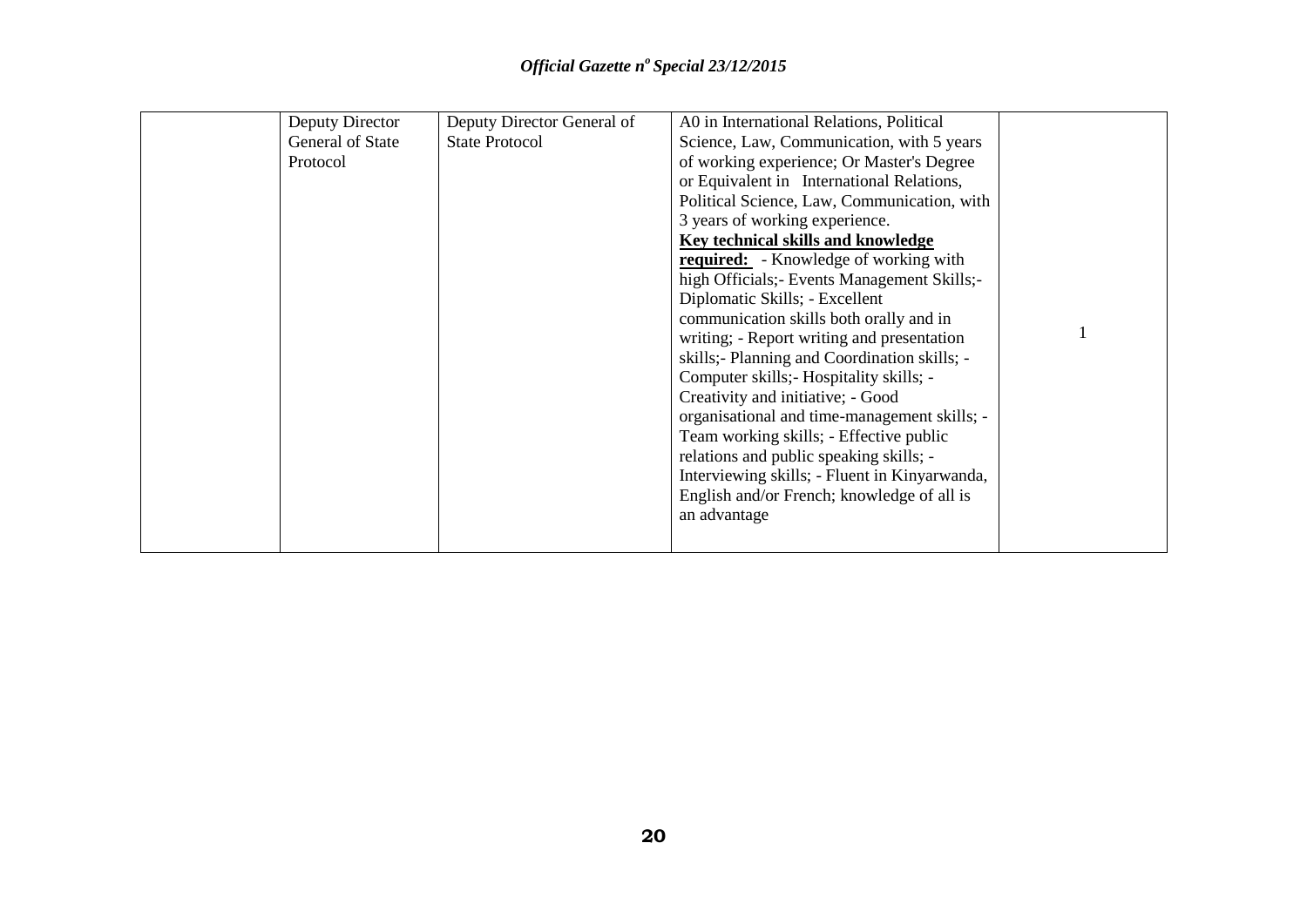| <b>Director Audiences</b> | Director of Audiences | A0 in Public Relations, International           |  |
|---------------------------|-----------------------|-------------------------------------------------|--|
|                           |                       | Relations, Political Science, Law,              |  |
|                           |                       | Communication, with 3 years of working          |  |
|                           |                       | experience; Or Master's Degree or               |  |
|                           |                       | Equivalent in Public Relations,                 |  |
|                           |                       | International Relations, Political Science,     |  |
|                           |                       | Law, Communication, with 1 year of              |  |
|                           |                       | working experience.                             |  |
|                           |                       |                                                 |  |
|                           |                       | <b>Key technical skills and knowledge</b>       |  |
|                           |                       | <b>required:</b> - Knowledge of working with    |  |
|                           |                       | high Officials; - Diplomatic Skills; -          |  |
|                           |                       |                                                 |  |
|                           |                       | Excellent communication skills both orally      |  |
|                           |                       | and in writing; - Report writing and            |  |
|                           |                       | presentation skills; Planning and               |  |
|                           |                       | Coordination skills; - Customer Care skills; -  |  |
|                           |                       | Computer skills; - Creativity and initiative; - |  |
|                           |                       | Good organisational and time-management         |  |
|                           |                       | skills; - Team working skills; - Effective      |  |
|                           |                       | public relations and public speaking skills; -  |  |
|                           |                       | Interviewing skills; - Fluent in Kinyarwanda,   |  |
|                           |                       | English and/or French; knowledge of all is      |  |
|                           |                       | an advantage                                    |  |
|                           |                       |                                                 |  |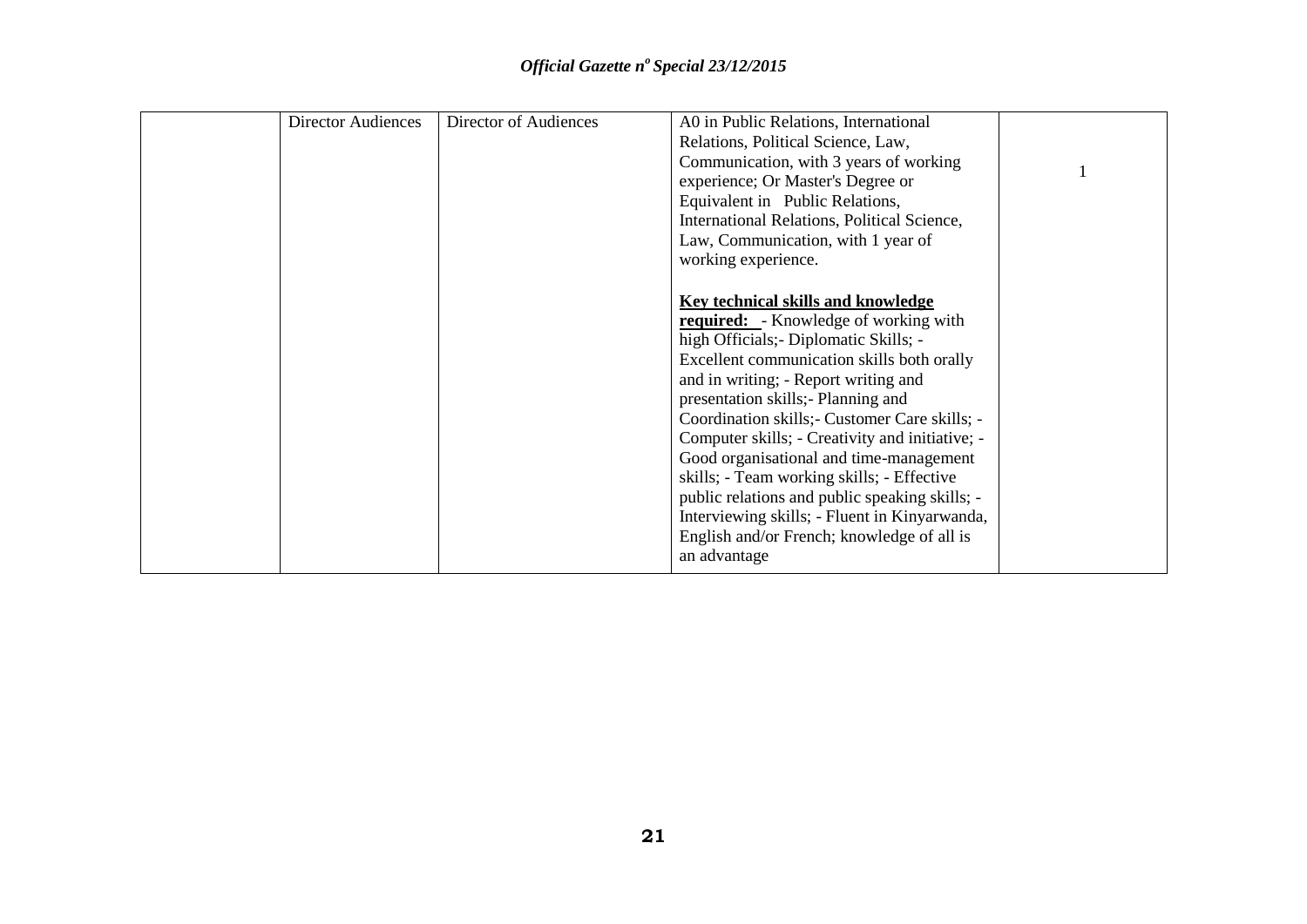| <b>Audiences Officer</b> | <b>Audiences Officer</b> | A0 in Public Relations, International            |                |
|--------------------------|--------------------------|--------------------------------------------------|----------------|
|                          |                          | Relations, Political Science, Law,               |                |
|                          |                          | Communication.                                   |                |
|                          |                          |                                                  |                |
|                          |                          | Key technical skills and knowledge               |                |
|                          |                          | <b>required:</b> - Knowledge of working with     |                |
|                          |                          | high Officials; - Diplomatic Skills; -           |                |
|                          |                          | Excellent communication skills both orally       |                |
|                          |                          | and in writing; - Report writing and             | $\overline{2}$ |
|                          |                          | presentation skills; - Computer skills;-         |                |
|                          |                          | Customer Care skills; - Creativity and           |                |
|                          |                          | initiative; - Good organisational and time-      |                |
|                          |                          | management skills; - Team working skills; -      |                |
|                          |                          | Effective public relations and public            |                |
|                          |                          | speaking skills; - Interviewing skills; - Fluent |                |
|                          |                          | in Kinyarwanda, English and/or French;           |                |
|                          |                          | knowledge of all is an advantage                 |                |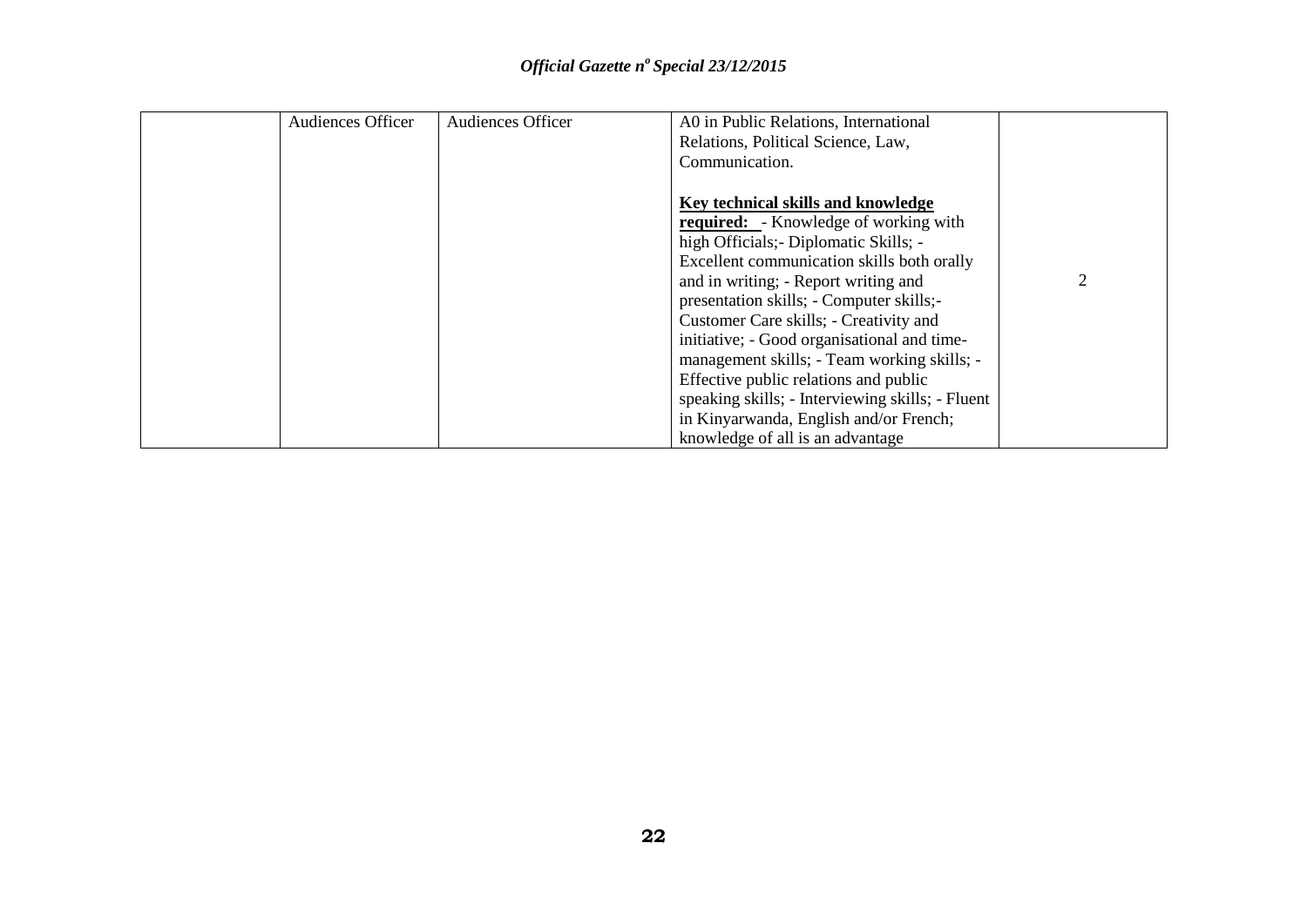| Director of Visits | Director of Visits | A0 in Public Relations, International           |  |
|--------------------|--------------------|-------------------------------------------------|--|
|                    |                    | Relations, Political Science, Law,              |  |
|                    |                    | Communication, with 3 years of working          |  |
|                    |                    | experience; Or Master's Degree or               |  |
|                    |                    | Equivalent in Public Relations,                 |  |
|                    |                    | International Relations, Political Science,     |  |
|                    |                    | Law, Communication, with 1 year of              |  |
|                    |                    | working experience.                             |  |
|                    |                    | Key technical skills and knowledge              |  |
|                    |                    | <b>required:</b> - Knowledge of working with    |  |
|                    |                    | high Officials; - Diplomatic Skills; -          |  |
|                    |                    | Excellent communication skills both orally      |  |
|                    |                    | and in writing; - Report writing and            |  |
|                    |                    | presentation skills; Planning and               |  |
|                    |                    | Coordination skills; - Customer Care skills; -  |  |
|                    |                    | Computer skills; - Creativity and initiative; - |  |
|                    |                    | Good organisational and time-management         |  |
|                    |                    | skills; - Team working skills; - Effective      |  |
|                    |                    | public relations and public speaking skills; -  |  |
|                    |                    | Interviewing skills; - Fluent in Kinyarwanda,   |  |
|                    |                    | English and/or French; knowledge of all is      |  |
|                    |                    | an advantage                                    |  |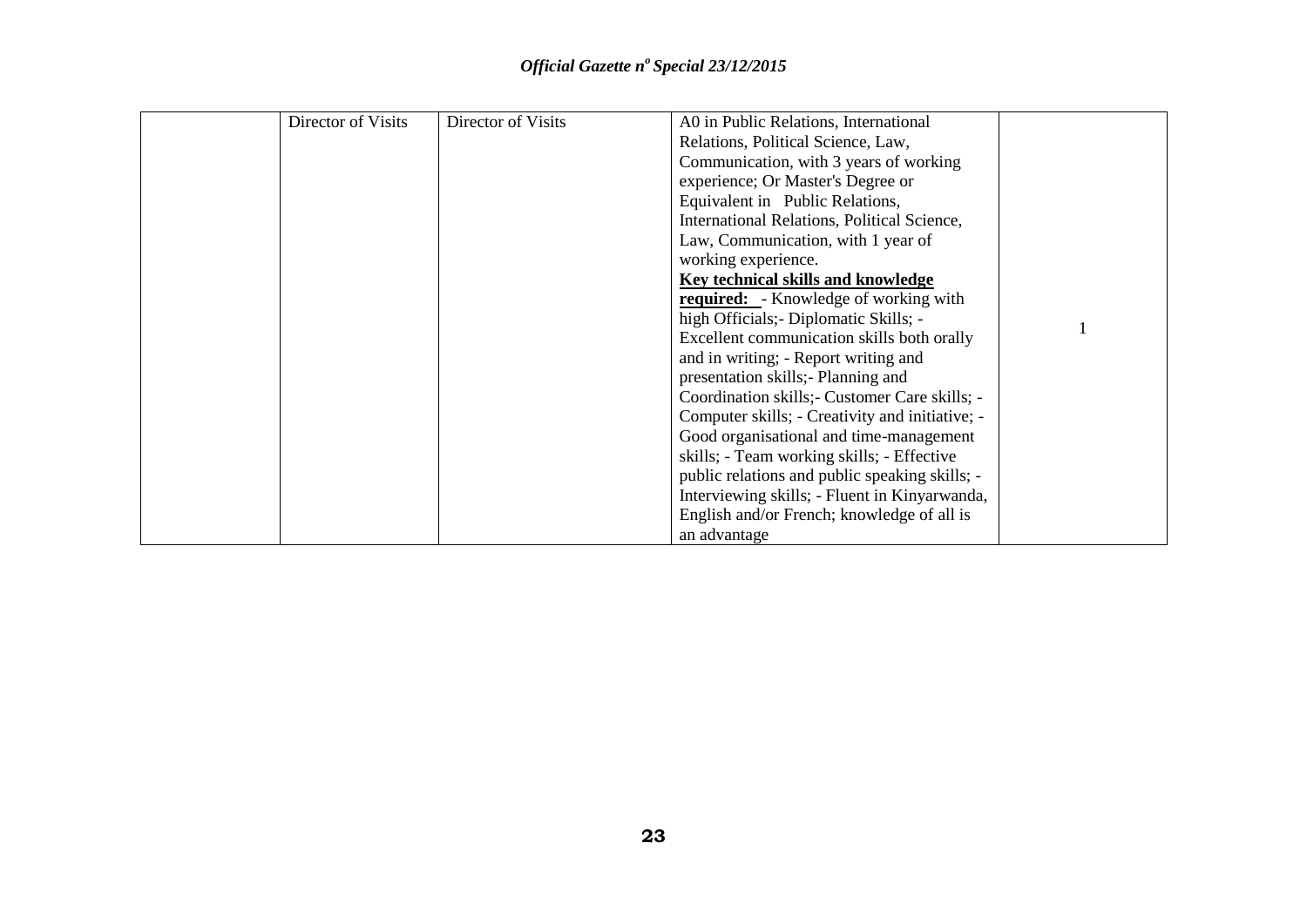| Visits Officer | Visits Officer | A0 in Public Relations, International            |  |
|----------------|----------------|--------------------------------------------------|--|
|                |                | Relations, Political Science, Law,               |  |
|                |                | Communication.                                   |  |
|                |                | Key technical skills and knowledge               |  |
|                |                | <b>required:</b> - Knowledge of working with     |  |
|                |                | high Officials; - Diplomatic Skills; -           |  |
|                |                | Excellent communication skills both orally       |  |
|                |                | and in writing; - Report writing and             |  |
|                |                | presentation skills; - Computer skills;-         |  |
|                |                | Customer Care skills; - Creativity and           |  |
|                |                | initiative; - Good organisational and time-      |  |
|                |                | management skills; - Team working skills; -      |  |
|                |                | Effective public relations and public            |  |
|                |                | speaking skills; - Interviewing skills; - Fluent |  |
|                |                | in Kinyarwanda, English and/or French;           |  |
|                |                | knowledge of all is an advantage                 |  |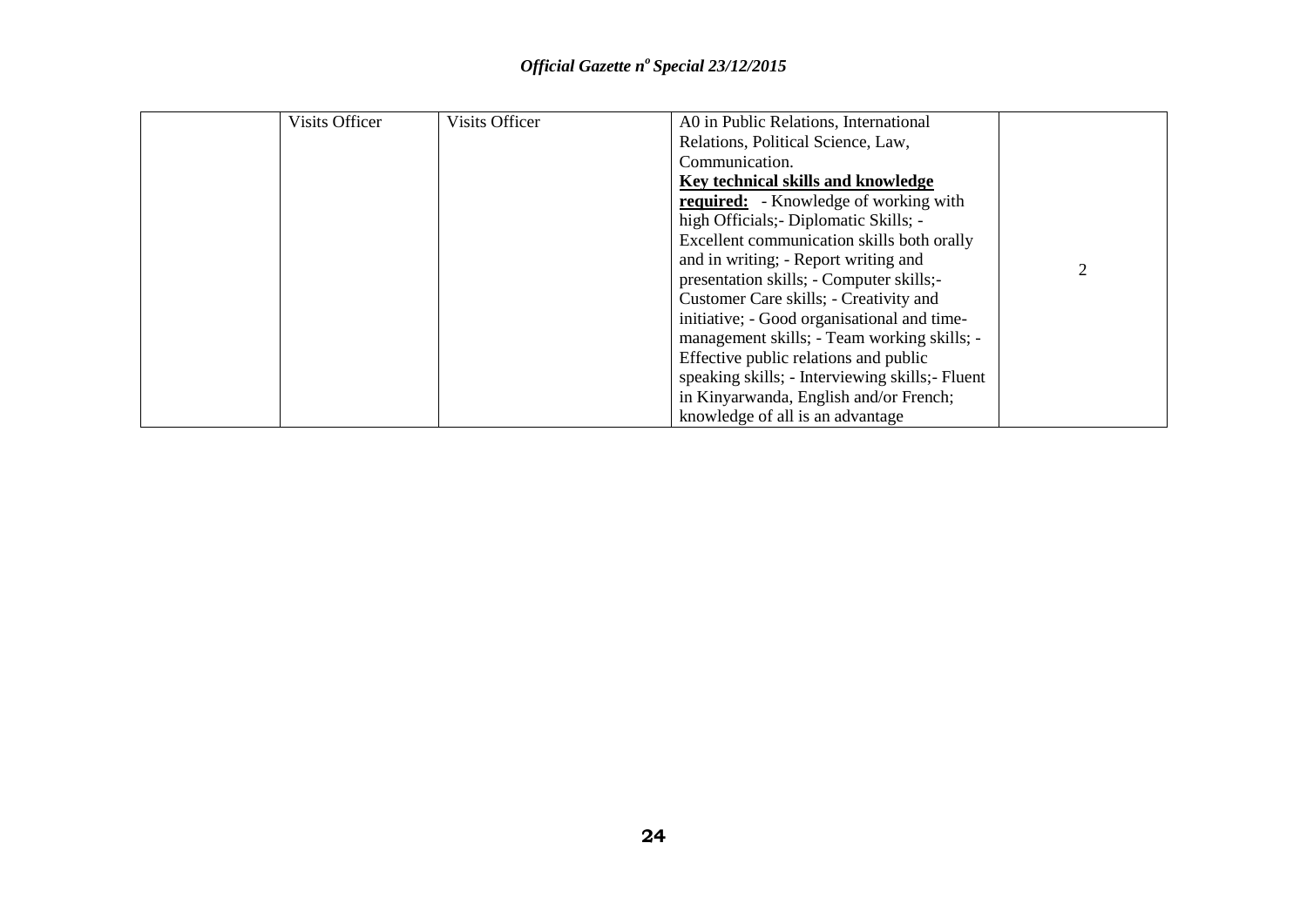| Director   | Director of Ceremonies | A0 in Public Relations, International           |  |
|------------|------------------------|-------------------------------------------------|--|
| Ceremonies |                        | Relations, Political Science, Law,              |  |
|            |                        | Communication, with 3 years of working          |  |
|            |                        | experience; Or Master's Degree or               |  |
|            |                        | Equivalent in Public Relations,                 |  |
|            |                        | International Relations, Political Science,     |  |
|            |                        | Law, Communication, with 1 year of              |  |
|            |                        | working experience.                             |  |
|            |                        | Key technical skills and knowledge              |  |
|            |                        | <b>required:</b> - Knowledge of working with    |  |
|            |                        | high Officials; - Diplomatic Skills; -          |  |
|            |                        | Excellent communication skills both orally      |  |
|            |                        | and in writing; - Report writing and            |  |
|            |                        | presentation skills; - Planning and             |  |
|            |                        | Coordination skills; - Customer Care skills; -  |  |
|            |                        | Computer skills; - Creativity and initiative; - |  |
|            |                        | Good organisational and time-management         |  |
|            |                        | skills; - Team working skills; - Effective      |  |
|            |                        | public relations and public speaking skills; -  |  |
|            |                        | Interviewing skills; - Fluent in Kinyarwanda,   |  |
|            |                        | English and/or French; knowledge of all is      |  |
|            |                        | an advantage                                    |  |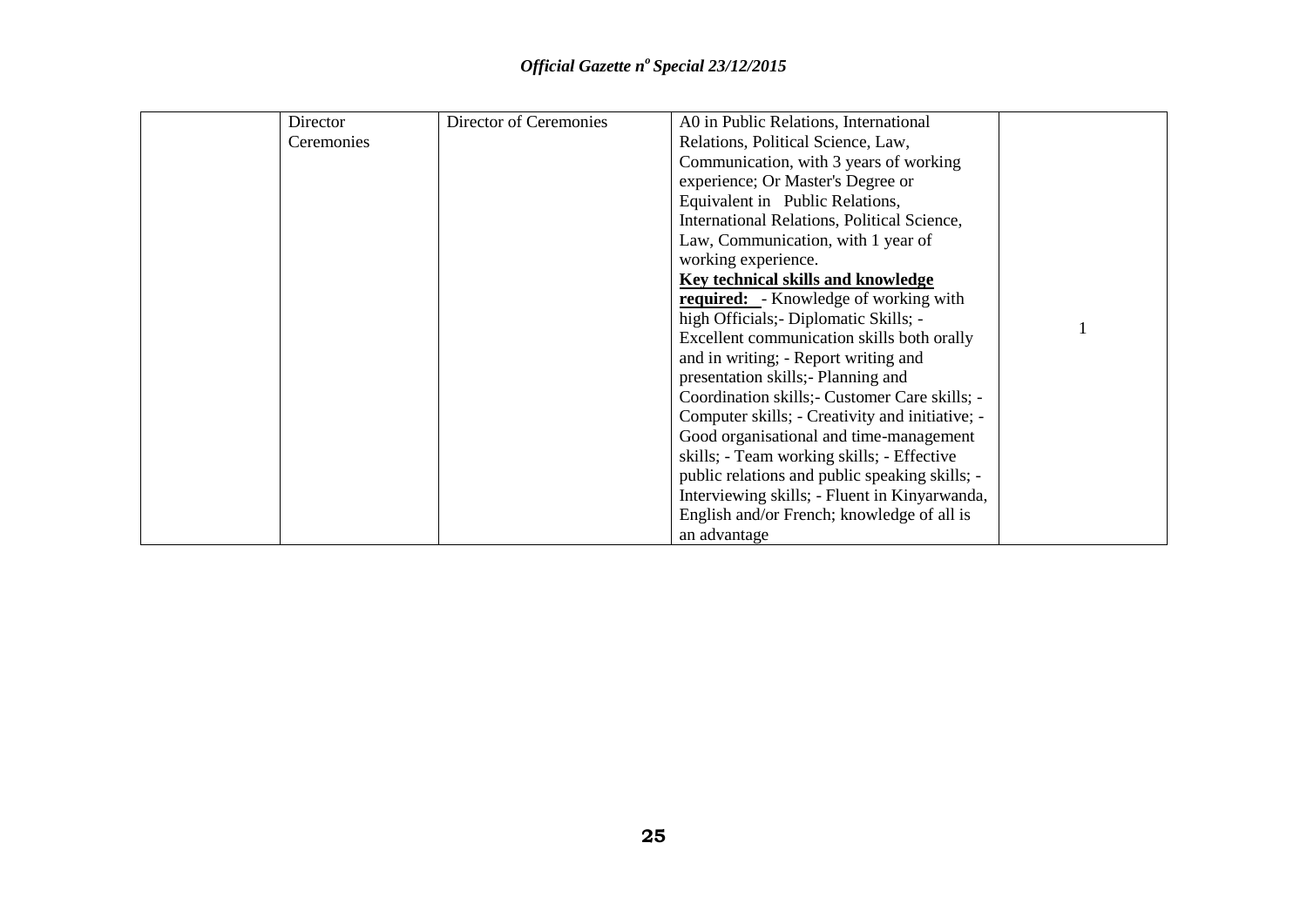| Ceremonies Officer | Ceremonies Officer | A0 in Public Relations, International            |   |
|--------------------|--------------------|--------------------------------------------------|---|
|                    |                    | Relations, Political Science, Law,               |   |
|                    |                    | Communication.                                   |   |
|                    |                    |                                                  |   |
|                    |                    | Key technical skills and knowledge               |   |
|                    |                    | <b>required:</b> - Knowledge of working with     |   |
|                    |                    | high Officials; - Diplomatic Skills; -           |   |
|                    |                    | Excellent communication skills both orally       |   |
|                    |                    | and in writing; - Report writing and             | 2 |
|                    |                    | presentation skills; - Computer skills;-         |   |
|                    |                    | Customer Care skills; - Creativity and           |   |
|                    |                    | initiative; - Good organisational and time-      |   |
|                    |                    | management skills; - Team working skills; -      |   |
|                    |                    | Effective public relations and public            |   |
|                    |                    | speaking skills; - Interviewing skills; - Fluent |   |
|                    |                    | in Kinyarwanda, English and/or French;           |   |
|                    |                    | knowledge of all is an advantage                 |   |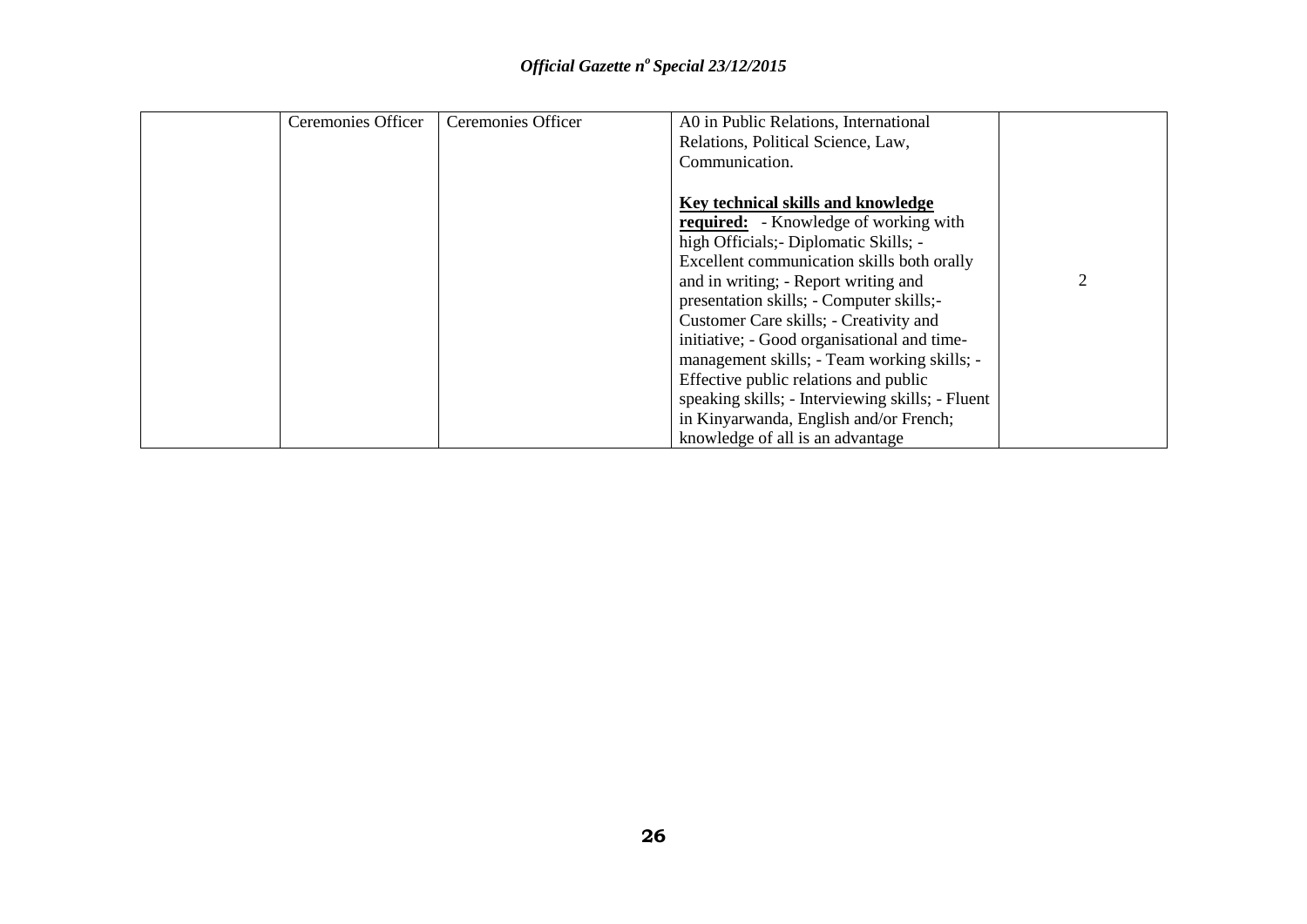| Director of | Director of Logistics | A0 in Management, Accounting, Store           |  |
|-------------|-----------------------|-----------------------------------------------|--|
| Logistics   |                       | Management, Public Administration,            |  |
|             |                       | Administrative Sciences, Economics with 3     |  |
|             |                       | years of working experience; Or Master's      |  |
|             |                       | Degree or Equivalent in Management,           |  |
|             |                       | Accounting, Store Management,                 |  |
|             |                       | Administrative Sciences, Public               |  |
|             |                       | Administration, Economics with 1 year of      |  |
|             |                       | working experience.                           |  |
|             |                       |                                               |  |
|             |                       | <b>Key Technical Skills &amp; Knowledge</b>   |  |
|             |                       | <b>required:</b> - Knowledge of Management of |  |
|             |                       | Material Resources; - Knowledge of supply     |  |
|             |                       | chain management; - Organizational Skills; -  |  |
|             |                       | Computer Skills; - Planning and Coordination  |  |
|             |                       | skills; - Communication Skills; - Report      |  |
|             |                       | writing & Presentation Skills; - Analytical   |  |
|             |                       | Skills; - Interpersonal Skills; - Time        |  |
|             |                       | management Skills; - Negotiation Skills; -    |  |
|             |                       | Team working Skills - Problem Solving         |  |
|             |                       | Skills;- Fluent in Kinyarwanda, English       |  |
|             |                       | and/or French; knowledge of all is an         |  |
|             |                       | advantage                                     |  |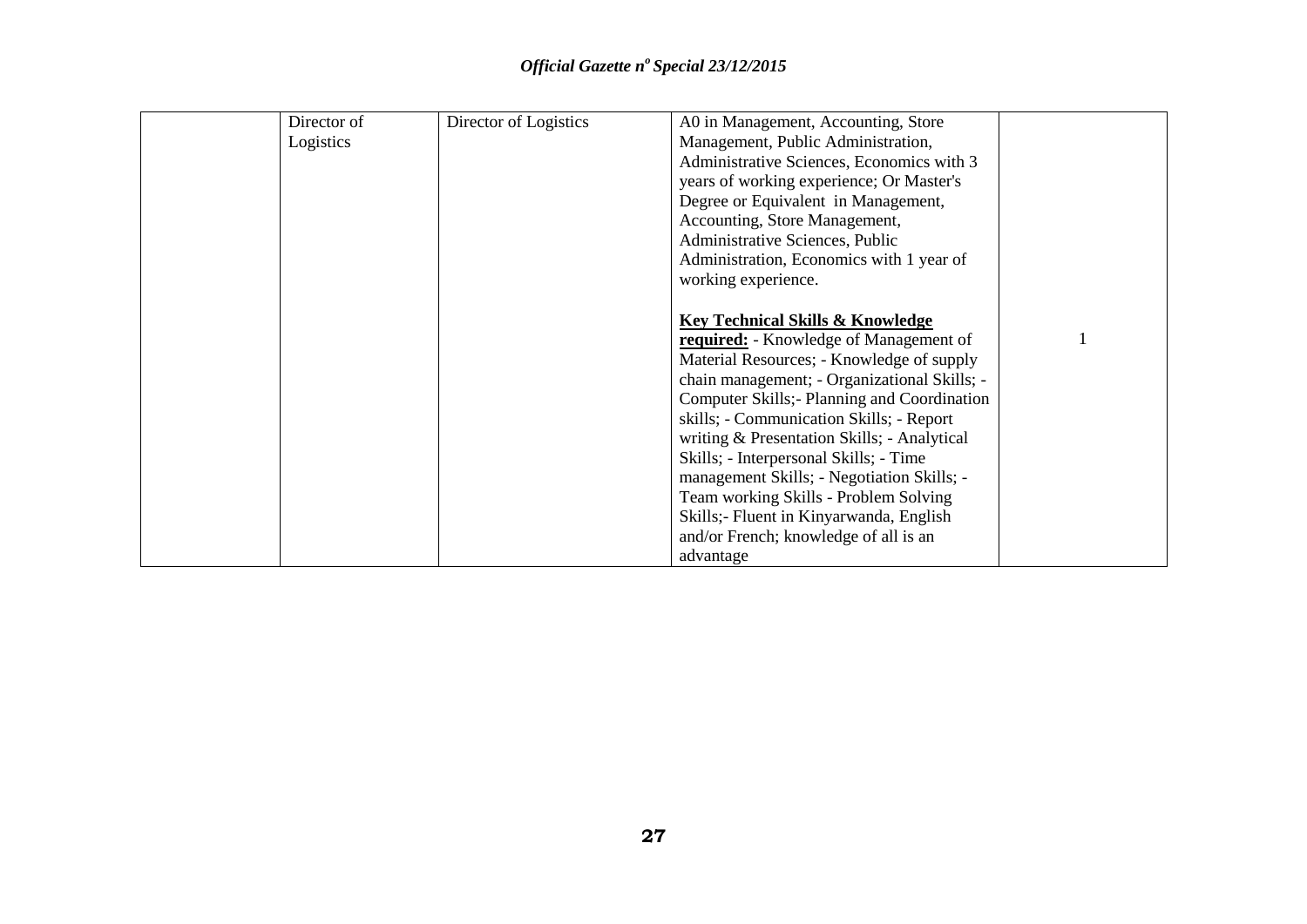| Logistics Officer           | Logistics Officer               | A0 in Management, Accounting, Store<br>Management, Administrative Sciences,<br>Public Administration, Economics.<br><b>Key Technical Skills &amp; Knowledge</b><br>required: - Knowledge of Management of<br>Material Resources; - Knowledge of supply<br>chain management; - Organizational Skills; -<br>Computer Skills; - Communication Skills; -<br>Report writing & Presentation Skills; -<br>Analytical Skills; - Interpersonal Skills; -<br>Time management Skills; - Negotiation<br>Skills; - Team working Skills - Problem<br>Solving Skills; - Fluent in Kinyarwanda,<br>English and/ or French; knowledge of all is<br>an advantage |    |
|-----------------------------|---------------------------------|------------------------------------------------------------------------------------------------------------------------------------------------------------------------------------------------------------------------------------------------------------------------------------------------------------------------------------------------------------------------------------------------------------------------------------------------------------------------------------------------------------------------------------------------------------------------------------------------------------------------------------------------|----|
| Administrative<br>Assistant | <b>Administrative Assistant</b> | A1 in Secretariat Studies, Office<br>Management Or A0 in Secretariat Studies,<br>Office Management, Public Administration,<br>Administrative Sciences, Management,<br>Sociology, Social Work, Law.<br>Key technical skills and knowledge<br>required: - Office Management Skills;-<br>Excellent Communication, Organizational,<br>Interpersonal Skills;- Computer knowledge<br>(Work Processing, Power Point and<br>Internet)- Analytical and problem solving<br>skills;-Time management skills;- Fluent in<br>Kinyarwanda, English and/ or French;<br>knowledge of all is an advantage                                                        |    |
|                             | <b>S/Total</b>                  |                                                                                                                                                                                                                                                                                                                                                                                                                                                                                                                                                                                                                                                | 14 |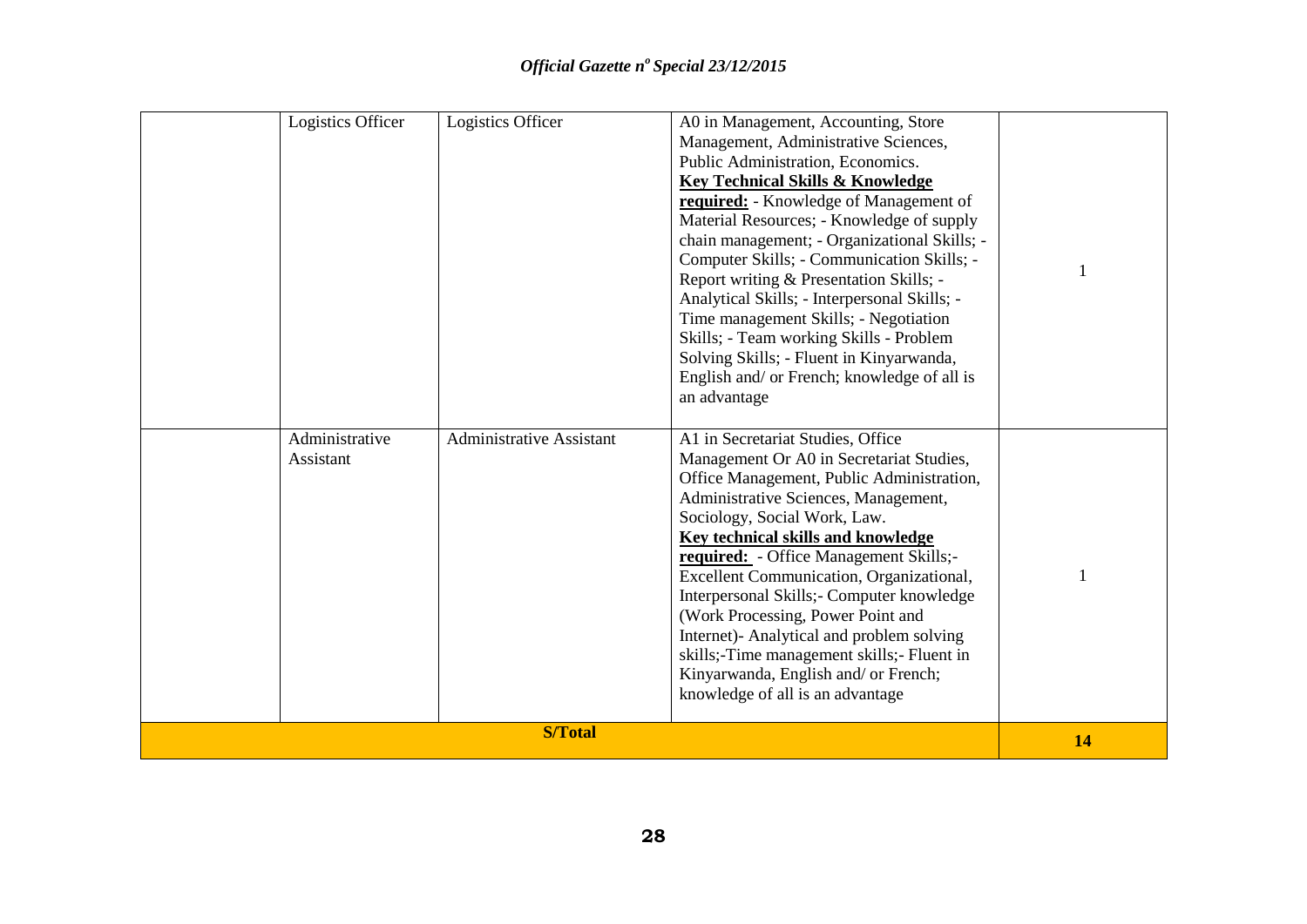| <b>Communication</b> | <b>Director General</b> | Director General of             | A0 in Communication, Public Relations,           |  |
|----------------------|-------------------------|---------------------------------|--------------------------------------------------|--|
| <b>Department</b>    |                         | <b>Communication Department</b> | International Relations, Journalism,             |  |
|                      |                         |                                 | Linguistics and Literature with 5 years of       |  |
|                      |                         |                                 | working experience; Or Master's Degree or        |  |
|                      |                         |                                 | <b>Equivalent Communication, Public</b>          |  |
|                      |                         |                                 | Relations, International Relations,              |  |
|                      |                         |                                 | Journalism, Linguistics and Literature with 3    |  |
|                      |                         |                                 | years of working experience.                     |  |
|                      |                         |                                 |                                                  |  |
|                      |                         |                                 | Key technical skills and knowledge               |  |
|                      |                         |                                 | required:                                        |  |
|                      |                         |                                 | - Excellent communication skills both orally     |  |
|                      |                         |                                 | and in writing; - Excellent interpersonal        |  |
|                      |                         |                                 | skills; - Report writing and presentation        |  |
|                      |                         |                                 | skills; - Computer skills; - Planning and        |  |
|                      |                         |                                 | Coordination skills; - Creativity and            |  |
|                      |                         |                                 | initiative; - Good organisational and time-      |  |
|                      |                         |                                 | management skills; - Team working skills; -      |  |
|                      |                         |                                 | Effective public relations and public            |  |
|                      |                         |                                 | speaking skills; - Interviewing skills; - Fluent |  |
|                      |                         |                                 | in Kinyarwanda, English and/ or French;          |  |
|                      |                         |                                 | knowledge of all is an advantage                 |  |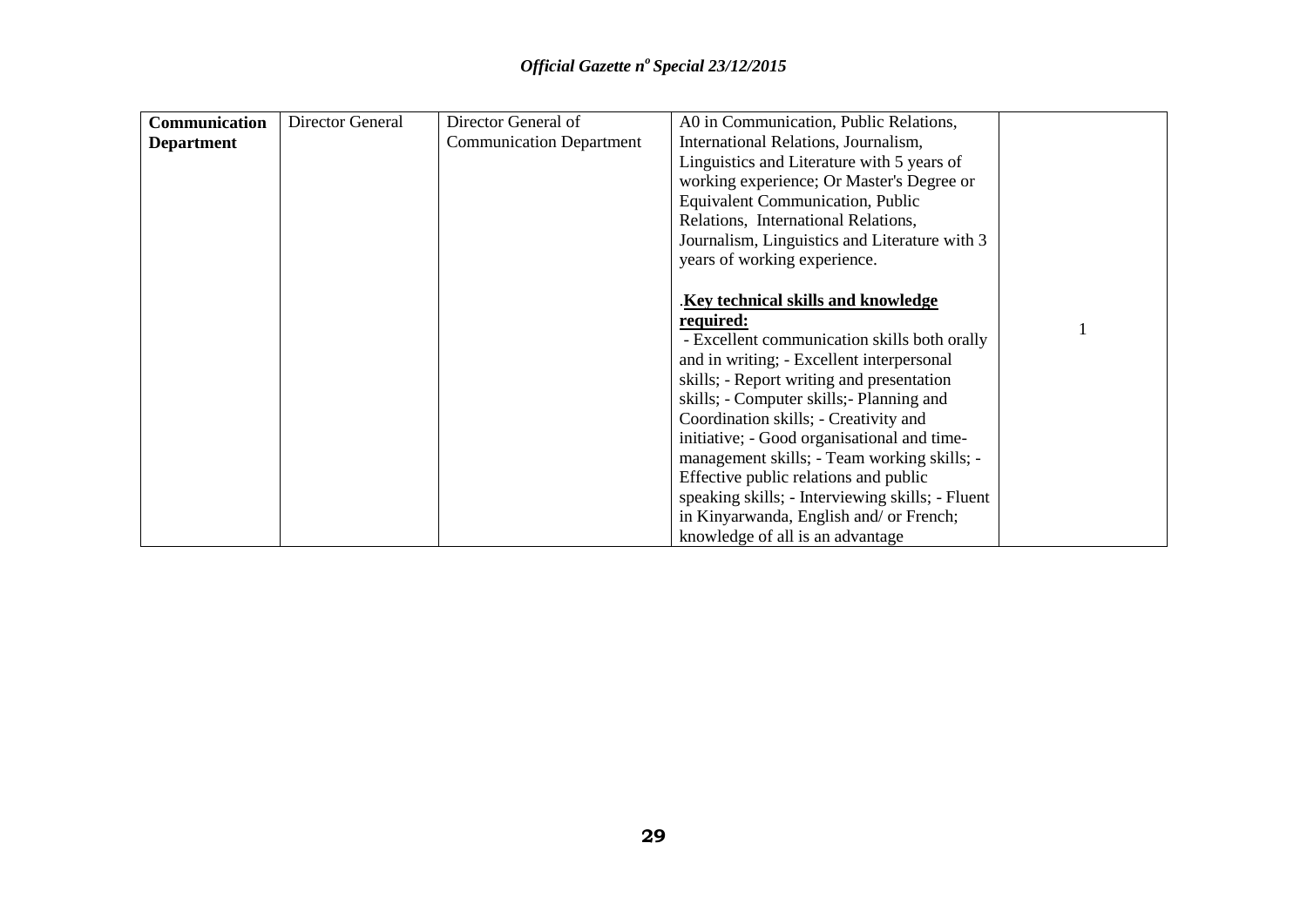| Communication | <b>Communication Analyst</b> | A0 in Communication, Public Relations,         |  |
|---------------|------------------------------|------------------------------------------------|--|
| Analyst       |                              | International Relations, Journalism,           |  |
|               |                              | Linguistics and Literature with 5 years of     |  |
|               |                              | working experience; Or Master's Degree or      |  |
|               |                              | <b>Equivalent Communication, Public</b>        |  |
|               |                              | Relations, International Relations,            |  |
|               |                              | Journalism, Linguistics and Literature with 3  |  |
|               |                              | years of working experience.                   |  |
|               |                              | Key technical skills and knowledge             |  |
|               |                              | required: - Excellent communication            |  |
|               |                              | skills both orally and in writing; - Excellent |  |
|               |                              | interpersonal skills; - Report writing and     |  |
|               |                              | presentation skills; - Computer skills; -      |  |
|               |                              | Creativity and initiative; - Good              |  |
|               |                              | organisational and time-management skills; -   |  |
|               |                              | Team working skills; - Effective public        |  |
|               |                              | relations and public speaking skills; -        |  |
|               |                              | Interviewing skills; - Fluent in Kinyarwanda,  |  |
|               |                              | English and/or French; knowledge of all is     |  |
|               |                              | an advantage                                   |  |
|               |                              |                                                |  |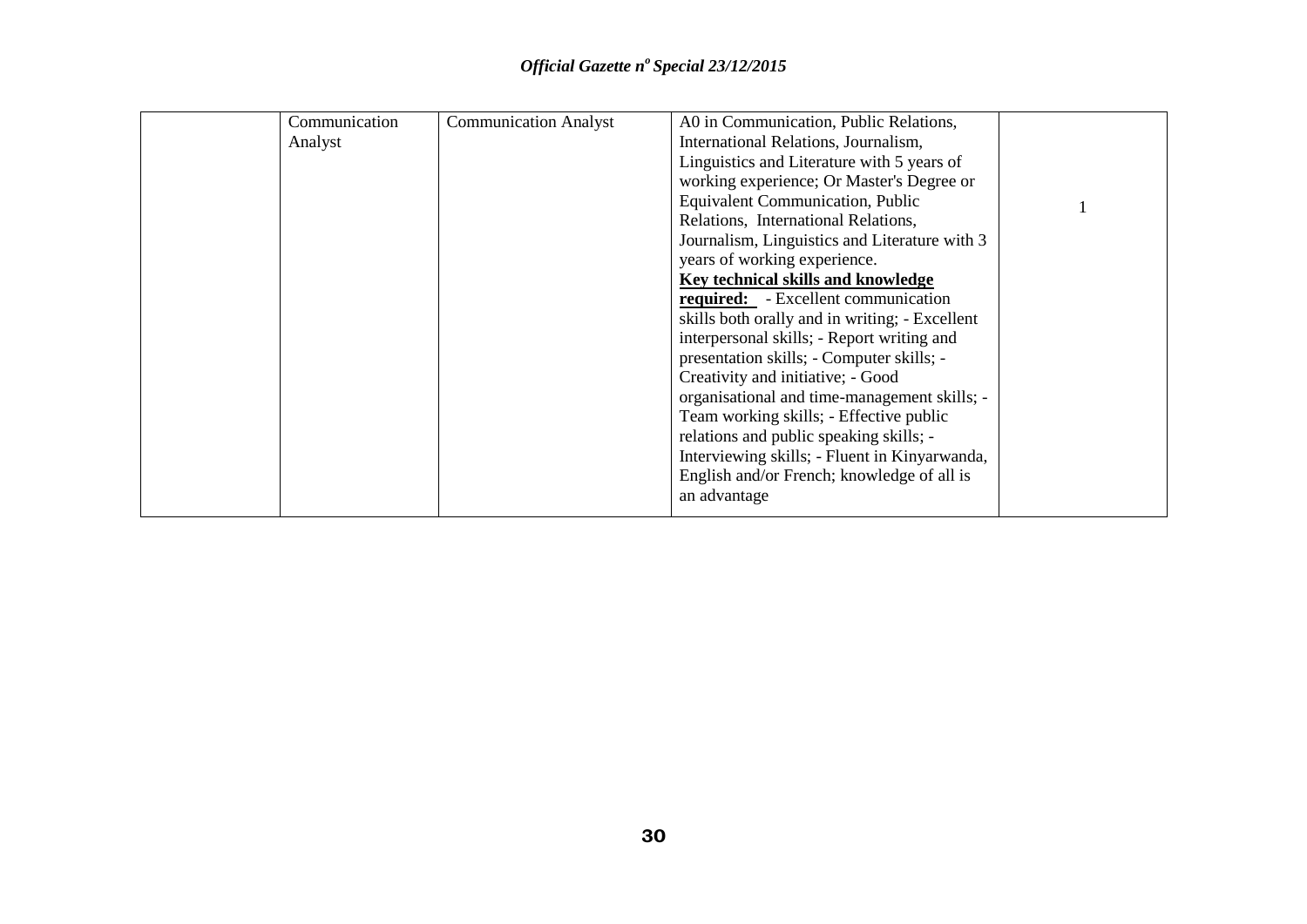| Deputy Director | Deputy Director General of      | A0 in Communication, Public Relations,           |                |
|-----------------|---------------------------------|--------------------------------------------------|----------------|
| General of      | <b>Communication Department</b> | International Relations, Journalism,             |                |
| Communication   |                                 | Linguistics and Literature with 5 years of       |                |
| Department      |                                 | working experience; Or Master's Degree or        |                |
|                 |                                 | <b>Equivalent Communication, Public</b>          |                |
|                 |                                 | Relations, International Relations,              |                |
|                 |                                 | Journalism, Linguistics and Literature with 3    |                |
|                 |                                 | years of working experience.                     |                |
|                 |                                 |                                                  |                |
|                 |                                 | <b>Key technical skills and knowledge</b>        |                |
|                 |                                 | required:                                        | $\overline{2}$ |
|                 |                                 | - Excellent communication skills both orally     |                |
|                 |                                 | and in writing; - Excellent interpersonal        |                |
|                 |                                 | skills; - Report writing and presentation        |                |
|                 |                                 | skills; - Computer skills; - Planning and        |                |
|                 |                                 | Coordination skills; - Creativity and            |                |
|                 |                                 | initiative; - Good organisational and time-      |                |
|                 |                                 | management skills; - Team working skills; -      |                |
|                 |                                 | Effective public relations and public            |                |
|                 |                                 | speaking skills; - Interviewing skills; - Fluent |                |
|                 |                                 | in Kinyarwanda, English and/ or French;          |                |
|                 |                                 | knowledge of all is an advantage                 |                |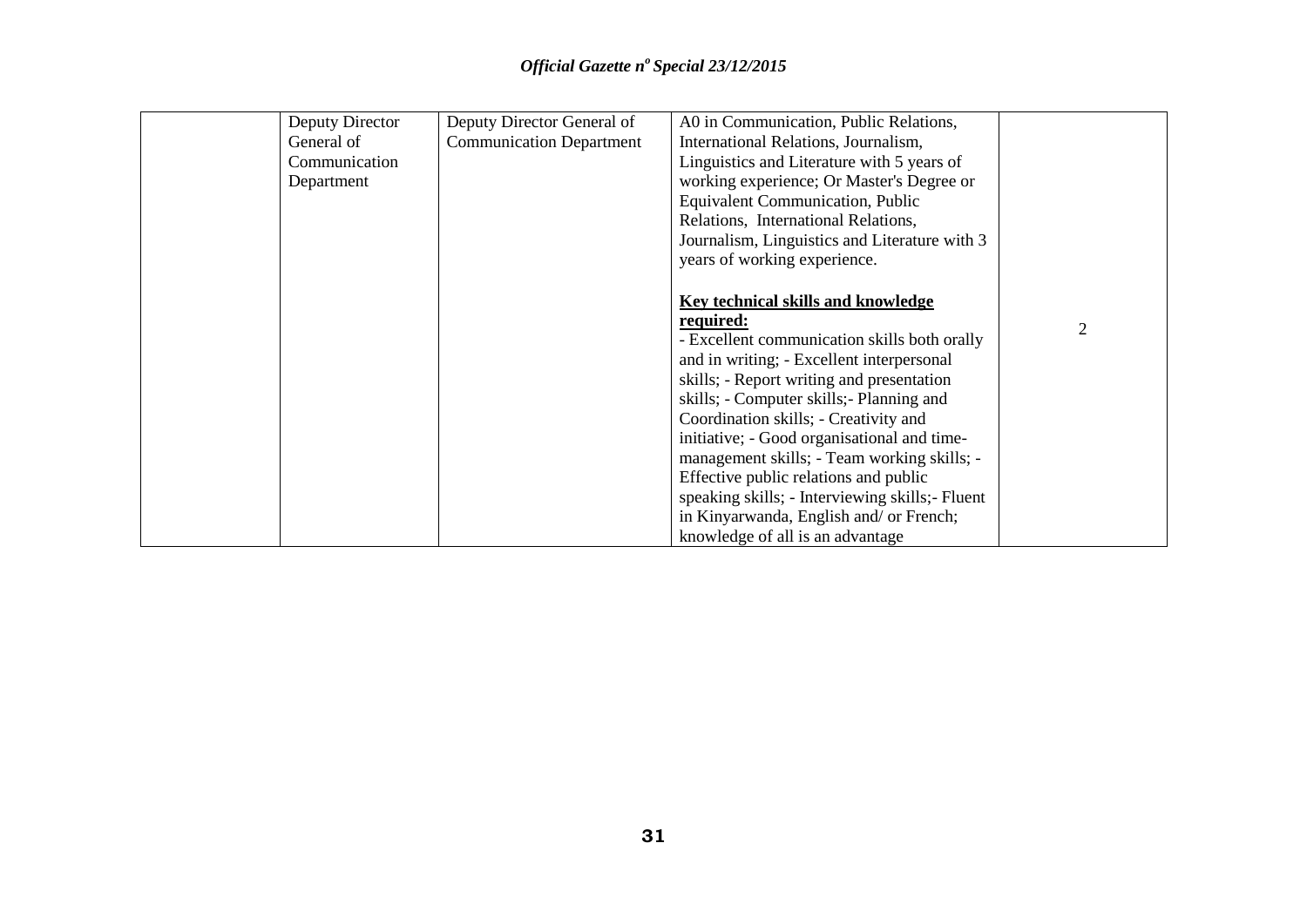| Director of Media | Director of Media | A0 in Communication, Journalism,<br>Linguistics and Literature with 3 years of<br>working experience; Or Master's Degree or<br>Equivalent Communication, Journalism,<br>Linguistics and Literature with 1 year of<br>working experience.<br><b>Key technical skills and knowledge</b><br>required: - Excellent communication<br>skills both orally and in writing; - Excellent<br>interpersonal skills; - Report writing and<br>presentation skills; - Computer skills;-<br>Planning and Coordination skills; -<br>Creativity and initiative; - Good<br>organisational and time-management skills; -<br>Team working skills; - Effective public<br>relations and public speaking skills; -<br>Interviewing skills; - Fluent in Kinyarwanda,<br>English and/ or French; knowledge of all is<br>an advantage | 4              |
|-------------------|-------------------|------------------------------------------------------------------------------------------------------------------------------------------------------------------------------------------------------------------------------------------------------------------------------------------------------------------------------------------------------------------------------------------------------------------------------------------------------------------------------------------------------------------------------------------------------------------------------------------------------------------------------------------------------------------------------------------------------------------------------------------------------------------------------------------------------------|----------------|
| Photographer      | Photographer      | A2 qualification with working experience in<br>Audio-visual techniques or Journalism.<br><b>Key technical skills and knowledge</b><br><b>required:</b> - Knowledge of technics of<br>photograph taking, editing and Cleaning -<br>Excellent communication, organisation and<br>interpersonal skills; - Computer knowledge<br>- Time management skills; - Analytical and<br>problem solving; - Fluent in Kinyarwanda,<br>English and/ or French; knowledge of all is<br>an advantage                                                                                                                                                                                                                                                                                                                        | $\overline{2}$ |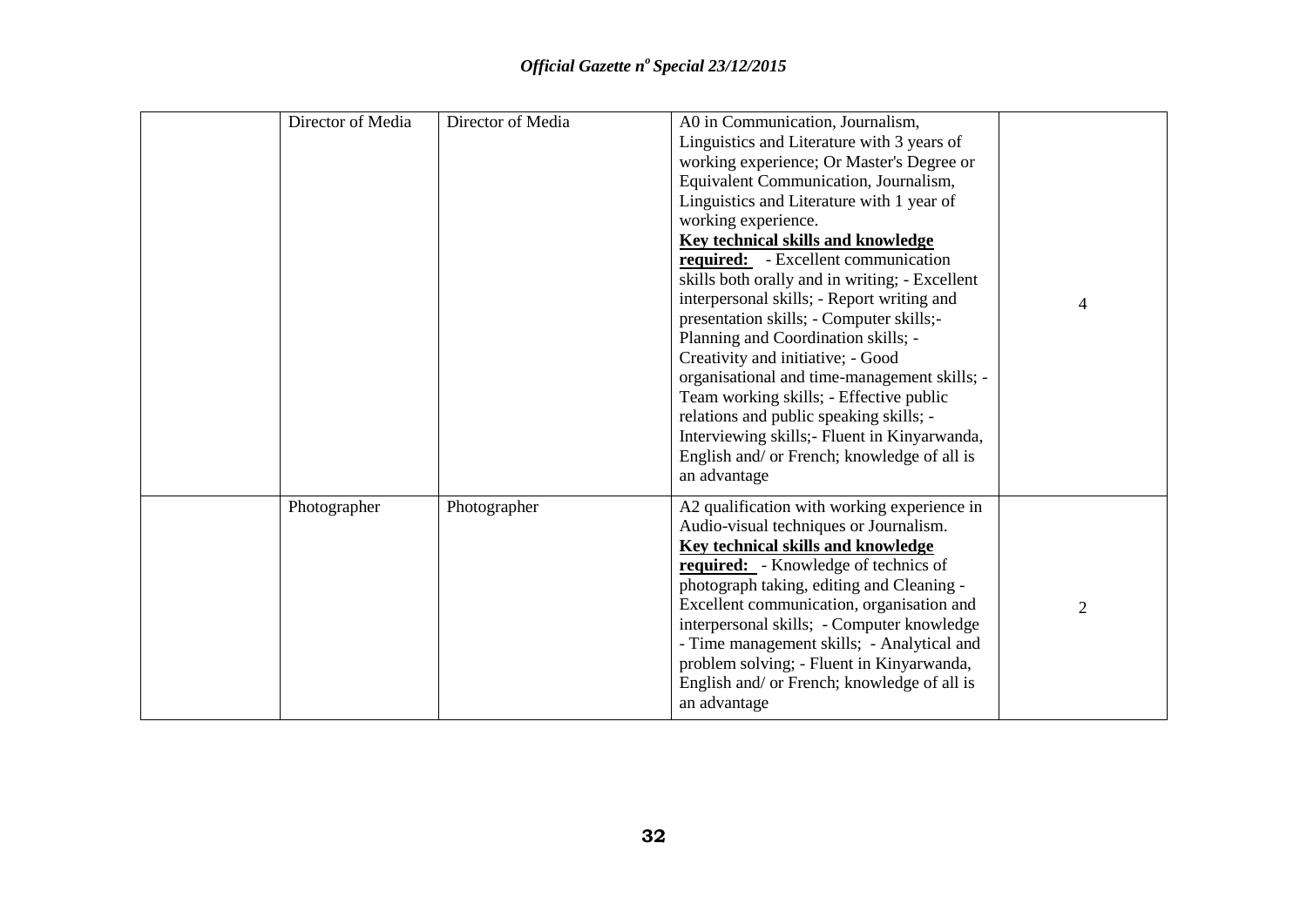|                                                                              | Cameraman | Cameraman                                  | A2 qualification with working experience in<br>Audio-visual techniques or Journalism.<br>Key technical skills and knowledge<br>required:<br>- Knowledge of technics of photograph<br>taking, editing and Cleaning<br>- Excellent communication, organisation and<br>interpersonal skills;<br>- Computer knowledge<br>- Time management skills;<br>- Analytical and problem solving;<br>- Fluent in Kinyarwanda, English and/ or<br>French; knowledge of all is an advantage |    |
|------------------------------------------------------------------------------|-----------|--------------------------------------------|-----------------------------------------------------------------------------------------------------------------------------------------------------------------------------------------------------------------------------------------------------------------------------------------------------------------------------------------------------------------------------------------------------------------------------------------------------------------------------|----|
| <b>Sub total</b>                                                             |           |                                            |                                                                                                                                                                                                                                                                                                                                                                                                                                                                             | 11 |
| Office of the<br>Minister in the<br><b>Office of The</b><br><b>President</b> | Minister  | Minister in the Office of The<br>President | <b>Political Appointee</b>                                                                                                                                                                                                                                                                                                                                                                                                                                                  |    |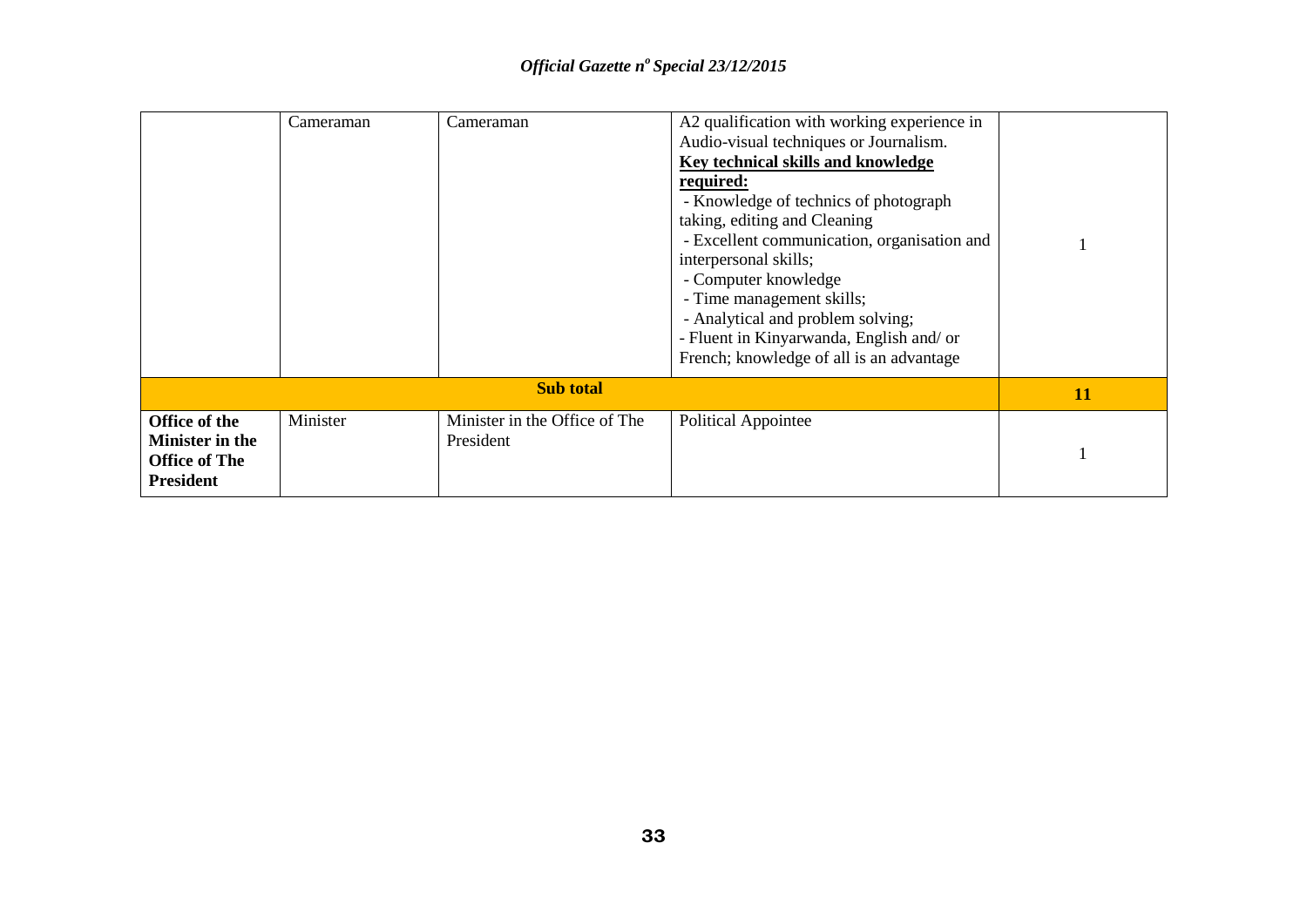| Advisor | Advisor to the Minister in the | A0 in Law, Political Sciences, Public         |  |
|---------|--------------------------------|-----------------------------------------------|--|
|         | Office of The President        | Administration, Administrative Sciences,      |  |
|         |                                | International Relations with 5 years of       |  |
|         |                                | working experience; Or Master's Degree or     |  |
|         |                                | Equivalent in Law, Political Sciences, Public |  |
|         |                                | Administration, Administrative Sciences,      |  |
|         |                                | International Relations with 3 years of       |  |
|         |                                | working experience.                           |  |
|         |                                |                                               |  |
|         |                                | <b>Key Technical Skills &amp; Knowledge</b>   |  |
|         |                                | required:                                     |  |
|         |                                | - Good knowledge of government policy;        |  |
|         |                                | - Leadership skills;                          |  |
|         |                                | - High analytical skills;                     |  |
|         |                                | - Report writing and presentation skills;     |  |
|         |                                | - Computer Literate;                          |  |
|         |                                | - Coordination, planning and organisational   |  |
|         |                                | skills;                                       |  |
|         |                                | - Interpersonal skills;                       |  |
|         |                                | - Collaboration and team working skills;      |  |
|         |                                | - Effective communication skills;             |  |
|         |                                | - Time management skills;                     |  |
|         |                                | - Fluent in Kinyarwanda, English and/or       |  |
|         |                                | French. knowledge of all is an advantage      |  |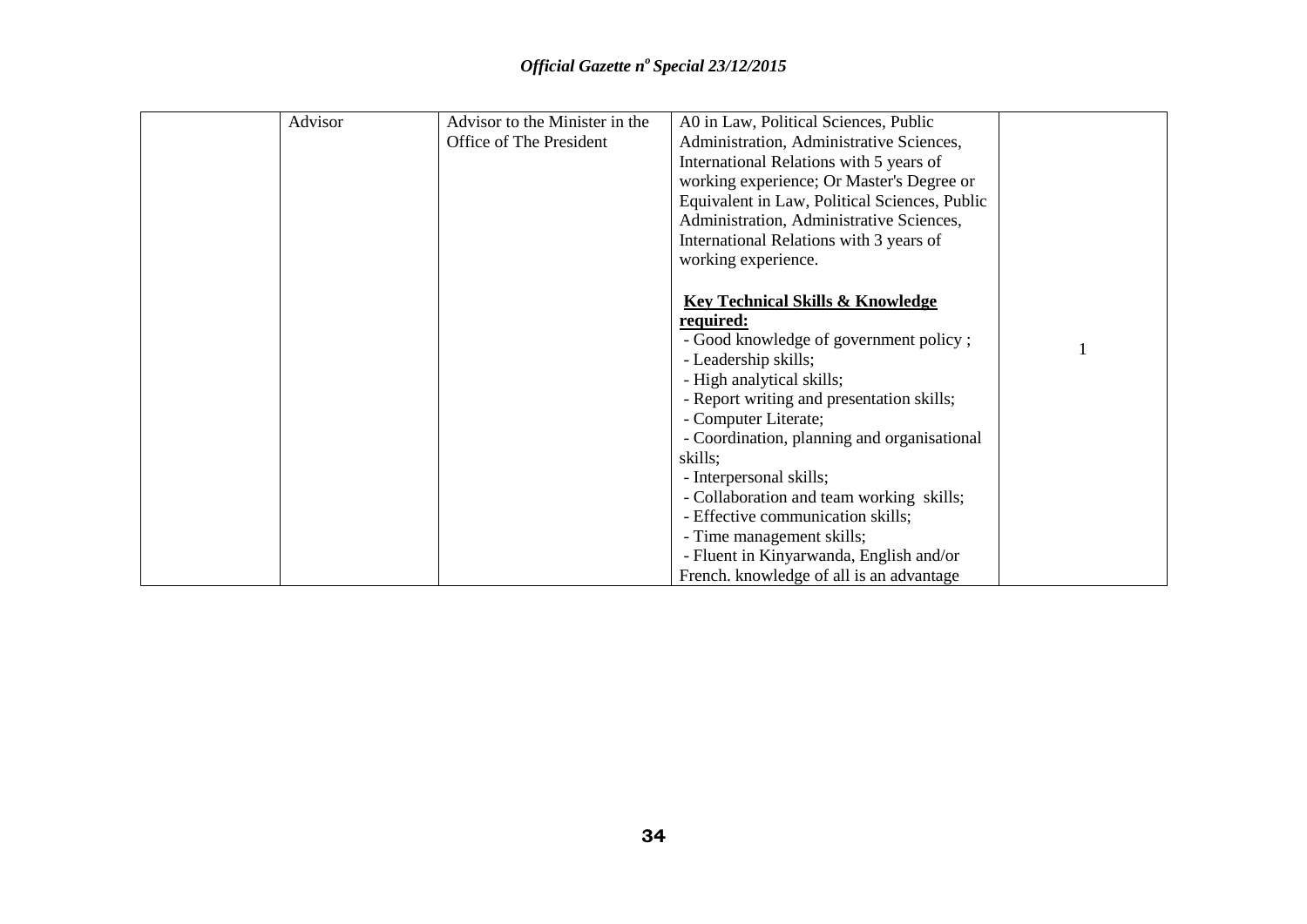| Senior Legal | Senior Legal Analyst | A0 in Law with 5 years of working             |  |
|--------------|----------------------|-----------------------------------------------|--|
| Analyst      |                      | experience; Or Master's Degree or             |  |
|              |                      | Equivalent in Legal Studies, Administrative   |  |
|              |                      | Law, Business Law, International Law,         |  |
|              |                      | Civil Law, or Human Rights Law with 3         |  |
|              |                      | years of working experience.                  |  |
|              |                      |                                               |  |
|              |                      | <b>Key Technical Skills &amp; Knowledge</b>   |  |
|              |                      | required:                                     |  |
|              |                      | - Extensive knowledge and understanding of    |  |
|              |                      | the Rwandan legal system; - Excellent         |  |
|              |                      | leadership skills; - Organizational Skills; - |  |
|              |                      | Creative, proactive, customer focused,        |  |
|              |                      | solutions led and outcome driven Skills; -    |  |
|              |                      | Interpersonal Skills; - Effective             |  |
|              |                      | communication skills; - Time Management       |  |
|              |                      | Skills; - Decision making Skills; - Computer  |  |
|              |                      | Skills; - Judgment & Decision making skills;  |  |
|              |                      | - Complex Problem solving Skills; - Fluency   |  |
|              |                      | in Kinyarwanda, English and/ or French.       |  |
|              |                      | knowledge of all is an advantage.             |  |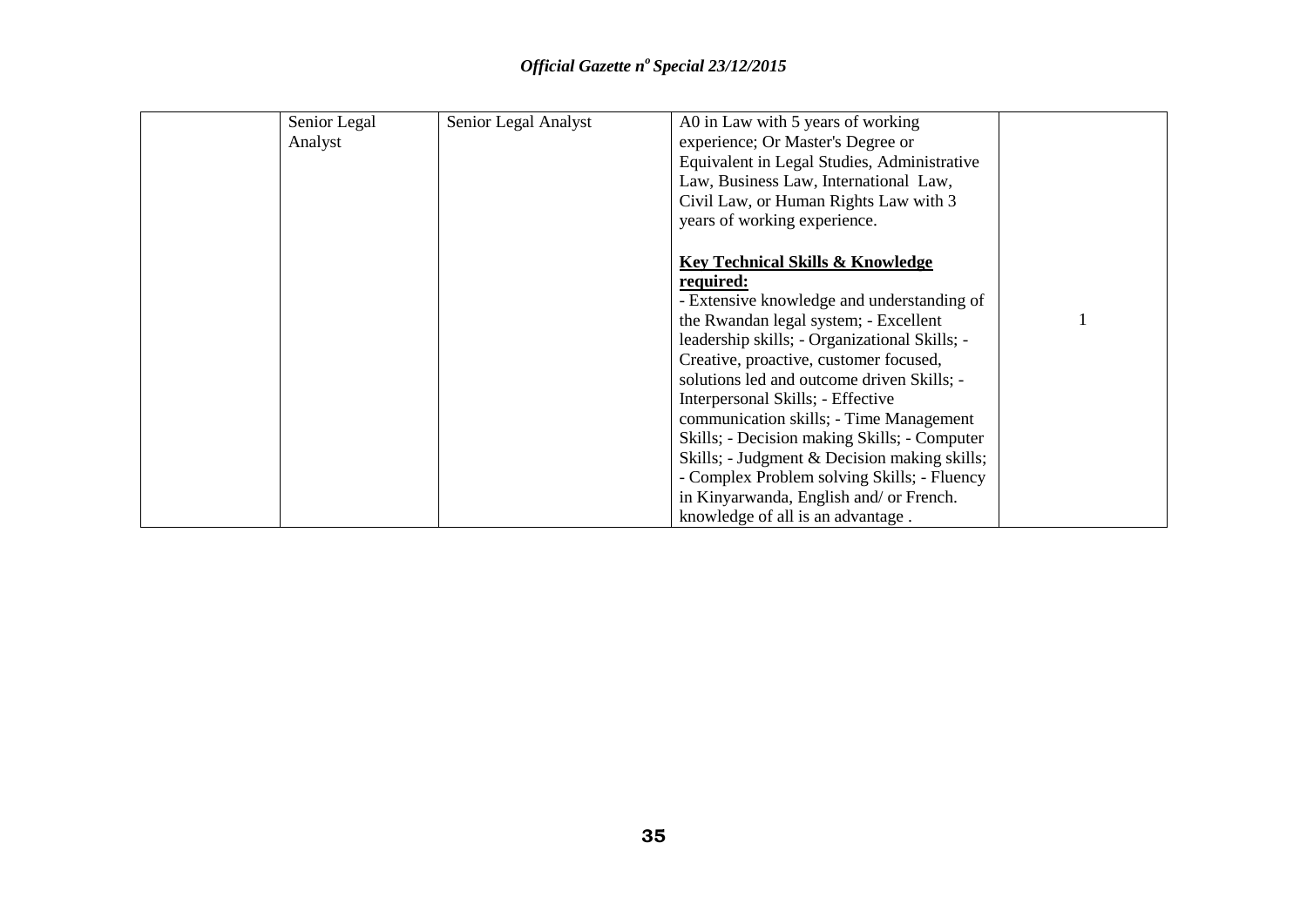| Director of Social | Director of Social Affairs | A0 in Social Sciences, Public                   |                |
|--------------------|----------------------------|-------------------------------------------------|----------------|
| <b>Affairs</b>     |                            | Administration, Political Sciences,             |                |
|                    |                            | Administrative Sciences, Anthropology,          |                |
|                    |                            | Sociology, Socio-economics, Education           |                |
|                    |                            | Sciences with 3 years of working experience;    |                |
|                    |                            | or Master's Degree or Equivalent in Social      |                |
|                    |                            | Sciences, Administrative Sciences, Public       |                |
|                    |                            | Administration, Sociology, Political            |                |
|                    |                            | Sciences, Anthropology, Socio-economics,        |                |
|                    |                            | Education Sciences with 1 year of working       |                |
|                    |                            | experience.                                     |                |
|                    |                            | <b>Key technical skills and knowledge</b>       |                |
|                    |                            | <b>required:</b> - Knowledge of working with    | $\overline{2}$ |
|                    |                            | high Officials; - Excellent communication       |                |
|                    |                            | skills both orally and in writing; - Report     |                |
|                    |                            | writing and presentation skills; - Planning and |                |
|                    |                            | Coordination skills; - Customer Care skills; -  |                |
|                    |                            | Computer skills; - Creativity and initiative; - |                |
|                    |                            | Good organisational and time-management         |                |
|                    |                            | skills; - Team working skills; - Effective      |                |
|                    |                            | public relations and public speaking skills; -  |                |
|                    |                            | Interviewing skills; - Fluent in Kinyarwanda,   |                |
|                    |                            | English and/ or French; knowledge of all is     |                |
|                    |                            | an advantage                                    |                |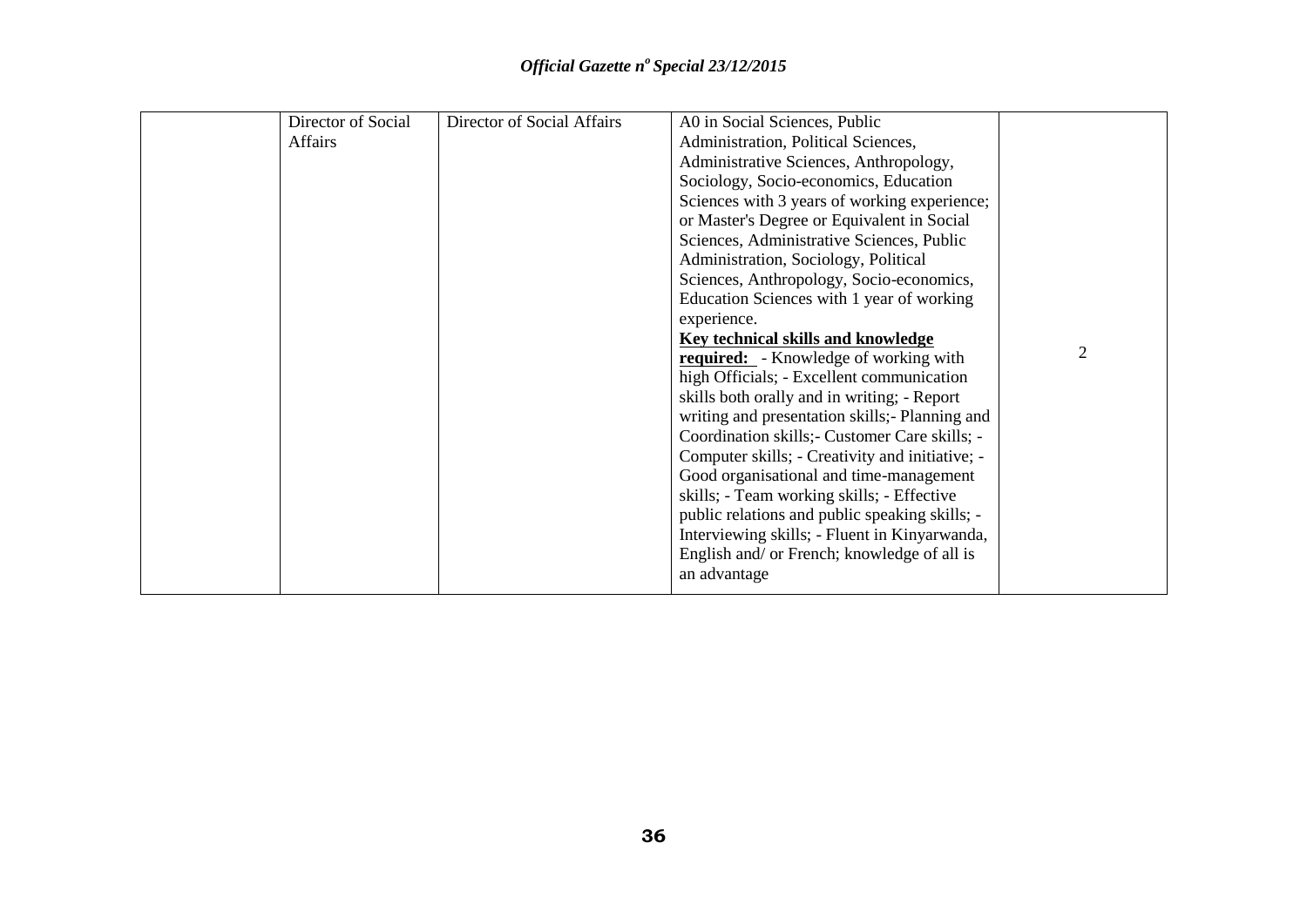| Director of Political | Director of Political Affairs | A0 in Political Sciences, Public                |  |
|-----------------------|-------------------------------|-------------------------------------------------|--|
| Affairs and Good      | and Good Governance           | Administration, Social Sciences,                |  |
| Governance            |                               | Administrative Sciences, Anthropology,          |  |
|                       |                               | Sociology, Socio-economics, Education           |  |
|                       |                               | Sciences with 3 years of working experience;    |  |
|                       |                               | or Master's Degree or Equivalent in Political   |  |
|                       |                               | Sciences, Administrative Sciences, Public       |  |
|                       |                               | Administration, Social Sciences, Sociology,     |  |
|                       |                               | Anthropology, Socio-economics, Education        |  |
|                       |                               | Sciences with 1 year of working experience.     |  |
|                       |                               |                                                 |  |
|                       |                               | <b>Key technical skills and knowledge</b>       |  |
|                       |                               | required:                                       |  |
|                       |                               | - Knowledge of working with high Officials;     |  |
|                       |                               | - Excellent communication skills both orally    |  |
|                       |                               | and in writing; - Report writing and            |  |
|                       |                               | presentation skills; Planning and               |  |
|                       |                               | Coordination skills; - Customer Care skills; -  |  |
|                       |                               | Computer skills; - Creativity and initiative; - |  |
|                       |                               | Good organisational and time-management         |  |
|                       |                               | skills; - Team working skills; - Effective      |  |
|                       |                               | public relations and public speaking skills; -  |  |
|                       |                               | Interviewing skills; Fluent in Kinyarwanda,     |  |
|                       |                               | English and/ or French; knowledge of all is     |  |
|                       |                               | an advantage                                    |  |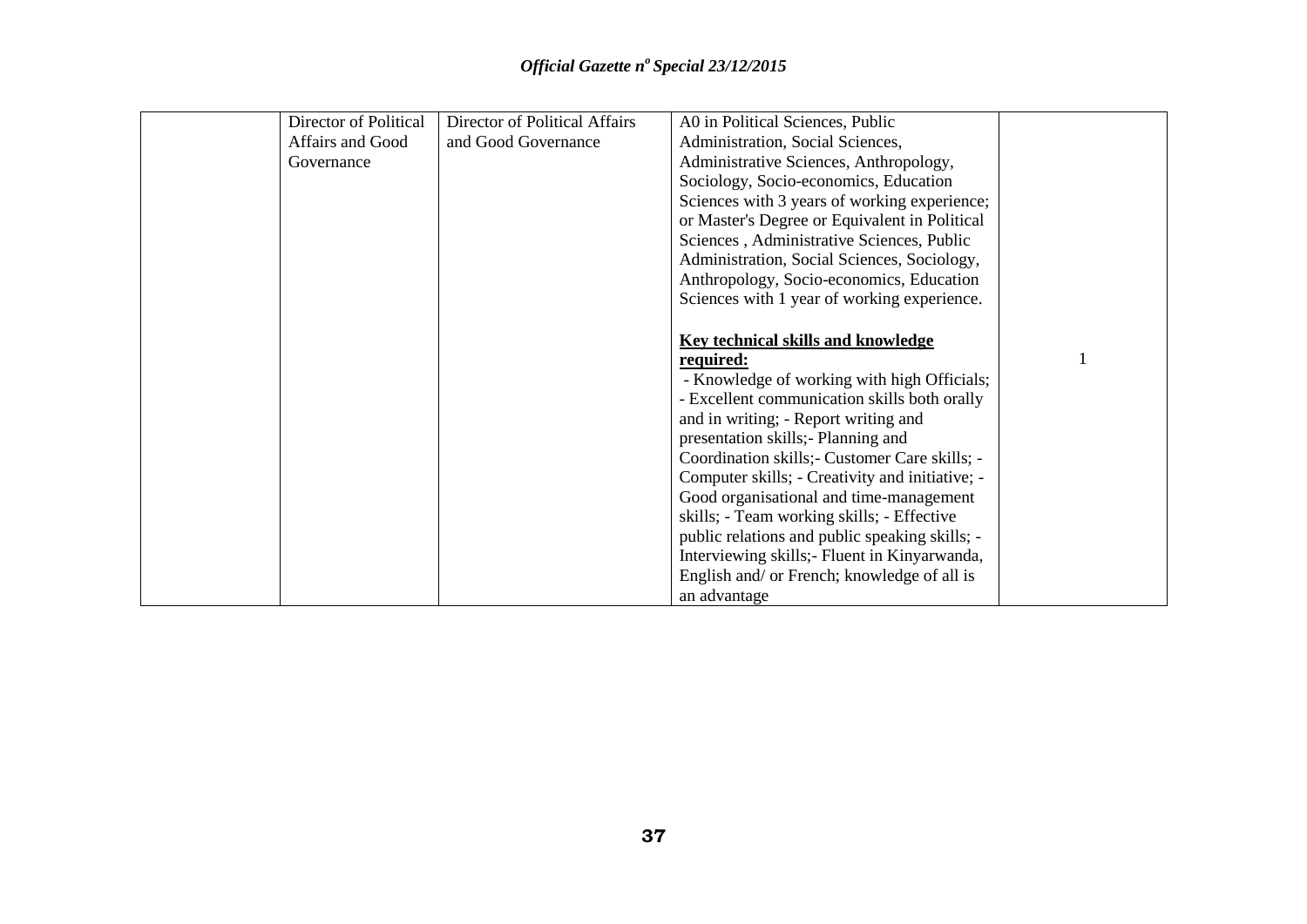|  | Administrative<br>Assistant | Administrative Assistant to the<br>Minister | A1 in Secretariat Studies, Office<br>Management Or A0 in Secretariat Studies,<br>Office Management, Public Administration,<br>Administrative Sciences, Management,<br>Sociology, Social Work, Law.<br>Key technical skills and knowledge<br><b>required:</b> - Knowledge in Office<br>management; - Knowledge of customer care<br>satisfaction; - Excellent communication,<br>organisation and interpersonal skills; -<br>Computer knowledge (Word processing,<br>Power Point and Internet); - Time<br>management skills; - Analytical and<br>problem solving; - Fluent in Kinyarwanda, |  |
|--|-----------------------------|---------------------------------------------|-----------------------------------------------------------------------------------------------------------------------------------------------------------------------------------------------------------------------------------------------------------------------------------------------------------------------------------------------------------------------------------------------------------------------------------------------------------------------------------------------------------------------------------------------------------------------------------------|--|
|  |                             |                                             | English and/ or French; knowledge of all is<br>an advantage                                                                                                                                                                                                                                                                                                                                                                                                                                                                                                                             |  |
|  | 7                           |                                             |                                                                                                                                                                                                                                                                                                                                                                                                                                                                                                                                                                                         |  |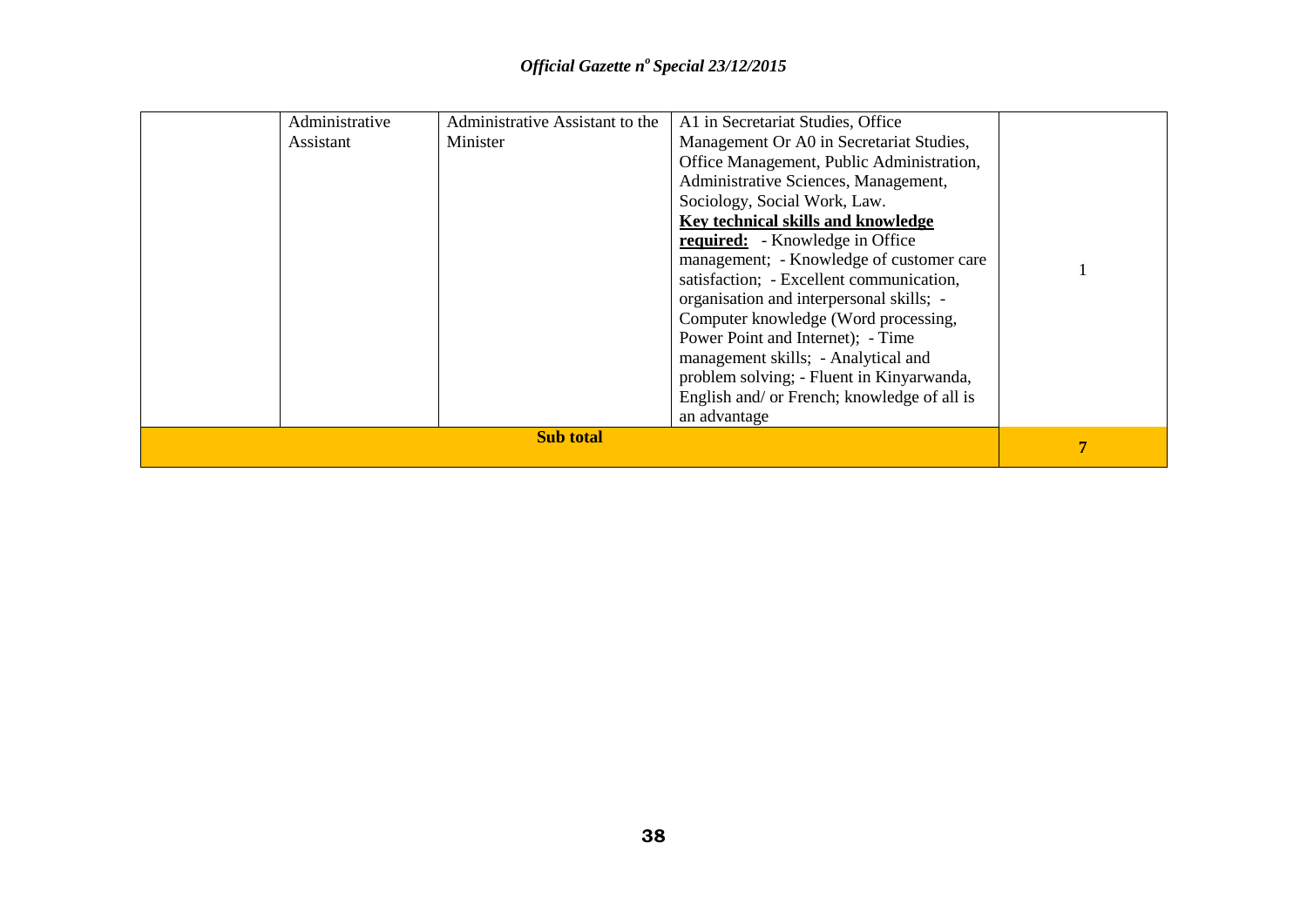| Office of the     | Advisor | Advisor to the First Lady | A0 in Gender Development, Social Sciences,     |  |
|-------------------|---------|---------------------------|------------------------------------------------|--|
| <b>First Lady</b> |         |                           | Public Administration, Administrative          |  |
|                   |         |                           | Sciences, Political Sciences, Sociology,       |  |
|                   |         |                           | Socio-Economics, Project Management with       |  |
|                   |         |                           | 5 years working experience; Master's Degree    |  |
|                   |         |                           | or Equivalent in Gender Development,           |  |
|                   |         |                           | Social Sciences, Public Administration,        |  |
|                   |         |                           | Administrative Sciences, Sociology, Political  |  |
|                   |         |                           | Sciences, Socio-Economics; Project             |  |
|                   |         |                           | Management with 3 years of working             |  |
|                   |         |                           | experience.                                    |  |
|                   |         |                           | <b>Key technical skills and knowledge</b>      |  |
|                   |         |                           | <b>required:</b> - Excellent communication     |  |
|                   |         |                           | skills both orally and in writing; - Excellent |  |
|                   |         |                           | interpersonal skills; - Report writing and     |  |
|                   |         |                           | presentation skills; - Computer skills;-       |  |
|                   |         |                           | Planning and Coordination skills; -            |  |
|                   |         |                           | Creativity and initiative; - Good              |  |
|                   |         |                           | organisational and time-management skills; -   |  |
|                   |         |                           | Team working skills; - Effective public        |  |
|                   |         |                           | relations and public speaking skills; -        |  |
|                   |         |                           | Interviewing skills; Fluent in Kinyarwanda,    |  |
|                   |         |                           | English and/ or French; knowledge of all is    |  |
|                   |         |                           | an advantage                                   |  |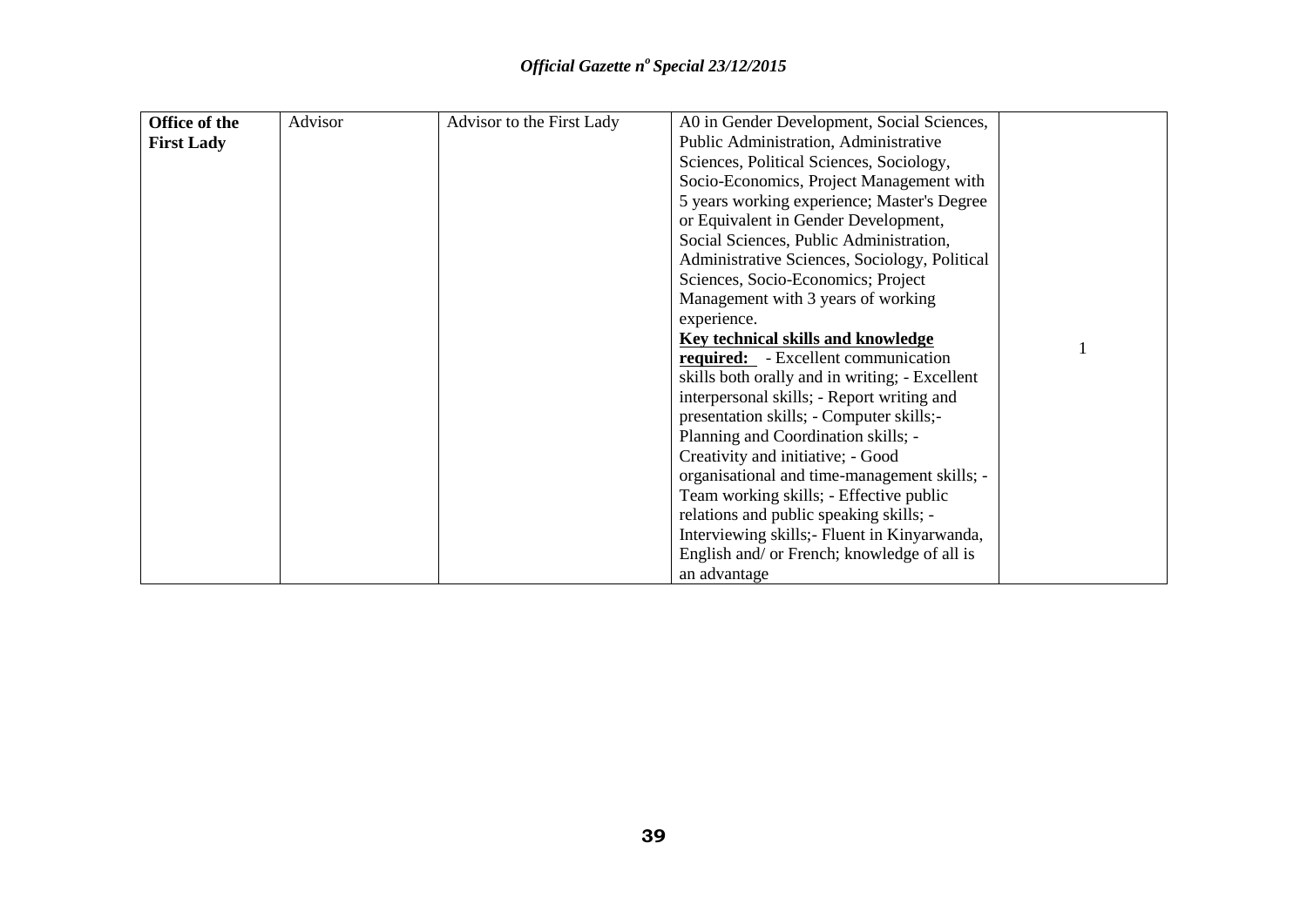| Private Secretary | Private Secretary to the First | A0 in Law, Political Sciences, Public          |  |
|-------------------|--------------------------------|------------------------------------------------|--|
|                   | Lady                           | Administration, Administrative Sciences,       |  |
|                   |                                | International Relations with 5 years of        |  |
|                   |                                | working experience; Or Master's Degree or      |  |
|                   |                                | Equivalent in Law, Political Sciences, Public  |  |
|                   |                                | Administration, Administrative Sciences,       |  |
|                   |                                | International Relations with 3 years of        |  |
|                   |                                | working experience.                            |  |
|                   |                                |                                                |  |
|                   |                                | <b>Key Technical Skills &amp; Knowledge</b>    |  |
|                   |                                |                                                |  |
|                   |                                | required:                                      |  |
|                   |                                | - Good knowledge of government policy; -       |  |
|                   |                                | Leadership skills; - High analytical skills; - |  |
|                   |                                | Report writing and presentation skills; -      |  |
|                   |                                | Computer Literate; - Coordination, planning    |  |
|                   |                                | and organisational skills; - Interpersonal     |  |
|                   |                                | skills; - Collaboration and team working       |  |
|                   |                                | skills; - Effective communication skills; -    |  |
|                   |                                | Time management skills; - Fluent in            |  |
|                   |                                | Kinyarwanda, English and/or French.            |  |
|                   |                                | knowledge of all is an advantage               |  |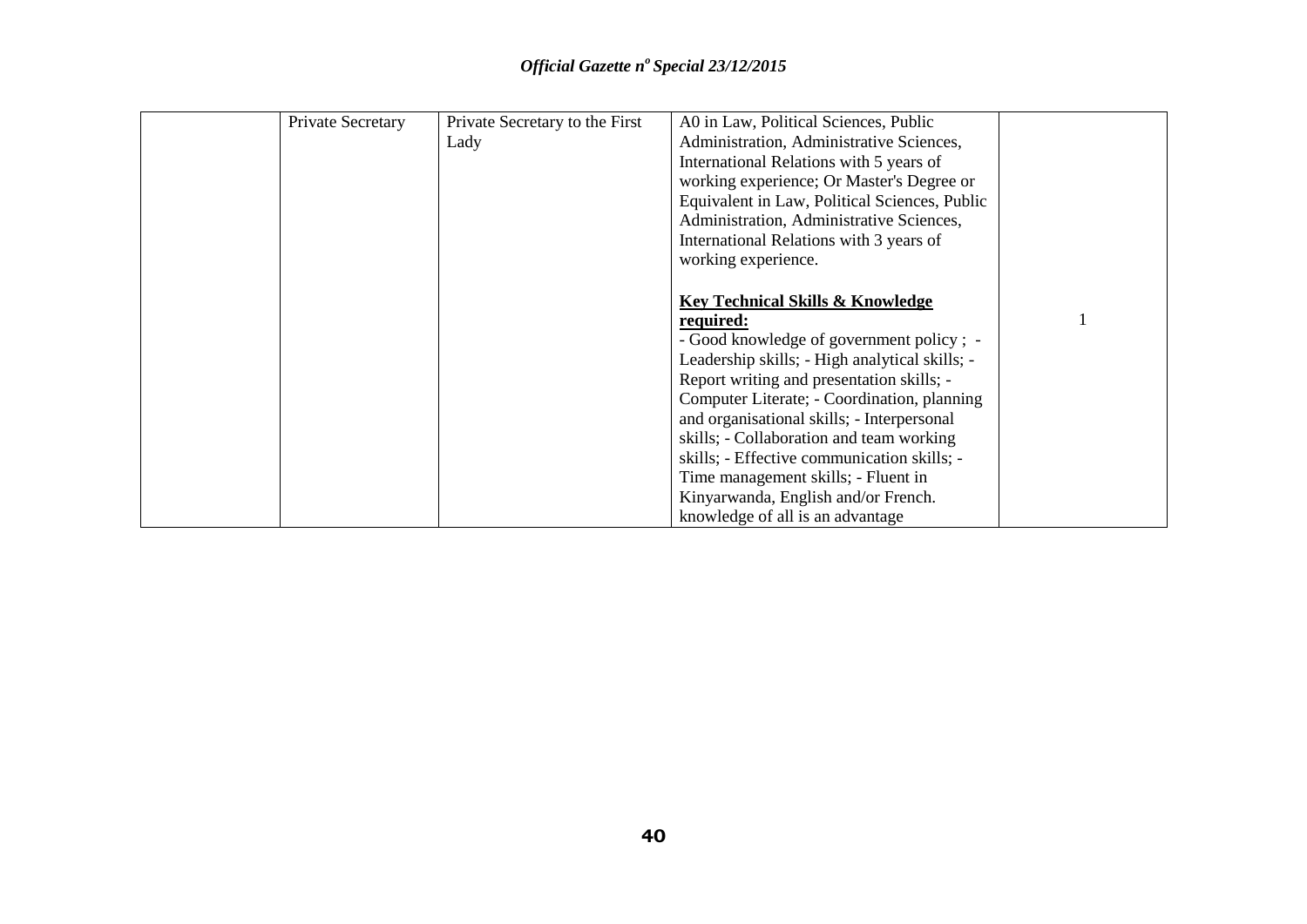| Deputy Private    | Deputy Private Secretary to the | A0 in Law, Political Sciences, Public          |                |
|-------------------|---------------------------------|------------------------------------------------|----------------|
| Secretary to the  | <b>First Lady</b>               | Administration, Administrative Sciences,       |                |
| <b>First Lady</b> |                                 | International Relations with 3 years of        |                |
|                   |                                 | working experience; Or Master's Degree or      |                |
|                   |                                 | Equivalent in Law, Political Sciences, Public  |                |
|                   |                                 | Administration, Administrative Sciences,       |                |
|                   |                                 | International Relations with 1 year of         |                |
|                   |                                 | working experience.                            |                |
|                   |                                 |                                                |                |
|                   |                                 | <b>Key Technical Skills &amp; Knowledge</b>    |                |
|                   |                                 | required:                                      | $\overline{2}$ |
|                   |                                 | - Good knowledge of government policy; -       |                |
|                   |                                 | Leadership skills; - High analytical skills; - |                |
|                   |                                 | Report writing and presentation skills; -      |                |
|                   |                                 | Computer Literate; - Coordination, planning    |                |
|                   |                                 | and organisational skills; - Interpersonal     |                |
|                   |                                 | skills; - Collaboration and team working       |                |
|                   |                                 | skills; - Effective communication skills; -    |                |
|                   |                                 | Time management skills; - Fluent in            |                |
|                   |                                 | Kinyarwanda, English and/ or French;           |                |
|                   |                                 | knowledge of all is an advantage               |                |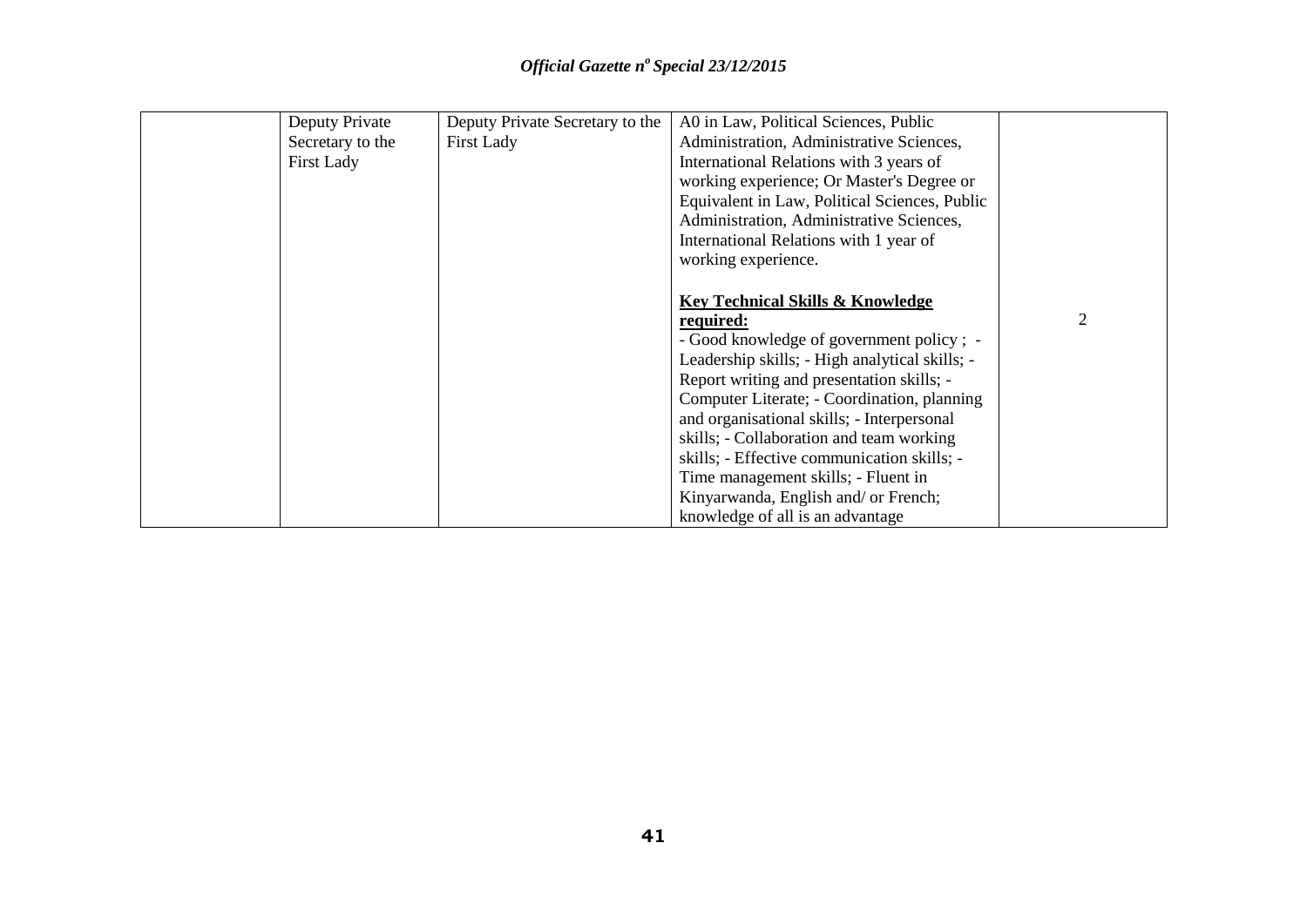|  | <b>Executive Assistant</b> | Executive Assistant in the<br>Office of the First Lady | A0 in Social Sciences, Public<br>Administration, Political Sciences,<br>Administrative Sciences, Sociology,                                                                                                                                                                                                                                                                                                                                                                                                                               |   |
|--|----------------------------|--------------------------------------------------------|-------------------------------------------------------------------------------------------------------------------------------------------------------------------------------------------------------------------------------------------------------------------------------------------------------------------------------------------------------------------------------------------------------------------------------------------------------------------------------------------------------------------------------------------|---|
|  |                            |                                                        | Anthropology, Socio-economics, Education                                                                                                                                                                                                                                                                                                                                                                                                                                                                                                  |   |
|  |                            |                                                        | Sciences with 3 years of working experience;<br>or Master's Degree or Equivalent in Social                                                                                                                                                                                                                                                                                                                                                                                                                                                |   |
|  |                            |                                                        | Sciences, Public Administration, Political                                                                                                                                                                                                                                                                                                                                                                                                                                                                                                |   |
|  |                            |                                                        | Sciences, Anthropology, Administrative                                                                                                                                                                                                                                                                                                                                                                                                                                                                                                    |   |
|  |                            |                                                        | Sciences, Sociology, Socio-economics,                                                                                                                                                                                                                                                                                                                                                                                                                                                                                                     |   |
|  |                            |                                                        | Education Sciences with 1 year of working                                                                                                                                                                                                                                                                                                                                                                                                                                                                                                 |   |
|  |                            |                                                        | experience.                                                                                                                                                                                                                                                                                                                                                                                                                                                                                                                               |   |
|  |                            |                                                        | <b>Key technical skills and knowledge</b>                                                                                                                                                                                                                                                                                                                                                                                                                                                                                                 |   |
|  |                            |                                                        | required:                                                                                                                                                                                                                                                                                                                                                                                                                                                                                                                                 |   |
|  |                            |                                                        | - Knowledge of working with high Officials;<br>- Excellent communication skills both orally<br>and in writing; - Report writing and<br>presentation skills;- Planning and<br>Coordination skills; - Customer Care skills; -<br>Computer skills; - Creativity and initiative; -<br>Good organisational and time-management<br>skills; - Team working skills; - Effective<br>public relations and public speaking skills; -<br>Interviewing skills; - Fluent in Kinyarwanda,<br>English and/ or French; knowledge of all is<br>an advantage |   |
|  |                            | <b>S/Total</b>                                         |                                                                                                                                                                                                                                                                                                                                                                                                                                                                                                                                           | 5 |
|  |                            |                                                        |                                                                                                                                                                                                                                                                                                                                                                                                                                                                                                                                           |   |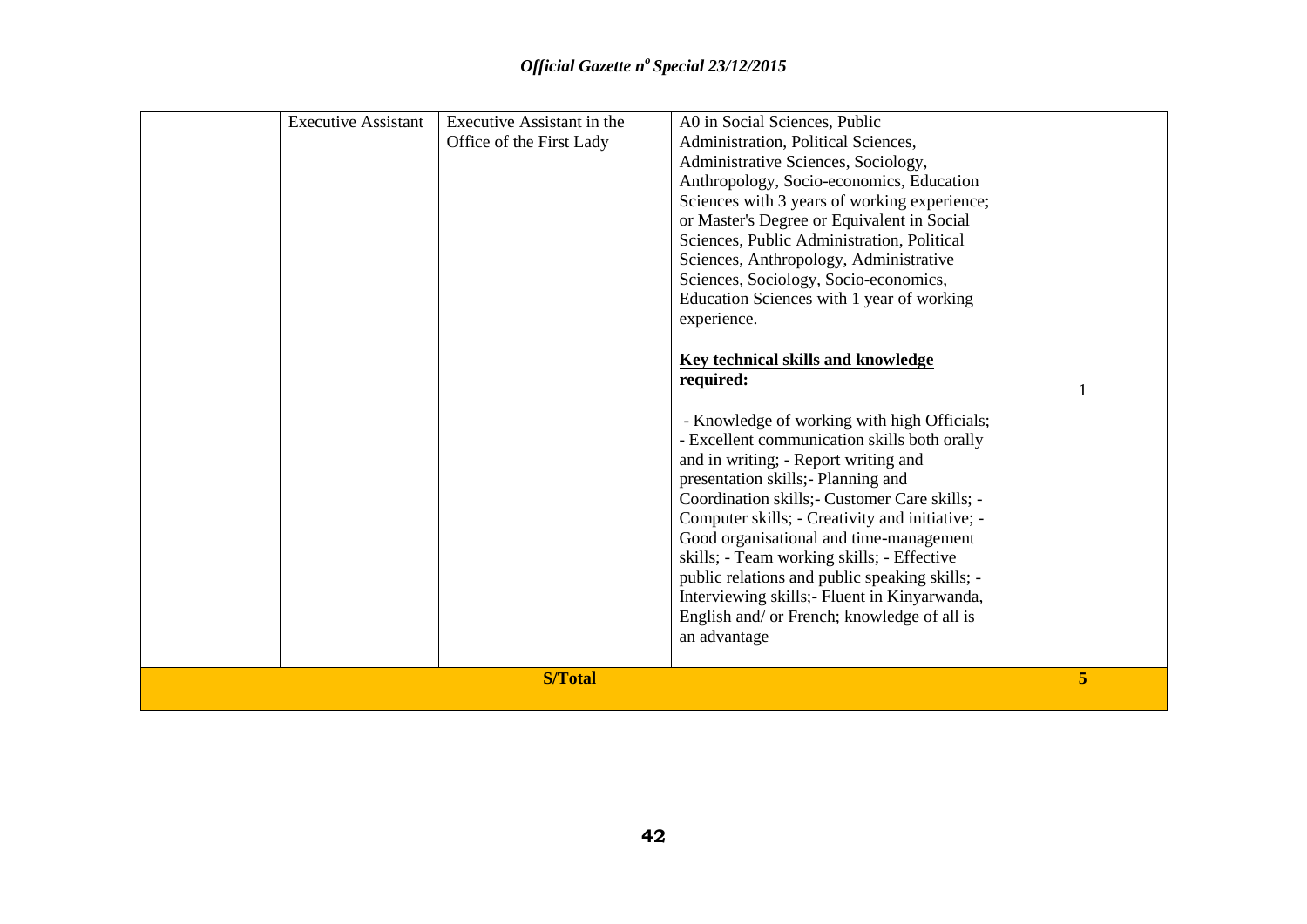| <b>Office of</b><br>Director of<br><b>Cabinet in the</b><br><b>Office of The</b><br><b>President</b> | Director of Cabinet           | Director of Cabinet in the<br>Office of The President        | <b>Political Appointee</b>                                                                                                                                                                                                                                                                                                                                                                                                                                                                                                                                                                                                                                                                                                                                                                                                                                                                                                                                  | 1 |
|------------------------------------------------------------------------------------------------------|-------------------------------|--------------------------------------------------------------|-------------------------------------------------------------------------------------------------------------------------------------------------------------------------------------------------------------------------------------------------------------------------------------------------------------------------------------------------------------------------------------------------------------------------------------------------------------------------------------------------------------------------------------------------------------------------------------------------------------------------------------------------------------------------------------------------------------------------------------------------------------------------------------------------------------------------------------------------------------------------------------------------------------------------------------------------------------|---|
|                                                                                                      | Deputy Director of<br>Cabinet | Deputy Director of Cabinet in<br>the Office of The President | <b>Political Appointee</b>                                                                                                                                                                                                                                                                                                                                                                                                                                                                                                                                                                                                                                                                                                                                                                                                                                                                                                                                  | 1 |
|                                                                                                      | Senior Advisor                | Senior Advisor to DIRCAB                                     | A0 in Political Sciences, Public<br>Administration, Administrative Sciences,<br>Management, Finance, Economics, with 5<br>years of working experience; Or Master's<br>Degree or Equivalent in Political Sciences,<br>Public Administration, Administrative<br>Sciences, Management, Finance,<br>Economics, with 3 years of working<br>experience.<br>Key technical skills and knowledge<br>required:<br>- Knowledge of working with high Officials;<br>- Diplomatic Skills;<br>- Excellent communication skills both orally<br>and in writing;<br>- Report writing and presentation skills;<br>- Planning and Coordination skills;<br>- Computer skills;<br>- Creativity and initiative;<br>- Good organisational and time-management<br>skills;<br>- Team working skills;<br>- Effective public relations and public<br>speaking skills;<br>- Interviewing skills;<br>- Fluent in Kinyarwanda, English and/ or<br>French; knowledge of all is an advantage |   |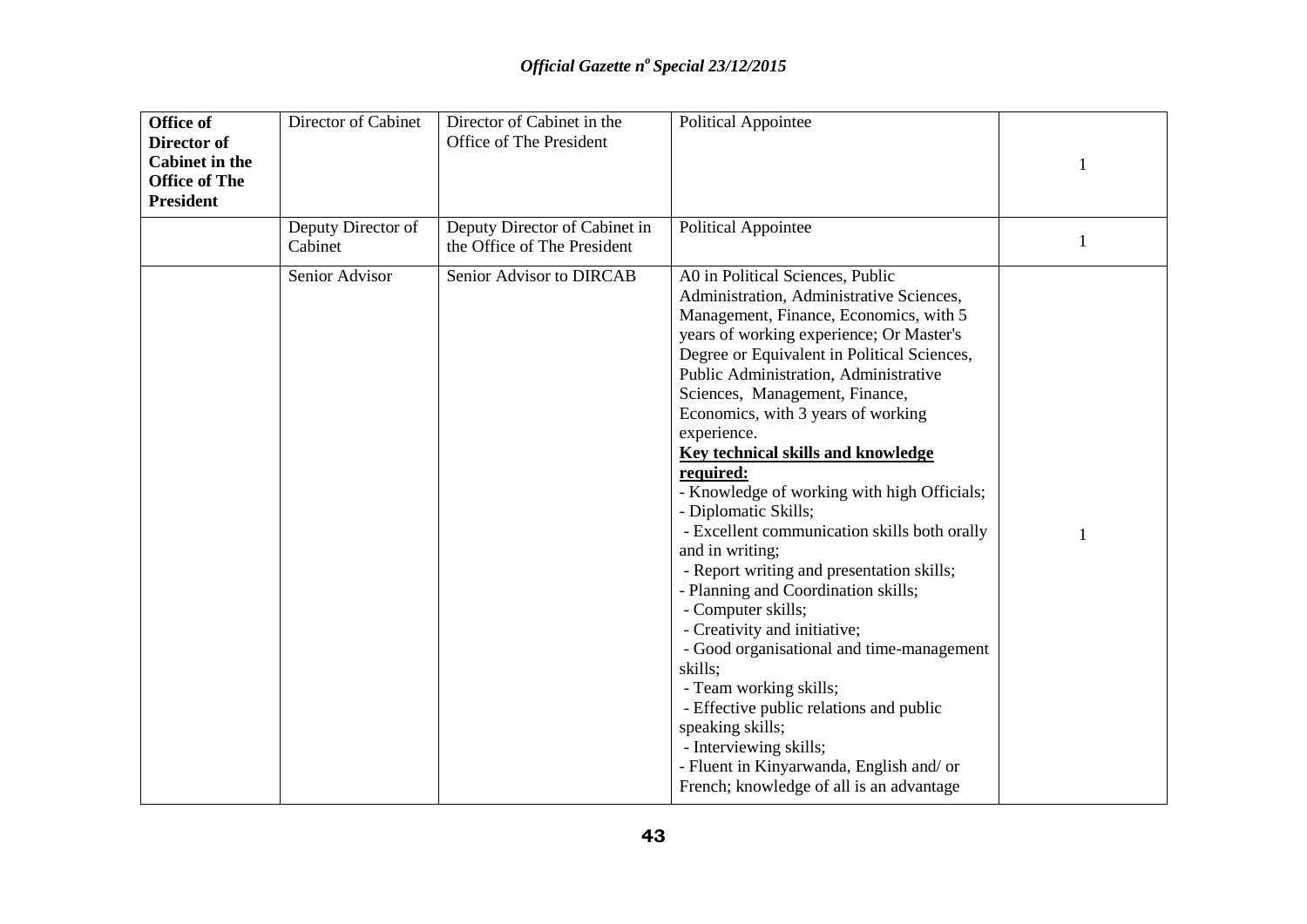| <b>Advisor to DIRCAB</b> | <b>Advisor to DIRCAB</b> | A0 in Political Sciences, Public                |  |
|--------------------------|--------------------------|-------------------------------------------------|--|
|                          |                          | Administration, Management,                     |  |
|                          |                          | Administrative Sciences, Finance,               |  |
|                          |                          | Economics, with 5 years of working              |  |
|                          |                          | experience; Or Master's Degree or               |  |
|                          |                          | Equivalent in Political Sciences, Public        |  |
|                          |                          | Administration, Administrative Sciences,        |  |
|                          |                          | Management, Finance, Economics, with 3          |  |
|                          |                          | years of working experience.                    |  |
|                          |                          | Key technical skills and knowledge              |  |
|                          |                          | required:                                       |  |
|                          |                          | - Knowledge of working with high                |  |
|                          |                          | Officials; - Diplomatic Skills; - Excellent     |  |
|                          |                          | communication skills both orally and in         |  |
|                          |                          | writing; - Report writing and presentation      |  |
|                          |                          | skills; - Planning and Coordination skills; -   |  |
|                          |                          | Computer skills; - Creativity and initiative; - |  |
|                          |                          | Good organisational and time-management         |  |
|                          |                          | skills; - Team working skills; - Effective      |  |
|                          |                          | public relations and public speaking skills; -  |  |
|                          |                          | Interviewing skills; Fluent in Kinyarwanda,     |  |
|                          |                          | English and/ or French; knowledge of all is     |  |
|                          |                          | an advantage                                    |  |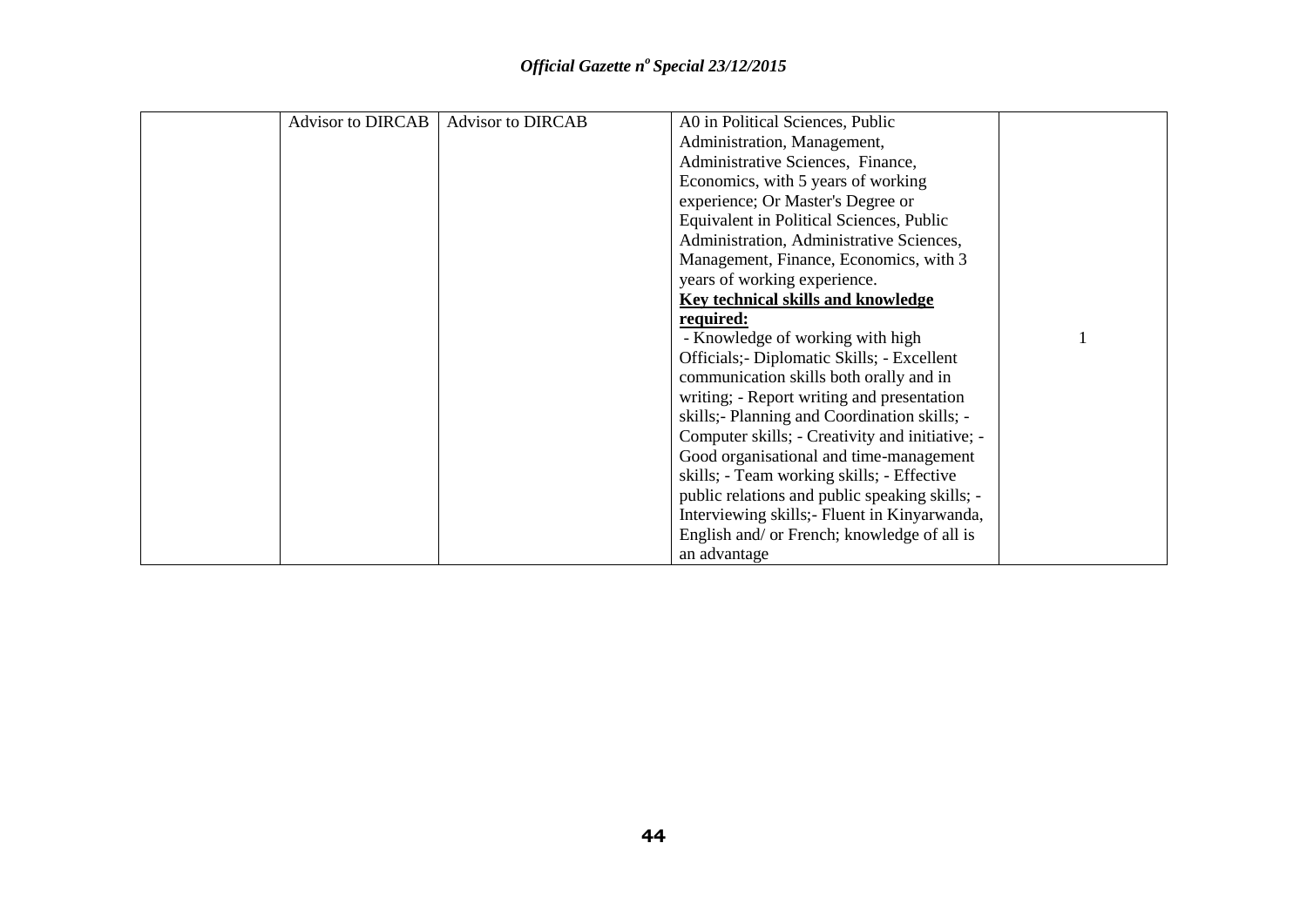| <b>Advisor to Deputy</b> | <b>Advisor to Deputy DIRCAB</b> | A0 in Political Sciences, Public             |  |
|--------------------------|---------------------------------|----------------------------------------------|--|
| <b>DIRCAB</b>            |                                 | Administration, Administrative Sciences,     |  |
|                          |                                 | Management, Finance, Economics, with 5       |  |
|                          |                                 | years of working experience; Or Master's     |  |
|                          |                                 | Degree or Equivalent in Political Sciences,  |  |
|                          |                                 | Public Administration, Administrative        |  |
|                          |                                 | Sciences, Management, Finance, Economics,    |  |
|                          |                                 | with 3 years of working experience.          |  |
|                          |                                 | Key technical skills and knowledge           |  |
|                          |                                 | <b>required:</b> - Knowledge of working with |  |
|                          |                                 | high Officials; - Diplomatic Skills; -       |  |
|                          |                                 | Excellent communication skills both orally   |  |
|                          |                                 | and in writing; - Report writing and         |  |
|                          |                                 | presentation skills; - Planning and          |  |
|                          |                                 | Coordination skills; - Computer skills; -    |  |
|                          |                                 | Creativity and initiative; - Good            |  |
|                          |                                 | organisational and time-management skills; - |  |
|                          |                                 | Team working skills; - Effective public      |  |
|                          |                                 | relations and public speaking skills; -      |  |
|                          |                                 | Interviewing skills; Fluent in Kinyarwanda,  |  |
|                          |                                 | English and/ or French; knowledge of all is  |  |
|                          |                                 | an advantage                                 |  |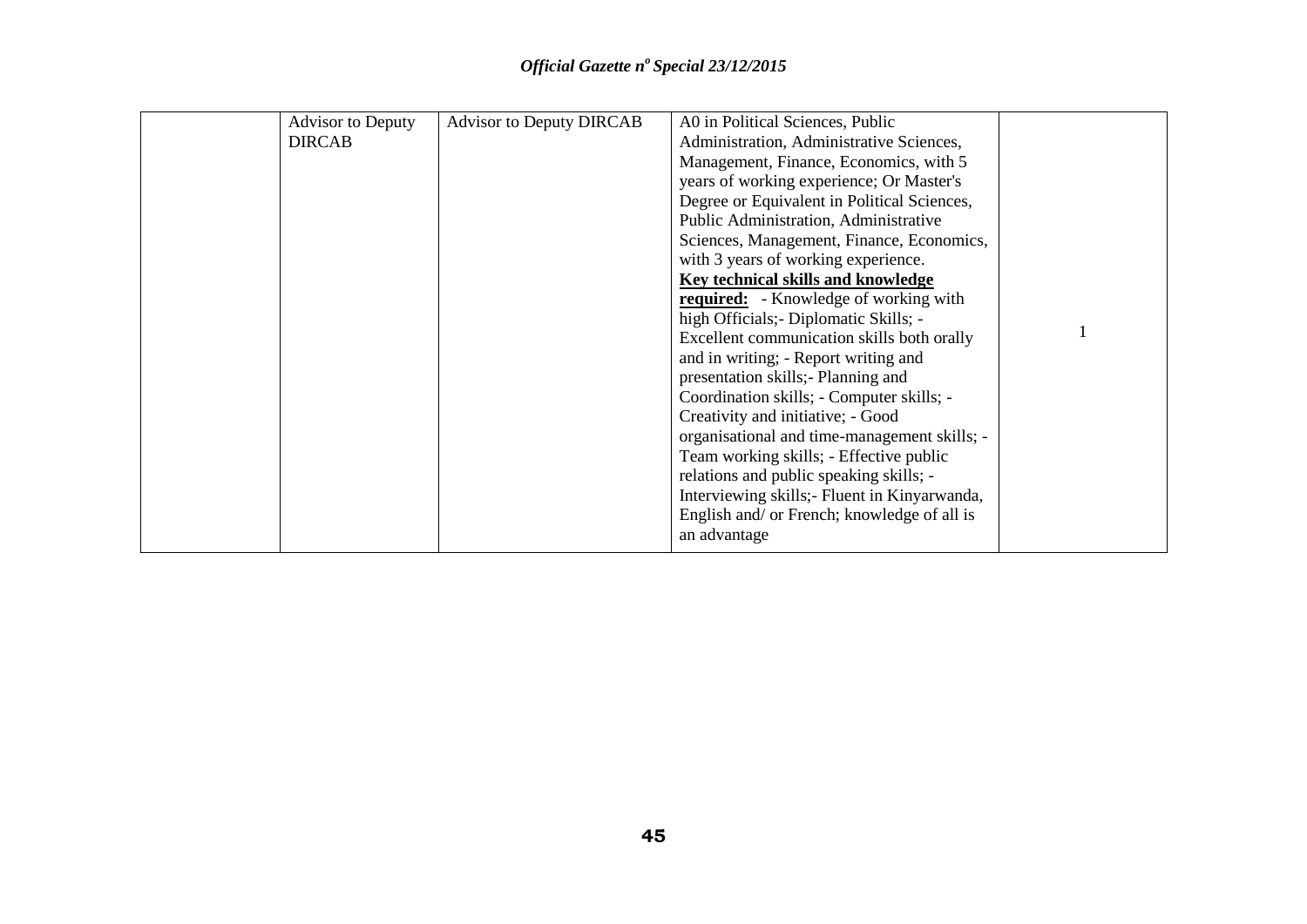| Principal Legal | Principal Legal Advisor | A0 in Law with 7 years of working               |  |
|-----------------|-------------------------|-------------------------------------------------|--|
| Advisor         |                         | experience; Or Master's Degree or               |  |
|                 |                         | Equivalent in Legal Studies, Administrative     |  |
|                 |                         | Law, Business Law, International Law,           |  |
|                 |                         | Civil Law, or Human Rights Law with 5           |  |
|                 |                         | years of working experience.                    |  |
|                 |                         | Key Technical Skills & Knowledge                |  |
|                 |                         | <b>required:</b> - Extensive knowledge and      |  |
|                 |                         | understanding of the Rwandan legal system;      |  |
|                 |                         | - Excellent leadership skills; - Organizational |  |
|                 |                         | Skills; - Creative, proactive, customer         |  |
|                 |                         | focused, solutions led and outcome driven       |  |
|                 |                         | Skills; - Interpersonal Skills; - Effective     |  |
|                 |                         | communication skills; - Time Management         |  |
|                 |                         | Skills; - Decision making Skills; - Computer    |  |
|                 |                         | Skills; - Judgment & Decision making skills;    |  |
|                 |                         | - Complex Problem solving Skills; -Fluent       |  |
|                 |                         | in Kinyarwanda, English and/or French;          |  |
|                 |                         | knowledge of all is an advantage                |  |
|                 |                         |                                                 |  |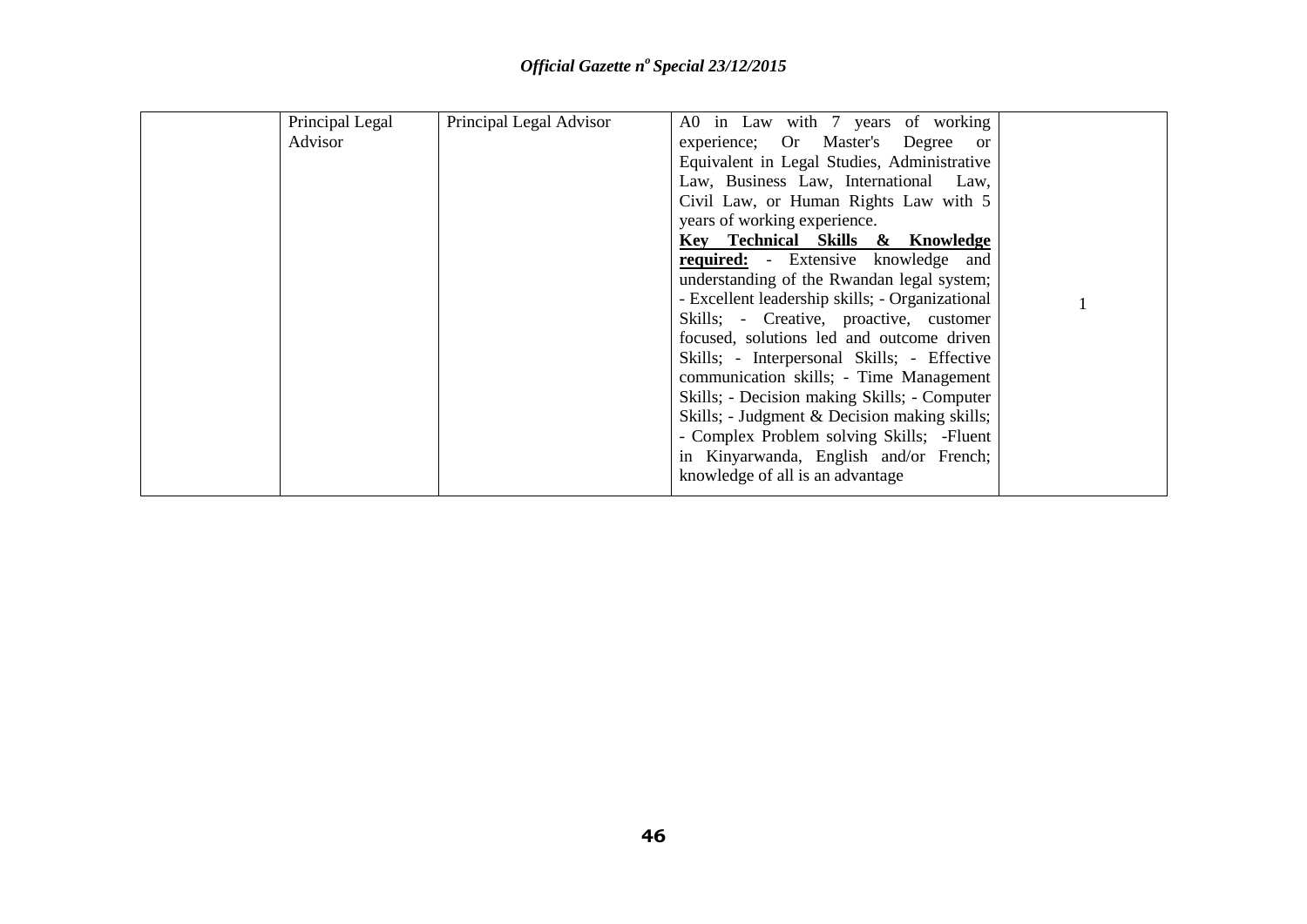| <b>Internal Auditor</b> | <b>Internal Auditor</b> | A0 in Accounting, Finance, Management        |                |
|-------------------------|-------------------------|----------------------------------------------|----------------|
|                         |                         | with 3 years of working experience; Or       |                |
|                         |                         | Master's Degree or Equivalent in in          |                |
|                         |                         | Accounting, Finance, Management, with 1      |                |
|                         |                         | year of working experience.                  |                |
|                         |                         | <b>Key technical skills and knowledge</b>    |                |
|                         |                         | required: - Detailed knowledge of financial  |                |
|                         |                         | and audit standards, HR and Financial        |                |
|                         |                         | regulations, procedures; - Knowledge of      |                |
|                         |                         | Financial software; - Planning skills; -     | $\overline{2}$ |
|                         |                         | Excellent communication, organisation and    |                |
|                         |                         | interpersonal skills; - Computer skills; -   |                |
|                         |                         | High analytical skills; - Report writing and |                |
|                         |                         | presentation skills; - Time management       |                |
|                         |                         | skills; - Team working skills; - Excellent   |                |
|                         |                         | problem solving skills and clear logical     |                |
|                         |                         | sense; - Fluent in Kinyarwanda, English      |                |
|                         |                         | and/or French; knowledge of all is an        |                |
|                         |                         | advantage                                    |                |
| <b>Office Manager</b>   | <b>Office Manager</b>   | A1 in Secretariat Studies, Office            |                |
|                         |                         | Management; Or A0 in Secretariat Studies,    |                |
|                         |                         | Office Management, Administrative            |                |
|                         |                         | Sciences, Public Administration,             |                |
|                         |                         | Management, Sociology, Social work, Law.     |                |
|                         |                         | <b>Key technical skills and knowledge</b>    |                |
|                         |                         | required: - Knowledge in Office              |                |
|                         |                         | management; - Knowledge of customer care     | $\overline{2}$ |
|                         |                         | satisfaction; - Excellent communication,     |                |
|                         |                         | organisation and interpersonal skills; -     |                |
|                         |                         | Computer knowledge (Word processing,         |                |
|                         |                         | Power Point and Internet); - Time            |                |
|                         |                         | management skills; - Analytical and          |                |
|                         |                         | problem solving; - Fluent in Kinyarwanda,    |                |
|                         |                         | English and/or French; knowledge of all is   |                |
|                         |                         | an advantage                                 |                |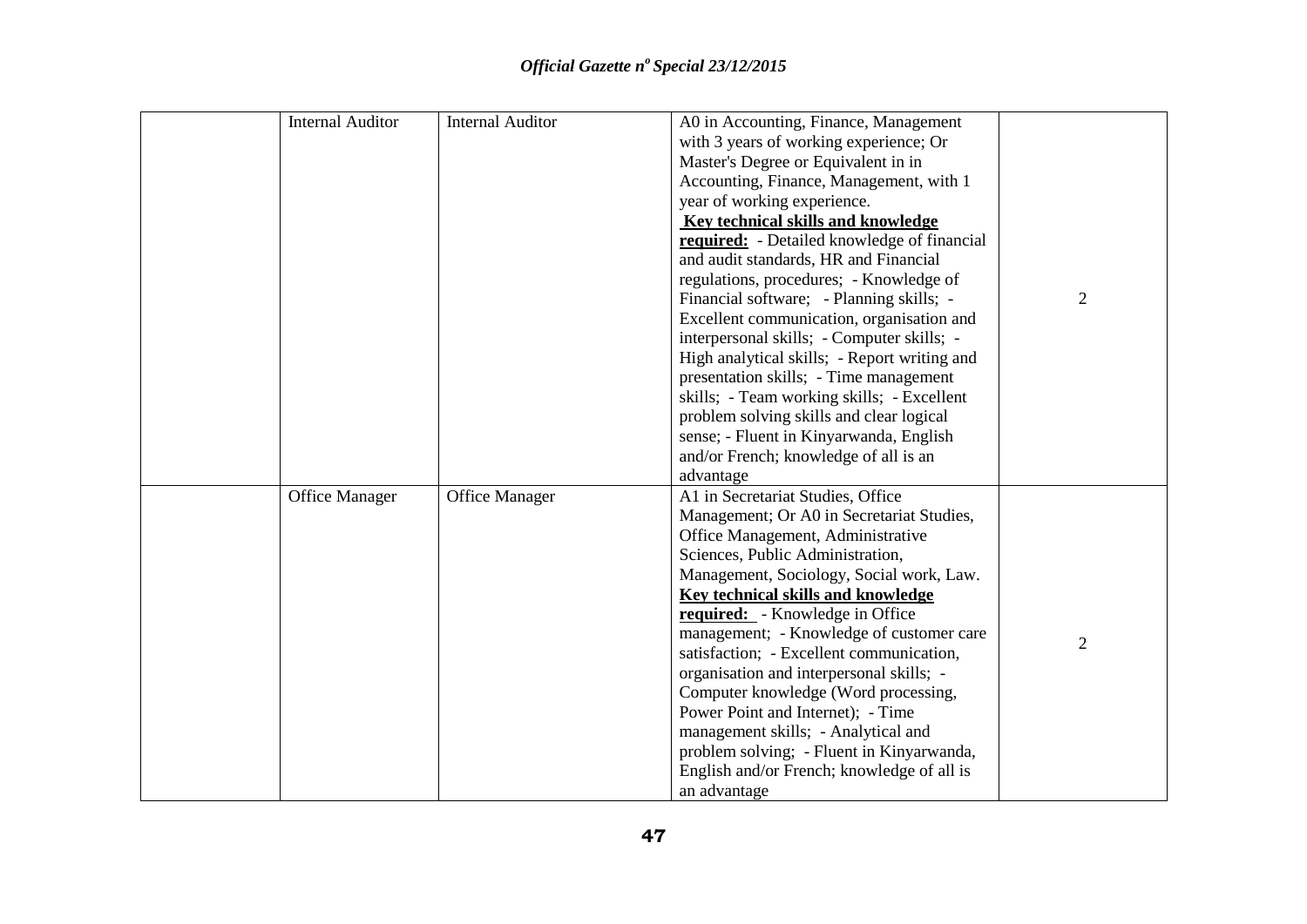|                   |                  | <b>S/Total</b>       |                                                 |  |  |  |  |
|-------------------|------------------|----------------------|-------------------------------------------------|--|--|--|--|
| <b>ICT</b>        | Director General | Director General ICT | A0 in Computer Science, Computer                |  |  |  |  |
| <b>Department</b> |                  |                      | Engineering, Information and                    |  |  |  |  |
|                   |                  |                      | Communication Technology, Electronics,          |  |  |  |  |
|                   |                  |                      | Software Engineering, Information               |  |  |  |  |
|                   |                  |                      | Management System, Telecommunication            |  |  |  |  |
|                   |                  |                      | Engineering, with 5 years of working            |  |  |  |  |
|                   |                  |                      | experience, Knowledge in A+, N+ and             |  |  |  |  |
|                   |                  |                      | CCNA is an advantage; Or Master's Degree        |  |  |  |  |
|                   |                  |                      | in Computer Science, Computer                   |  |  |  |  |
|                   |                  |                      | Engineering, Information and                    |  |  |  |  |
|                   |                  |                      | Communication Technology, Electronics,          |  |  |  |  |
|                   |                  |                      | Software Engineering, Telecommunication         |  |  |  |  |
|                   |                  |                      | Engineering, with 3 years of working            |  |  |  |  |
|                   |                  |                      | experience, Knowledge in A+, N+ and             |  |  |  |  |
|                   |                  |                      | CCNA is an advantage;                           |  |  |  |  |
|                   |                  |                      | <b>Key Technical Skills &amp; Knowledge</b>     |  |  |  |  |
|                   |                  |                      | required: Knowledge of Research and             |  |  |  |  |
|                   |                  |                      | development ICT policies and strategies;-       |  |  |  |  |
|                   |                  |                      | Highly proficient with Microsoft Windows        |  |  |  |  |
|                   |                  |                      | operating systems- Proficient in Microsoft      |  |  |  |  |
|                   |                  |                      | Office products- Proficient in basic            |  |  |  |  |
|                   |                  |                      | networking protocols and standards-             |  |  |  |  |
|                   |                  |                      | Knowledge of AD, Exchange, VPN, routers,        |  |  |  |  |
|                   |                  |                      | and wireless internet access;- Planning and     |  |  |  |  |
|                   |                  |                      | Coordination skills; Knowledge of circuit       |  |  |  |  |
|                   |                  |                      | boards, processors, electronic equipment, and   |  |  |  |  |
|                   |                  |                      | computer hardware and software, including       |  |  |  |  |
|                   |                  |                      | applications and programming;-                  |  |  |  |  |
|                   |                  |                      | Interpersonal Skills; - Communication skills -  |  |  |  |  |
|                   |                  |                      | Negotiation Skills; - Problem-solving skills; - |  |  |  |  |
|                   |                  |                      | Analytical skills - Fluent in Kinyarwanda,      |  |  |  |  |
|                   |                  |                      | English and/ or French; knowledge of all is     |  |  |  |  |
|                   |                  |                      | an advantage.                                   |  |  |  |  |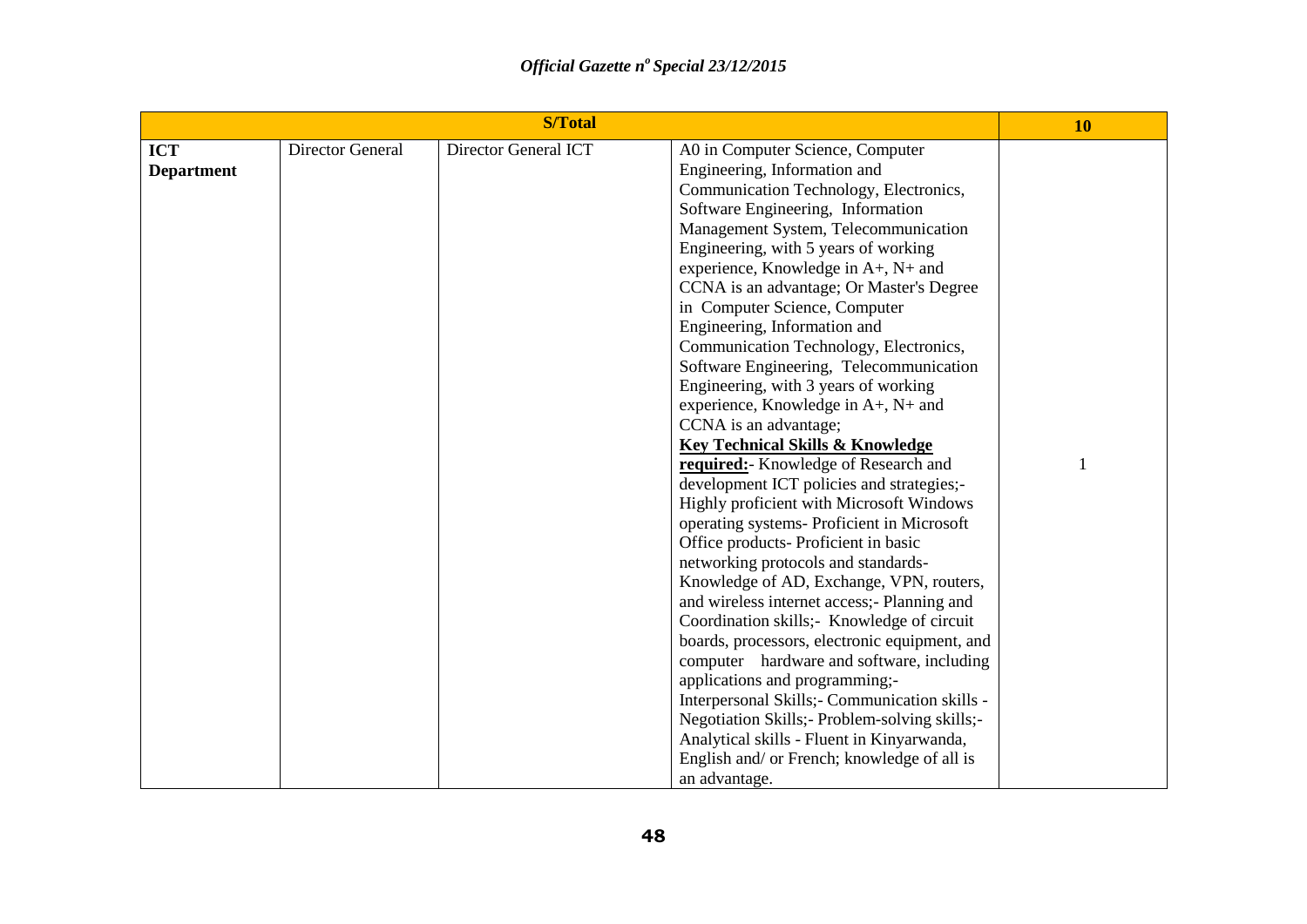| Deputy Director | Deputy Director General ICT | A0 in Computer Science, Computer                |  |
|-----------------|-----------------------------|-------------------------------------------------|--|
| General ICT     |                             | Engineering, Information and                    |  |
|                 |                             | Communication Technology, Electronics,          |  |
|                 |                             | Software Engineering, Telecommunication         |  |
|                 |                             | Engineering, with 5 years of working            |  |
|                 |                             | experience, Knowledge in A+, N+ and             |  |
|                 |                             | CCNA is an advantage; Or Master's Degree        |  |
|                 |                             | or Equivalent in Computer Science,              |  |
|                 |                             | Computer Engineering, Information and           |  |
|                 |                             | Communication Technology, Electronics,          |  |
|                 |                             | Software Engineering, Telecommunication         |  |
|                 |                             | Engineering, with 3 years of working            |  |
|                 |                             | experience, Knowledge in A+, N+ and             |  |
|                 |                             | CCNA is an advantage;                           |  |
|                 |                             | <b>Key Technical Skills &amp; Knowledge</b>     |  |
|                 |                             | required: Knowledge of Research and             |  |
|                 |                             | development ICT policies and strategies;-       |  |
|                 |                             | Highly proficient with Microsoft Windows        |  |
|                 |                             | operating systems-Proficient in Microsoft       |  |
|                 |                             | Office products- Proficient in basic            |  |
|                 |                             | networking protocols and standards-             |  |
|                 |                             | Knowledge of AD, Exchange, VPN, routers,        |  |
|                 |                             | and wireless internet access;- Planning and     |  |
|                 |                             | Coordination skills; Knowledge of circuit       |  |
|                 |                             | boards, processors, electronic equipment, and   |  |
|                 |                             | computer hardware and software, including       |  |
|                 |                             | applications and programming;-                  |  |
|                 |                             | Interpersonal Skills; - Communication skills -  |  |
|                 |                             | Negotiation Skills; - Problem-solving skills; - |  |
|                 |                             | Analytical skills a- Fluent in Kinyarwanda,     |  |
|                 |                             | English and/ or French; knowledge of all is     |  |
|                 |                             | an advantage.                                   |  |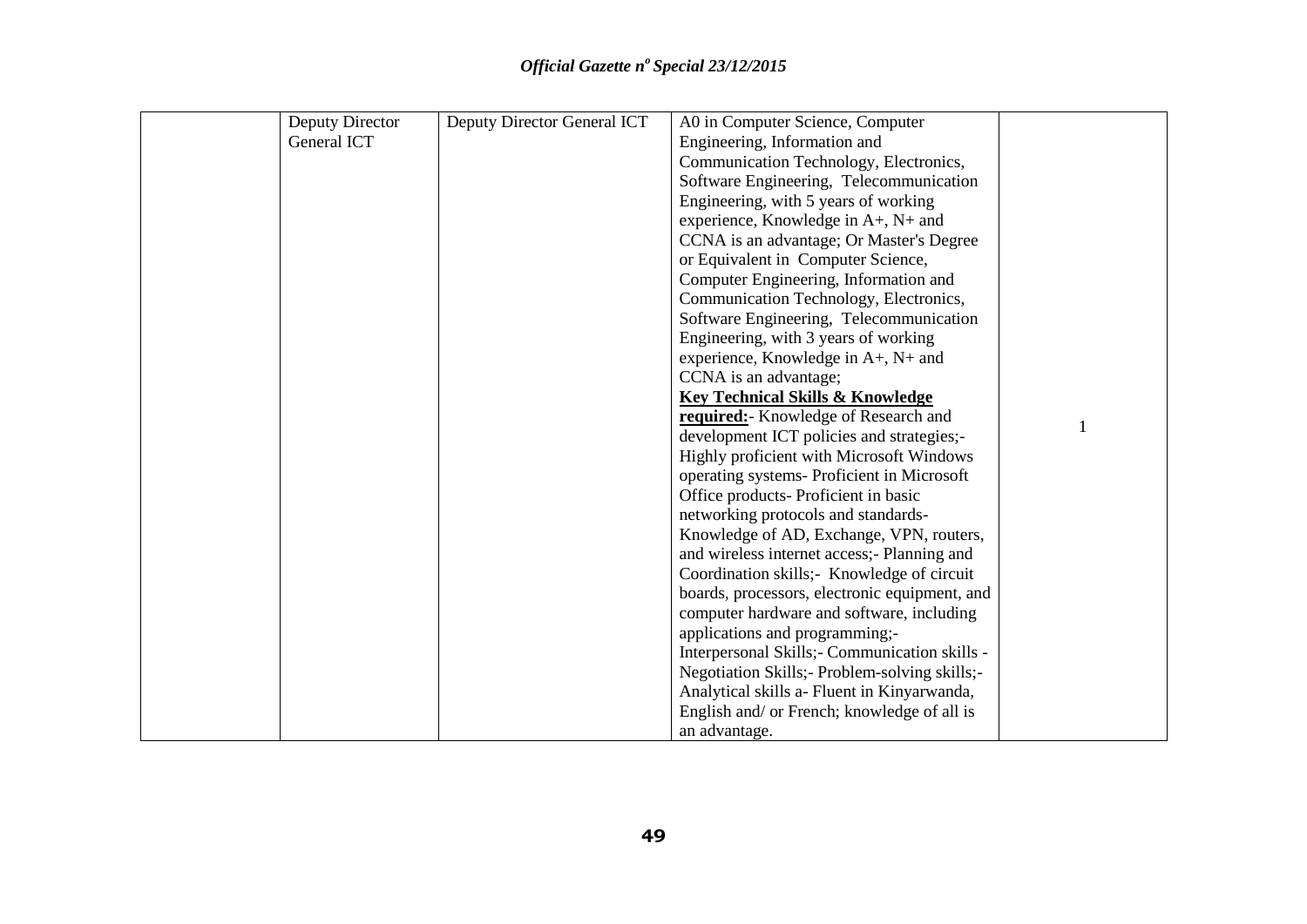| Network       | Network    | Administrator | A0 in Computer Science, Computer              |   |
|---------------|------------|---------------|-----------------------------------------------|---|
| Administrator | Specialist |               | Engineering, Information and                  |   |
|               |            |               | Communication Technology, Electronics,        |   |
|               |            |               | Software Engineering, Telecommunication       |   |
|               |            |               | Engineering, with 3 years of working          |   |
|               |            |               | experience, Knowledge in A+, N+ and           |   |
|               |            |               | CCNA is an advantage; Or Master's Degree      |   |
|               |            |               | or Equivalent in Computer Science,            |   |
|               |            |               | Computer Engineering, Information and         |   |
|               |            |               | Communication Technology, Electronics,        |   |
|               |            |               | Software Engineering, Telecommunication       |   |
|               |            |               | Engineering, with 1 year of working           |   |
|               |            |               | experience, Knowledge in A+, N+ and           |   |
|               |            |               | CCNA is an advantage;                         |   |
|               |            |               | <b>Key Technical Skills &amp; Knowledge</b>   |   |
|               |            |               | required: Knowledge of Research and           | 2 |
|               |            |               | development ICT policies and strategies;-     |   |
|               |            |               | Highly proficient with Microsoft Windows      |   |
|               |            |               | operating systems-Proficient in Microsoft     |   |
|               |            |               | Office products- Proficient in basic          |   |
|               |            |               | networking protocols and standards-           |   |
|               |            |               | Knowledge of AD, Exchange, VPN, routers,      |   |
|               |            |               | and wireless internet access;- Knowledge of   |   |
|               |            |               | circuit boards, processors, electronic        |   |
|               |            |               | equipment, and computer hardware and          |   |
|               |            |               | software, including applications and          |   |
|               |            |               | programming; - Interpersonal Skills; -        |   |
|               |            |               | Communication skills - Negotiation Skills;-   |   |
|               |            |               | Problem-solving skills;- Analytical skills a- |   |
|               |            |               | Fluent in Kinyarwanda, English and/ or        |   |
|               |            |               | French; knowledge of all is an advantage.     |   |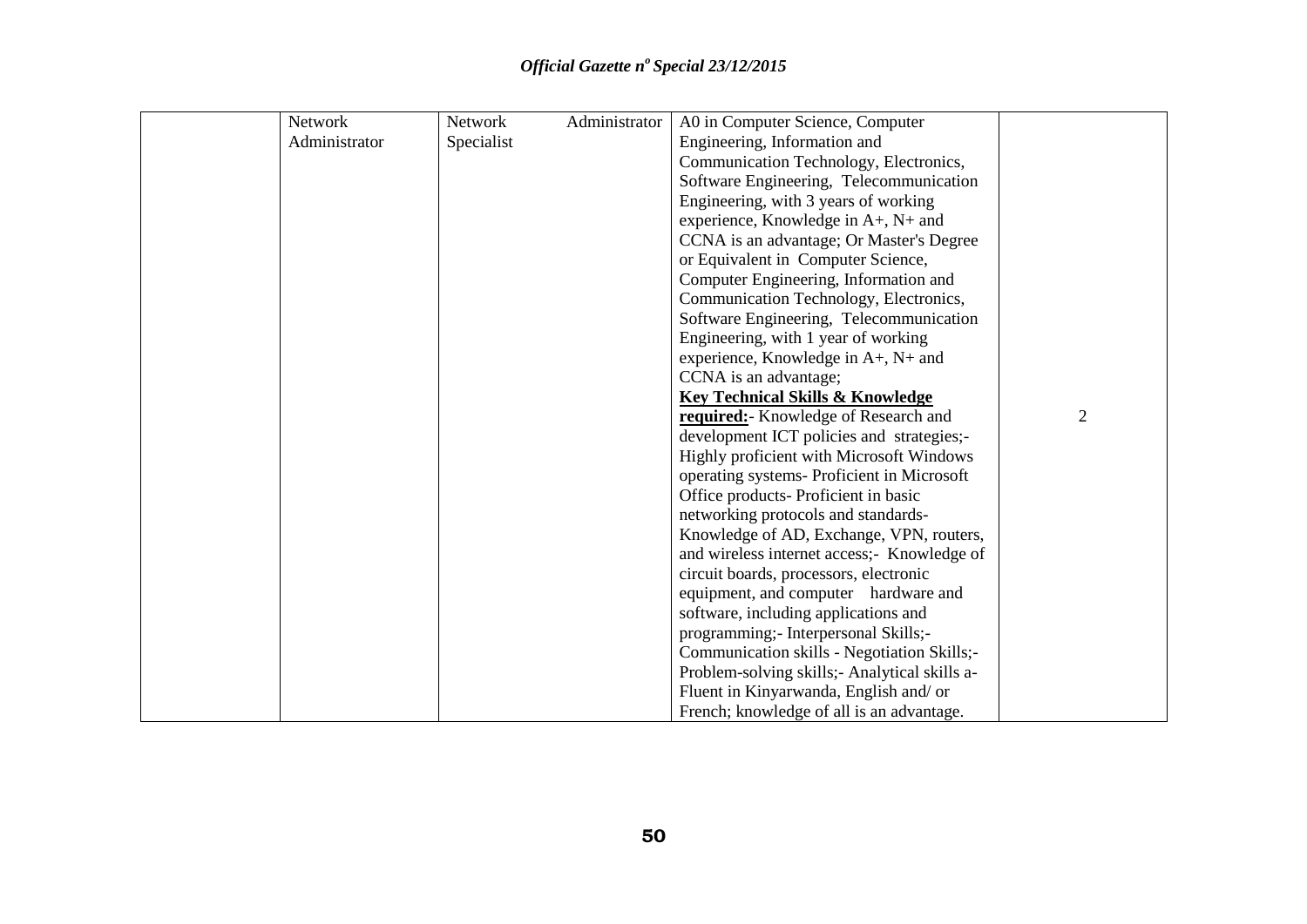| Database and   | Database and Application         | A0 in Computer Science, Computer             |                |
|----------------|----------------------------------|----------------------------------------------|----------------|
| Application    | <b>Administration Specialist</b> | Engineering, Information and                 |                |
| Administration |                                  | Communication Technology, Information        |                |
| Specialist     |                                  | Management System, Electronics, Software     |                |
|                |                                  | Engineering, Telecommunication               |                |
|                |                                  | Engineering, with 3 years of working         |                |
|                |                                  | experience, Knowledge in $A+$ , $N+$ and     |                |
|                |                                  | CCNA is an advantage; Or Master's Degree     |                |
|                |                                  | or Equivalent in Computer Science,           |                |
|                |                                  | Computer Engineering, Information and        |                |
|                |                                  | Communication Technology, Electronics,       |                |
|                |                                  | Software Engineering, Telecommunication      |                |
|                |                                  | Engineering, with 1 year of working          |                |
|                |                                  | experience, Knowledge in A+, N+ and          |                |
|                |                                  | CCNA is an advantage;                        |                |
|                |                                  | <b>Key Technical Skills &amp; Knowledge</b>  |                |
|                |                                  | required: Knowledge of Research and          | $\overline{2}$ |
|                |                                  | development ICT policies and strategies;-    |                |
|                |                                  | Highly proficient with Microsoft Windows     |                |
|                |                                  | operating systems- Proficient in Microsoft   |                |
|                |                                  | Office products- Proficient in basic         |                |
|                |                                  | networking protocols and standards-          |                |
|                |                                  | Knowledge of AD, Exchange, VPN, routers,     |                |
|                |                                  | and wireless internet access;- Knowledge of  |                |
|                |                                  | circuit boards, processors, electronic       |                |
|                |                                  | equipment, and computer hardware and         |                |
|                |                                  | software, including applications and         |                |
|                |                                  | programming;- Interpersonal Skills;-         |                |
|                |                                  | Communication skills - Negotiation Skills;-  |                |
|                |                                  | Problem-solving skills; Analytical skills a- |                |
|                |                                  | Fluent in Kinyarwanda, English and/ or       |                |
|                |                                  | French; knowledge of all is an advantage.    |                |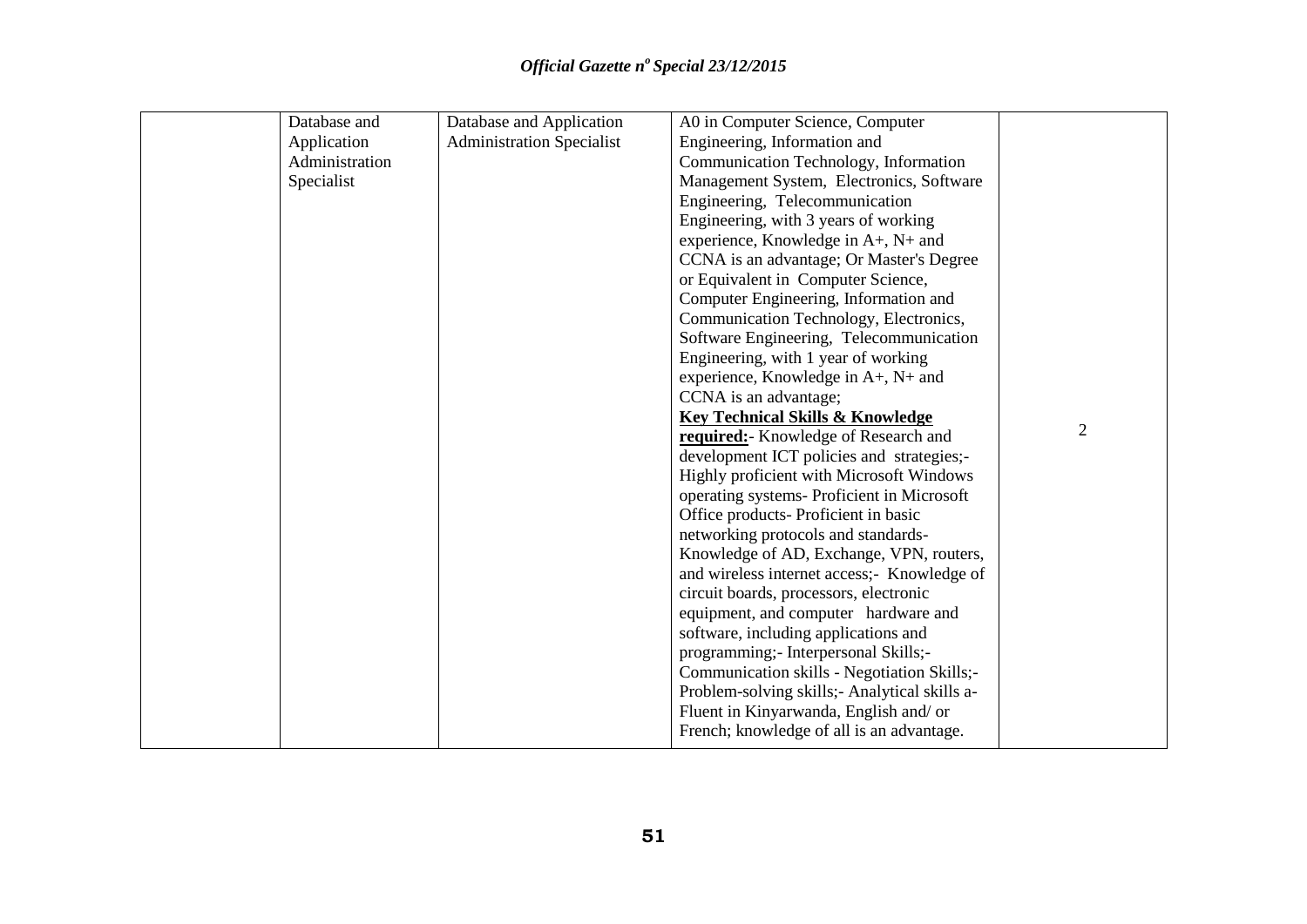| Power and Sound           | Power and Sound Systems |  | A0 in Electronics, Telecommunication         |  |
|---------------------------|-------------------------|--|----------------------------------------------|--|
| <b>Systems Specialist</b> | Specialist              |  | Engineering, with 3 years of working         |  |
|                           |                         |  | experience; Or Master's Degree or            |  |
|                           |                         |  | Equivalent in Electronics,                   |  |
|                           |                         |  | Telecommunication Engineering, with 1        |  |
|                           |                         |  | year of working experience.                  |  |
|                           |                         |  | <b>Key Technical Skills &amp; Knowledge</b>  |  |
|                           |                         |  | required: Installation, maintenance and      |  |
|                           |                         |  | servicing UPS, air conditioners and          |  |
|                           |                         |  | generators skills; Minor repairs and routine |  |
|                           |                         |  | cleaning of audio and video equipment        |  |
|                           |                         |  | skills;- Highly proficient with Microsoft    |  |
|                           |                         |  | Windows operating systems-Proficient in      |  |
|                           |                         |  | basic installation skills;- Knowledge of     |  |
|                           |                         |  | electronics equipment, - Interpersonal       |  |
|                           |                         |  | Skills; Communication skills - Negotiation   |  |
|                           |                         |  | Skills;- Problem-solving skills;- Analytical |  |
|                           |                         |  | skills - Fluent in Kinyarwanda, English and/ |  |
|                           |                         |  | or French; knowledge of all is an advantage  |  |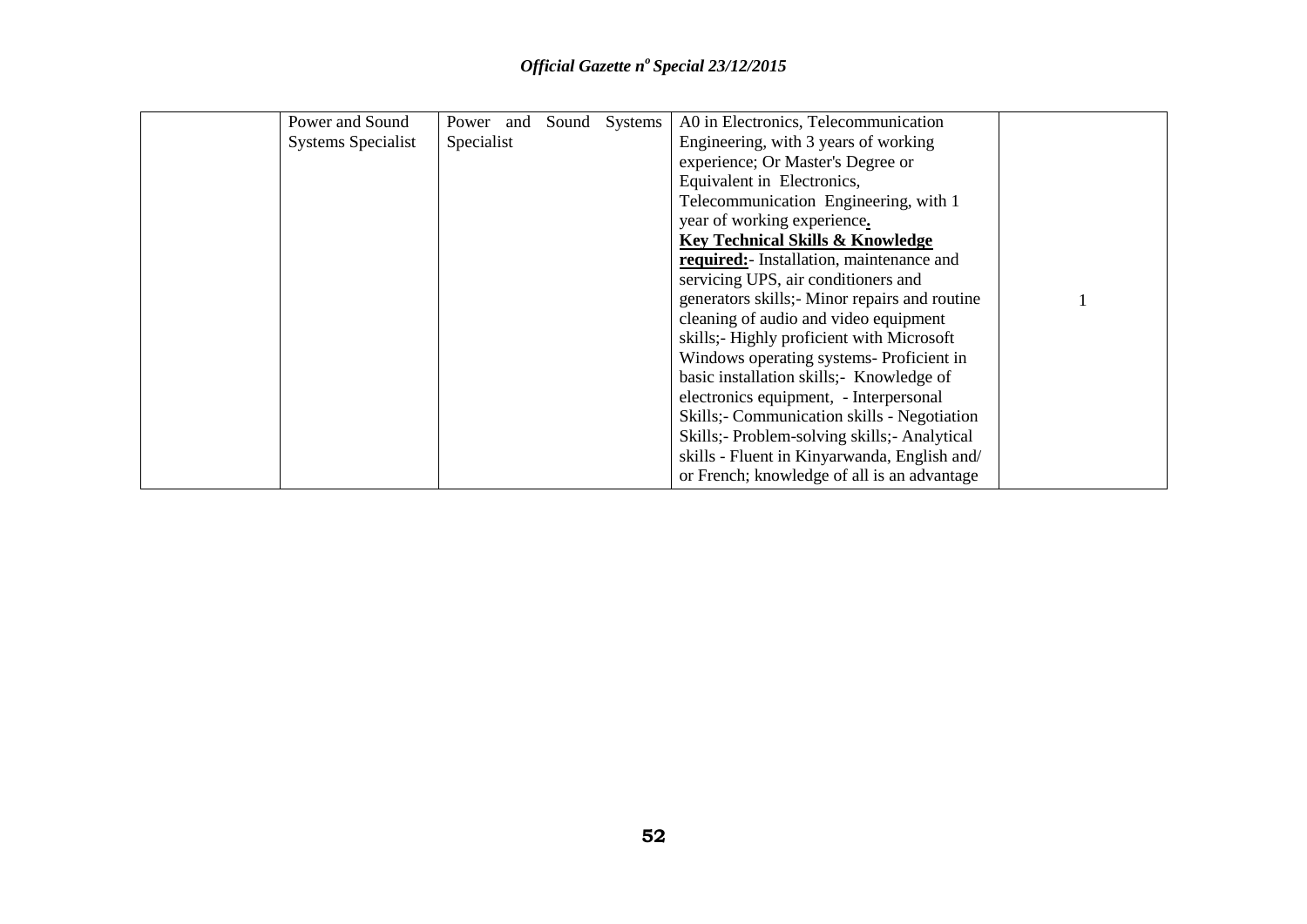| <b>Network Security</b> | <b>Network Security Specialist</b> | A0 in Computer Science, Computer               |   |
|-------------------------|------------------------------------|------------------------------------------------|---|
| Specialist              |                                    | Engineering, Information and                   |   |
|                         |                                    | Communication Technology, Electronics,         |   |
|                         |                                    | Information Management System, Software        |   |
|                         |                                    | Engineering, Telecommunication                 |   |
|                         |                                    | Engineering, with 3 years of working           |   |
|                         |                                    | experience, Knowledge in A+, N+,               |   |
|                         |                                    | Security+, Linux+, CCNA, CCNA Security,        |   |
|                         |                                    | MCITP, CCNP, CCSP is an advantage; Or          |   |
|                         |                                    | Master's Degree or Equivalent in Computer      |   |
|                         |                                    | Science, Computer Engineering, Information     |   |
|                         |                                    | and Communication Technology,                  |   |
|                         |                                    | Electronics, Software Engineering,             |   |
|                         |                                    | Telecommunication Engineering, with 1 year     |   |
|                         |                                    | of working experience, Knowledge in A+,        |   |
|                         |                                    | N+, Security+, Linux+, CCNA, CCNA              |   |
|                         |                                    | Security, MCITP, CCNP, CCSP is an              |   |
|                         |                                    | advantage;                                     | 3 |
|                         |                                    | <b>Key Technical Skills &amp; Knowledge</b>    |   |
|                         |                                    | required: Knowledge of Research and            |   |
|                         |                                    | development ICT policies and strategies;-      |   |
|                         |                                    | Highly proficient with Microsoft Windows       |   |
|                         |                                    | operating systems- Proficient in Microsoft     |   |
|                         |                                    | Office products- Proficient in basic           |   |
|                         |                                    | networking protocols and standards-            |   |
|                         |                                    | Knowledge of AD, Exchange, VPN, routers,       |   |
|                         |                                    | and wireless internet access;- Knowledge of    |   |
|                         |                                    | circuit boards, processors, electronic         |   |
|                         |                                    | equipment, and computer hardware and           |   |
|                         |                                    | software, including applications and           |   |
|                         |                                    | programming; - Interpersonal Skills; -         |   |
|                         |                                    | Communication skills - Negotiation Skills;-    |   |
|                         |                                    | Problem-solving skills; - Analytical skills a- |   |
|                         |                                    | Fluent in Kinyarwanda, English and/ or         |   |
|                         |                                    | French; knowledge of all is an advantage.      |   |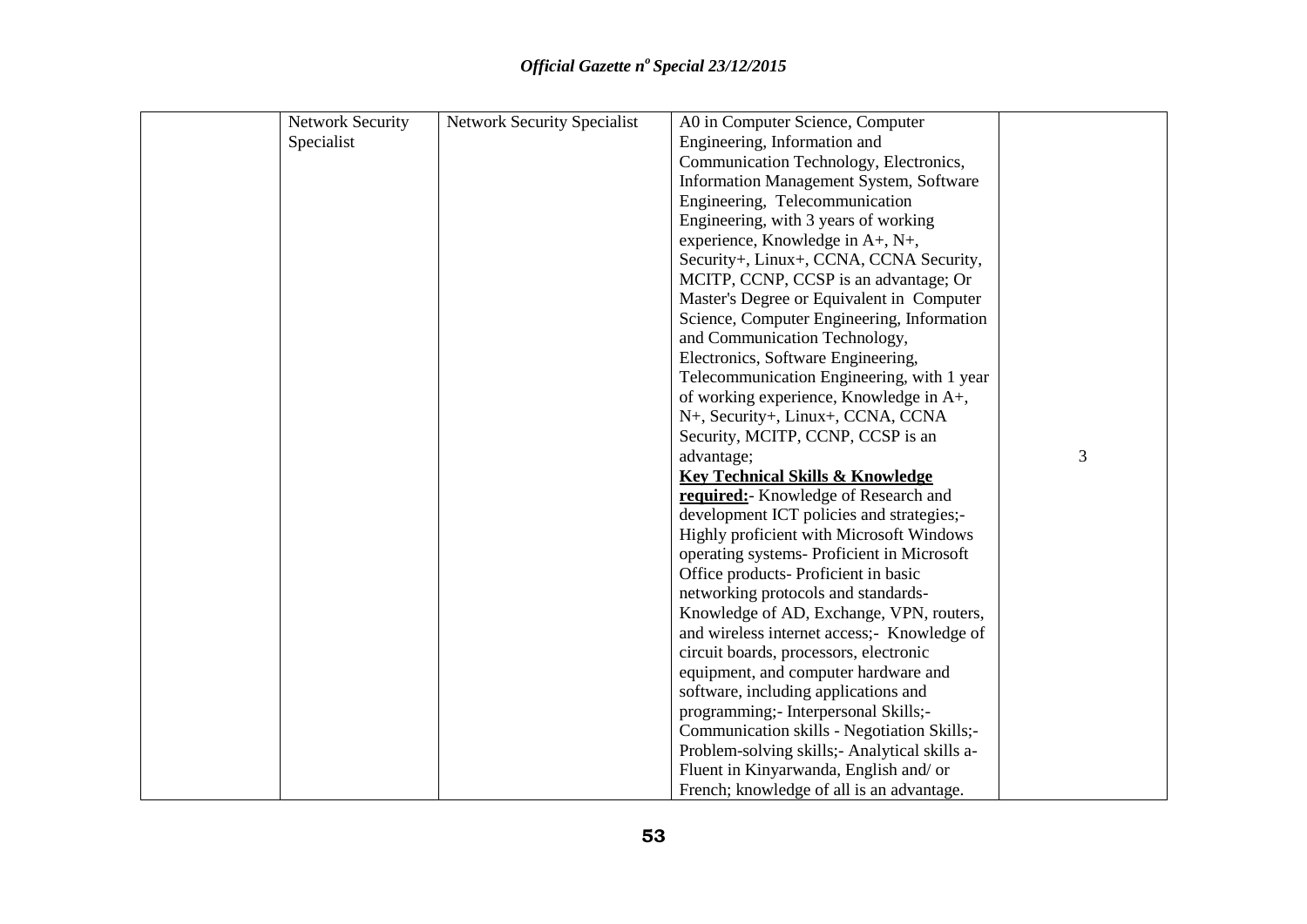| System        | System     | Administrator | A0 in Computer Science, Computer             |                |
|---------------|------------|---------------|----------------------------------------------|----------------|
| Administrator | Specialist |               | Engineering, Information and                 |                |
| Specialist    |            |               | Communication Technology, Information        |                |
|               |            |               | Management System, Electronics, Software     |                |
|               |            |               | Engineering, Telecommunication               |                |
|               |            |               | Engineering, with 3 years of working         |                |
|               |            |               | experience, Knowledge in A+, N+ and          |                |
|               |            |               | CCNA is an advantage; Or Master's Degree     |                |
|               |            |               | or Equivalent in Computer Science,           |                |
|               |            |               | Computer Engineering, Information and        |                |
|               |            |               | Communication Technology, Electronics,       |                |
|               |            |               | Software Engineering, Telecommunication      |                |
|               |            |               | Engineering, with 1 year of working          |                |
|               |            |               | experience, Knowledge in A+, N+ and          |                |
|               |            |               | CCNA is an advantage;                        |                |
|               |            |               | <b>Key Technical Skills &amp; Knowledge</b>  |                |
|               |            |               | required: Knowledge of Research and          | $\overline{2}$ |
|               |            |               | development ICT policies and strategies;-    |                |
|               |            |               | Highly proficient with Microsoft Windows     |                |
|               |            |               | operating systems- Proficient in Microsoft   |                |
|               |            |               | Office products- Proficient in basic         |                |
|               |            |               | networking protocols and standards-          |                |
|               |            |               | Knowledge of AD, Exchange, VPN, routers,     |                |
|               |            |               | and wireless internet access;- Knowledge     |                |
|               |            |               | of circuit boards, processors, electronic    |                |
|               |            |               | equipment, and computer hardware and         |                |
|               |            |               | software, including applications and         |                |
|               |            |               | programming;- Interpersonal Skills;-         |                |
|               |            |               | Communication skills - Negotiation Skills;-  |                |
|               |            |               | Problem-solving skills; Analytical skills a- |                |
|               |            |               | Fluent in Kinyarwanda, English and/ or       |                |
|               |            |               | French; knowledge of all is an advantage.    |                |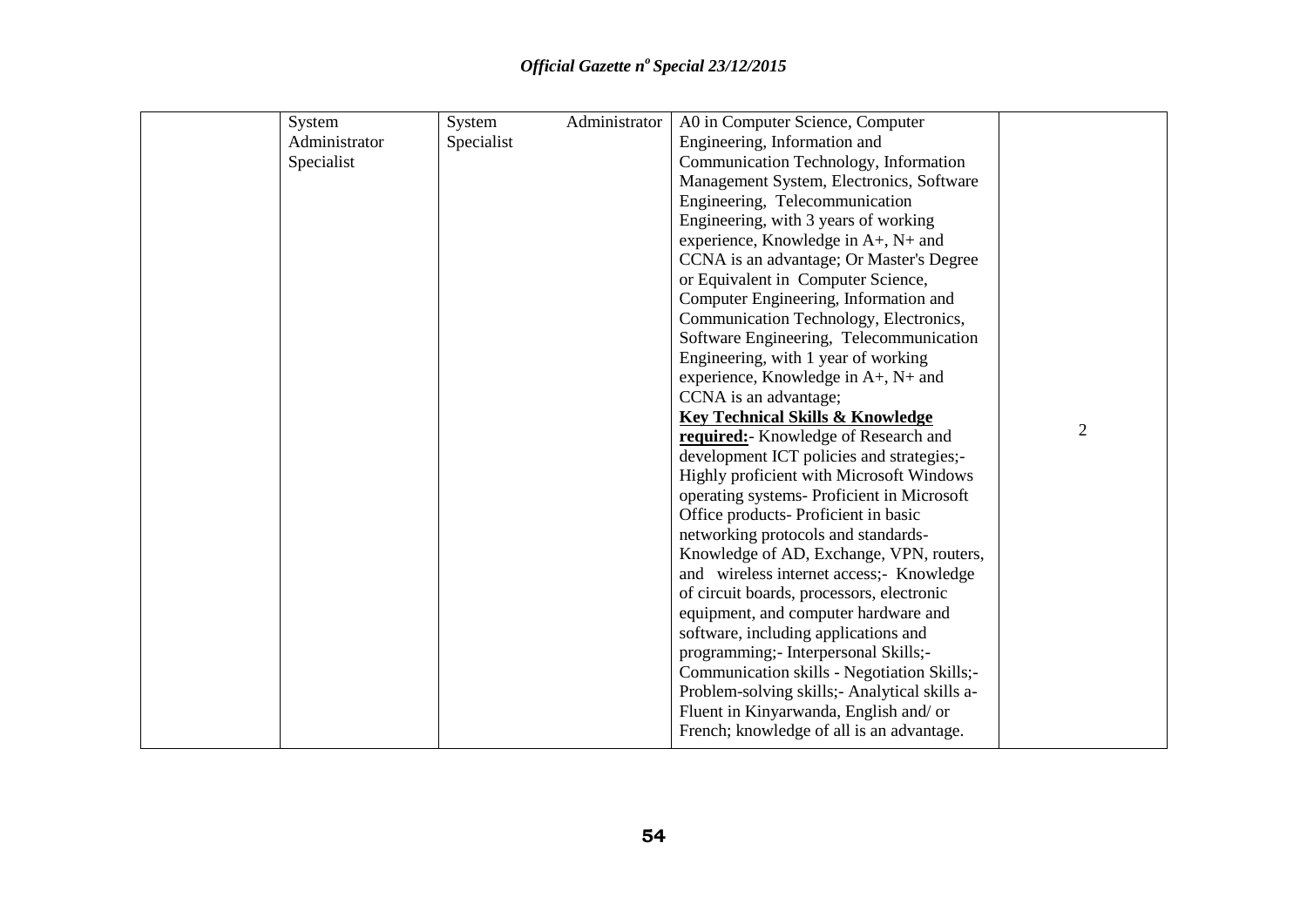| Application    | Application<br>Security          | A0 in Computer Science, Computer               |                |
|----------------|----------------------------------|------------------------------------------------|----------------|
| Security       | <b>Administration Specialist</b> | Engineering, Information and                   |                |
| Administration |                                  | Communication Technology, Information          |                |
| Specialist     |                                  | Management System, Electronics, Software       |                |
|                |                                  | Engineering, Telecommunication                 |                |
|                |                                  | Engineering, with 3 years of working           |                |
|                |                                  | experience, Knowledge in A+, N+,               |                |
|                |                                  | Security+, Linux+, CCNA, CCNA Security,        |                |
|                |                                  | MCITP, CCNP, CCSP is an advantage; Or          |                |
|                |                                  | Master's Degree or Equivalent in Computer      |                |
|                |                                  | Science, Computer Engineering, Information     |                |
|                |                                  | and Communication Technology,                  |                |
|                |                                  | Electronics, Software Engineering,             |                |
|                |                                  | Telecommunication Engineering, with 1 year     |                |
|                |                                  | of working experience, Knowledge in A+,        |                |
|                |                                  | N+, Security+, Linux+, CCNA, CCNA              |                |
|                |                                  | Security, MCITP, CCNP, CCSP is an              |                |
|                |                                  | advantage;                                     | $\overline{2}$ |
|                |                                  | <b>Key Technical Skills &amp; Knowledge</b>    |                |
|                |                                  | required: Knowledge of Research and            |                |
|                |                                  | development ICT policies and strategies;-      |                |
|                |                                  | Highly proficient with Microsoft Windows       |                |
|                |                                  | operating systems- Proficient in Microsoft     |                |
|                |                                  | Office products- Proficient in basic           |                |
|                |                                  | networking protocols and standards-            |                |
|                |                                  | Knowledge of AD, Exchange, VPN, routers,       |                |
|                |                                  | and wireless internet access;- Knowledge of    |                |
|                |                                  | circuit boards, processors, electronic         |                |
|                |                                  | equipment, and computer hardware and           |                |
|                |                                  | software, including applications and           |                |
|                |                                  | programming;- Interpersonal Skills;-           |                |
|                |                                  | Communication skills - Negotiation Skills;-    |                |
|                |                                  | Problem-solving skills; - Analytical skills a- |                |
|                |                                  | Fluent in Kinyarwanda, English and/ or         |                |
|                |                                  | French; knowledge of all is an advantage       |                |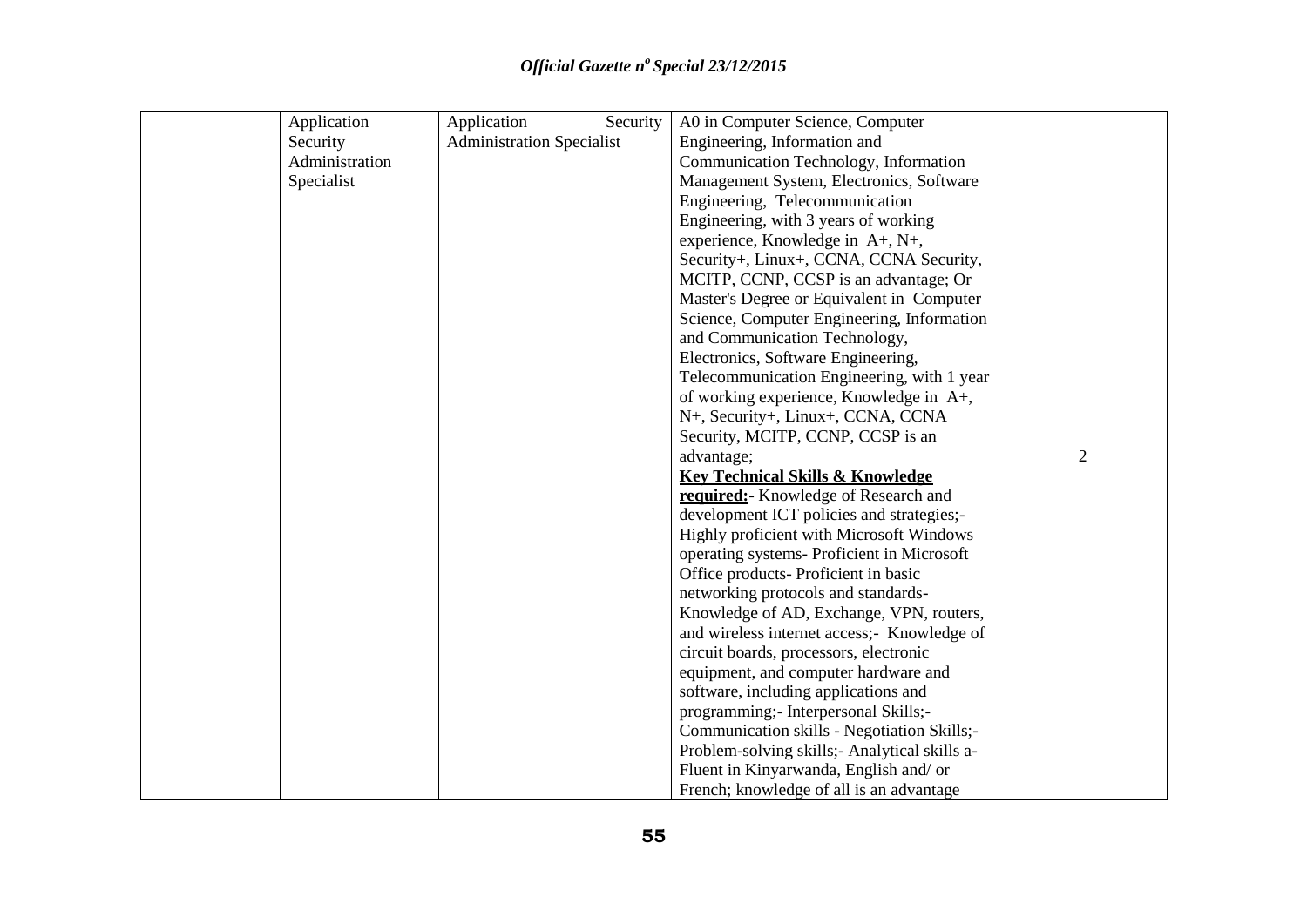|  |                    | 15                 |                                                                                                                                                                                                                                                                                                                                                                                                                                                                                                                                                                                                                                                                        |  |
|--|--------------------|--------------------|------------------------------------------------------------------------------------------------------------------------------------------------------------------------------------------------------------------------------------------------------------------------------------------------------------------------------------------------------------------------------------------------------------------------------------------------------------------------------------------------------------------------------------------------------------------------------------------------------------------------------------------------------------------------|--|
|  |                    | <b>S/Total</b>     | development ICT policies and strategies;-<br>Highly proficient with Microsoft Windows<br>operating systems- Proficient in Microsoft<br>Office products- Proficient in basic<br>networking protocols and standards-<br>Knowledge of AD, Exchange, VPN, routers,<br>and wireless internet access;- Knowledge of<br>circuit boards, processors, electronic<br>equipment, and computer hardware and<br>software, including applications and<br>programming;- Interpersonal Skills;-<br>Communication skills - Negotiation Skills;-<br>Problem-solving skills; - Analytical skills a-<br>Fluent in Kinyarwanda, English and/ or<br>French; knowledge of all is an advantage |  |
|  | <b>ICT</b> Officer | <b>ICT</b> Officer | A0 in Computer Science, Computer<br>Engineering, Information and<br>Communication Technology, Information<br>Management System, Electronics, Software<br>Engineering, Telecommunication<br>Engineering, Knowledge in $A+$ , $N+$ and<br>CCNA is an advantage;<br><b>Key Technical Skills &amp; Knowledge</b><br>required: Knowledge of Research and                                                                                                                                                                                                                                                                                                                    |  |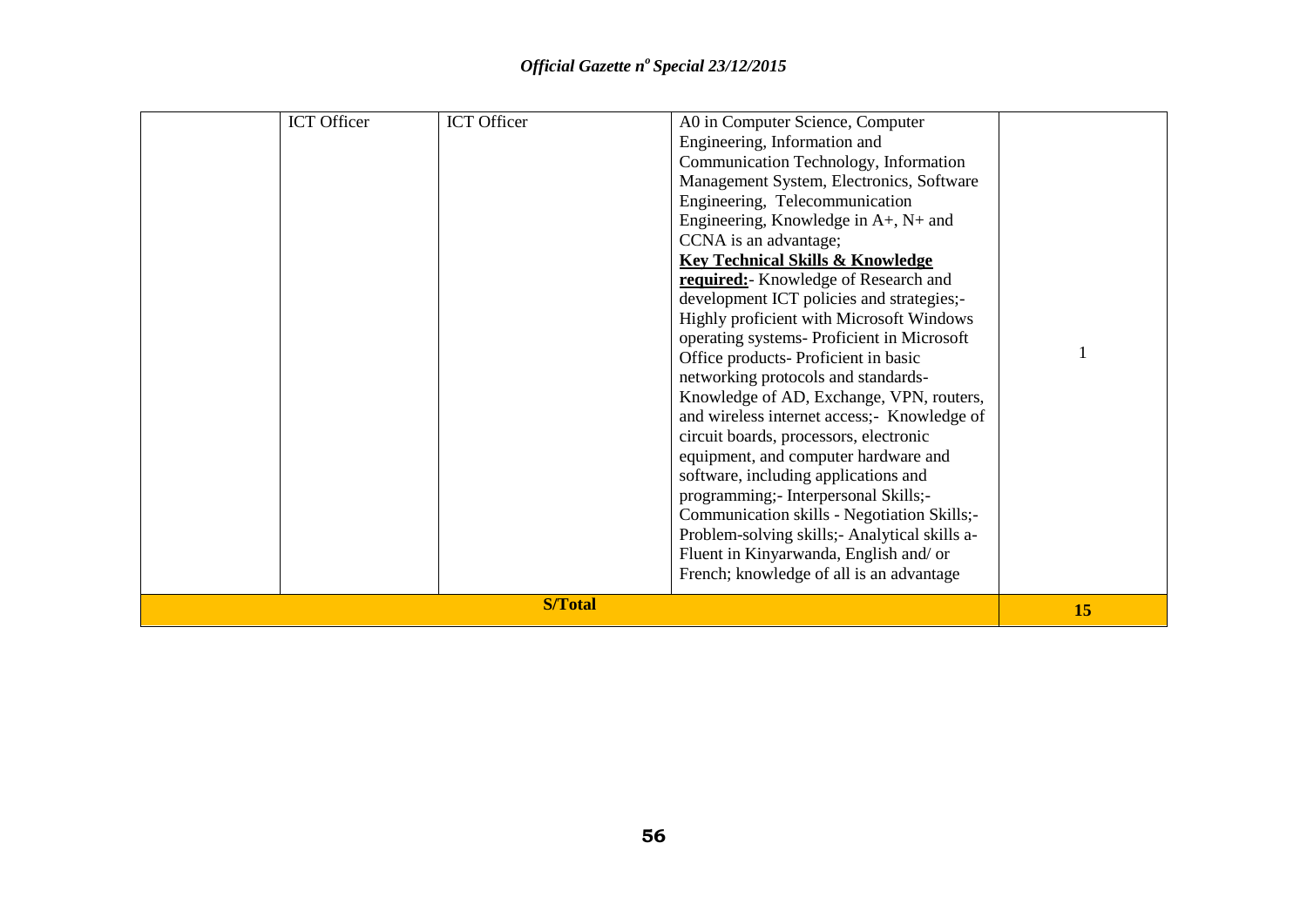| <b>Central</b>         | Director | Director of Central Secretariat | A0 in Public Administration, Management,      |  |
|------------------------|----------|---------------------------------|-----------------------------------------------|--|
| <b>Secretariat and</b> |          |                                 | Administrative Sciences, Office               |  |
| <b>Documentation</b>   |          |                                 | Management, Secretary studies, Sociology,     |  |
| Unit                   |          |                                 | Social Work, Law, Library and Information     |  |
|                        |          |                                 | Science with 3 years of working experience;   |  |
|                        |          |                                 | Or Master's Degree or Equivalent in Public    |  |
|                        |          |                                 | Administration, Management,                   |  |
|                        |          |                                 | Administrative Sciences, Office               |  |
|                        |          |                                 | Management, Secretary studies, Sociology,     |  |
|                        |          |                                 | Social work, Law, Library and Information     |  |
|                        |          |                                 | Science with 1 year of working experience.    |  |
|                        |          |                                 | <b>Key Technical Skills &amp; Knowledge</b>   |  |
|                        |          |                                 | required: - Knowledge of Office               |  |
|                        |          |                                 | Administration; - Communication Skills; -     |  |
|                        |          |                                 | Computer Skills; - Planning and               |  |
|                        |          |                                 | Coordination Skills - Interpersonal Skills; - |  |
|                        |          |                                 | Organizational Skills; - Filling skills;-     |  |
|                        |          |                                 | Stress Management Skills; - Time              |  |
|                        |          |                                 | Management Skills; - Bookkeeping Skills; -    |  |
|                        |          |                                 | Analytical & Problem solving Skills; -        |  |
|                        |          |                                 | Decision Making Skills;- Fluent in            |  |
|                        |          |                                 | Kinyarwanda, English and/ or French;          |  |
|                        |          |                                 | knowledge of all is an advantage              |  |
|                        |          |                                 |                                               |  |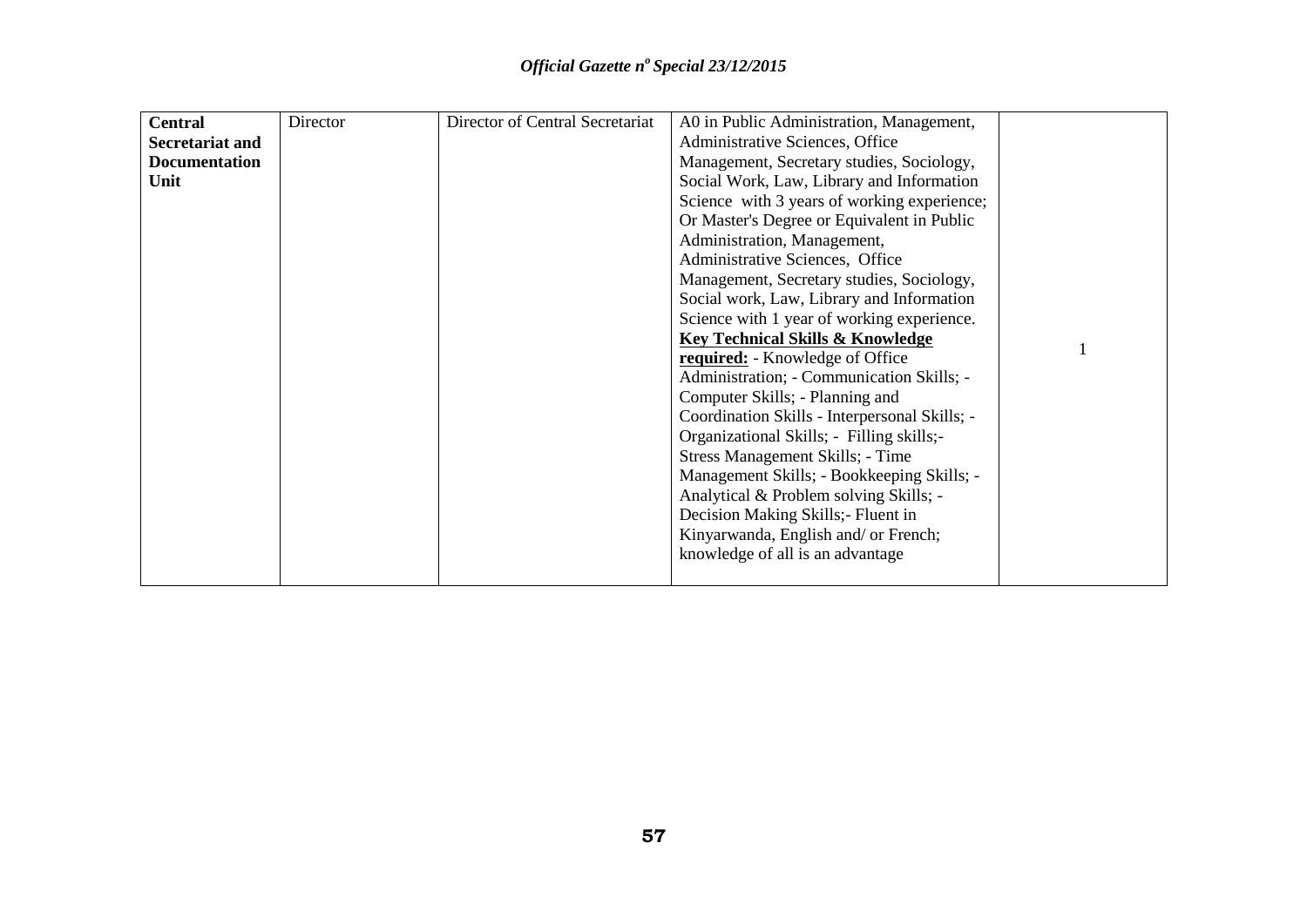| Mail Secretary | <b>Mail Secretaries</b> | A1 in Secretariat Studies, Office<br>Management or A0 in Public Administration,<br>Administrative Sciences, Management,<br>Office Management, Sociology, Social<br>Work, Law.<br><b>Key Technical Skills &amp; Knowledge</b><br>required: - Knowledge of Office<br>Administration; - Communication Skills; -<br>Computer Skills; - Interpersonal Skills; -<br><b>Organizational Skills; - Stress Management</b><br>Skills; - Time Management Skills;-<br>Bookkeeping Skills; - Analytical & Problem<br>solving Skills; - Decision Making Skills; -<br>Fluent in Kinyarwanda, English and/ or<br>French; knowledge of all is an advantage       | $\overline{2}$ |
|----------------|-------------------------|------------------------------------------------------------------------------------------------------------------------------------------------------------------------------------------------------------------------------------------------------------------------------------------------------------------------------------------------------------------------------------------------------------------------------------------------------------------------------------------------------------------------------------------------------------------------------------------------------------------------------------------------|----------------|
| Librarian      | Librarian               | A0 in Library and Information Science,<br>Linguistics and Literature, Arts and<br>Publishing.<br><b>Key technical skills and knowledge</b><br>required: - Excellent communication skills<br>both orally and in writing; - Excellent<br>interpersonal skills; - Report writing and<br>presentation skills; - Computer skills; -<br>Creativity and initiative; - Good<br>organisational and time-management skills; -<br>Team working skills; - Communication skills<br>- Negotiation Skills; - Effective public<br>relations and public speaking skills;- Fluent<br>in Kinyarwanda, English and/ or French;<br>knowledge of all is an advantage | $\overline{2}$ |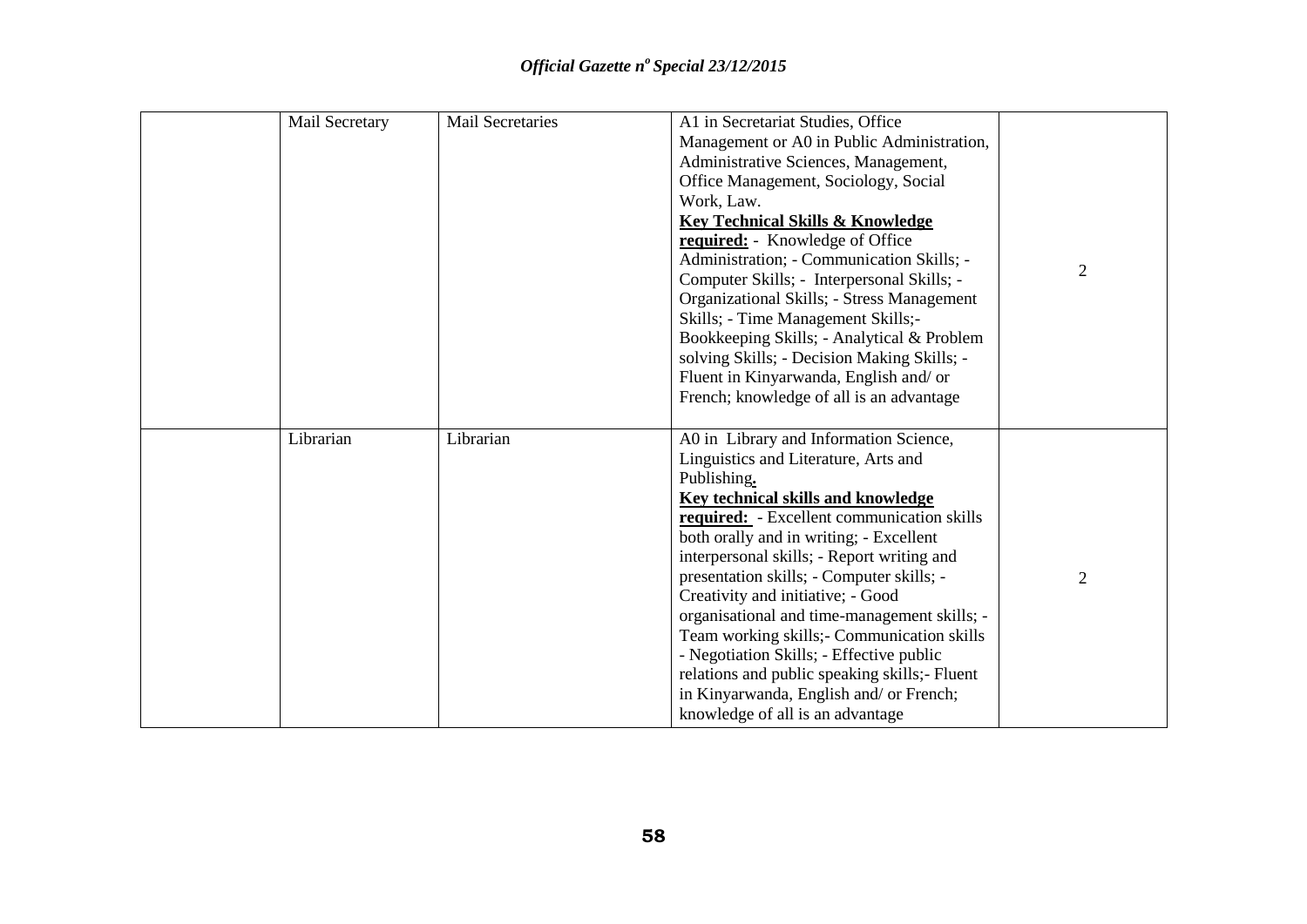| E-Documentation | E-Documentation | A0 in Computer Science, Library and<br>Information Science, Arts and Publishing.<br><b>Key technical skills and knowledge</b><br>required: - Excellent communication skills<br>both orally and in writing; - Excellent<br>interpersonal skills; - Report writing and<br>presentation skills; - Computer skills; -<br>Creativity and initiative; - Good<br>organisational and time-management skills; -<br>Team working skills; - Communication skills<br>- Negotiation Skills; - Effective public<br>relations and public speaking skills;- Fluent<br>in Kinyarwanda, English and/ or French;<br>knowledge of all is an advantage                             | $\overline{2}$ |
|-----------------|-----------------|---------------------------------------------------------------------------------------------------------------------------------------------------------------------------------------------------------------------------------------------------------------------------------------------------------------------------------------------------------------------------------------------------------------------------------------------------------------------------------------------------------------------------------------------------------------------------------------------------------------------------------------------------------------|----------------|
| Receptionist    | Receptionist    | A1 in Secretariat Studies, Communication,<br>Public Relations, Linguistics and Literature<br><b>Key technical skills and knowledge</b><br>required: - Excellent communication<br>skills both orally and in writing; - Excellent<br>interpersonal skills; Knowledge in<br>Hospitality Management; - Report writing<br>and presentation skills; - Computer skills; -<br>Creativity and initiative; - Good<br>organisational and time-management skills; -<br>Team working skills; - Effective public<br>relations and public speaking skills; -<br>Interviewing skills; - Fluent in Kinyarwanda,<br>English and/ or French; knowledge of all is<br>an advantage | $\overline{2}$ |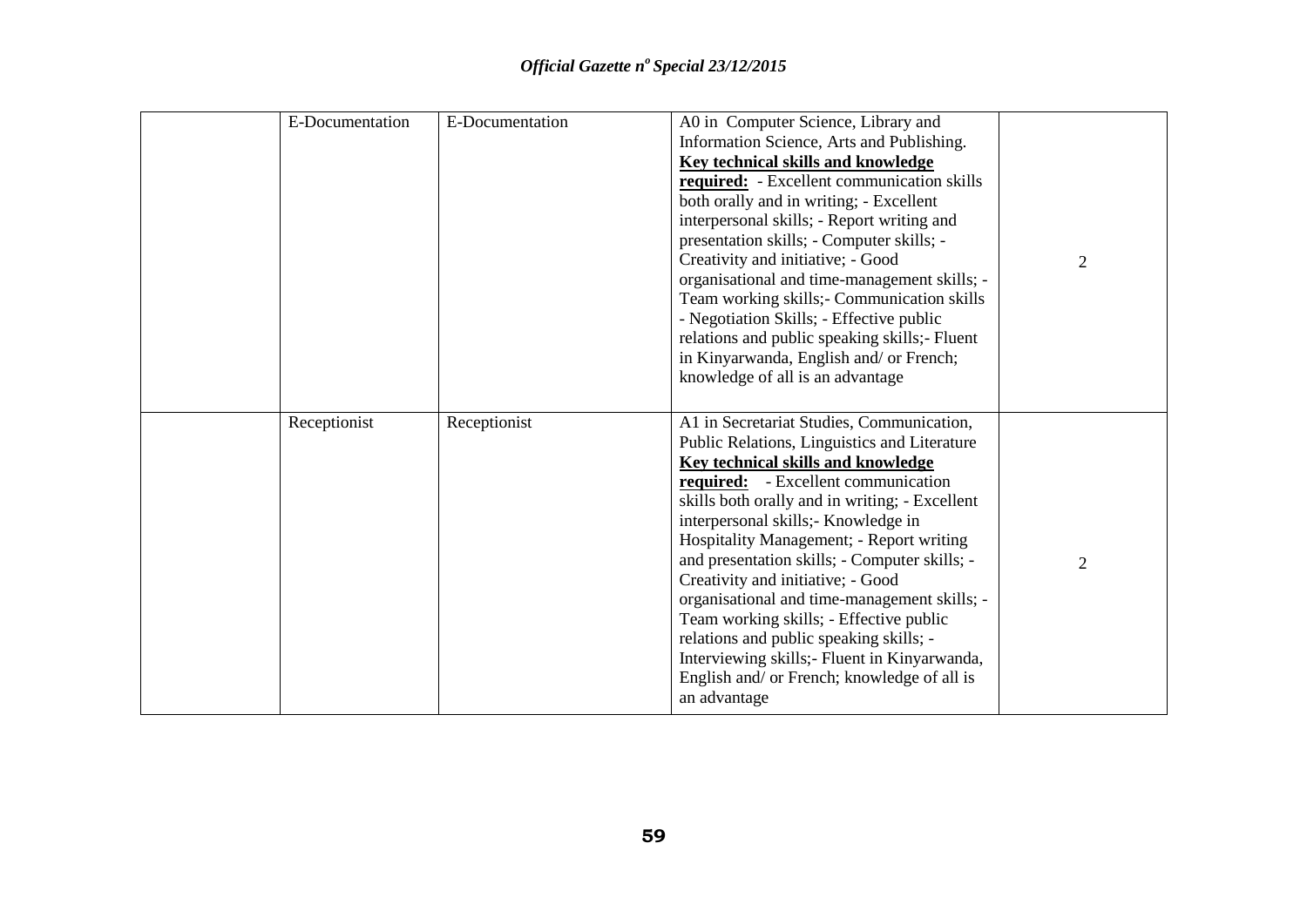|                                           | Messenger                                            | Messenger                                  | A2 in any field<br>Key technical skills and knowledge<br>required:<br>- Excellent interpersonal skills;<br>- Knowledge in Hospitality Management;<br>- Creativity and initiative;<br>- Good organisational and time-management<br>skills;<br>- Team working skills;<br>- Fluent in Kinyarwanda, English and/ or<br>French; knowledge of all is an advantage | 3  |
|-------------------------------------------|------------------------------------------------------|--------------------------------------------|-------------------------------------------------------------------------------------------------------------------------------------------------------------------------------------------------------------------------------------------------------------------------------------------------------------------------------------------------------------|----|
|                                           |                                                      | <b>S/Total</b>                             |                                                                                                                                                                                                                                                                                                                                                             | 12 |
| <b>Strategy and</b><br><b>Policy Unit</b> | <b>Head of Strategy</b><br>and Policy Unit           | Head of Strategy and Policy<br>Unit        | <b>Political Appointee</b>                                                                                                                                                                                                                                                                                                                                  |    |
|                                           | Deputy Head of<br><b>Strategy and Policy</b><br>Unit | Deputy Head of Strategy and<br>Policy Unit | Political Appointee                                                                                                                                                                                                                                                                                                                                         |    |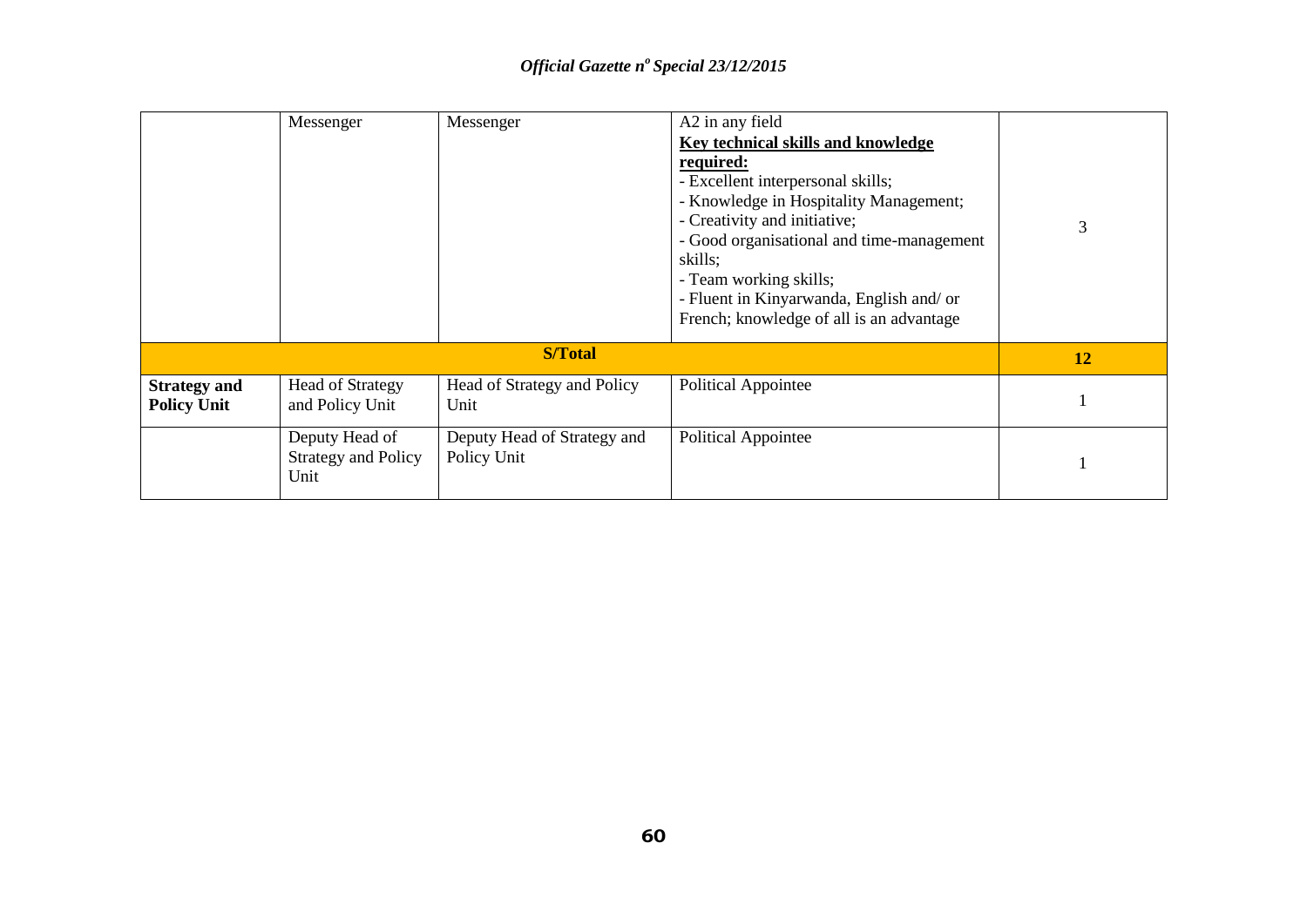| <b>Cluster Head</b> | <b>Cluster Head</b> | A0 in Economics, Development Studies,        |   |
|---------------------|---------------------|----------------------------------------------|---|
|                     |                     | Economics, Management, Political Sciences,   |   |
|                     |                     | Law, with 5 years of working experience; Or  |   |
|                     |                     | Master's Degree or Equivalent in Economics,  |   |
|                     |                     | Development Studies, Economics,              |   |
|                     |                     | Management, Political Sciences, Law, with 3  |   |
|                     |                     | years of working experience.                 |   |
|                     |                     | <b>Key technical skills and knowledge</b>    |   |
|                     |                     | required:                                    |   |
|                     |                     | - Knowledge of working with high Officials;  |   |
|                     |                     | - Diplomatic Skills;                         |   |
|                     |                     | - Excellent communication skills both orally |   |
|                     |                     | and in writing;                              |   |
|                     |                     | - Report writing and presentation skills;    | 3 |
|                     |                     | - Planning and Coordination skills;          |   |
|                     |                     | - Computer skills;                           |   |
|                     |                     | - Creativity and initiative;                 |   |
|                     |                     | - Good organisational and time-management    |   |
|                     |                     | skills;                                      |   |
|                     |                     | - Team working skills;                       |   |
|                     |                     | - Effective public relations and public      |   |
|                     |                     | speaking skills;                             |   |
|                     |                     | - Interviewing skills;                       |   |
|                     |                     | - Fluent in Kinyarwanda, English and/ or     |   |
|                     |                     | French; knowledge of all is an advantage     |   |
|                     |                     |                                              |   |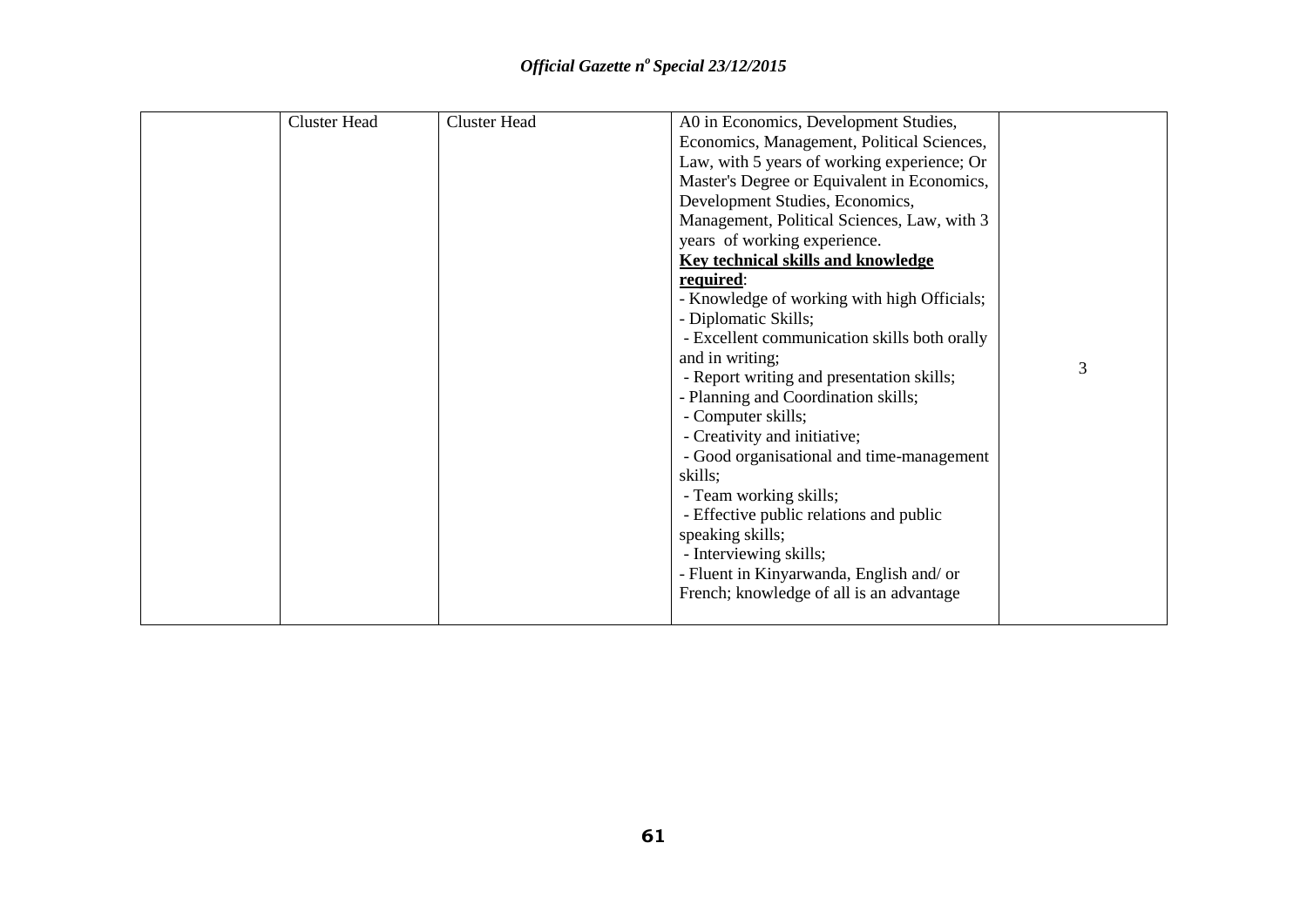| Senior Analyst | Senior Analyst | A0 in Economics, Public Policy,               |   |
|----------------|----------------|-----------------------------------------------|---|
|                |                | Development Studies, Management, Political    |   |
|                |                | Sciences, Law, with 5 years of working        |   |
|                |                | experience; Or Master's Degree or             |   |
|                |                | Equivalent in Economics, Public Policy,       |   |
|                |                | Development Studies, Management, Political    |   |
|                |                | Sciences, Law, with 3 years of working        |   |
|                |                | experience.                                   |   |
|                |                | Key technical skills and knowledge            |   |
|                |                | <b>required:</b> - Knowledge of working with  |   |
|                |                | high Officials; - Diplomatic Skills; -        | 6 |
|                |                | Excellent communication skills both orally    |   |
|                |                | and in writing; - Report writing and          |   |
|                |                | presentation skills; Planning and             |   |
|                |                | Coordination skills; - Computer skills; -     |   |
|                |                | Creativity and initiative; - Good             |   |
|                |                | organisational and time-management skills; -  |   |
|                |                | Team working skills; - Effective public       |   |
|                |                | relations and public speaking skills; -       |   |
|                |                | Interviewing skills; - Fluent in Kinyarwanda, |   |
|                |                | English and/or French; knowledge of all is    |   |
|                |                | an advantage                                  |   |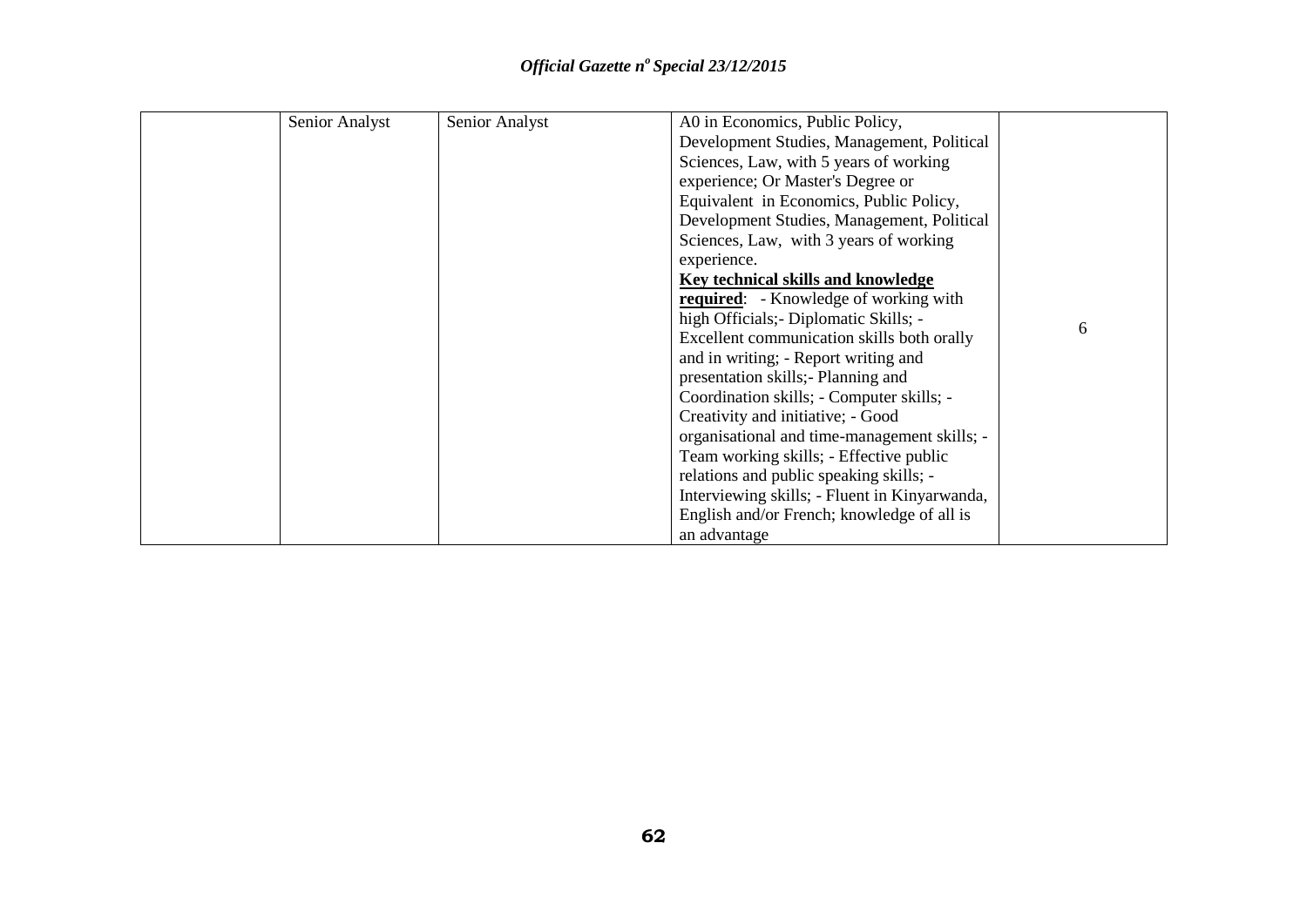| <b>Junior Analyst</b> | Junior Analyst | A0 in Economics, Public Policy,<br>Development Studies, Management, Political<br>Sciences, Law, with 3 years of working<br>experience; Or Master's Degree or<br>Equivalent in Economics, Public Policy,<br>Development Studies, Management, Political<br>Sciences, Law, with 1 years of working<br>experience.<br><b>Key technical skills and knowledge</b><br><b>required:</b> - Knowledge of working with<br>high Officials; - Diplomatic Skills; - Excellent<br>communication skills both orally and in<br>writing; - Report writing and presentation<br>skills;- Planning and Coordination skills;-<br>Computer skills;- Creativity and initiative;-<br>Good organisational and time-management<br>skills;- Team working skills;- Effective<br>public relations and public speaking skills;-<br>Interviewing skills; Fluent in Kinyarwanda,<br>English and/ or French; knowledge of all is<br>an advantage | $\overline{4}$ |
|-----------------------|----------------|----------------------------------------------------------------------------------------------------------------------------------------------------------------------------------------------------------------------------------------------------------------------------------------------------------------------------------------------------------------------------------------------------------------------------------------------------------------------------------------------------------------------------------------------------------------------------------------------------------------------------------------------------------------------------------------------------------------------------------------------------------------------------------------------------------------------------------------------------------------------------------------------------------------|----------------|
|                       | <b>S/Total</b> |                                                                                                                                                                                                                                                                                                                                                                                                                                                                                                                                                                                                                                                                                                                                                                                                                                                                                                                | 15             |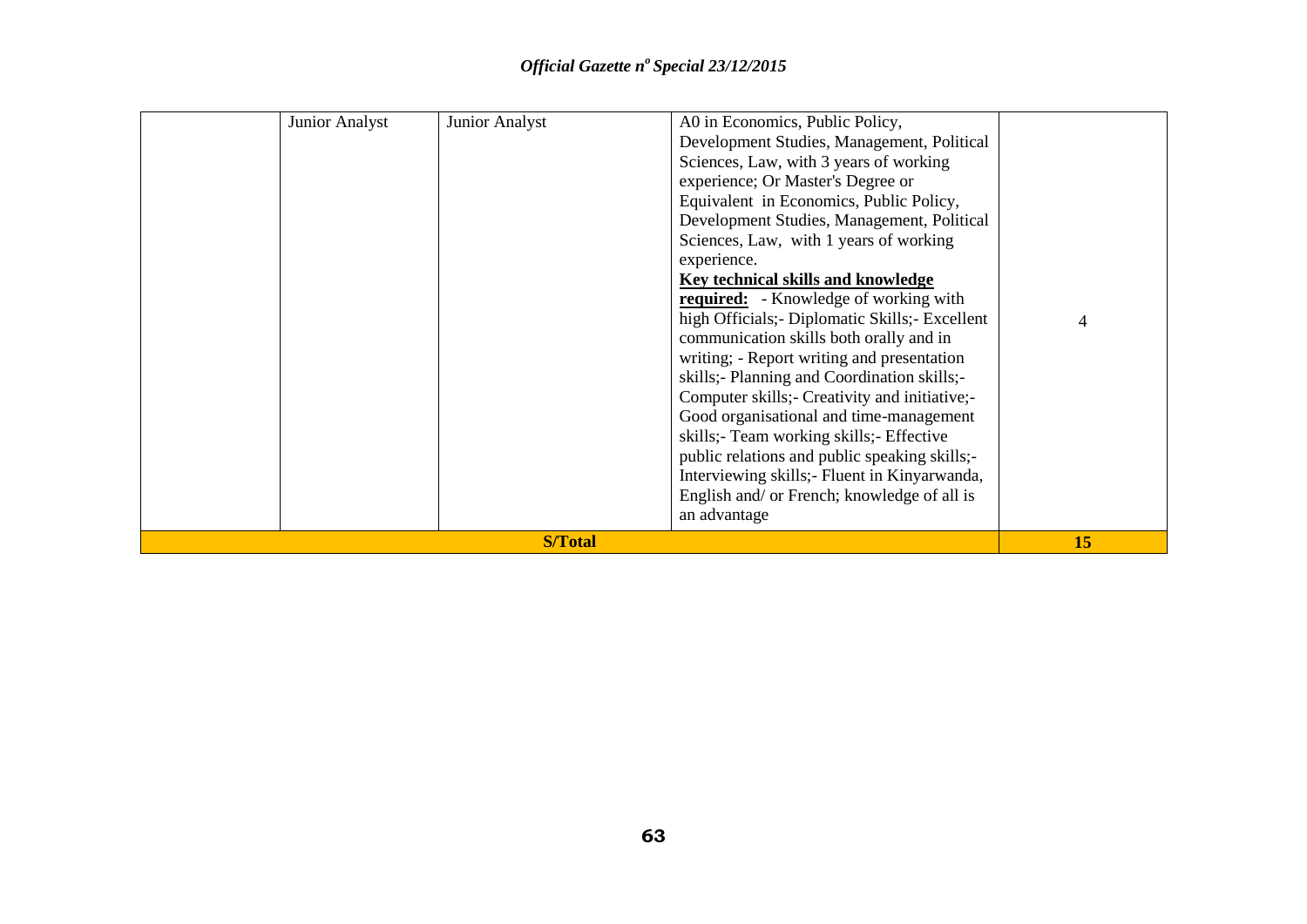| Corporate       | Director General | Director General of Corporate | A0 in Public Finances, Accounting,           |  |
|-----------------|------------------|-------------------------------|----------------------------------------------|--|
| <b>Services</b> |                  | <b>Services</b>               | Management specializing in                   |  |
|                 |                  |                               | Finance/Accounting, with 5 years of          |  |
|                 |                  |                               | working experience; Or Accounting            |  |
|                 |                  |                               | Professional Qualification recognised by     |  |
|                 |                  |                               | IFAC(ACCA, CPA); Or Master's Degree or       |  |
|                 |                  |                               | Equivalent in Public Finances, Accounting,   |  |
|                 |                  |                               | Management specializing in                   |  |
|                 |                  |                               | Finance/Accounting, with 3 years of          |  |
|                 |                  |                               | working experience; Or Accounting            |  |
|                 |                  |                               | Professional Qualification recognised by     |  |
|                 |                  |                               | IFAC(ACCA, CPA);                             |  |
|                 |                  |                               | <b>Key Technical Skills &amp; Knowledge</b>  |  |
|                 |                  |                               | <b>required:</b> - Leadership and management |  |
|                 |                  |                               | skills;- Planning and Coordinating skills;-  |  |
|                 |                  |                               | Communication skills; - Strong IT skills,    |  |
|                 |                  |                               | particularly in Financial software(SMART     |  |
|                 |                  |                               | IFMIS);- Knowledge of human resources        |  |
|                 |                  |                               | concepts, practices, policies, and           |  |
|                 |                  |                               | procedures;- Knowledge of organizational     |  |
|                 |                  |                               | structure, workflow, and operating           |  |
|                 |                  |                               | procedures;- Knowledge in Monitoring &       |  |
|                 |                  |                               | System Evaluation; Time management           |  |
|                 |                  |                               | Skills-Interviewing Skills;- Judgment &      |  |
|                 |                  |                               | Decision making skills;- Complex Problem     |  |
|                 |                  |                               | solving;- Fluent in Kinyarwanda, English     |  |
|                 |                  |                               | and/ or French; knowledge of all is an       |  |
|                 |                  |                               | advantage                                    |  |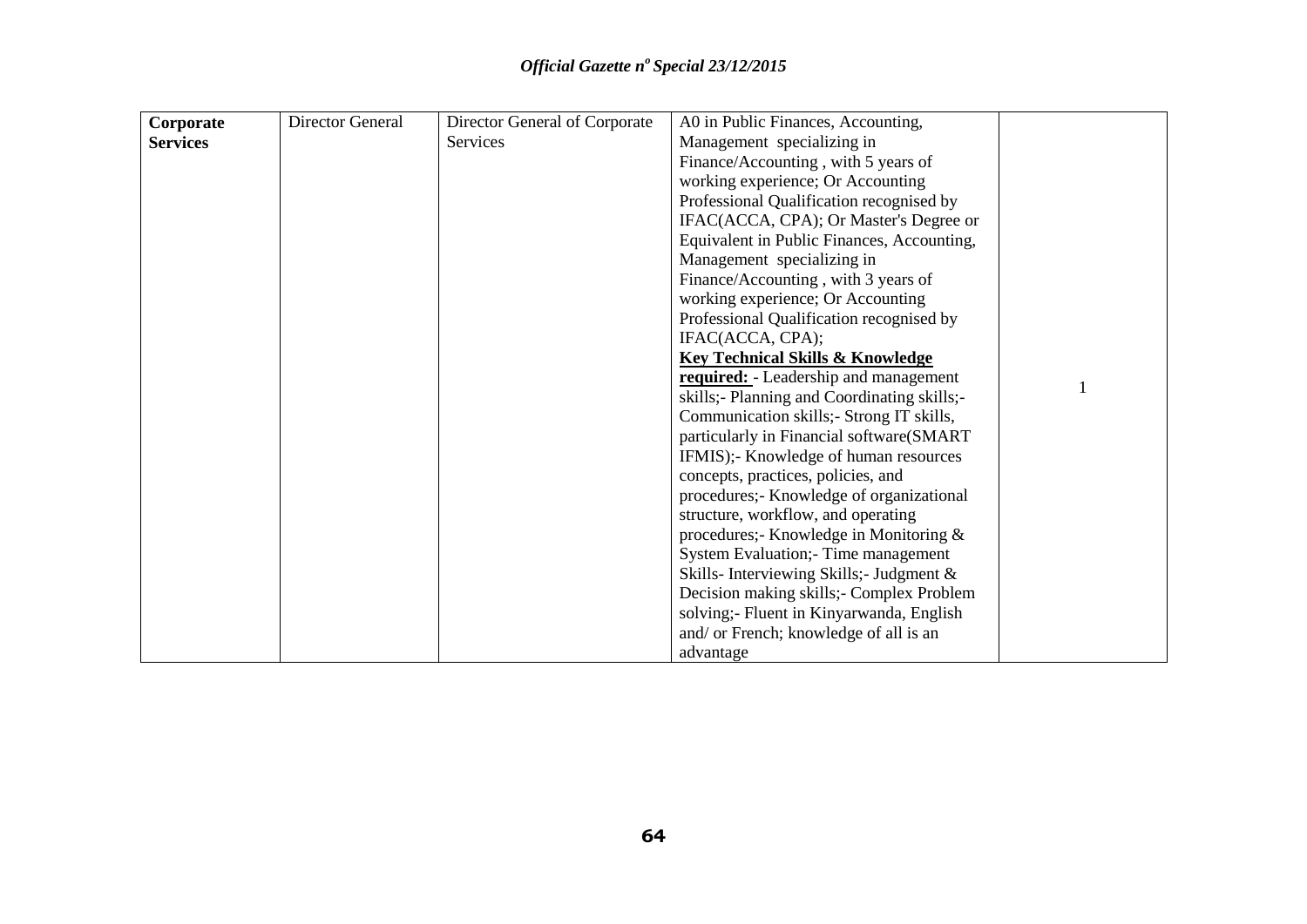| Deputy Director           | Deputy Director General of | A0 in Public Finances, Accounting,           |  |
|---------------------------|----------------------------|----------------------------------------------|--|
| General od                | <b>Corporate Services</b>  | Management specializing in                   |  |
| <b>Corporate Services</b> |                            | Finance/Accounting, with 5 years of          |  |
|                           |                            | working experience; Or Accounting            |  |
|                           |                            | Professional Qualification recognised by     |  |
|                           |                            | IFAC(ACCA, CPA); Or Master's Degree or       |  |
|                           |                            | Equivalent in Public Finances, Accounting,   |  |
|                           |                            | Management specializing in                   |  |
|                           |                            | Finance/Accounting, with 3 years of          |  |
|                           |                            | working experience; Or Accounting            |  |
|                           |                            | Professional Qualification recognised by     |  |
|                           |                            | IFAC(ACCA, CPA);                             |  |
|                           |                            | <b>Key Technical Skills &amp; Knowledge</b>  |  |
|                           |                            | <b>required:</b> - Leadership and management |  |
|                           |                            | skills;- Planning and Coordinating skills;-  |  |
|                           |                            | Communication skills; - Strong IT skills,    |  |
|                           |                            | particularly in Financial software(SMART     |  |
|                           |                            | IFMIS);- Knowledge of human resources        |  |
|                           |                            | concepts, practices, policies, and           |  |
|                           |                            | procedures;- Knowledge of organizational     |  |
|                           |                            | structure, workflow, and operating           |  |
|                           |                            | procedures;- Knowledge in Monitoring &       |  |
|                           |                            | System Evaluation; - Time management         |  |
|                           |                            | Skills-Interviewing Skills;- Judgment &      |  |
|                           |                            | Decision making skills; - Complex Problem    |  |
|                           |                            | solving;- Fluent in Kinyarwanda, English     |  |
|                           |                            | and/ or French; knowledge of all is an       |  |
|                           |                            | advantage                                    |  |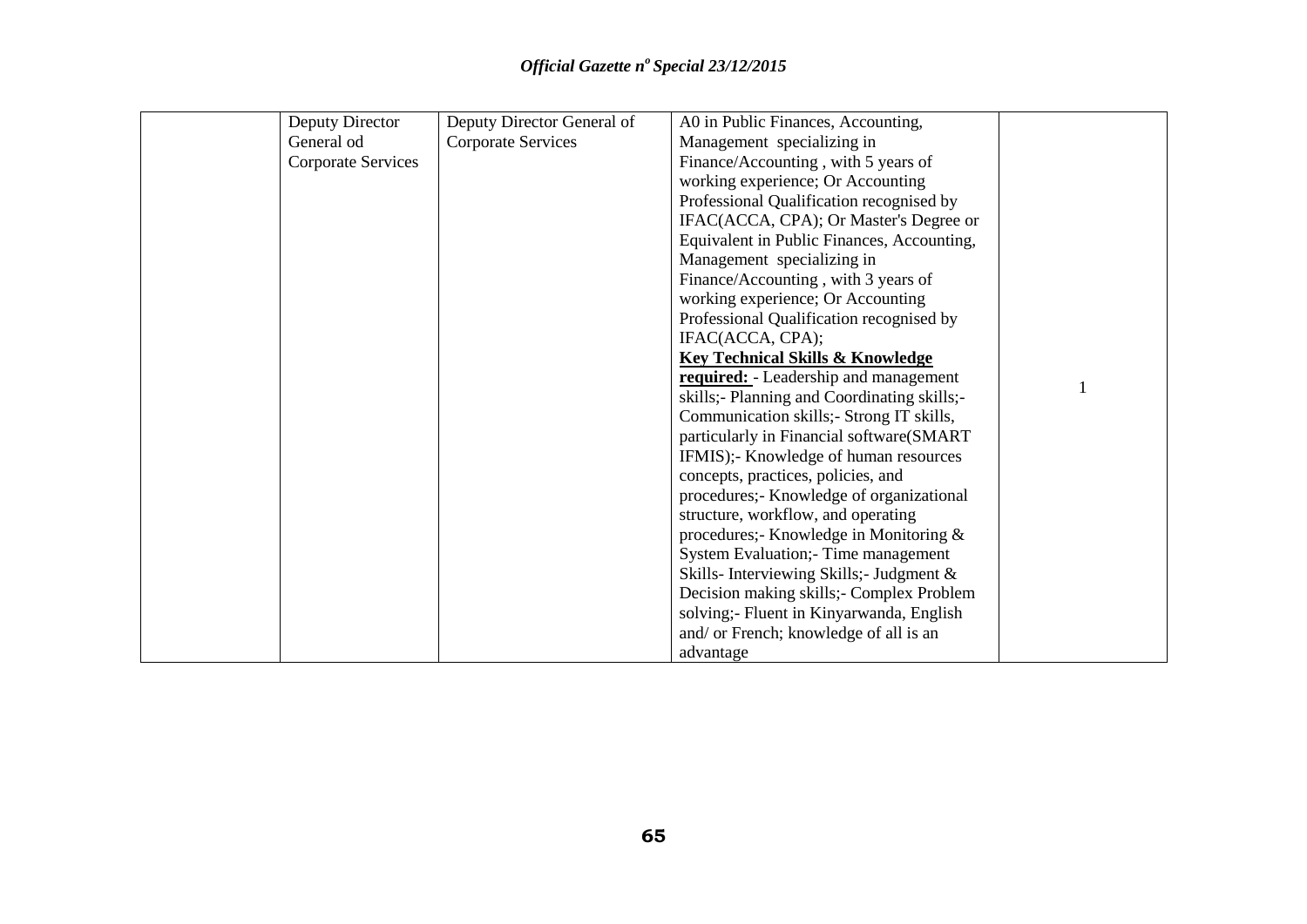| <b>State House</b> | <b>State House Manager</b> | A0 in Hotels Management, Management,            |  |
|--------------------|----------------------------|-------------------------------------------------|--|
| Manager            |                            | Finance with 5 years of working experience,     |  |
|                    |                            | Or Master's Degree or Equivalent in Hotels      |  |
|                    |                            | Management, Management, Finance with 3          |  |
|                    |                            | years of working experience.                    |  |
|                    |                            | Key technical skills and knowledge              |  |
|                    |                            | <b>required:</b> - Knowledge of working with    |  |
|                    |                            | high Officials; Events Management Skills;-      |  |
|                    |                            | Diplomatic Skills; Excellent communication      |  |
|                    |                            | skills both orally and in writing; - Report     |  |
|                    |                            | writing and presentation skills; - Planning and |  |
|                    |                            | Coordination skills; Hospitality skills;-       |  |
|                    |                            | Computer skills;- Creativity and initiative;-   |  |
|                    |                            | Good organisational and time-management         |  |
|                    |                            | skills; Team working skills; Effective          |  |
|                    |                            | public relations and public speaking skills;-   |  |
|                    |                            | Interviewing skills; Fluent in Kinyarwanda,     |  |
|                    |                            | English and/ or French; knowledge of all is     |  |
|                    |                            | an advantage                                    |  |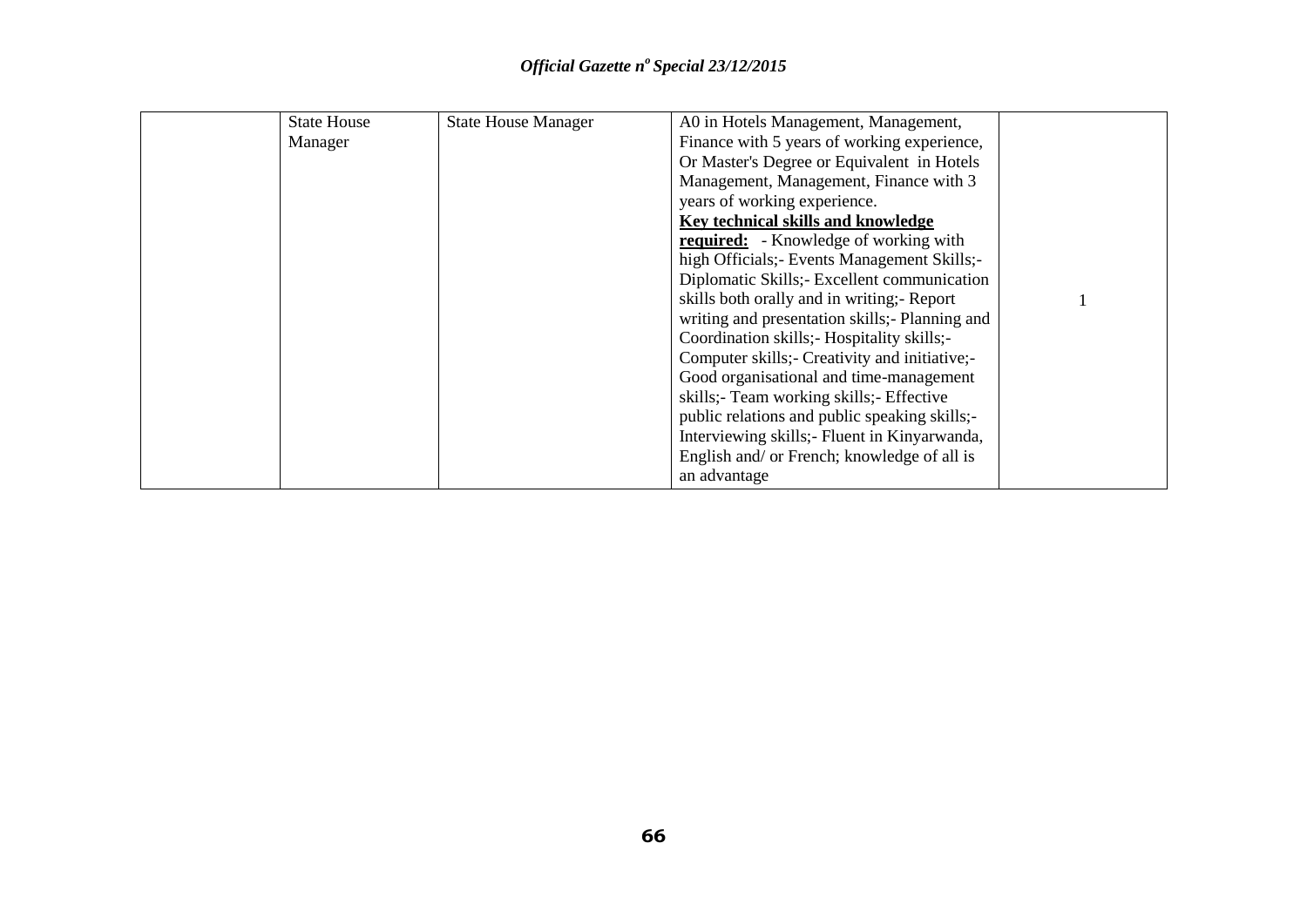| Director of | Director of Procurement | A0 in Procurement, Management,                |  |
|-------------|-------------------------|-----------------------------------------------|--|
| Procurement |                         | Accounting, Public Finance, Economics,        |  |
|             |                         | Law, with 3 years of working experience; Or   |  |
|             |                         | Master's Degree or Equivalent in              |  |
|             |                         | Procurement, Management, Accounting,          |  |
|             |                         | Public Finance, Economics, Law, with 1 year   |  |
|             |                         | of working experience.                        |  |
|             |                         | Key technical skills and knowledge            |  |
|             |                         | <b>required:</b> - High analytical skills; -  |  |
|             |                         | Knowledge of basic business and purchasing    |  |
|             |                         | practices; - Knowledge of state contracting   |  |
|             |                         | law, regulations and procedures; -            |  |
|             |                         | Knowledge of grade, qualities, suppliers and  |  |
|             |                         | prices tenders of commodities; - Knowledge    |  |
|             |                         | in contract drafting and negotiation; -       |  |
|             |                         | Planning and Coordination skills; - Category  |  |
|             |                         | management skills; - Time management          |  |
|             |                         | skills; - Decision making skills; - Excellent |  |
|             |                         | communication skills; - Computer skills; -    |  |
|             |                         | Fluent in Kinyarwanda, English and/ or        |  |
|             |                         | French; knowledge of all is an advantage      |  |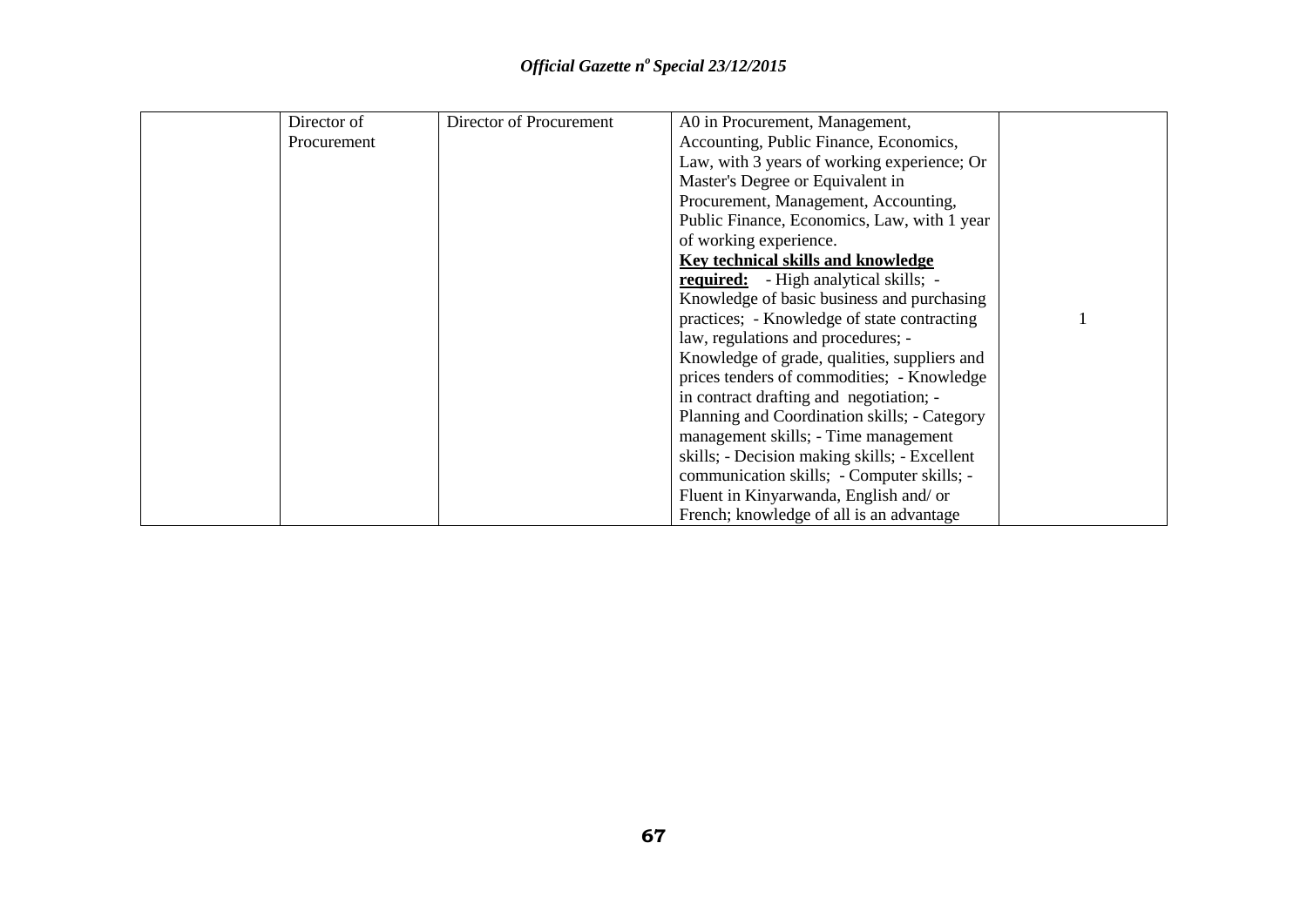| Director of Estate | Director of Estate Management | A0 in Construction Management, Civil        |  |
|--------------------|-------------------------------|---------------------------------------------|--|
| Management         |                               | Engineering, Real Estate & Construction     |  |
|                    |                               | Management, Building & Construction, Civil  |  |
|                    |                               | Infrastructure Engineering, with 3 years of |  |
|                    |                               | working experience or Master's Degree or    |  |
|                    |                               | Equivalent in Construction Management,      |  |
|                    |                               | Civil Engineering, Real Estate $\&$         |  |
|                    |                               | Construction Management, Building &         |  |
|                    |                               | Construction, Civil Infrastructure          |  |
|                    |                               | Engineering.                                |  |
|                    |                               | Key technical skills and knowledge          |  |
|                    |                               | <b>required:</b> - Deep understanding on    |  |
|                    |                               | Government policies implementation; -       |  |
|                    |                               | High Analytical skills; - planning and      |  |
|                    |                               | organizational skills-Report writing and    |  |
|                    |                               | presentation skills; - Computer Literate;-  |  |
|                    |                               | Interpersonal skills; -Effective            |  |
|                    |                               | communication skills;- Time management      |  |
|                    |                               | skills; - Team working skills; - Fluent in  |  |
|                    |                               | Kinyarwanda, English and/ or French;        |  |
|                    |                               | knowledge of all is an advantage.           |  |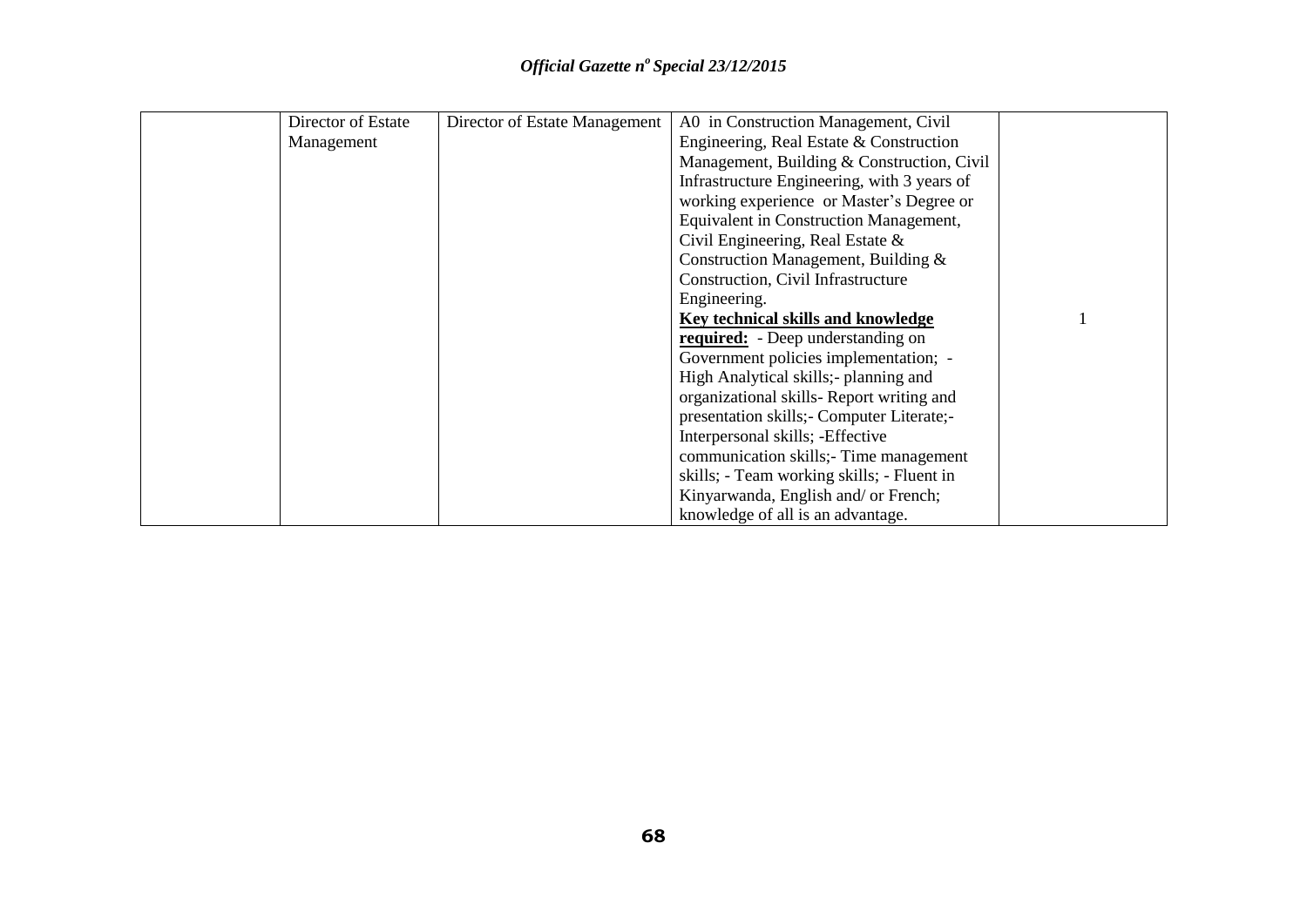| Director of Human | Director of Human Resources | A0 in HR Management, Management with          |  |
|-------------------|-----------------------------|-----------------------------------------------|--|
| Resources and     | and Administration          | specialization on Human Resource              |  |
| Administration    |                             | Management Public Administration,             |  |
|                   |                             | Administrative Sciences, with 3 years of      |  |
|                   |                             | working experience or Master's Degree in      |  |
|                   |                             | HR Management, Management with                |  |
|                   |                             | specialization on Human Resource              |  |
|                   |                             | Management, Administrative Sciences,          |  |
|                   |                             | Public Administration with 1 year of          |  |
|                   |                             | working experience.                           |  |
|                   |                             | <b>Key Technical Skills &amp; Knowledge</b>   |  |
|                   |                             | <b>required:</b> Deep knowledge of Rwandan    |  |
|                   |                             | public service and labor laws; Knowledge in   |  |
|                   |                             | Conflict Management; - knowledge of the       |  |
|                   |                             | regulations applying to payroll procedures;-  |  |
|                   |                             | Knowledge of human resources concepts,        |  |
|                   |                             | practices, policies, and procedures;- Problem |  |
|                   |                             | Solving Skills; - Computer Skills; - Judgment |  |
|                   |                             | & Decision Making Skills; Time                |  |
|                   |                             | management Skills; - Interview Skills; - High |  |
|                   |                             | analytical Skills; Team working Skills;-      |  |
|                   |                             | Fluent in Kinyarwanda, English and/ or        |  |
|                   |                             | French; knowledge of all is an advantage      |  |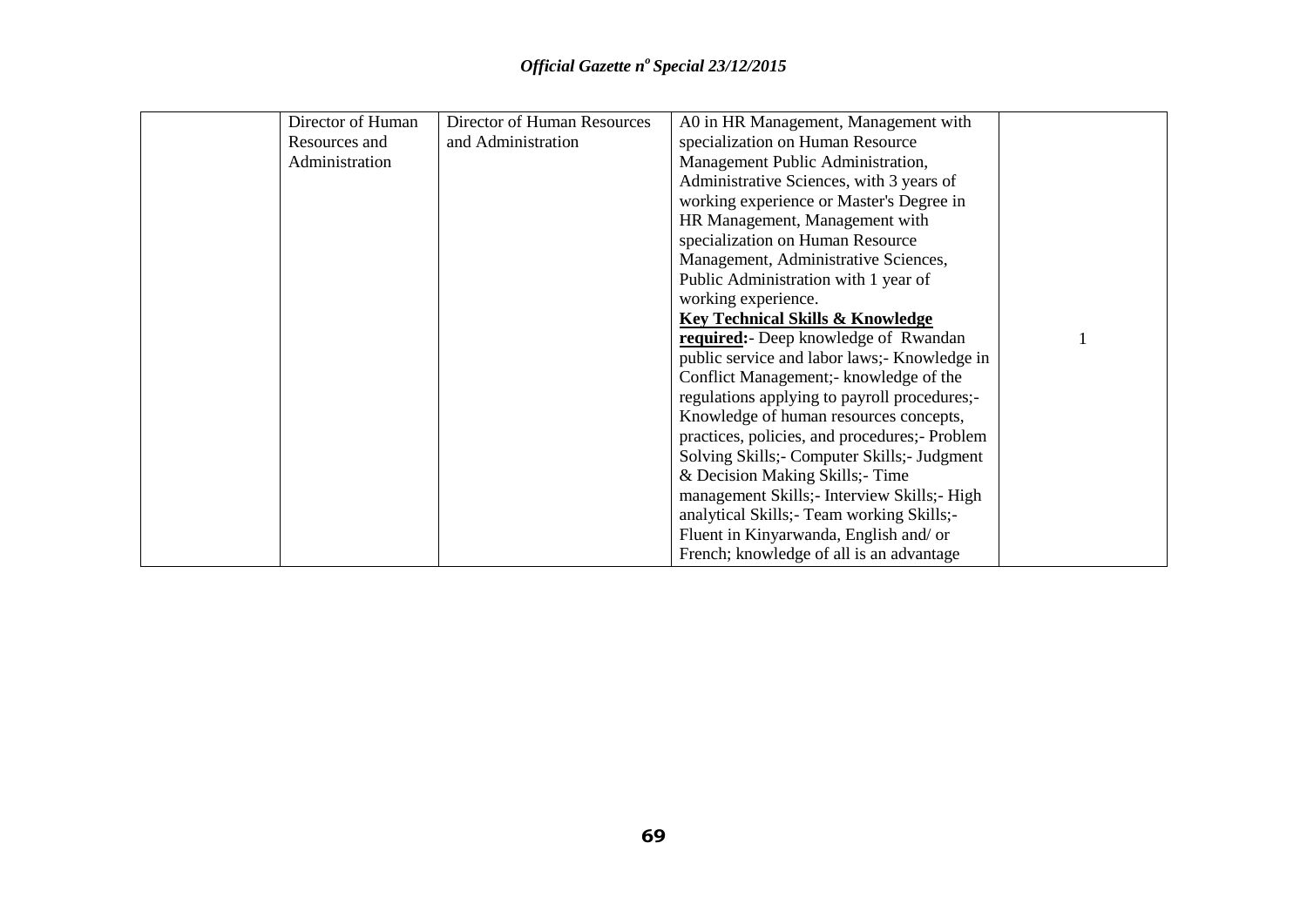| Director of Finance | Director of Finance | <b>Accounting Professional Qualification</b>         |                |
|---------------------|---------------------|------------------------------------------------------|----------------|
|                     |                     | recognised by IFAC (ACCA, CPA etc) or A0             |                |
|                     |                     | in Accounting, Public Finance, Finance or            |                |
|                     |                     | Management with Specialization in Finance            |                |
|                     |                     | with 3 years of working experience                   |                |
|                     |                     | <b>Key Technical Skills &amp; Knowledge</b>          |                |
|                     |                     | <b>required:</b> -Negotiation and influencing skills |                |
|                     |                     | - Extensive knowledge and understanding of           |                |
|                     |                     | the Rwandan Finance System; - General                |                |
|                     |                     | management -Policy analysis and                      |                |
|                     |                     | formulation skills, -Leadership skills -             | $\overline{2}$ |
|                     |                     | Communication, reporting and writing skills          |                |
|                     |                     | -Sound knowledge of English and Swahili-             |                |
|                     |                     | Understanding of how regional economic               |                |
|                     |                     | blocs, customs, monetary and political               |                |
|                     |                     | unions work and Understanding of the EAC             |                |
|                     |                     | Treaty and related protocols.- Effective             |                |
|                     |                     | communication skills; - Time Management              |                |
|                     |                     | Skills;- Computer Skills;- High analytical &         |                |
|                     |                     | Complex Problem solving Skills; - Fluent in          |                |
|                     |                     | Kinyarwanda, English and/ or French;                 |                |
|                     |                     | knowledge of all is an advantage                     |                |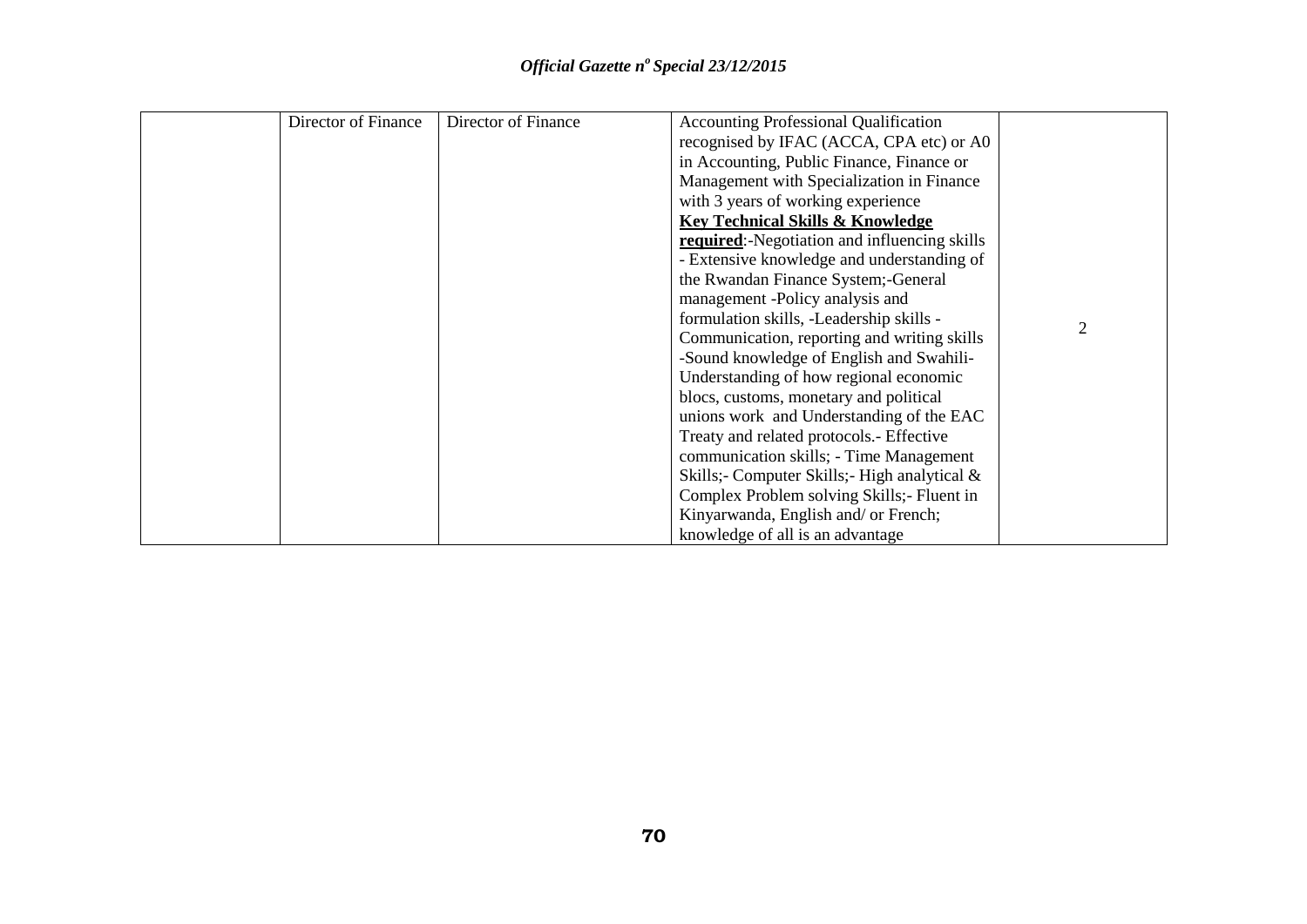| Director of Budget | Director of Budget | A0 in Finance, Accounting, Management,<br>Economics with 3 years of working<br>experience or Master's Degree in Finance,<br>Accounting, Management, Economics with 1<br>year of working experience.<br><b>Key Technical Skills &amp; Knowledge</b><br>required: Knowledge of cost analysis<br>techniques;- Planning and organisational<br>skills;- Communication skills;- Strong IT<br>skills, particularly in Financial software<br>(SMART IFMIS); Judgment & Decision<br>Making Skills; Deep understanding of<br>financial accounts; High Analytical Skills-<br>Interpersonal skills; Time management<br>Skills-Complex Problem solving;- |  |
|--------------------|--------------------|---------------------------------------------------------------------------------------------------------------------------------------------------------------------------------------------------------------------------------------------------------------------------------------------------------------------------------------------------------------------------------------------------------------------------------------------------------------------------------------------------------------------------------------------------------------------------------------------------------------------------------------------|--|
|                    |                    |                                                                                                                                                                                                                                                                                                                                                                                                                                                                                                                                                                                                                                             |  |
|                    |                    | Flexibility Skills; Fluent in Kinyarwanda,<br>English and/ or French; knowledge of all is<br>an advantage                                                                                                                                                                                                                                                                                                                                                                                                                                                                                                                                   |  |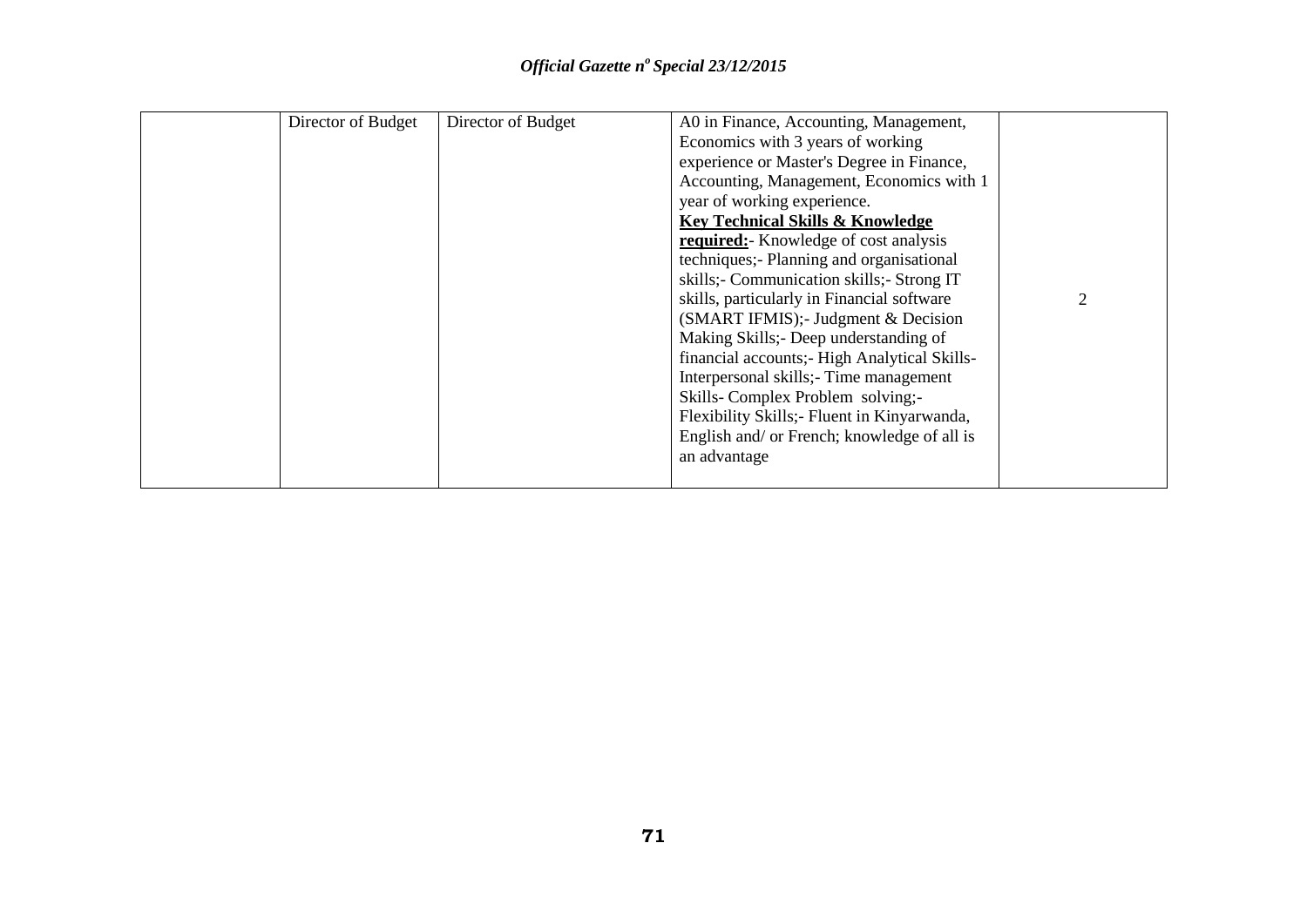| Director of | Director of Logistics | A0 in Store Management, Management,           |  |
|-------------|-----------------------|-----------------------------------------------|--|
| Logistics   |                       | Economics, Public Administration,             |  |
|             |                       | Administrative Sciences, Accounting,          |  |
|             |                       | Finance with 3 years of working experience;   |  |
|             |                       | Or Master's Degree in with 1 year of working  |  |
|             |                       | experience                                    |  |
|             |                       | <b>Key Technical Skills &amp; Knowledge</b>   |  |
|             |                       | <b>required:</b> - Knowledge of Management of |  |
|             |                       | Material Resources; - Knowledge of supply     |  |
|             |                       | chain management; - Organizational Skills;-   |  |
|             |                       | Planning skills - Computer Skills; -          |  |
|             |                       | Communication Skills; - Report writing $\&$   |  |
|             |                       | Presentation Skills; - Analytical Skills; -   |  |
|             |                       | Interpersonal Skills; - Time management       |  |
|             |                       | Skills; - Negotiation Skills; - Team working  |  |
|             |                       | Skills - Problem Solving Skills; - Fluent in  |  |
|             |                       | Kinyarwanda, English and/ or French;          |  |
|             |                       | knowledge of all is an advantage              |  |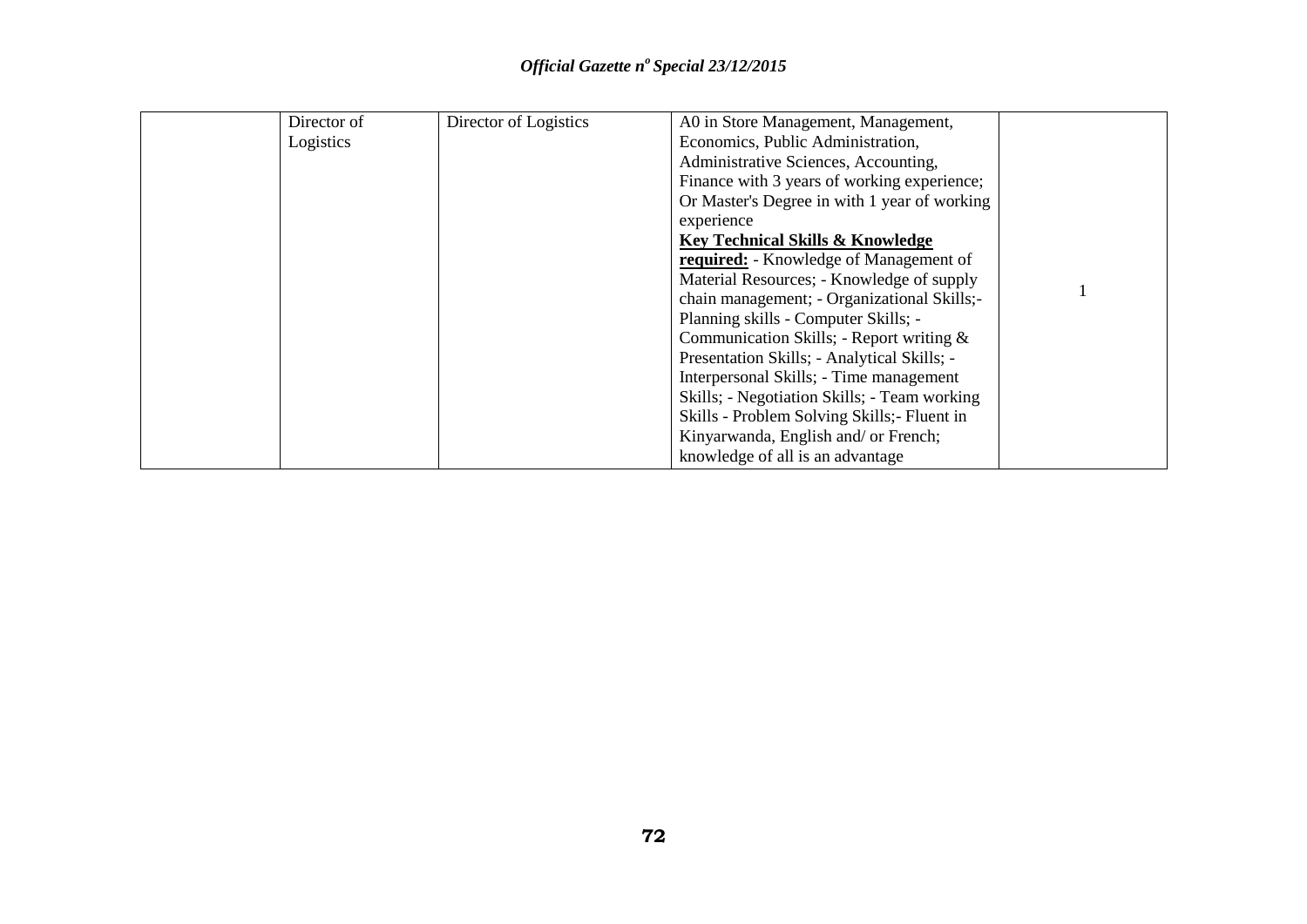| Director VIP Club | Director VIP Club | A0 in Hotels Management, Management,           |  |
|-------------------|-------------------|------------------------------------------------|--|
|                   |                   | Finance with 5 years of working experience,    |  |
|                   |                   | or Master's Degree or Equivalent in Hotels     |  |
|                   |                   | Management, Management, Finance with 3         |  |
|                   |                   | years of working experience.                   |  |
|                   |                   | Key technical skills and knowledge             |  |
|                   |                   | <b>required:</b> - Knowledge of working with   |  |
|                   |                   | high Officials; Events Management Skills;-     |  |
|                   |                   | Diplomatic Skills; Excellent communication     |  |
|                   |                   | skills both orally and in writing; - Report    |  |
|                   |                   | writing and presentation skills;- Planning and |  |
|                   |                   | Coordination skills; Hospitality skills;-      |  |
|                   |                   | Computer skills; Creativity and initiative;-   |  |
|                   |                   | Good organisational and time-management        |  |
|                   |                   | skills; Team working skills; Effective         |  |
|                   |                   | public relations and public speaking skills;-  |  |
|                   |                   | Interviewing skills; Fluent in Kinyarwanda,    |  |
|                   |                   | English and/ or French; knowledge of all is    |  |
|                   |                   | an advantage                                   |  |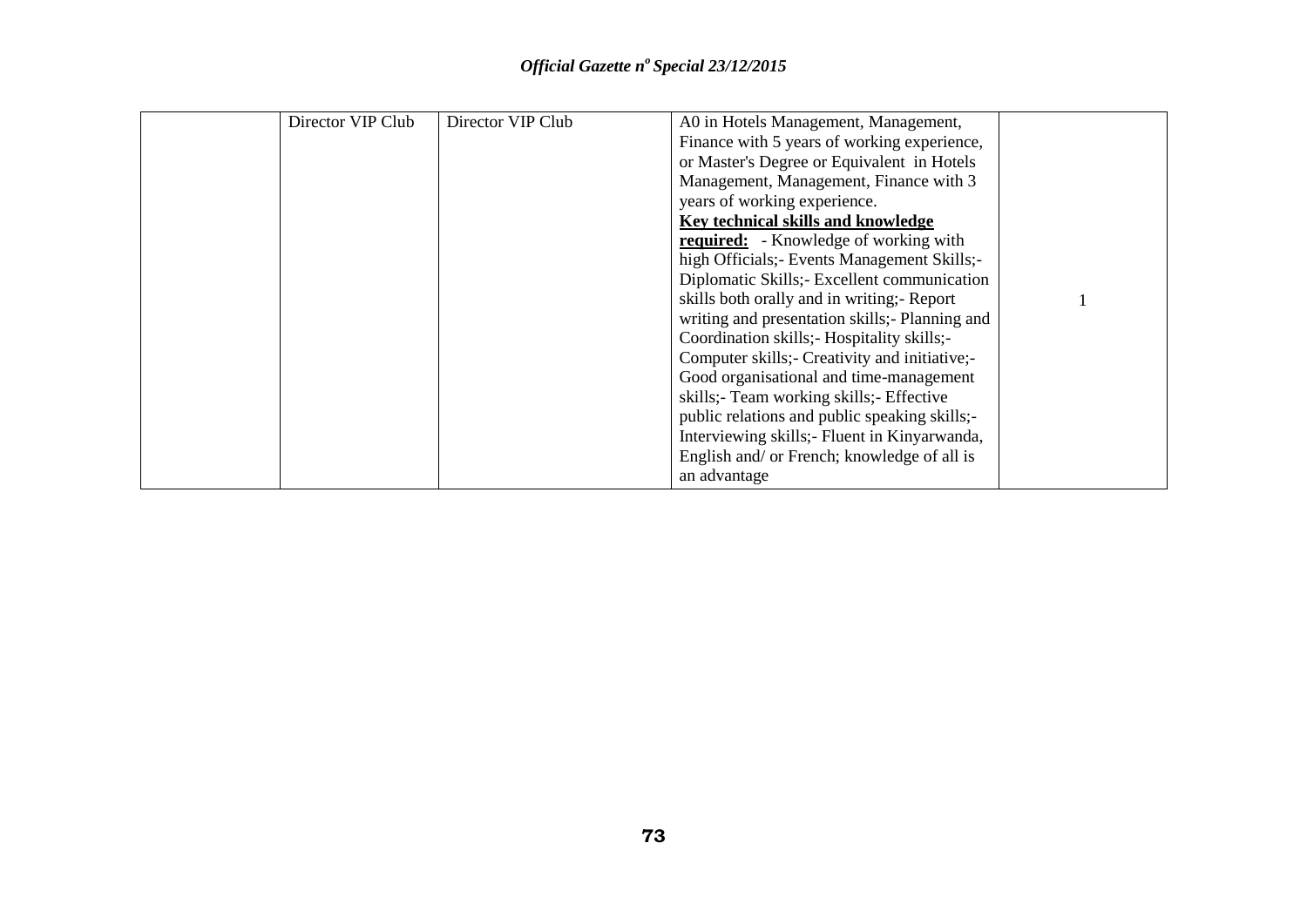| Deputy Director          | Deputy Director of Estate | A0 in Construction Management, Civil          |  |
|--------------------------|---------------------------|-----------------------------------------------|--|
| <b>Estate Management</b> | Management                | Engineering, Real Estate & Construction       |  |
|                          |                           | Management, Building & Construction, Civil    |  |
|                          |                           | Infrastructure Engineering, with 3 years of   |  |
|                          |                           | working experience or Master's Degree or      |  |
|                          |                           | <b>Equivalent in Construction Management,</b> |  |
|                          |                           | Civil Engineering, Real Estate &              |  |
|                          |                           | Construction Management, Building &           |  |
|                          |                           | Construction, Civil Infrastructure            |  |
|                          |                           | Engineering with 1 year of working            |  |
|                          |                           | experience                                    |  |
|                          |                           | Key technical skills and knowledge            |  |
|                          |                           | <b>required:</b> - Deep understanding on      |  |
|                          |                           | Government policies implementation; -         |  |
|                          |                           | High Analytical skills;- Planning and         |  |
|                          |                           | organizational skills-Report writing and      |  |
|                          |                           | presentation skills; Computer Literate;-      |  |
|                          |                           | Interpersonal skills; - Effective             |  |
|                          |                           | communication skills; Time management         |  |
|                          |                           | skills; - Team working skills; - Fluent in    |  |
|                          |                           | Kinyarwanda, English and/ or French;          |  |
|                          |                           | knowledge of all is an advantage              |  |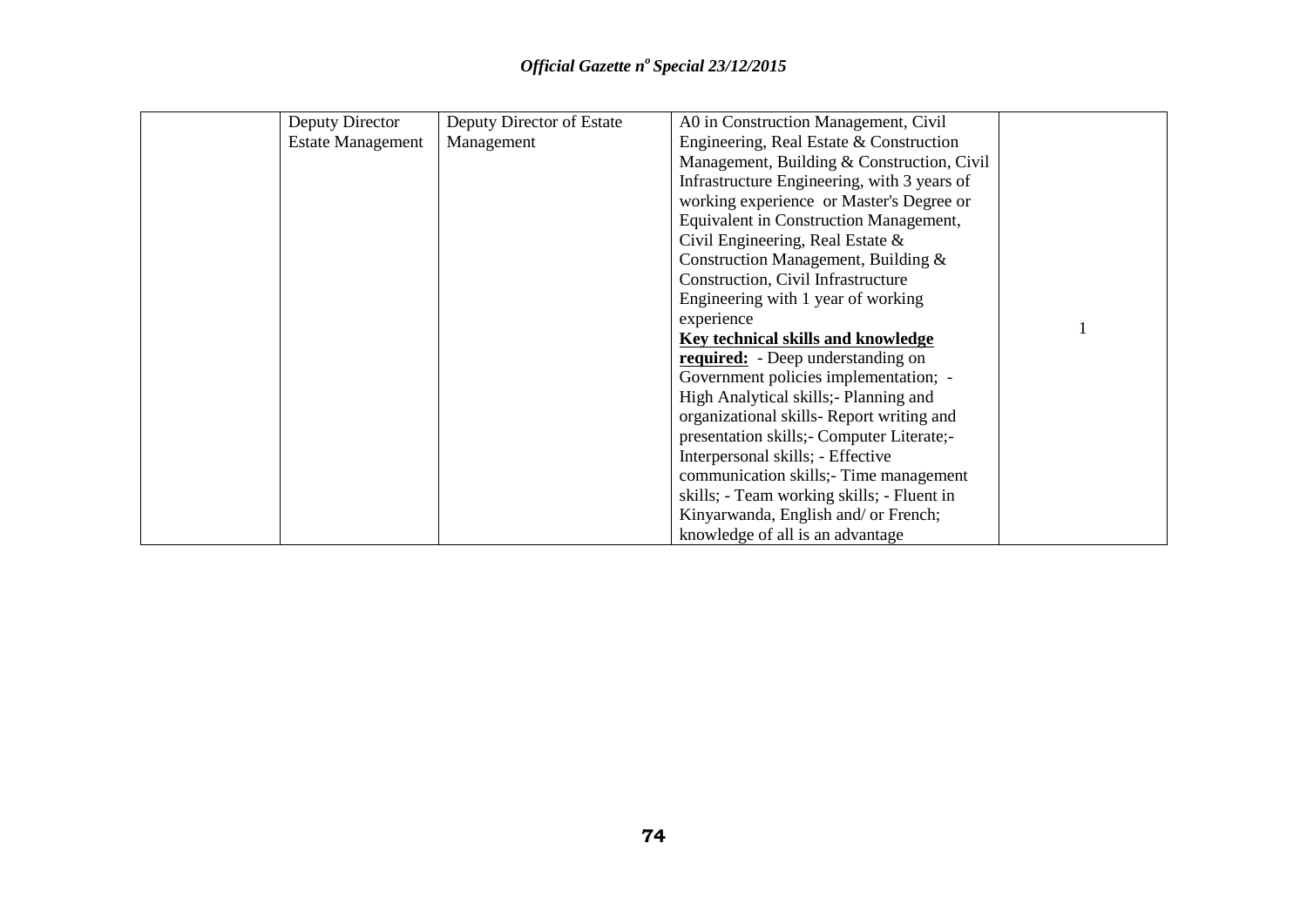| Deputy Director of | Deputy Director of VIP Club | A0 in Hotels Management, Management,          |  |
|--------------------|-----------------------------|-----------------------------------------------|--|
| VIP Club           |                             | Finance with 3 years of working experience,   |  |
|                    |                             | Or Master's Degree or Equivalent in Hotels    |  |
|                    |                             | Management, Management, Finance with 1        |  |
|                    |                             | year of working experience.                   |  |
|                    |                             | Key technical skills and knowledge            |  |
|                    |                             | <b>required:</b> - Knowledge of working with  |  |
|                    |                             | high Officials; - Events Management Skills;-  |  |
|                    |                             | Diplomatic Skills; - Excellent                |  |
|                    |                             | communication skills both orally and in       |  |
|                    |                             | writing; - Report writing and presentation    |  |
|                    |                             | skills;- Planning and Coordination skills;-   |  |
|                    |                             | Hospitality skills; - Computer skills; -      |  |
|                    |                             | Creativity and initiative; - Good             |  |
|                    |                             | organisational and time-management skills; -  |  |
|                    |                             | Team working skills; - Effective public       |  |
|                    |                             | relations and public speaking skills; -       |  |
|                    |                             | Interviewing skills; - Fluent in Kinyarwanda, |  |
|                    |                             | English and/ or French; knowledge of all is   |  |
|                    |                             | an advantage                                  |  |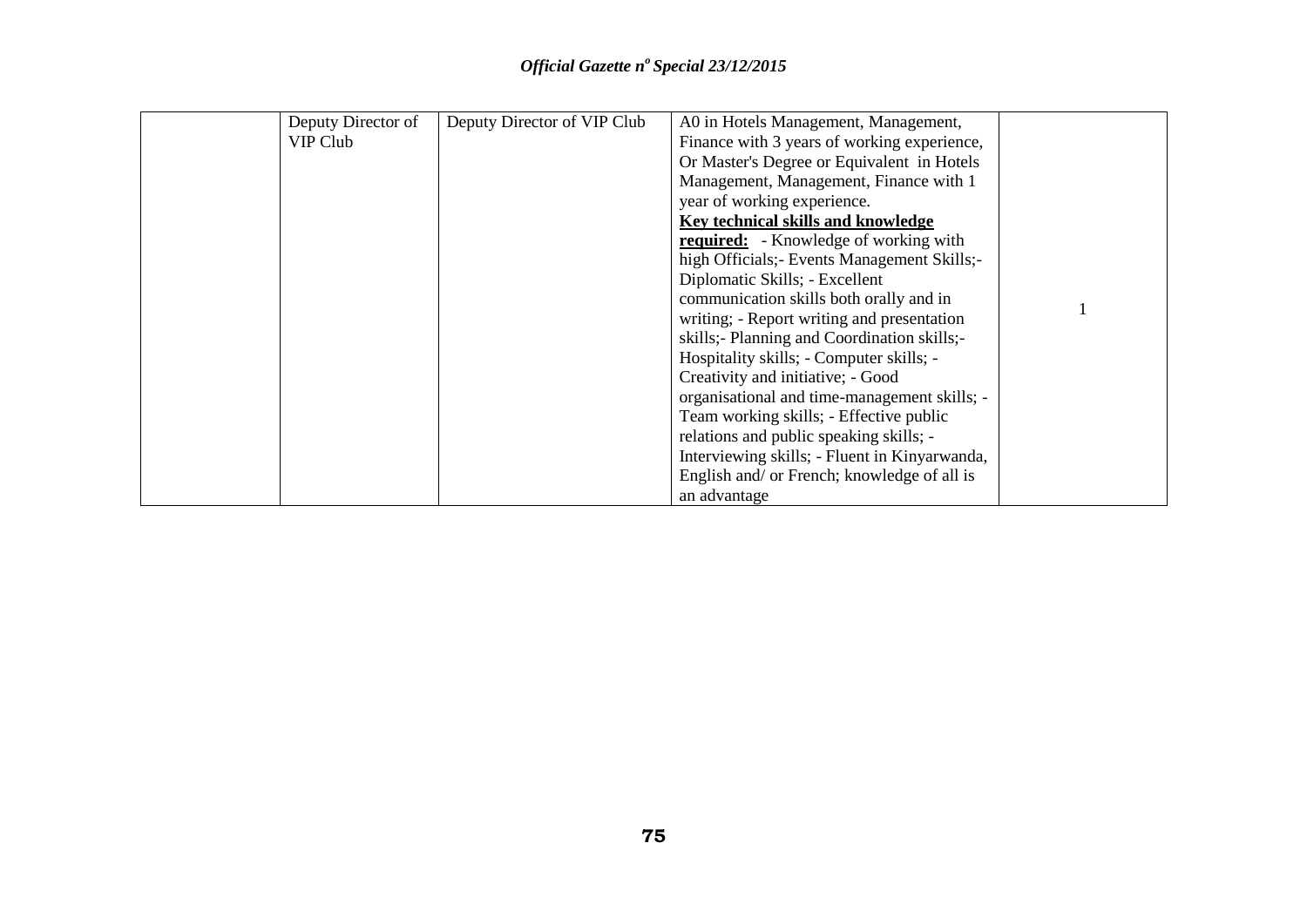| <b>Staff Welfare</b> | <b>Staff Welfare Specialist</b> | A0 in Human Resource Management,            |  |
|----------------------|---------------------------------|---------------------------------------------|--|
| Specialist           |                                 | Management, Public Administration, Social   |  |
|                      |                                 | Work, Political Sciences, Administrative    |  |
|                      |                                 | Sciences, Social Psychology, Business       |  |
|                      |                                 | Administration, with Specialization in      |  |
|                      |                                 | Human Resource Management with 3 years      |  |
|                      |                                 | of working experience or Master's Degree in |  |
|                      |                                 | Human Resource Management,                  |  |
|                      |                                 | Management, Public Administration, Social   |  |
|                      |                                 | Work, Political Sciences, Administrative    |  |
|                      |                                 | Sciences, Social Psychology, Business       |  |
|                      |                                 | Administration with Specialization in       |  |
|                      |                                 | Human Resource Management                   |  |
|                      |                                 | Knowledge and technical skills required:-   |  |
|                      |                                 | Deep knowledge of Rwandan Public Service    |  |
|                      |                                 | and Labor Law; Knowledge in Social          |  |
|                      |                                 | Welfare; Knowledge of Human Resources       |  |
|                      |                                 | Concepts, Practices, Policies and           |  |
|                      |                                 | Procedures; - Problem Solving Skills; -     |  |
|                      |                                 | Computer Skills; - Judgment and Decision    |  |
|                      |                                 | Making Skills; Time Management Skills;-     |  |
|                      |                                 | Interview Skills; High Analytical Skills;-  |  |
|                      |                                 | Team working Skills; - Fluent in            |  |
|                      |                                 | Kinyarwanda, English and/or French;         |  |
|                      |                                 | knowledge of all is an advantage            |  |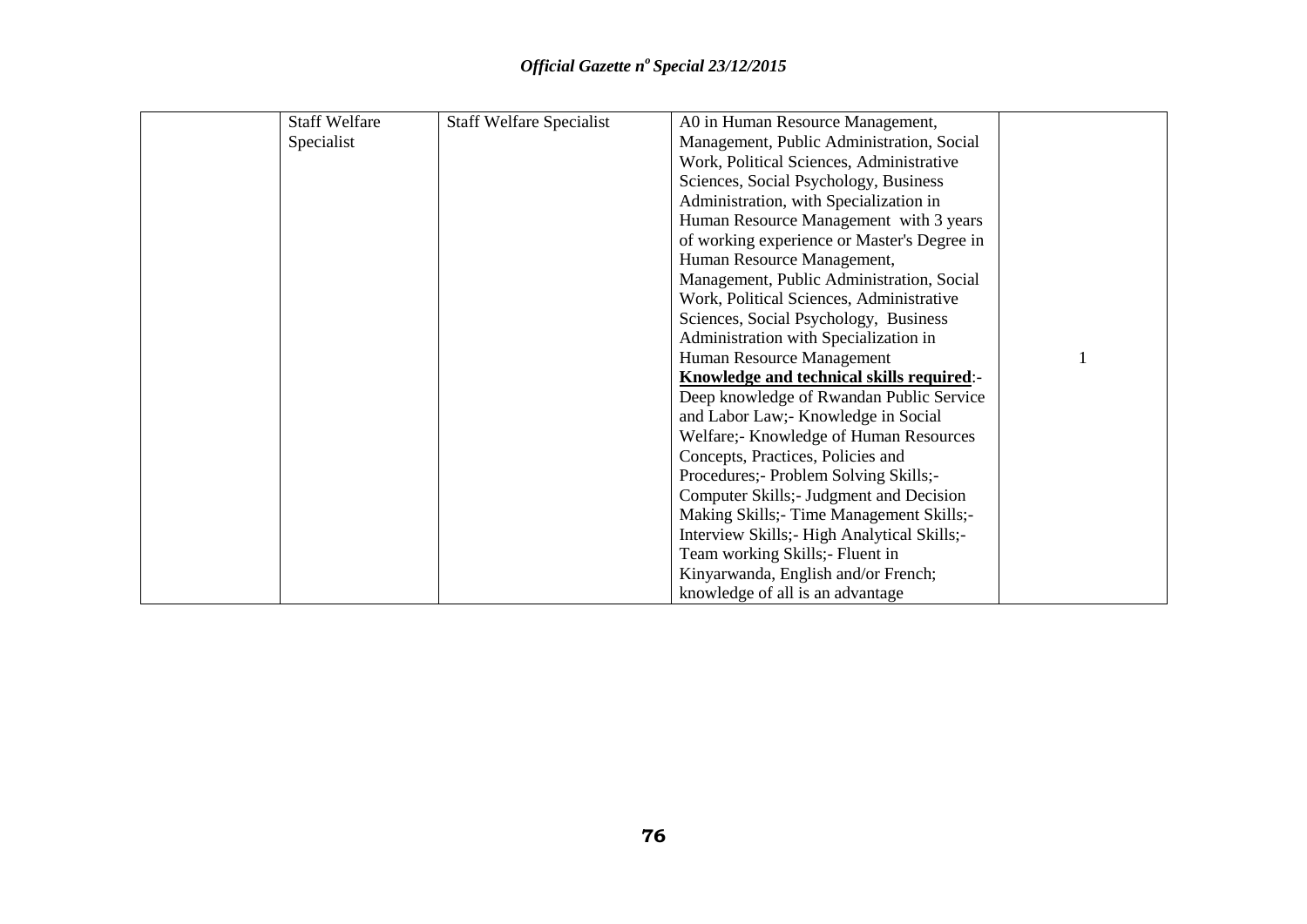| <b>Nurse-State House</b> | <b>Nurse State House</b> | A0 in Nursing with 3 years of working          |  |
|--------------------------|--------------------------|------------------------------------------------|--|
|                          |                          | experience; Or Master's Degree or              |  |
|                          |                          | Equivalent in Nursing, with 1 year of          |  |
|                          |                          | working experience.                            |  |
|                          |                          | Key technical skills and knowledge: -          |  |
|                          |                          | Detailed knowledge of Pharmaceutical           |  |
|                          |                          | drugs;- Extensive understanding and            |  |
|                          |                          | knowledge of the use of Pharmaceutical         |  |
|                          |                          | drugs; - Knowledge in administrative           |  |
|                          |                          | management,- Excellent knowledge in            |  |
|                          |                          | research of Pharmaceutical drugs; -            |  |
|                          |                          | Excellent interpersonal skills; - Excellent    |  |
|                          |                          | communication skills; - Decision making        |  |
|                          |                          | skills; - Time management skills; -            |  |
|                          |                          | Organizational skills; - Planning and          |  |
|                          |                          | coordination skills; - Writing and reporting   |  |
|                          |                          | skills; - High analytical thinking; - Computer |  |
|                          |                          | skills; - Fluent in Kinyarwanda, English       |  |
|                          |                          | and/or French. knowledge of all is an          |  |
|                          |                          | advantage                                      |  |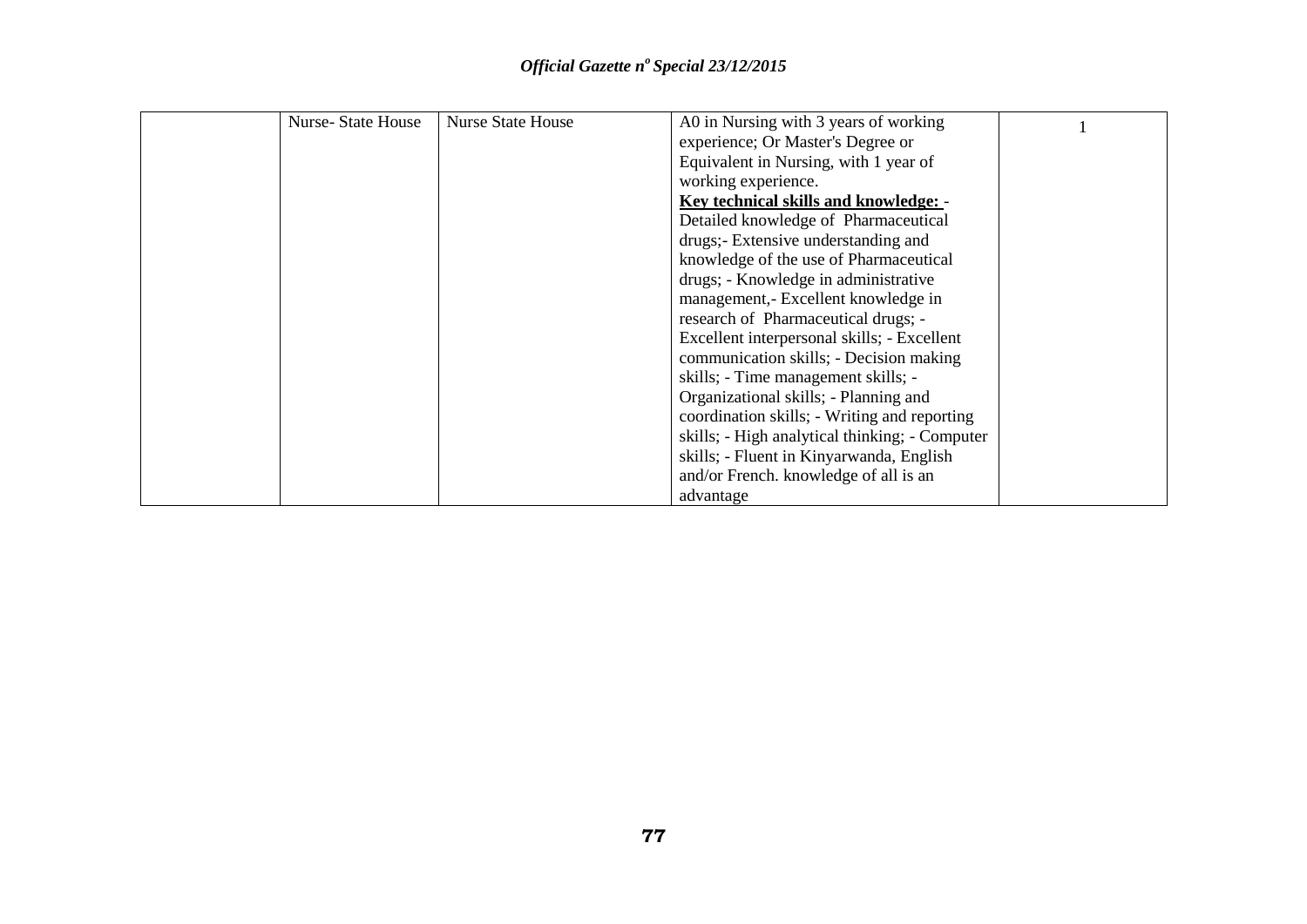| Accountant          | Accountant          | A0 in Accounting, Finance or Management<br>specialized in Finance / Accounting or<br>Professional Qualification recognised by<br>IFAC (ACCA, CPA etc) <b>Key Technical</b><br><b>Skills &amp; Knowledge required:</b> Knowledge<br>of cost analysis techniques;- Knowledge to<br>analyse complex financial information &<br>Produce reports- Deep understanding of<br>financial accounts;- Planning and<br>organisational skills;- Communication<br>skills;- Strong IT skills, particularly in<br>Financial software (SMART IFMIS);-<br>Judgment & Decision Making Skills;- High<br>Analytical Skills-Interpersonal skills; - Time<br>management Skills-Complex Problem<br>solving; Flexibility Skills; Fluent in<br>Kinyarwanda, English and/ or French;<br>knowledge of all is an advantage | $\overline{2}$ |
|---------------------|---------------------|-----------------------------------------------------------------------------------------------------------------------------------------------------------------------------------------------------------------------------------------------------------------------------------------------------------------------------------------------------------------------------------------------------------------------------------------------------------------------------------------------------------------------------------------------------------------------------------------------------------------------------------------------------------------------------------------------------------------------------------------------------------------------------------------------|----------------|
| Procurement Officer | Procurement Officer | A0 in Procurement, Management,<br>Accounting, Public Finance, Law, Economy<br><b>Key Technical Skills &amp; Knowledge</b><br>required: High Analytical Skills;-<br>Negotiation Skills;- Knowledge of basic<br>business and purchasing practices;- Excellent<br>Communication Skills; - Knowledge of state<br>contracting laws, regulations and procedures;<br>- Knowledge of grades, qualities, supply and<br>price trends of commodities; - Time<br>Management Skills; - Decision making<br>Skills; Computer Skills; Fluent in<br>Kinyarwanda, English and/ or French;<br>knowledge of all is an advantage                                                                                                                                                                                   |                |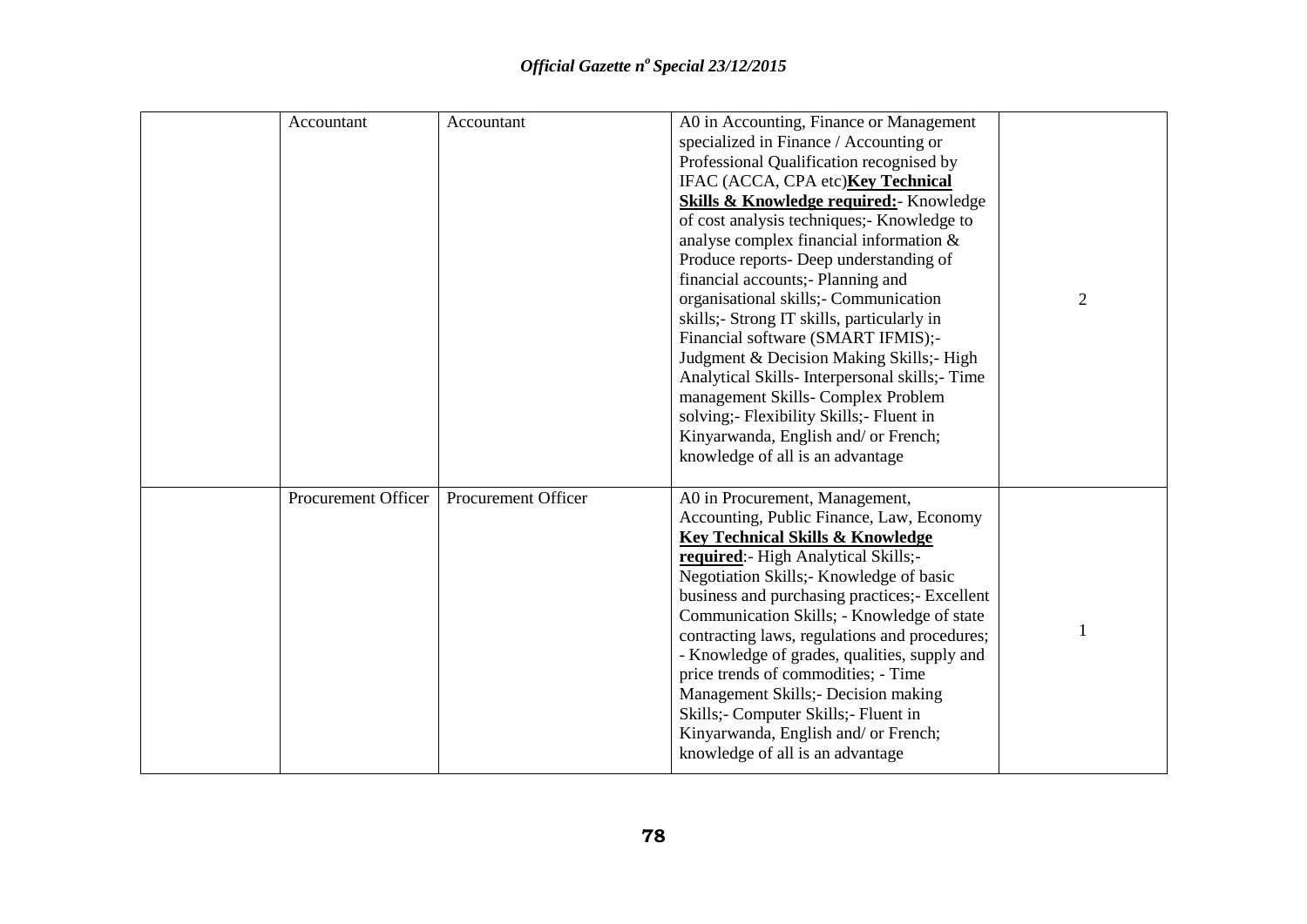| Human<br>Resource | Human Resource Officer | A0 in Human Resource Management,               |   |
|-------------------|------------------------|------------------------------------------------|---|
| Officer           |                        | Management, Public Administration,             |   |
|                   |                        | Administrative Sciences.                       |   |
|                   |                        | <b>Key Technical Skills &amp; Knowledge</b>    |   |
|                   |                        | required: Knowledge of analysis of the         |   |
|                   |                        | existing system including policies, strategies |   |
|                   |                        | and plans related to Human Resources;-         |   |
|                   |                        | Knowledge in the Development of Human          |   |
|                   |                        | Resources Policies and procedures-             |   |
|                   |                        | Leadership skills; High analytical skills;-    |   |
|                   |                        | Report writing and presentation skills;-       |   |
|                   |                        | Computer Literate; Coordination, planning      |   |
|                   |                        | and organisational skills;- Interpersonal      |   |
|                   |                        | skills;- Collaboration and team working        |   |
|                   |                        | skills;- Effective communication skills;-      |   |
|                   |                        | Administrative skills; Time management         |   |
|                   |                        | skills;- Fluent in Kinyarwanda, English and/   |   |
|                   |                        | or French; knowledge of all is an advantage    |   |
|                   |                        |                                                |   |
| Maintenance       | Maintenance Officer    | A0 in Electronics, Electricity, Civil          |   |
| Officer           |                        | Engineering, Estate Management.                |   |
|                   |                        | <b>Key technical skills and knowledge</b>      |   |
|                   |                        | required: - High Analytical skills;-           |   |
|                   |                        | planning and organizational skills-Report      |   |
|                   |                        | writing and presentation skills; - Computer    | 4 |
|                   |                        | Literate;- Interpersonal skills; - Effective   |   |
|                   |                        | communication skills;- Time management         |   |
|                   |                        | skills; - Team working skills; - Fluent in     |   |
|                   |                        | Kinyarwanda, English and/ or French;           |   |
|                   |                        | knowledge of all is an advantage.              |   |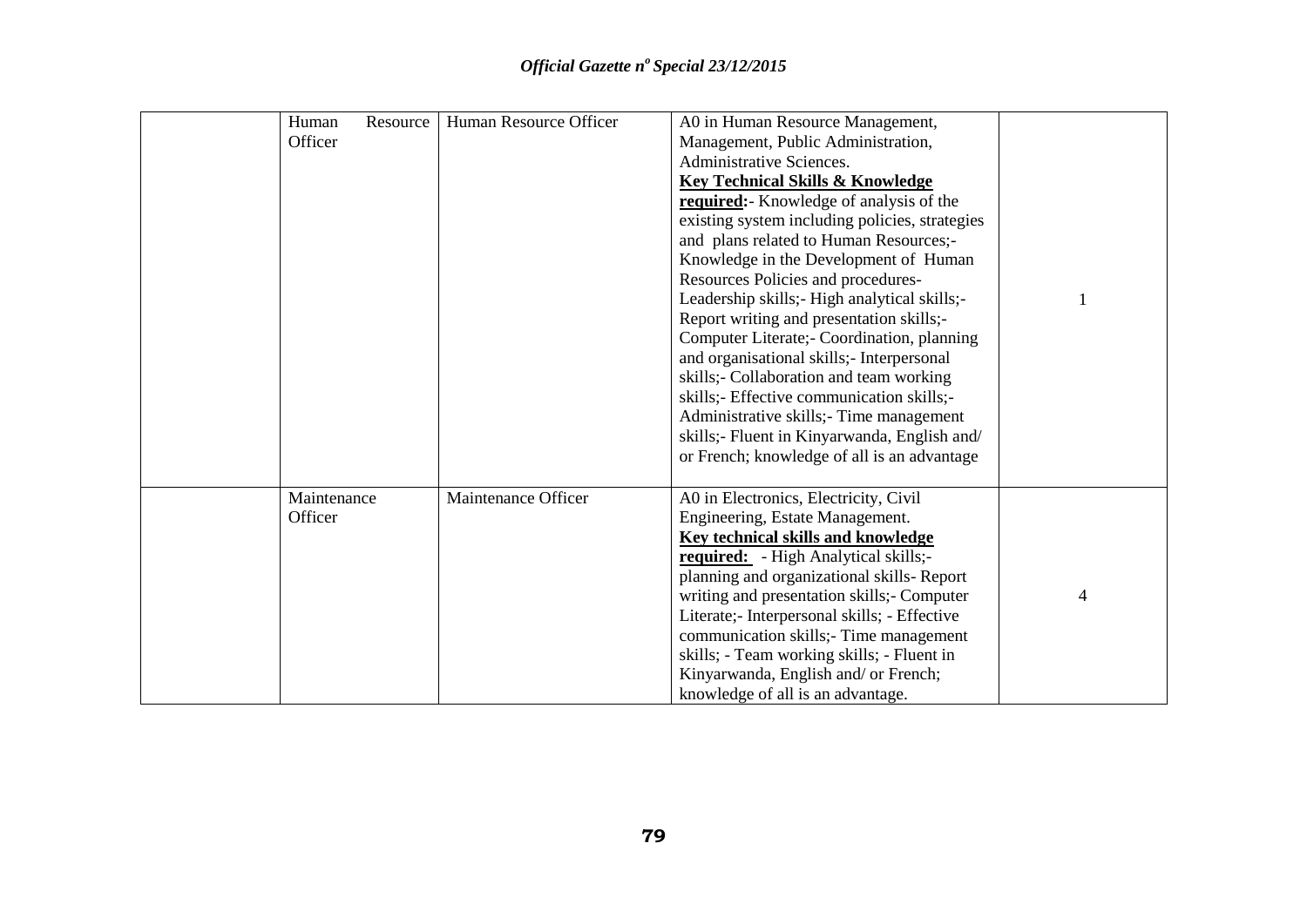| Logistics Officer | Logistics Officer | A0 in Management, Accounting, Finance,<br>Store Management, Administrative Sciences,<br>Public Administration, Economics<br><b>Key Technical Skills &amp; Knowledge</b><br>required: Knowledge of Management of<br>Material Resources;- Knowledge of supply<br>chain management;- Organizational Skills;-<br>Computer Skills; - Communication Skills; -<br>Report writing & Presentation Skills;-<br>Analytical Skills; - Interpersonal Skills; -<br>Time management Skills;- Negotiation<br>Skills;- Team working Skills- Problem<br>Solving Skills;- Fluent in Kinyarwanda,<br>English and/ or French; knowledge of all is<br>an advantage |  |
|-------------------|-------------------|----------------------------------------------------------------------------------------------------------------------------------------------------------------------------------------------------------------------------------------------------------------------------------------------------------------------------------------------------------------------------------------------------------------------------------------------------------------------------------------------------------------------------------------------------------------------------------------------------------------------------------------------|--|
| <b>Chief Cook</b> | <b>Chief Cook</b> | A1 in Catering, Hospitality, Culinary Arts,<br>Nutrition; Or A0 in Hotel Management.<br><b>Key Technical Skills &amp; Knowledge</b><br>required: Planning and Coordinating<br>Skills;- Organizational Skills;- Hospitality<br>skills;- Computer Skills;- Communication<br>Skills;- Report writing & Presentation<br>Skills;- Analytical Skills;- Interpersonal<br>Skills;- Time management Skills;-<br>Negotiation Skills; Team working Skills-<br>Problem Solving Skills;- Fluent in<br>Kinyarwanda, English and/ or French;<br>knowledge of all is an advantage                                                                            |  |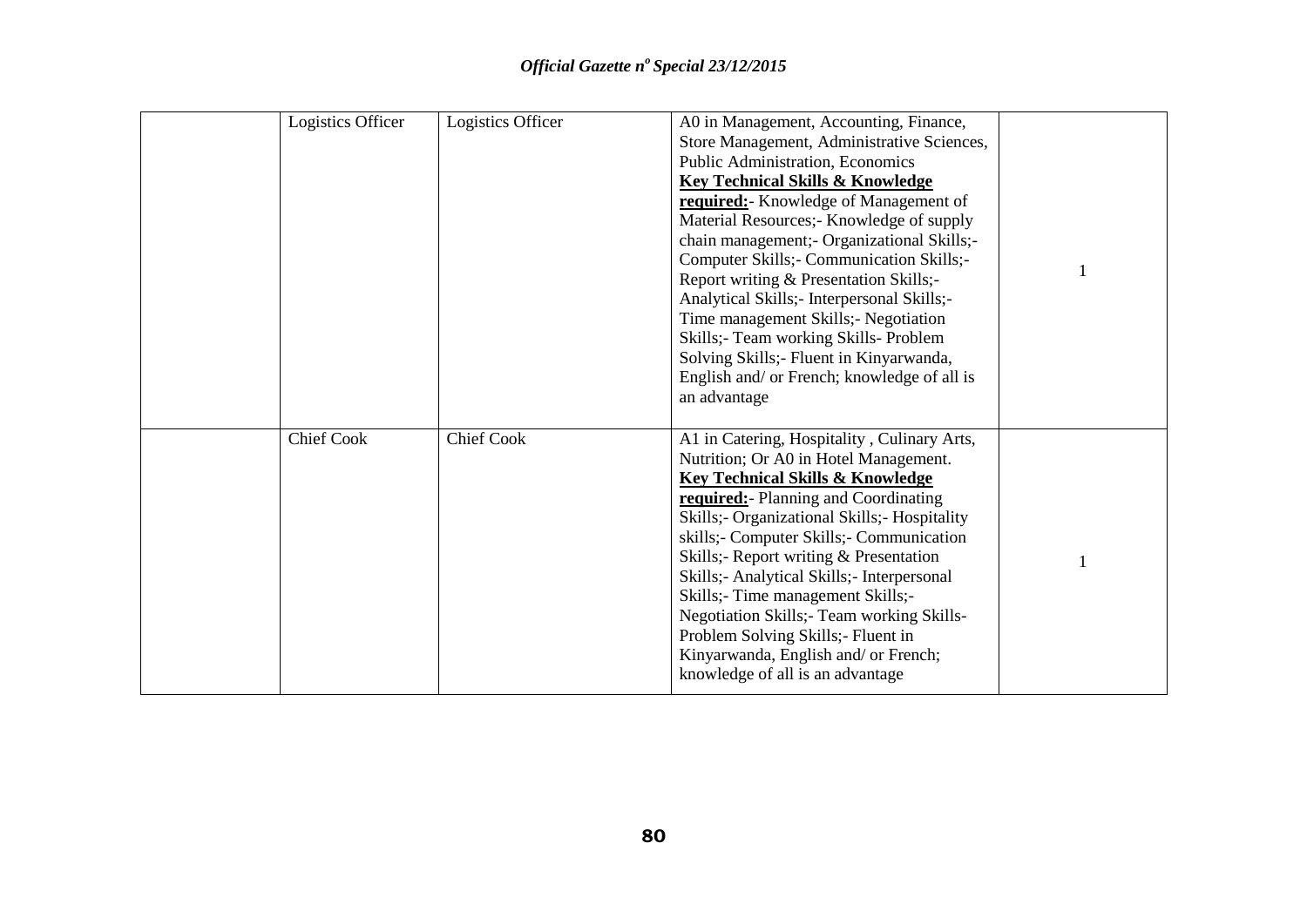| Assistant<br>Cook | Chief | <b>Assistant Chief Cook</b> | A1 in Catering, Hospitality, Culinary Arts,<br>Nutrition; Or A0 in Hotel Management<br><b>Key Technical Skills &amp; Knowledge</b><br>required: Planning and Coordinating<br>Skills;- Organizational Skills;- Hospitality<br>skills;- Computer Skills;- Communication<br>Skills;- Report writing & Presentation<br>Skills;- Analytical Skills;- Interpersonal<br>Skills;- Time management Skills;-<br>Negotiation Skills; Team working Skills-<br>Problem Solving Skills; - Fluent in<br>Kinyarwanda, English and/ or French;<br>knowledge of all is an advantage        | $\overline{2}$ |
|-------------------|-------|-----------------------------|--------------------------------------------------------------------------------------------------------------------------------------------------------------------------------------------------------------------------------------------------------------------------------------------------------------------------------------------------------------------------------------------------------------------------------------------------------------------------------------------------------------------------------------------------------------------------|----------------|
| Senior Cook       |       | Senior Cook                 | A1 in Catering, Hospitality, Culinary Arts,<br>Nutrition; Or A0 in Hotel Management.<br><b>Key Technical Skills &amp; Knowledge</b><br><b>required:</b> Planning and Coordinating<br>Skills;- Organizational Skills;- Hospitality<br>skills;- Computer Skills;- Communication<br>Skills;- Report writing & Presentation<br>Skills;- Analytical Skills;- Interpersonal<br>Skills;- Time management Skills;-<br>Negotiation Skills; Team working Skills-<br>Problem Solving Skills;- Fluent in<br>Kinyarwanda, English and/ or French;<br>knowledge of all is an advantage | 5              |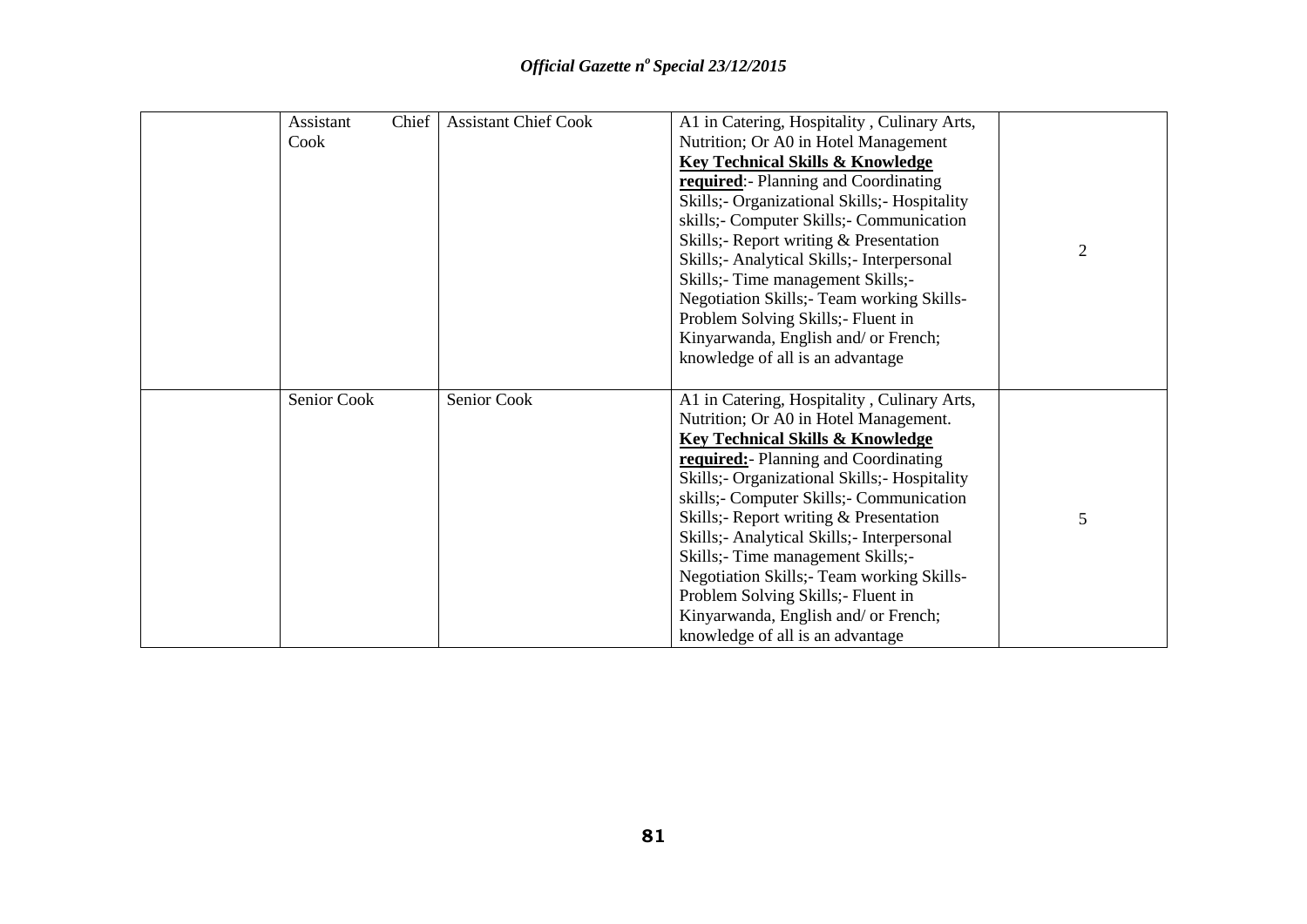| Junior Cook       | Junior Cook       | A2 in Hospitality, Nutrition & Dietetics; Or<br>Professional certificate in culinary arts,<br>hospitality, cooking; Or A1 in Catering,<br>Hospitality, Culinary Arts, Nutrition<br><b>Key Technical Skills &amp; Knowledge</b><br>required: Knowledge culinary Materials;-<br>Planning and Coordinating Skills;-<br>Organizational Skills; Hospitality skills;-<br>Computer Skills; - Communication Skills;-<br>Report writing & Presentation Skills;-<br>Analytical Skills;- Interpersonal Skills;-<br>Time management Skills;- Negotiation<br>Skills;- Team working Skills- Problem<br>Solving Skills;- Fluent in Kinyarwanda,<br>English and/ or French; knowledge of all is<br>an advantage | 7              |
|-------------------|-------------------|-------------------------------------------------------------------------------------------------------------------------------------------------------------------------------------------------------------------------------------------------------------------------------------------------------------------------------------------------------------------------------------------------------------------------------------------------------------------------------------------------------------------------------------------------------------------------------------------------------------------------------------------------------------------------------------------------|----------------|
| <b>Head Valet</b> | <b>Head Valet</b> | Degree in dressmaking, dress digher, Or<br>professional certificate in fashion sewing,<br>with proven experience as a wardrobe<br><b>Key Technical Skills &amp; Knowledge</b><br>required: - Knowledge in dressmaking; -<br>Planning and Coordinating Skills; -<br>Organizational Skills; - Computer Skills; -<br>Communication Skills; - Report writing &<br>Presentation Skills; - Analytical Skills; -<br>Interpersonal Skills; - Time management<br>Skills; - Negotiation Skills; - Team working<br>Skills - Problem Solving Skills; - Fluent in<br>Kinyarwanda, English and/ or French;<br>knowledge of all is an advantage                                                                | $\overline{2}$ |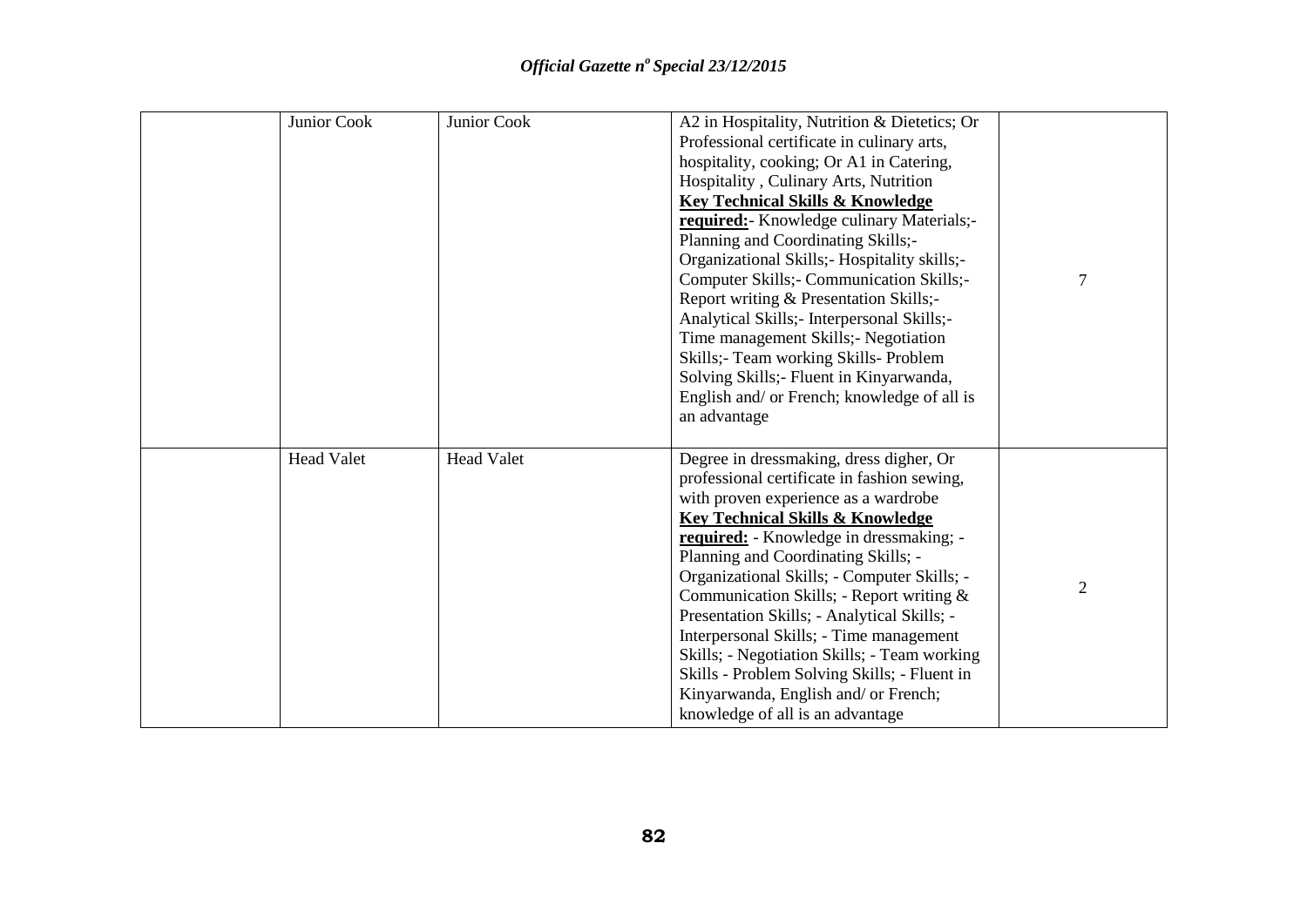| Valet                               | Valet                     | Degree in dressmaking, dress digher, Or<br>professional certificate in fashion sewing,<br>with proven experience as a wardrobe.<br><b>Key Technical Skills &amp; Knowledge</b><br>required: - Knowledge in dressmaking; -<br>Planning and Coordinating Skills; -<br>Organizational Skills; - Computer Skills; -<br>Communication Skills; - Report writing &<br>Presentation Skills; - Analytical Skills; -<br>Interpersonal Skills; - Time management<br>Skills; - Negotiation Skills; - Team working<br>Skills - Problem Solving Skills; - Fluent in<br>Kinyarwanda, English and/ or French;<br>knowledge of all is an advantage | 3 |
|-------------------------------------|---------------------------|-----------------------------------------------------------------------------------------------------------------------------------------------------------------------------------------------------------------------------------------------------------------------------------------------------------------------------------------------------------------------------------------------------------------------------------------------------------------------------------------------------------------------------------------------------------------------------------------------------------------------------------|---|
| <b>Senior Domestic</b><br>Assistant | Senior Domestic Assistant | A2 or Professional certificate in domestic<br>assistant.<br><b>Key Technical Skills &amp; Knowledge</b><br>required: - Knowledge in dressmaking; -<br>Planning and Coordinating Skills; -<br>Organizational Skills; - Computer Skills; -<br>Communication Skills; - Report writing &<br>Presentation Skills; - Analytical Skills; -<br>Interpersonal Skills; - Time management<br>Skills; - Negotiation Skills; - Team working<br>Skills - Problem Solving Skills; - Fluent in<br>Kinyarwanda, English and/ or French;<br>knowledge of all is an advantage                                                                        | 5 |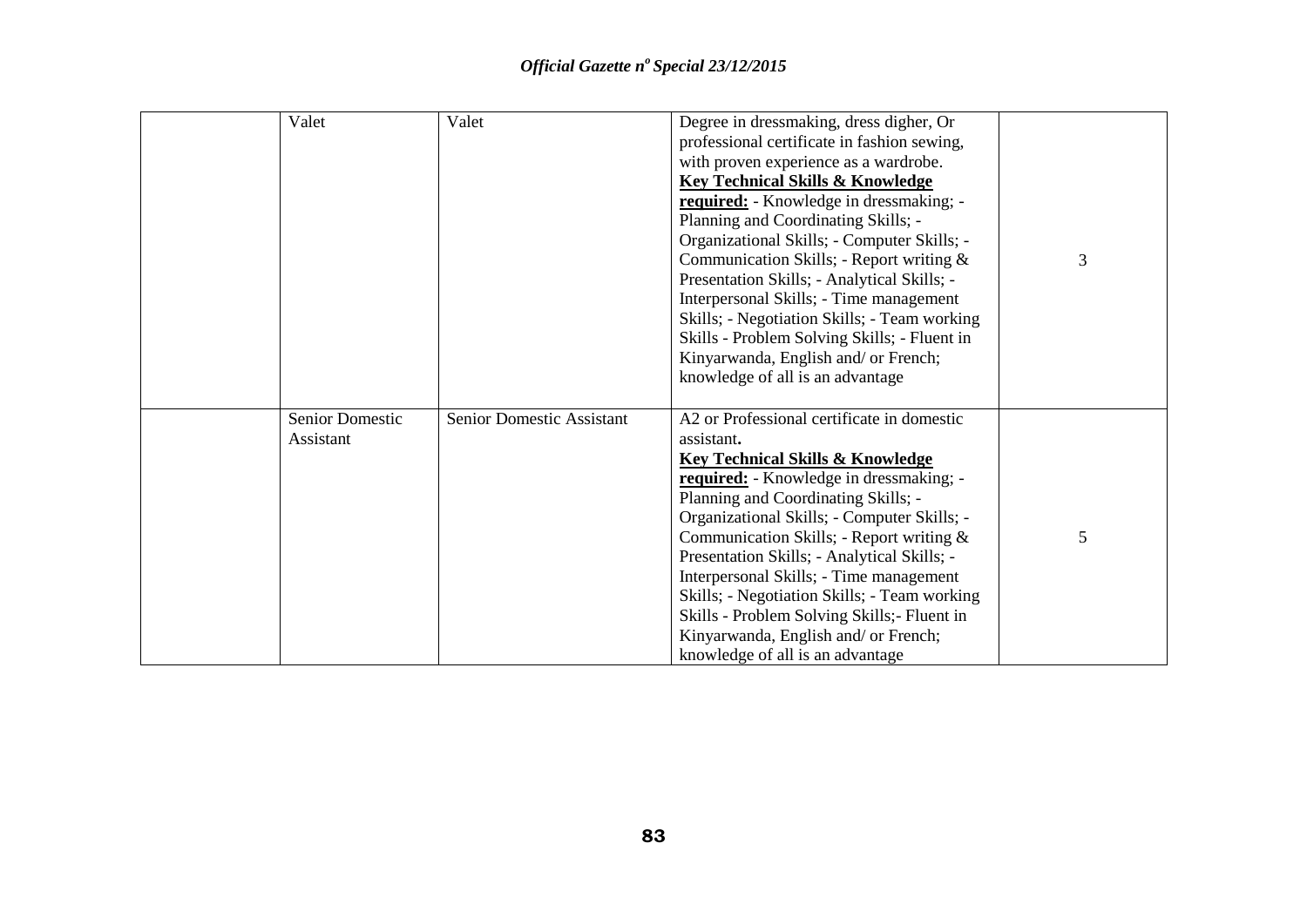| <b>Domestic Assistant</b> | <b>Domestic Assistant</b> | A2 or Professional certificate in domestic<br>assistant<br><b>Key Technical Skills &amp; Knowledge</b><br>required: - Knowledge in dressmaking; -<br>Planning and Coordinating Skills; -<br>Organizational Skills; - Computer Skills; -<br>Communication Skills; - Report writing &<br>Presentation Skills; - Analytical Skills; -<br>Interpersonal Skills; - Time management<br>Skills; - Negotiation Skills; - Team working<br>Skills - Problem Solving Skills; - Fluent in<br>Kinyarwanda, English and/ or French;<br>knowledge of all is an advantage                                                                                                                                                                                             | 8 |
|---------------------------|---------------------------|-------------------------------------------------------------------------------------------------------------------------------------------------------------------------------------------------------------------------------------------------------------------------------------------------------------------------------------------------------------------------------------------------------------------------------------------------------------------------------------------------------------------------------------------------------------------------------------------------------------------------------------------------------------------------------------------------------------------------------------------------------|---|
| <b>Head Waiter</b>        | <b>Head Waiter</b>        | A0 in Hospitality, Tourism with 3 years of<br>working experience; Or Master's Degree or<br>Equivalent in Hospitality, Tourism with 1<br>year of working experience<br><b>Key technical skills and knowledge</b><br><b>required:</b> - Knowledge of working with<br>high Officials; - Diplomatic Skills; - Excellent<br>communication skills both orally and in<br>writing;- Report writing and presentation<br>skills;- Computer skills;- Customer Care<br>skills;- Creativity and initiative;- Good<br>organisational and time-management skills;-<br>Team working skills;- Effective public<br>relations and public speaking skills;-<br>Interviewing skills; Fluent in Kinyarwanda,<br>English and/ or French; knowledge of all is<br>an advantage |   |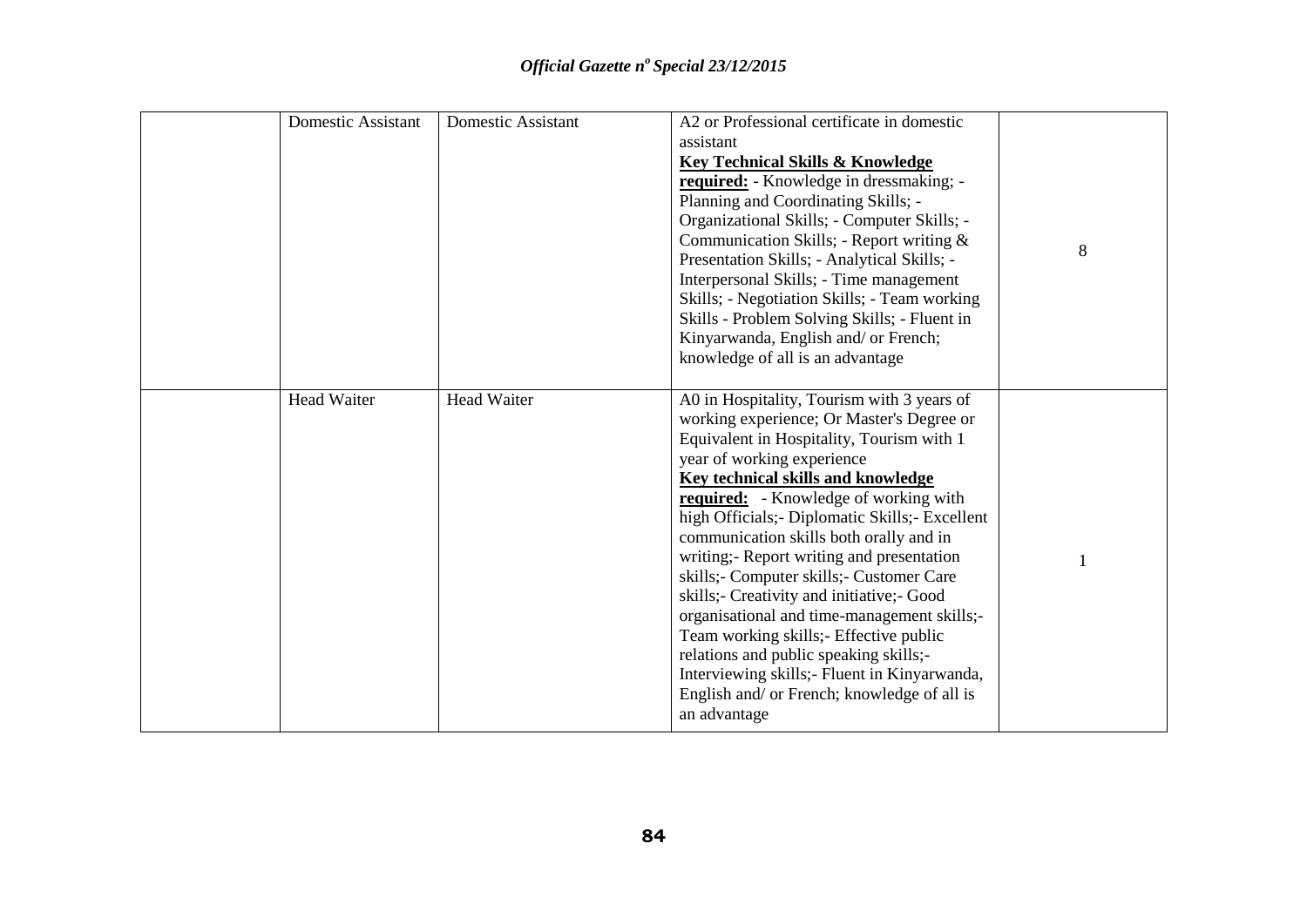| <b>Assistant Head</b> | <b>Assistant Head Waiter</b> | A2 in Hospitality, Tourism; Or A0 in             |                |
|-----------------------|------------------------------|--------------------------------------------------|----------------|
| Waiter                |                              | Hospitality, Tourism.                            |                |
|                       |                              | <b>Key technical skills and knowledge</b>        |                |
|                       |                              | <b>required:</b> - Knowledge of working with     |                |
|                       |                              | high Officials; - Diplomatic Skills; - Excellent |                |
|                       |                              | communication skills both orally and in          |                |
|                       |                              | writing;- Report writing and presentation        |                |
|                       |                              | skills;- Computer skills;- Customer Care         |                |
|                       |                              | skills;- Creativity and initiative;- Good        | $\overline{2}$ |
|                       |                              | organisational and time-management skills;-      |                |
|                       |                              | Team working skills; Effective public            |                |
|                       |                              | relations and public speaking skills;-           |                |
|                       |                              | Interviewing skills;- Fluent in Kinyarwanda,     |                |
|                       |                              | English and/ or French; knowledge of all is      |                |
|                       |                              | an advantage                                     |                |
|                       |                              |                                                  |                |
| Senior Waiter         | Senior Waiter                | A2 in Hospitality, Tourism; Or A1 in             |                |
|                       |                              | Hospitality, Tourism.                            |                |
|                       |                              | Key technical skills and knowledge               |                |
|                       |                              | <b>required:</b> - Knowledge of working with     |                |
|                       |                              | high Officials; - Diplomatic Skills; - Excellent |                |
|                       |                              | communication skills both orally and in          |                |
|                       |                              | writing;- Report writing and presentation        |                |
|                       |                              | skills; - Computer skills; - Customer Care       | 5              |
|                       |                              | skills;- Creativity and initiative;- Good        |                |
|                       |                              | organisational and time-management skills;-      |                |
|                       |                              | Team working skills; Effective public            |                |
|                       |                              | relations and public speaking skills;-           |                |
|                       |                              | Interviewing skills; - Fluent in Kinyarwanda,    |                |
|                       |                              | English and/ or French; knowledge of all is      |                |
|                       |                              | an advantage                                     |                |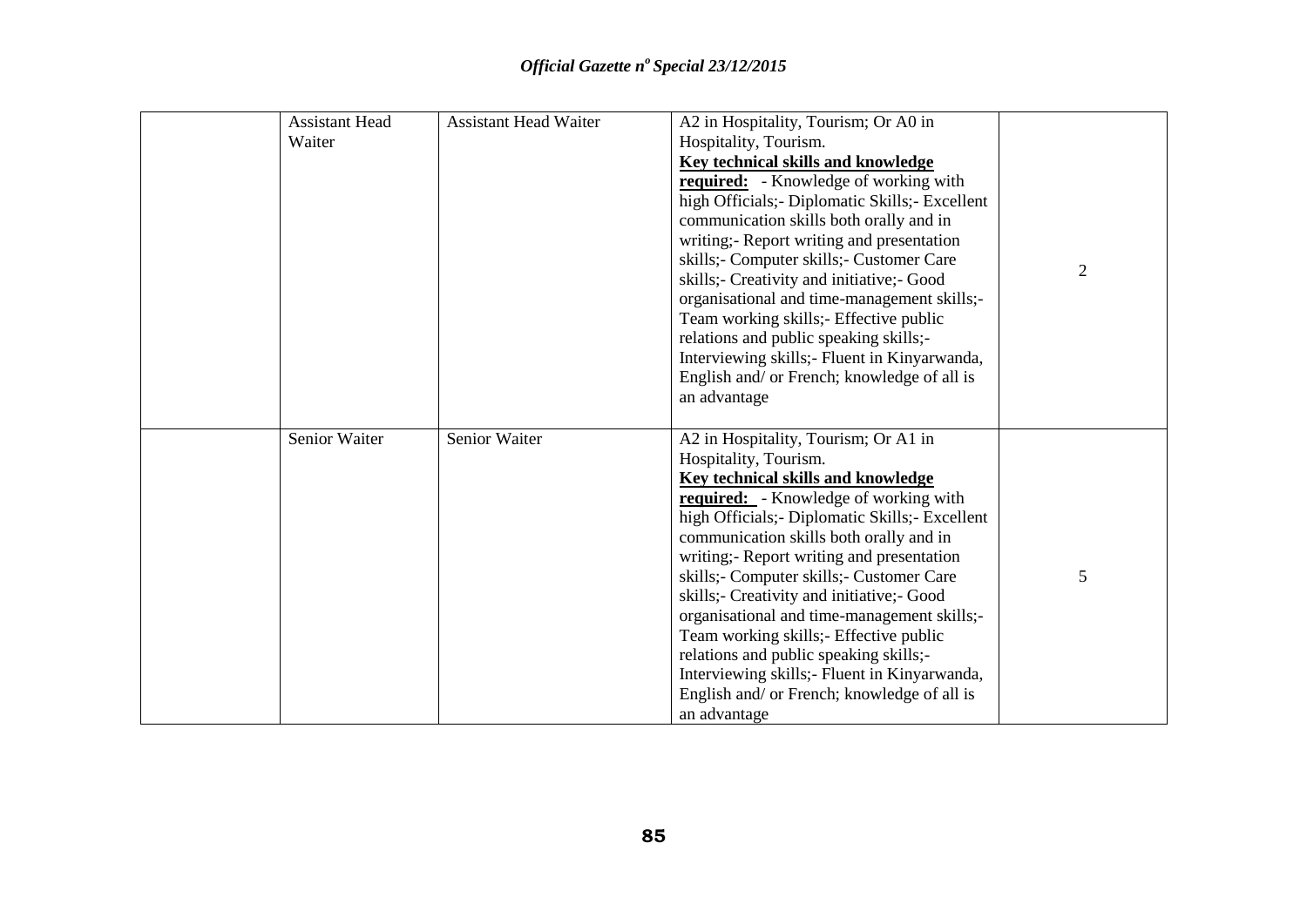| Junior Waiter | Junior Waiter | A2 in Hospitality, Tourism; Or A1 in             |   |
|---------------|---------------|--------------------------------------------------|---|
|               |               | Hospitality, Tourism.                            |   |
|               |               | <b>Key technical skills and knowledge</b>        |   |
|               |               | <b>required:</b> - Knowledge of working with     |   |
|               |               | high Officials; - Diplomatic Skills; -           |   |
|               |               | Excellent communication skills both orally       |   |
|               |               | and in writing; - Report writing and             |   |
|               |               | presentation skills; - Computer skills;-         | 5 |
|               |               | Customer Care skills; - Creativity and           |   |
|               |               | initiative; - Good organisational and time-      |   |
|               |               | management skills; - Team working skills; -      |   |
|               |               | Effective public relations and public            |   |
|               |               | speaking skills; - Interviewing skills; - Fluent |   |
|               |               | in Kinyarwanda, English and/ or French;          |   |
|               |               | knowledge of all is an advantage                 |   |
| Storekeeper   | Storekeeper   | A0 in Management, Accounting, Store              |   |
|               |               | Management, Administrative Sciences,             |   |
|               |               | Public Administration, Public Finance.           |   |
|               |               | <b>Key Technical Skills &amp; Knowledge</b>      |   |
|               |               | required: Knowledge of Management of             |   |
|               |               | Material Resources;- Knowledge of supply         |   |
|               |               | chain management;- Organizational Skills;-       |   |
|               |               | Computer Skills; - Communication Skills; -       |   |
|               |               | Report writing & Presentation Skills;-           |   |
|               |               | Analytical Skills; - Interpersonal Skills; -     |   |
|               |               | Time management Skills; - Negotiation            |   |
|               |               | Skills;- Team working Skills- Problem            |   |
|               |               | Solving Skills;- Fluent in Kinyarwanda,          |   |
|               |               | English and/ or French; knowledge of all is      |   |
|               |               | an advantage                                     |   |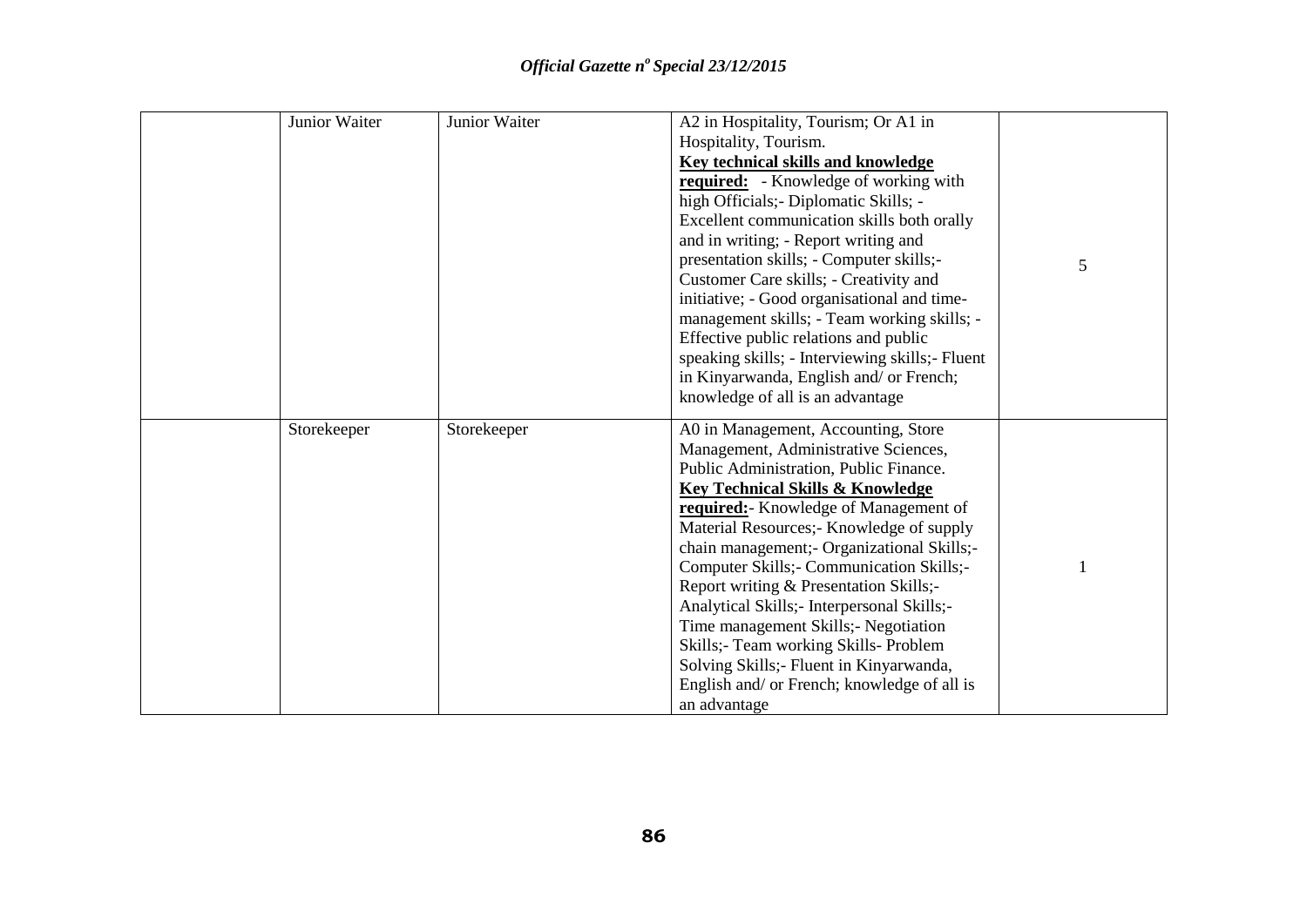|  | Administrative<br>Assistant | <b>Administrative Assistant</b> | A1 in Secretariat Studies, Office<br>Management Or A0 in Secretariat Studies,<br>Office Management, Public Administration,<br>Administrative Sciences, Management,<br>Sociology, Social Work, Law<br><b>Key technical skills and knowledge</b><br><b>required:</b> - Knowledge in Office<br>management; - Knowledge of customer care<br>satisfaction; - Excellent communication,<br>organisation and interpersonal skills; -<br>Computer knowledge (Word processing,<br>Power Point and Internet); - Time<br>management skills; - Analytical and<br>problem solving; - Fluent in Kinyarwanda,<br>English and/ or French; knowledge of all is<br>an advantage |    |
|--|-----------------------------|---------------------------------|--------------------------------------------------------------------------------------------------------------------------------------------------------------------------------------------------------------------------------------------------------------------------------------------------------------------------------------------------------------------------------------------------------------------------------------------------------------------------------------------------------------------------------------------------------------------------------------------------------------------------------------------------------------|----|
|  | Driver VIP                  | Driver VIP                      | A2 and B Category driving license<br>Key technical skills and knowledge<br>required:<br>- Mechanical skills;<br>- Customer Care Skills;<br>- Fluent in Kinyarwanda, basic English and /<br>or French; Knowledge of all is an advantage.                                                                                                                                                                                                                                                                                                                                                                                                                      | 16 |
|  | 89                          |                                 |                                                                                                                                                                                                                                                                                                                                                                                                                                                                                                                                                                                                                                                              |    |